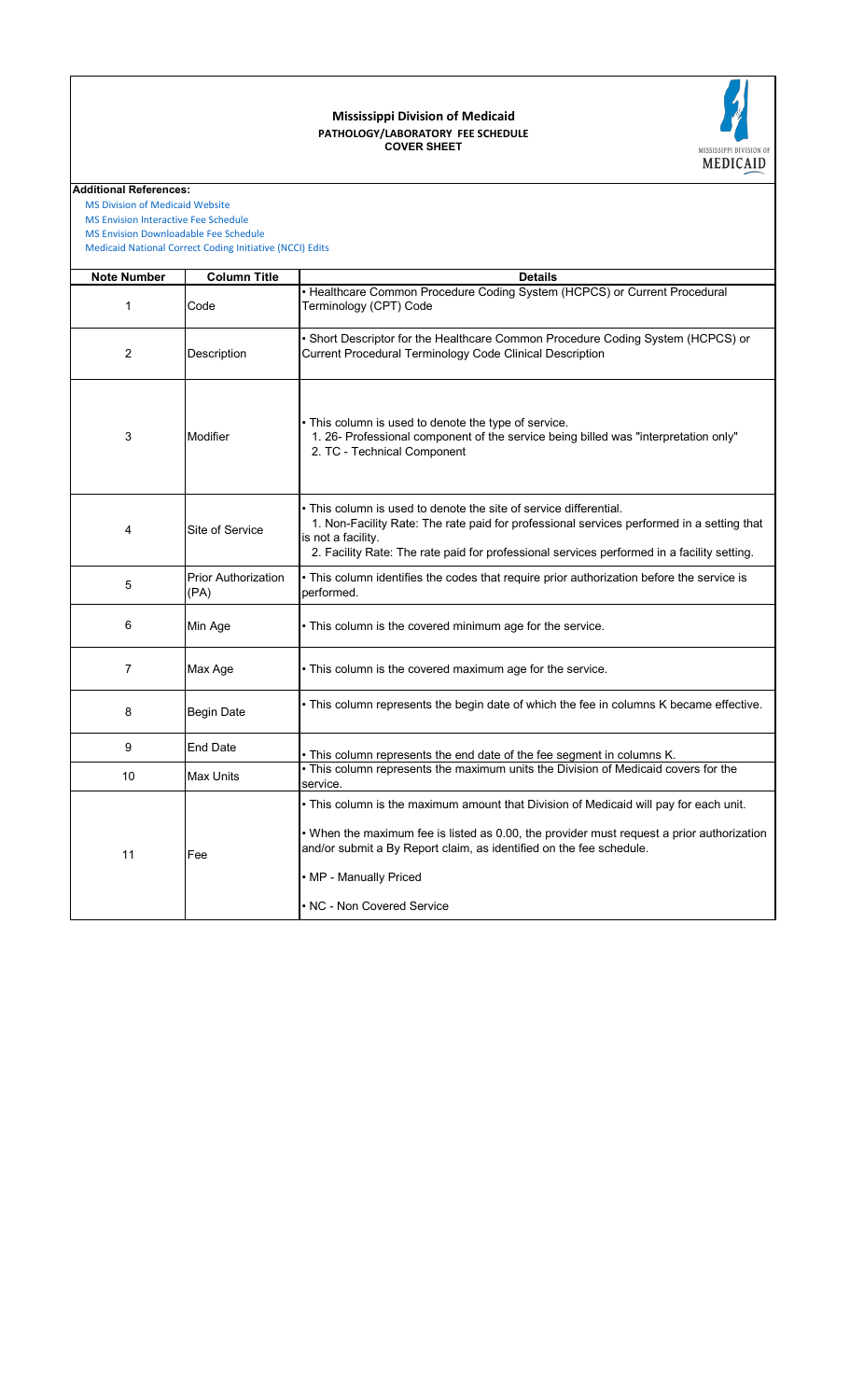

The fee schedules located on the Mississippi Medicaid website are prepared to assist Medicaid providers and are not intended to grant rights or impose obligations. Every effort is made to assure the accuracy of the informa

\*\*All services and maximums allowed quantities are subject to NCCI procedure-to-procedure or medically unlikely editing even if prior authorized.\*\*

| Code           | <b>Description</b>                                                                  | <b>Modifier</b> | <b>Site of Service</b>                 | PA       |                        | Min Age   Max Age | <b>Begin Date</b>    | <b>End Date</b>          | Max<br><b>Units</b>                        | Fee                 |
|----------------|-------------------------------------------------------------------------------------|-----------------|----------------------------------------|----------|------------------------|-------------------|----------------------|--------------------------|--------------------------------------------|---------------------|
| 36415          | ROUTINE VENIPUNCTURE                                                                |                 | Non-Facility Rate                      | No       | 0                      | 999               | 7/1/2020             | 12/31/9999               | $\overline{2}$                             | 2.70                |
| 36416<br>76145 | CAPILLARY BLOOD DRAW<br>MED PHYSIC DOS EVAL RAD EXPS                                |                 |                                        | No<br>No | $\pmb{0}$<br>0         | 999<br>999        | 3/1/2017<br>1/1/2021 | 12/31/9999<br>12/31/9999 | $\mathbf{1}$<br>1                          | <b>NC</b><br>607.99 |
| 78267          | <b>BREATH TST ATTAIN/ANAL C-14</b>                                                  |                 | Non-Facility Rate<br>Non-Facility Rate | No       | $\pmb{0}$              | 999               | 7/1/2020             | 12/31/9999               | $\mathbf{1}$                               | 9.95                |
| 78268          | BREATH TEST ANALYSIS, C-14                                                          |                 | Non-Facility Rate                      | No       | $\pmb{0}$              | 999               | 7/1/2020             | 12/31/9999               | $\mathbf{1}$                               | 84.97               |
| 80047          | BASIC MET PANEL (CALCIUM IONIZED)                                                   |                 | Non-Facility Rate                      | No       | 0                      | 999               | 7/1/2020             | 12/31/9999               | $\overline{2}$                             | 12.36               |
| 80048          | BASIC MET PANEL (CALCIUM TOT)                                                       |                 | Non-Facility Rate                      | No       | $\pmb{0}$              | 999               | 7/1/2020             | 12/31/9999               | $\overline{2}$                             | 7.61                |
| 80050          | <b>GENERAL HEALTH PANEL</b><br><b>GENER</b>                                         |                 |                                        | No       | 0                      | 999               | 5/1/2018             | 12/31/9999               | $\mathbf{1}$                               | <b>NC</b>           |
| 80051<br>80053 | ELECTROLYTE PANEL<br>COMPREHEN METABOLIC PANEL                                      |                 | Non-Facility Rate<br>Non-Facility Rate | No<br>No | 0<br>0                 | 999<br>999        | 7/1/2020<br>7/1/2020 | 12/31/9999<br>12/31/9999 | $\overline{2}$<br>$\mathbf{1}$             | 6.31<br>9.50        |
| 80055          | <b>OBSTETRIC PANEL</b>                                                              |                 | Non-Facility Rate                      | No       | 9                      | 60                | 7/1/2020             | 12/31/9999               | $\mathbf{1}$                               | 43.03               |
| 80061          | LIPID PANEL THIS PANEL MUST IN                                                      |                 | Non-Facility Rate                      | No       | 0                      | 999               | 7/1/2020             | 12/31/9999               | 1                                          | 12.05               |
| 80069          | RENAL FUNCTION PANEL                                                                |                 | Non-Facility Rate                      | No       | $\pmb{0}$              | 999               | 7/1/2020             | 12/31/9999               | $\mathbf{1}$                               | 7.81                |
| 80074          | ACUTE HEPATITIS PANEL<br><b>ACUTE</b>                                               |                 | Non-Facility Rate                      | No       | $\pmb{0}$              | 999               | 7/1/2020             | 12/31/9999               | $\mathbf{1}$                               | 42.87               |
| 80076<br>80081 | HEPATIC FUNCTION PANEL<br><b>OBSTETRIC PANEL</b>                                    |                 | Non-Facility Rate<br>Non-Facility Rate | No<br>No | $\pmb{0}$<br>9         | 999<br>60         | 7/1/2020<br>7/1/2020 | 12/31/9999<br>12/31/9999 | $\mathbf{1}$<br>1                          | 7.35<br>67.37       |
| 80143          | DRUG ASSAY ACETAMINOPHEN                                                            |                 | Non-Facility Rate                      | No       | $\pmb{0}$              | 999               | 1/1/2021             | 12/31/9999               | $\overline{2}$                             | 16.78               |
| 80145          | ADALIMUMAB                                                                          |                 | Non-Facility Rate                      | No       | 0                      | 999               | 7/1/2020             | 12/31/9999               | 1                                          | 34.71               |
| 80150          | AMIKACIN                                                                            |                 | Non-Facility Rate                      | No       | 0                      | 999               | 7/1/2020             | 12/31/9999               | $\overline{2}$                             | 13.57               |
| 80151          | DRUG ASSAY AMIODARONE                                                               |                 | Non-Facility Rate                      | No       | 0                      | 999               | 1/1/2021             | 12/31/9999               | $\mathbf{1}$                               | 16.78               |
| 80155<br>80156 | <b>CAFFINE DRUG ASSAY</b><br>ASSAY, CARBAMAZEPINE, TOTAL                            |                 | Non-Facility Rate                      | No<br>No | 0<br>0                 | 999<br>999        | 7/1/2020<br>7/1/2020 | 12/31/9999<br>12/31/9999 | $\mathbf{1}$<br>$\overline{2}$             | 34.71<br>13.11      |
| 80157          | ASSAY, CARBAMAZEPINE, FREE                                                          |                 | Non-Facility Rate<br>Non-Facility Rate | No       | 0                      | 999               | 7/1/2020             | 12/31/9999               | $\overline{2}$                             | 11.93               |
| 80158          | CYCLOSPORINE                                                                        |                 | Non-Facility Rate                      | No       | 0                      | 999               | 7/1/2020             | 12/31/9999               | 1                                          | 16.25               |
| 80159          | <b>CLOZAPINE DRUG ASSAY</b>                                                         |                 | Non-Facility Rate                      | No       | $\pmb{0}$              | 999               | 7/1/2020             | 12/31/9999               | $\overline{2}$                             | 18.14               |
| 80161          | ASY CARBAMAZEPIN 10,11-EPXID                                                        |                 | Non-Facility Rate                      | No       | $\pmb{0}$              | 999               | 1/1/2021             | 12/31/9999               | $\mathbf{1}$                               | 16.78               |
| 80162          | DIGOXIN; TOTAL                                                                      |                 | Non-Facility Rate                      | No       | $\pmb{0}$              | 999               | 7/1/2020             | 12/31/9999               | $\overline{2}$                             | 11.95               |
| 80163<br>80164 | DIGOXIN; FREE<br>VALPROIC ACID; TOTAL                                               |                 | Non-Facility Rate<br>Non-Facility Rate | No<br>No | $\pmb{0}$<br>$\pmb{0}$ | 999<br>999        | 7/1/2020<br>7/1/2020 | 12/31/9999<br>12/31/9999 | $\mathbf{1}$<br>$\overline{2}$             | 11.95<br>12.19      |
| 80165          | VALPROIC ACID; FREE                                                                 |                 | Non-Facility Rate                      | No       | $\pmb{0}$              | 999               | 7/1/2020             | 12/31/9999               | $\mathbf{1}$                               | 12.19               |
| 80167          | DRUG ASSAY FELBAMATE                                                                |                 | Non-Facility Rate                      | No       | $\mathbf 0$            | 999               | 1/1/2021             | 12/31/9999               | 1                                          | 16.78               |
| 80168          | <b>ETHOSUXIMIDE</b>                                                                 |                 | Non-Facility Rate                      | No       | $\pmb{0}$              | 999               | 7/1/2020             | 12/31/9999               | $\overline{2}$                             | 14.71               |
| 80169          | EVEROLIMUS DRUG ASSAY                                                               |                 | Non-Facility Rate                      | No       | 0                      | 999               | 7/1/2020             | 12/31/9999               | $\mathbf{1}$                               | 12.36               |
| 80170<br>80171 | <b>GENTAMICIN</b><br>GABAPENTIN                                                     |                 | Non-Facility Rate<br>Non-Facility Rate | No<br>No | 0<br>0                 | 999<br>999        | 7/1/2020<br>7/1/2020 | 12/31/9999<br>12/31/9999 | $\overline{2}$<br>$\mathbf{1}$             | 14.74<br>19.50      |
| 80173          | ASSAY OF HALOPERIDOL                                                                |                 | Non-Facility Rate                      | No       | 0                      | 999               | 7/1/2020             | 12/31/9999               | $\overline{2}$                             | 14.20               |
| 80175          | LAMOTRIGINE DRUG ASSAY                                                              |                 | Non-Facility Rate                      | No       | 0                      | 999               | 7/1/2020             | 12/31/9999               | 1                                          | 11.93               |
| 80176          | LIDOCAINE                                                                           |                 | Non-Facility Rate                      | No       | $\pmb{0}$              | 999               | 7/1/2020             | 12/31/9999               | $\mathbf{1}$                               | 13.22               |
| 80177          | LEVETIRACETAM DRUG ASSAY                                                            |                 | Non-Facility Rate                      | No       | $\pmb{0}$              | 999               | 7/1/2020             | 12/31/9999               | $\mathbf{1}$                               | 11.93               |
| 80178<br>80179 | LITHIUM<br>DRUG ASSAY SALICYLATE                                                    |                 | Non-Facility Rate<br>Non-Facility Rate | No<br>No | $\pmb{0}$<br>0         | 999<br>999        | 7/1/2020<br>1/1/2021 | 12/31/9999<br>12/31/9999 | $\overline{2}$<br>$\overline{2}$           | 5.95<br>16.78       |
| 80180          | MYCHOPHENOLATE DRUG ASSAY                                                           |                 | Non-Facility Rate                      | No       | $\pmb{0}$              | 999               | 7/1/2020             | 12/31/9999               | $\mathbf{1}$                               | 16.25               |
| 80181          | DRUG ASSAY FLECAINIDE                                                               |                 | Non-Facility Rate                      | No       | $\mathbf 0$            | 999               | 1/1/2021             | 12/31/9999               | $\mathbf{1}$                               | 16.78               |
| 80183          | OXCARBAZEPINE DRUG ASSAY                                                            |                 | Non-Facility Rate                      | No       | 0                      | 999               | 7/1/2020             | 12/31/9999               | 1                                          | 11.93               |
| 80184          | PHENOBARBITAL                                                                       |                 | Non-Facility Rate                      | No       | $\pmb{0}$              | 999               | 7/1/2020             | 12/31/9999               | $\overline{2}$                             | 13.77               |
| 80185<br>80186 | PHENYTOIN; TOTAL<br>PHENYTOIN: FREE                                                 |                 | Non-Facility Rate<br>Non-Facility Rate | No<br>No | 0<br>0                 | 999<br>999        | 7/1/2020<br>7/1/2020 | 12/31/9999<br>12/31/9999 | $\overline{2}$<br>$\overline{\phantom{a}}$ | 11.93<br>12.38      |
| 80187          | POSACONAZOLE                                                                        |                 | Non-Facility Rate                      | No       | 0                      | 999               | 7/1/2020             | 12/31/9999               | $\mathbf{1}$                               | 24.40               |
| 80188          | PRIMIDONE                                                                           |                 | Non-Facility Rate                      | No       | 0                      | 999               | 7/1/2020             | 12/31/9999               | $\overline{2}$                             | 14.93               |
| 80189          | DRUG ASSAY ITRACONZAOLE                                                             |                 | Non-Facility Rate                      | No       | 0                      | 999               | 1/1/2021             | 12/31/9999               | 1                                          | 16.78               |
| 80190          | PROCAINAMIDE;                                                                       |                 | Non-Facility Rate                      | No       | $\pmb{0}$              | 999               | 7/1/2020             | 12/31/9999               | $\overline{2}$                             | 54.00               |
| 80192<br>80193 | PROCAINAMIDE; WITH METABOLITES<br>DRUG ASSAY LEFLUNOMIDE                            |                 | Non-Facility Rate                      | No<br>No | $\pmb{0}$<br>$\pmb{0}$ | 999<br>999        | 7/1/2020<br>1/1/2021 | 12/31/9999<br>12/31/9999 | $\overline{2}$<br>$\mathbf{1}$             | 15.08<br>34.71      |
| 80194          | QUINIDINE                                                                           |                 | Non-Facility Rate<br>Non-Facility Rate | No       | $\pmb{0}$              | 999               | 7/1/2020             | 12/31/9999               | $\overline{2}$                             | 13.14               |
| 80195          | <b>ASSAY OF SIROLIMUS</b>                                                           |                 | Non-Facility Rate                      | No       | $\pmb{0}$              | 999               | 7/1/2020             | 12/31/9999               | $\overline{2}$                             | 12.36               |
| 80197          | <b>ASSAY FOR TACROLIMUS</b>                                                         |                 | Non-Facility Rate                      | No       | $\pmb{0}$              | 999               | 7/1/2020             | 12/31/9999               | $\mathbf 2$                                | 12.36               |
| 80198          | THEOPHYLLINE                                                                        |                 | Non-Facility Rate                      | No       | $\pmb{0}$              | 999               | 7/1/2020             | 12/31/9999               | $\overline{2}$                             | 12.73               |
| 80199<br>80200 | <b>TIAGABINE DRUG ASSAY</b><br>ASSAY OF TOBRAMYCIN                                  |                 | Non-Facility Rate                      | No       | 0<br>0                 | 999<br>999        | 7/1/2020<br>7/1/2020 | 12/31/9999<br>12/31/9999 | $\mathbf{1}$<br>$\overline{2}$             | 24.40<br>14.52      |
| 80201          | ASSAY FOR TOPIRAMATE                                                                |                 | Non-Facility Rate<br>Non-Facility Rate | No<br>No | 0                      | 999               | 7/1/2020             | 12/31/9999               | $\overline{2}$                             | 10.73               |
| 80202          | VANCOMYCIN                                                                          |                 | Non-Facility Rate                      | No       | 0                      | 999               | 7/1/2020             | 12/31/9999               | $\overline{2}$                             | 12.19               |
| 80203          | ZONISAMIDE DRUG ASSAY                                                               |                 | Non-Facility Rate                      | No       | $\mathsf 0$            | 999               | 7/1/2020             | 12/31/9999               | 1                                          | 11.93               |
| 80204          | DRUG ASSAY METHOTREXATE                                                             |                 | Non-Facility Rate                      | No       | $\pmb{0}$              | 999               | 1/1/2021             | 12/31/9999               | $\mathbf{1}$                               | 34.71               |
| 80210          | DRUG ASSAY RUFINAMIDE                                                               |                 | Non-Facility Rate                      | No       | $\pmb{0}$              | 999               | 1/1/2021             | 12/31/9999               | $\mathbf{1}$                               | 24.40               |
| 80220<br>80230 | Drug asy hydroxychloroquine<br><b>INFLIXIMAB</b>                                    |                 | Non-Facility Rate<br>Non-Facility Rate | No<br>No | $\pmb{0}$<br>0         | 999<br>999        | 1/1/2022<br>7/1/2020 | 12/31/9999<br>12/31/9999 | $\mathbf{1}$<br>1                          | 16.77<br>34.71      |
| 80235          | LACOSAMIDE                                                                          |                 | Non-Facility Rate                      | No       | $\pmb{0}$              | 999               | 7/1/2020             | 12/31/9999               | $\mathbf{1}$                               | 24.40               |
| 80280          | VEDOLIZUMAB                                                                         |                 | Non-Facility Rate                      | No       | $\pmb{0}$              | 999               | 7/1/2020             | 12/31/9999               | $\mathbf{1}$                               | 34.71               |
| 80285          | VORICONAZOLE                                                                        |                 | Non-Facility Rate                      | No       | $\pmb{0}$              | 999               | 7/1/2020             | 12/31/9999               | $\mathbf{1}$                               | 24.40               |
| 80299          | <b>QUANT THERAP DRUG NES</b>                                                        |                 | Non-Facility Rate                      | No       | 0                      | 999               | 7/1/2020             | 12/31/9999               | 3                                          | 16.78               |
| 80305<br>80306 | DRUG TEST, ANY# CLASSES, DIRECT OPTICAL<br>DRUG TEST, ANY# CLASSES; ASSIST DIR OPTI |                 | Non-Facility Rate                      | No       | 0<br>0                 | 999<br>999        | 7/1/2020<br>7/1/2020 | 12/31/9999<br>12/31/9999 | $\mathbf{1}$<br>1                          | 11.34<br>15.43      |
| 80307          | DRUG TEST, ANY# CLASSES, INSTRUMENT                                                 |                 | Non-Facility Rate<br>Non-Facility Rate | No<br>No | 0                      | 999               | 7/1/2020             | 12/31/9999               | $\mathbf{1}$                               | 55.93               |
| 80320          | <b>ALCOHOLS</b>                                                                     |                 |                                        | No       | 0                      | 999               | 1/1/2015             | 12/31/9999               | 1                                          | <b>NC</b>           |
| 80321          | ALCOHOL BIOMARKERS 1-2                                                              |                 |                                        | No       | $\mathsf 0$            | 999               | 1/1/2015             | 12/31/9999               | 1                                          | NC                  |
| 80322          | ALCOHOL BIOMARKERS 3+                                                               |                 |                                        | No       | $\pmb{0}$              | 999               | 1/1/2015             | 12/31/9999               | $\mathbf{1}$                               | <b>NC</b>           |
| 80323          | ALKALOIDS, NOT OTHERWISE SPECIFIED                                                  |                 |                                        | No       | $\pmb{0}$              | 999               | 1/1/2015             | 12/31/9999               | $\mathbf 1$                                | <b>NC</b>           |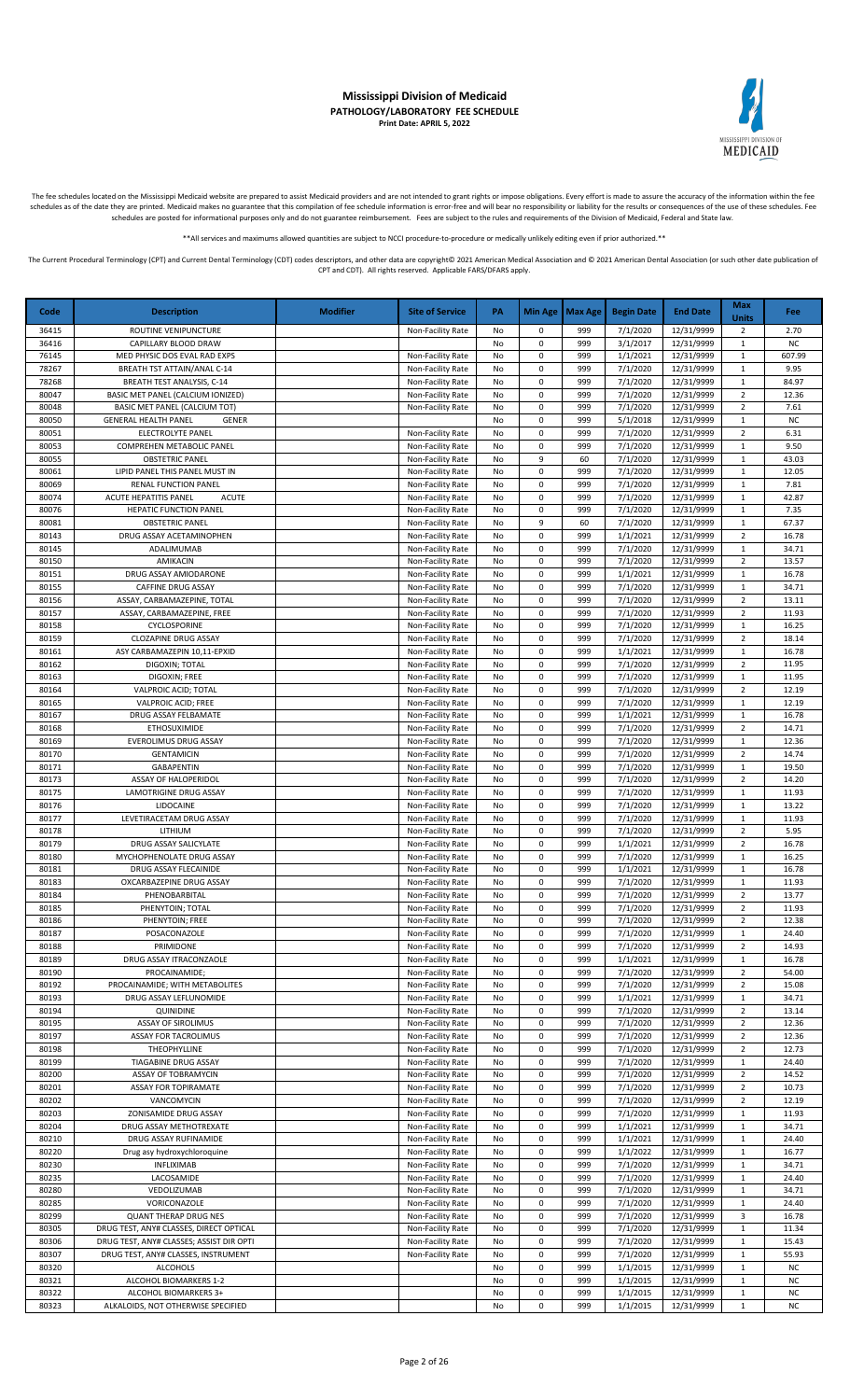

The fee schedules located on the Mississippi Medicaid website are prepared to assist Medicaid providers and are not intended to grant rights or impose obligations. Every effort is made to assure the accuracy of the informa schedules as of the date they are printed. Medicaid makes no guarantee that this compilation of fee schedule information is error-free and will bear no responsibility or liability for the results or consequences of the use schedules are posted for informational purposes only and do not guarantee reimbursement. Fees are subject to the rules and requirements of the Division of Medicaid, Federal and State law.

\*All services and maximums allowed quantities are subject to NCCI procedure-to-procedure or medically unlikely editing even if prior authorized

The Current Procedural Terminology (CPT) and Current Dental Terminology (CDT) codes descriptors, and other data are copyright@ 2021 American Medical Association and @ 2021 American Dental Association (or such other date pu CPT and CDT). All rights reserved. Applicable FARS/DFARS apply.

**Code Description Modifier Site of Service PA Min Age Max Age Begin Date End Date Max Units Fee** 80324 AMPHETAMINES;10R2 No 0 999 1/1/2015 12/31/9999 1 80325 AMPHETAMINES; 3 OR 4 No 0 999 1/1/2015 12/31/9999 1 NC 80326 | AMPHETAMINES; 5 OR MORE | NO 0 999 | 1/1/2015 | 12/31/9999 | 1 | NC 80327 ANABOLIC STEROIDS; 1 OR 2 No 0 999 1/1/2015 12/31/9999 1 No<br>80328 ANABOLIC STEROIDS; 3 OR MORE NO 0 999 1/1/2015 12/31/9999 1 NO 80328 ANABOLIC STEROIDS; 3 OR MORE NO 2009 1/1/2015 12/31/9999 1 NO 4 999 1/1/2015 12/31/9999 1 NC 80329 ANALGESCIS, NON-OPIOID; 1 OR 2 No 0 999 1/1/2015 12/31/9999 1 NO 80330 ANALGESCIS, NON-OPIOID; 3-5 No 0 999 1/1/2015 12/31/9999 1 NC 80331 | ANALGESCIS, NON-OPIOID; 6 OR MORE | NO | NO | NO | 999 | 1/1/2015 | 12/31/9999 | 1 | NC 80332 ANTIDEPRESSANTS, SEROTONERGIC CLASS; 1 O No 1 O 999 1/1/2015 12/31/9999 1 NO 80333 | ANTIDEPRESSANTS, SEROTONERGIC CLASS; 3-5 | No | No | No | 999 | 1/1/2015 | 12/31/9999 | 1 | NC 80334 ANTIDEPRESSANTS, SEROTONERGIC CLASS; 6 O No 0 999 1/1/2015 12/31/9999 1 NC 80335 | ANTIDEPRESSANTS, TRICYCLIC AND OTHER CYC | NO | NO | NO | 999 | 1/1/2015 | 12/31/9999 | 1 | NC 80336 ANTIDEPRESSANTS, TRICYCLIC AND OTHER CYC 80337 ANTIDEPRESSANTS, TRICYCLIC AND OTHER CYC NO 2000 NO 0 999 1/1/2015 12/31/9999 1 NO 80338 ANTIDEPRESSANTS. NOT OTHERWISE SPECIFIED I NO 2 900 11/1/2015 12/31/9999 1 1/1/2099 1 1 NC 80339 ANTIEPELEPTICS, NOT OTHERWISE SPECIFIED; No 0 999 1/1/2015 12/31/9999 1 No 80340 ANTIEPELEPTICS, NOT OTHERWISE SPECIFIED; No 0 999 1/1/2015 12/31/9999 1 NO 80341 ANTIEPELEPTICS NOT OTHERWISE SPECIEIED; No 2 999 1/1/2015 12/31/9999 1 NC 80342 | ANTIPSYCHOTICS, NOT OTHERWISE SPECIFIED; | NO | NO | O | 999 | 1/1/2015 | 12/31/9999 | 1 | NC 80343 ANTIPSYCHOTICS, NOT OTHERWISE SPECIFIED;<br>80344 ANTIPSYCHOTICS, NOT OTHERWISE SPECIFIED; NO 10 999 1/1/2015 12/31/9999 1 NC ANTIPSYCHOTICS, NOT OTHERWISE SPECIFIED; No 300 100 999 1/1/2015 12/31/9999 1 80345 BARBITURATES No 0 999 1/1/2015 12/31/9999 1 NC 80346 BENZODIAZEPINES1-12 No 0 999 1/1/2015 12/31/9999 1 NC 80347 BENZODIAZEPINES; 13 OR MORE NO 1999 1/1/2015 12/31/9999 1 NO 80348 BUPRENORPHINE No 0 999 1/1/2015 12/31/9999 1 NC 80349 CANNABIONOIDS, NATURAL No 0 999 1/1/2015 12/31/9999 1 NC 80350 CANNABIONOIDS, SYNTHETIC; 1-3 No 0 999 1/1/2015 12/31/9999 1 No 0 999 1/1/2015 12/31/9999 1 NC 80351 CANNABIONOIDS, SYNTHETIC; 4-6 No 0 999 1/1/2015 12/31/9999 1 NO 80352 CANNABIONOIDS, SYNTHETIC; 7 OR MORE NO DEL 1999 1/1/2015 12/31/9999 1 NO DEL 12/31/9999 1 NO 80353 COCAINE No 0 999 1/1/2015 12/31/9999 1 NC 80354 FENTANYL No 0 999 1/1/2015 12/31/9999 1 NC 80355 GABAPENTIN, NON-BLOOD No 0 999 1/1/2015 12/31/9999 1 NC 80356 HEROIN METABOLITE No 0 999 1/1/2015 12/31/9999 1 NC 80357 | KETAMINE OR NORKETAMINE | NO | NO | 1999 | 1/1/2015 | 12/31/9999 | 1 | NC 80358 METHADONE No 0 999 1/1/2015 12/31/9999 1 NC 80359 METHYLENEDIOXYAMPHETAMINES (MDA, MDEA, M NO 1999 1/1/2015 12/31/9999 1 NO 1999 1/1/2015 12/31/9999 1 NC<br>80360 METHYLPHENIDATE NO 1999 1/1/2015 12/31/9999 1 NC 80360 METHYLPHENIDATE No 0 999 1/1/2015 12/31/9999 1 NC 80361 OPIATES, 1 OR MORE No 0 999 1/1/2015 12/31/9999 1 NC 80362 OPIODS AND OPIATE ANALOGS; 1 OR 2 No 1999 1/1/2015 12/31/9999 1 No 1<br>80363 OPIODS AND OPIATE ANALOGS: 3 OR 4 NO 1999 1/1/2015 12/31/9999 1 NO 1999 1/1/2015 12/31/9999 1 NO 8 OPIODS AND OPIATE ANALOGS: 3 OR 4 No 3 OR 999 1/1/2015 12/31/9999 1 80364 OPIODS AND OPIATE ANALOGS; 5 OR MORE NO DEL 1999 1/1/2015 12/31/9999 1 NO DEL 12/31/9999 1 NO 80365 OXYCODONE No 0 999 1/1/2015 12/31/9999 1 NC 80366 PREGABALIN No 0 999 1/1/2015 12/31/9999 1 NC 80367 PROPOXYPHENE No 0 999 1/1/2015 12/31/9999 1 NC 80368 SEDATIVE HYPNOTICS (NON-BENZODIAZEPINES) NO NO 999 1/1/2015 12/31/9999 1 NO 80369 SKELETAL MUSCLE RELAXANTS; 1 OR 2 No 1 O 999 1/1/2015 12/31/9999 1 NO 1 O 999 1/1/2015 12/31/9999 1 NO 80370 SKELETAL MUSCLE RELAXANTS; 3 OR MORE NO 2009 1/1/2015 12/31/9999 1 NO 38371 SKELETAL MUSCLE RELAXANTS; 3 OR MORE NO 2009 1/1/2015 12/31/9999 1 NO 38371 STIMULANTS, SYNTHETIC NO 2009 1/1/2015 12/31/9999 1 NO 80371 STIMULANTS, SYNTHETIC NO 0 999 1/1/2015 12/31/9999 80372 TAPENTADOL No 0 999 1/1/2015 12/31/9999 1 NC 80373 TRAMADOL No 0 999 1/1/2015 12/31/9999 1 NC 80374 STEROISOMER (ENANTIOMER) ANALYSIS, SINGL NO 2009 NO 0 999 11/1/2015 12/31/9999 1 NO 1 80375 DRUG(S) OR SUBSTANCE(S), DEFINITIVE, QUA No 0 999 1/1/2015 12/31/9999 1 NC 80376 DRUG(S) OR SUBSTANCE(S), DEFINITIVE, QUA NO 0 999 1/1/2015 12/31/9999 1 NO 80377 DRUG(S) OR SUBSTANCE(S), DEFINITIVE, OUA NO DEFINITIVE, OUA NO DEFINITIVE, OUA NO DEFINITIVE, OUA NO DEFINITIVE, OUA NO DEFINITIVE, OUA NO DEFINITIVE, OUA NO DEFINITIVE, OUA NO DEFINITIVE, OUA NO DEFINITIVE, OUA NO D 80400 ACTH STIMULATION PANEL; FOR AD Non-Facility Rate No 0 999 7/1/2020 12/31/9999 1 29.36<br>80402 ACTH STIMULATION PANEL; FOR 21 Non-Facility Rate No 0 999 7/1/2020 12/31/9999 1 78.26 ACTH STIMULATION PANEL; FOR 21 Non-Facility Rate No 0 999 7/1/2020 12/31/9999 1 80406 ACTH STIMULATION PANEL; FOR 3 NO 2009 1/1/1994 2/31/9999 15 NO 80408 ALDOSTERONE SUPPRESSION EVALUA Non-Facility Rate No 0 999 7/1/2020 12/31/9999 1 12.95 80410 | CALCIUM-PENTAGASTRIN STIMULATI | None Facility Rate | No | 0 | 999 | 7/1/2020 | 12/31/9999 | 1 | 72.33 80412 CORTICOTROPIC RELEASING HORMON Non-Facility Rate No 0 999 7/1/2020 12/31/9999 1 721.46 80414 CHORIONIC GONADOTROPHIN STIMUL CHORIONIC NON-Facility Rate No 0 999 7/1/2020 12/31/9999 1 46.48 80415 CHORIONIC GONADOTROPHIN STIMUL Non-Facility Rate No 0 999 7/1/2020 12/31/9999 1 50.30 80416 RENIN STIMULATION PANEL NO NON-Facility Rate No 0 999 7/1/2020 12/31/9999 1 188.39<br>80417 RENIN STIMULATION PANEL NO NON-Facility Rate No 0 999 7/1/2020 12/31/9999 1 39.59 RENIN STIMULATION PANEL Non-Facility Rate 80418 COMBINED RAPID ANTERIOR PITUIT NON-Facility Rate No 0 999 7/1/2020 12/31/9999 1 521.53 80420 DEXAMETHASONE SUPPRESSION PANE Non-Facility Rate No 0 999 7/1/2020 12/31/9999 1 145.69 80422 | GLUCAGON TOLERANCE PANEL; FOR | None Facility Rate No 0 999 | 7/1/2020 | 12/31/9999 | 1 | 41.46 80424 GLUCAGON TOLERANCE PANEL; FOR Non-Facility Rate No 0 999 7/1/2020 12/31/9999 1 45.45 80426 GONADOTROPIN RELEASING HORMONE NON-Facility Rate No 0 999 7/1/2020 12/31/9999 1 133.57 80428 GROWTH HORMONE STIMULATION PAN NON-Facility Rate No 0 999 7/1/2020 12/31/9999 1 60.03 80430 GROWTH HORMONE SUPPRESSION PAN Non-Facility Rate No 0 999 7/1/2020 12/31/9999 1 116.40<br>80432 INSULIN-INDUCED C-PEPTIDE SUPP Non-Facility Rate No 0 999 7/1/2020 12/31/9999 1 149.05 80432 INSULIN-INDUCED C-PEPTIDE SUPP Non-Facility Rate No 0 999 7/1/2020 12/31/9999 1 149.05 80434 INSULIN TOLERANCE PANEL; FOR A Non-Facility Rate No 0 999 7/1/2020 12/31/9999 1 256.53 80435 INSULIN TOLERANCE PANEL; FOR G NO CHARGE NO NON-Facility Rate No 0 999 7/1/2020 12/31/9999 1 92.70 80436 METYRAPONE PANEL Non-Facility Rate No 0 999 7/1/2020 12/31/9999 1 82.04 80438 THYROTROPIN RELEASING HORMONE Non-Facility Rate No 0 999 7/1/2020 12/31/9999 1 45.37 80439 THYROTROPIN RELEASING HORMONE NO NON-Facility Rate No 0 999 7/1/2020 12/31/9999 1 60.49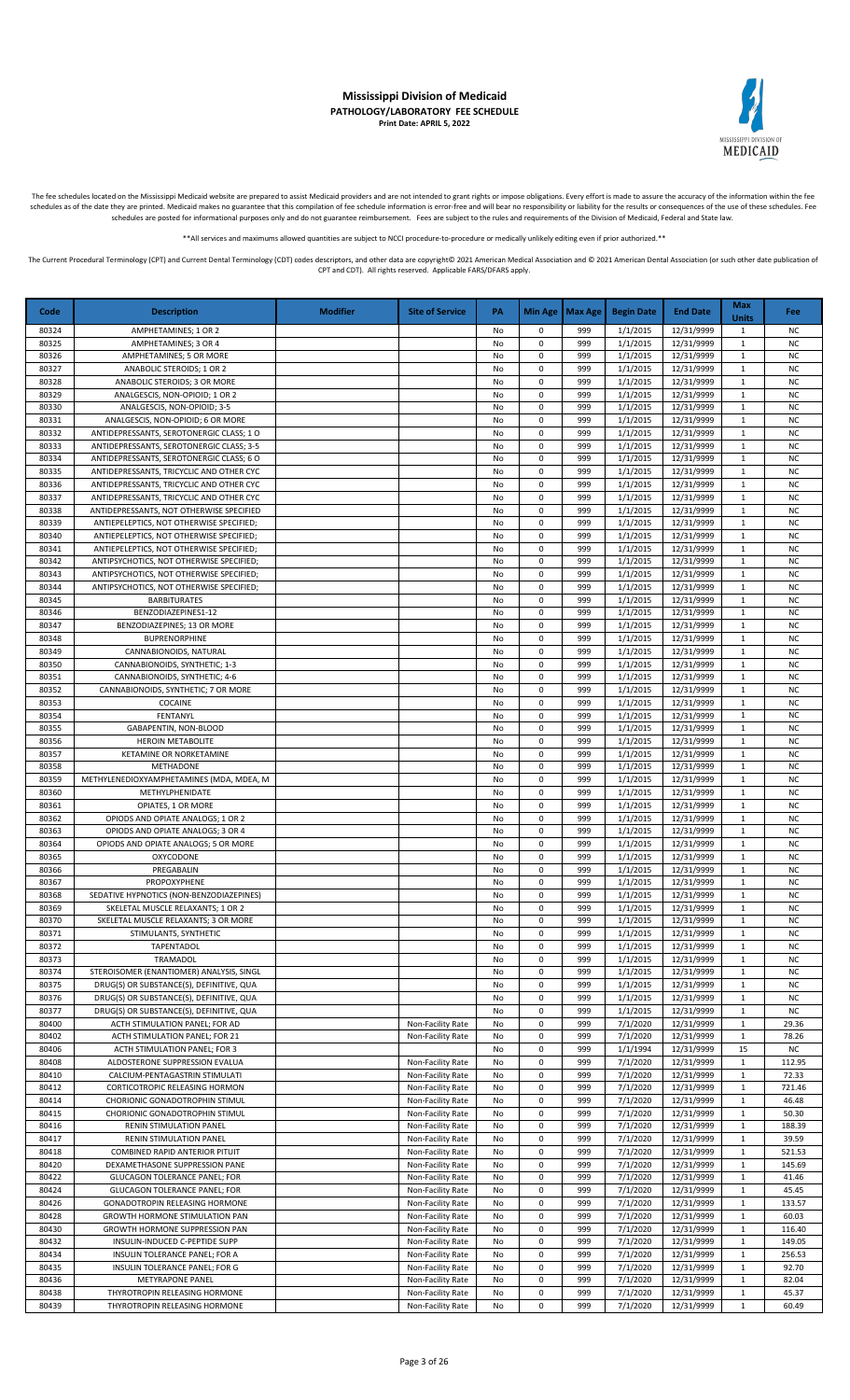

The fee schedules located on the Mississippi Medicaid website are prepared to assist Medicaid providers and are not intended to grant rights or impose obligations. Every effort is made to assure the accuracy of the informa

\*\*All services and maximums allowed quantities are subject to NCCI procedure-to-procedure or medically unlikely editing even if prior authorized.\*\*

| Code           | <b>Description</b>                                           | <b>Modifier</b> | <b>Site of Service</b>                 | PA         |                        | Min Age   Max Age | <b>Begin Date</b>    | <b>End Date</b>          | Max<br><b>Units</b>              | <b>Fee</b>             |
|----------------|--------------------------------------------------------------|-----------------|----------------------------------------|------------|------------------------|-------------------|----------------------|--------------------------|----------------------------------|------------------------|
| 80503          | Path clin consitj sf 5-20                                    |                 | Non-Facility Rate                      | No         | 0                      | 999               | 1/1/2022             | 12/31/9999               | -1                               | 22.20                  |
| 80503          | Path clin consitj sf 5-20                                    |                 | <b>Facility Rate</b>                   | No         | 0                      | 999               | 1/1/2022             | 12/31/9999               | $\mathbf 1$                      | 19.05                  |
| 80504          | Path clin consitj mod 21-40                                  |                 | Non-Facility Rate                      | No         | 0                      | 999               | 1/1/2022             | 12/31/9999               | 1                                | 44.60                  |
| 80504          | Path clin consitj mod 21-40                                  |                 | <b>Facility Rate</b>                   | No         | 0                      | 999               | 1/1/2022             | 12/31/9999               | $\mathbf{1}$                     | 40.66                  |
| 80505          | Path clin consitj high 41-60                                 |                 | Non-Facility Rate                      | No         | 0                      | 999               | 1/1/2022             | 12/31/9999               | $\mathbf{1}$                     | 81.05                  |
| 80505          | Path clin consitj high 41-60                                 |                 | <b>Facility Rate</b>                   | No         | $\pmb{0}$              | 999               | 1/1/2022             | 12/31/9999               | 1                                | 76.59                  |
| 80506          | Path clin consitj proing svc                                 |                 | Non-Facility Rate                      | No         | $\pmb{0}$              | 999               | 1/1/2022             | 12/31/9999               | $\mathbf{1}$                     | 36.50                  |
| 81000<br>81001 | URINALYSIS, BY DIP STICK OR TA<br>URINALYSIS, AUTO, W/SCOPE  |                 | Non-Facility Rate<br>Non-Facility Rate | No<br>No   | $\pmb{0}$<br>$\pmb{0}$ | 999<br>999        | 7/1/2020<br>7/1/2020 | 12/31/9999<br>12/31/9999 | $\overline{2}$<br>$\overline{2}$ | 3.62<br>2.85           |
| 81002          | URINALYSIS, BY DIP STICK OR TA                               |                 | Non-Facility Rate                      | No         | $\pmb{0}$              | 999               | 7/1/2020             | 12/31/9999               | $\overline{2}$                   | 3.13                   |
| 81003          | URINALYSIS, BY DIP STICK OR TA                               |                 | Non-Facility Rate                      | No         | $\pmb{0}$              | 999               | 7/1/2020             | 12/31/9999               | $\overline{2}$                   | 2.03                   |
| 81005          | URINALYSIS; QUALITATIVE OR SEM                               |                 | Non-Facility Rate                      | No         | $\pmb{0}$              | 999               | 7/1/2020             | 12/31/9999               | $\overline{2}$                   | 1.95                   |
| 81007          | URINE SCREEN FOR BACTERIA                                    |                 | Non-Facility Rate                      | No         | $\pmb{0}$              | 999               | 7/1/2020             | 12/31/9999               | $\mathbf{1}$                     | 26.98                  |
| 81015          | URINALYSIS;                                                  |                 | Non-Facility Rate                      | No         | 0                      | 999               | 7/1/2020             | 12/31/9999               | $\overline{2}$                   | 2.75                   |
| 81020          | URINALYSIS;                                                  |                 | Non-Facility Rate                      | No         | 0                      | 999               | 7/1/2020             | 12/31/9999               | $\mathbf{1}$                     | 4.23                   |
| 81025          | URINE PREGNANCY TEST, BY VISUA                               |                 | Non-Facility Rate                      | No         | 9                      | 60                | 7/1/2020             | 12/31/9999               | 1                                | 7.75                   |
| 81050          | VOLUME MEASUREMENT FOR TIMED C                               |                 | Non-Facility Rate                      | No         | 0                      | 999               | 7/1/2020             | 12/31/9999               | $\overline{2}$                   | 3.28                   |
| 81099          | UNLISTED URINALYSIS PROCEDUR                                 |                 |                                        | No         | $\pmb{0}$              | 999               | 7/1/1983             | 12/31/9999               | 1                                | MP                     |
| 81105          | <b>HPA-1 GENOTYPE</b>                                        |                 |                                        | No         | $\pmb{0}$              | 999               | 1/1/2018             | 12/31/9999               | 1                                | <b>NC</b>              |
| 81106          | <b>HPA-2 GENOTYPE</b>                                        |                 |                                        | No         | $\pmb{0}$              | 999               | 1/1/2018             | 12/31/9999<br>12/31/9999 | $\mathbf{1}$                     | <b>NC</b>              |
| 81107<br>81108 | <b>HPA-3 GENOTYPE</b><br><b>HPA-4 GENOTYPE</b>               |                 |                                        | No<br>No   | $\pmb{0}$<br>$\pmb{0}$ | 999<br>999        | 1/1/2018<br>1/1/2018 | 12/31/9999               | $\mathbf{1}$<br>$\mathbf{1}$     | <b>NC</b><br><b>NC</b> |
| 81109          | <b>HPA-5 GENOTYPE</b>                                        |                 |                                        | No         | $\pmb{0}$              | 999               | 1/1/2018             | 12/31/9999               | $\mathbf{1}$                     | <b>NC</b>              |
| 81110          | <b>HPA-6 GENOTYPE</b>                                        |                 |                                        | No         | $\pmb{0}$              | 999               | 1/1/2018             | 12/31/9999               | $1\,$                            | <b>NC</b>              |
| 81111          | <b>HPA-9 GENOTYPE</b>                                        |                 |                                        | No         | $\pmb{0}$              | 999               | 1/1/2018             | 12/31/9999               | 1                                | <b>NC</b>              |
| 81112          | HPA-15 GENOTYPE                                              |                 |                                        | No         | $\pmb{0}$              | 999               | 1/1/2018             | 12/31/9999               | $\mathbf{1}$                     | <b>NC</b>              |
| 81120          | IDH,1 COM VARIANTS                                           |                 |                                        | No         | 0                      | 999               | 1/1/2018             | 12/31/9999               | $\mathbf{1}$                     | <b>NC</b>              |
| 81121          | IDH2, COM VARIANTS                                           |                 | Non-Facility Rate                      | Yes        | 0                      | 999               | 7/1/2020             | 12/31/9999               | $\mathbf{1}$                     | 266.21                 |
| 81161          | ARTHODESIS PRESACRAL L5-S1                                   |                 | Non-Facility Rate                      | Yes        | 0                      | 24                | 7/1/2020             | 12/31/9999               | $\mathbf{1}$                     | 251.10                 |
| 81162          | BRCA1&2 SEQ & FULL DUP/DEL                                   |                 | Non-Facility Rate                      | Yes        | 18                     | 80                | 7/1/2020             | 12/31/9999               | $\mathbf{1}$                     | 1,642.39               |
| 81163          | BRCA1&2 GENE FULL SEQ ALYS                                   |                 | Non-Facility Rate                      | Yes        | 18                     | 80                | 7/1/2020             | 12/31/9999               | 1                                | 421.20                 |
| 81164          | BRCA1&2 GEN FUL DUP/DEL ALYS                                 |                 | Non-Facility Rate                      | Yes        | 18                     | 80                | 7/1/2020             | 12/31/9999               | $\mathbf{1}$                     | 525.81                 |
| 81165          | BRCA1 GENE FULL SEQ ALYS                                     |                 |                                        | No         | $\pmb{0}$              | 999               | 1/1/2019             | 12/31/9999               | $\mathbf{1}$                     | <b>NC</b>              |
| 81166<br>81167 | BRCA1 GENE FULL DUP/DEL ALYS<br>BRCA2 GENE FULL DUP/DEL ALYS |                 |                                        | No<br>No   | $\pmb{0}$<br>$\pmb{0}$ | 999<br>999        | 1/1/2019<br>1/1/2019 | 12/31/9999<br>12/31/9999 | 1<br>$\mathbf{1}$                | <b>NC</b><br><b>NC</b> |
| 81168          | CCND1/IGH TRANSLOCATION ALYS                                 |                 | Non-Facility Rate                      | Yes        | 0                      | 999               | 1/1/2021             | 12/31/9999               | $\mathbf{1}$                     | 186.58                 |
| 81170          | ABL1 GENE                                                    |                 | Non-Facility Rate                      | Yes        | 40                     | 80                | 7/1/2020             | 12/31/9999               | $\mathbf{1}$                     | 270.00                 |
| 81171          | AFF2 GENE DETC ABNOR ALLELES                                 |                 |                                        | No         | $\pmb{0}$              | 999               | 1/1/2019             | 12/31/9999               | $\mathbf{1}$                     | <b>NC</b>              |
| 81172          | AFF2 GENE CHARAC ALLELES                                     |                 |                                        | No         | 0                      | 999               | 1/1/2019             | 12/31/9999               | $1\,$                            | <b>NC</b>              |
| 81173          | AR GENE FULL GENE SEQUENCE                                   |                 |                                        | No         | 0                      | 999               | 1/1/2019             | 12/31/9999               | $\mathbf{1}$                     | <b>NC</b>              |
| 81174          | AR GENE KNOWN FAMIL VARIANT                                  |                 |                                        | No         | 0                      | 999               | 1/1/2019             | 12/31/9999               | $\mathbf{1}$                     | <b>NC</b>              |
| 81175          | ASXL1 GENE ANA; FULL                                         |                 |                                        | No         | 0                      | 999               | 1/1/2018             | 12/31/9999               | $1\,$                            | <b>NC</b>              |
| 81176          | ASXL1 GENE ANA; TARGETED                                     |                 |                                        | No         | 0                      | 999               | 1/1/2018             | 12/31/9999               | $\mathbf{1}$                     | <b>NC</b>              |
| 81177          | ATN1 GENE DETC ABNOR ALLELES                                 |                 |                                        | No         | 0                      | 999               | 1/1/2019             | 12/31/9999               | 1                                | <b>NC</b>              |
| 81178          | ATXN1 GENE DETC ABNOR ALLELE                                 |                 |                                        | No         | $\pmb{0}$<br>$\pmb{0}$ | 999<br>999        | 1/1/2019<br>1/1/2019 | 12/31/9999<br>12/31/9999 | $\mathbf{1}$                     | <b>NC</b><br><b>NC</b> |
| 81179<br>81180 | ATXN2 GENE DETC ABNOR ALLELE<br>ATXN3 GENE DETC ABNOR ALLELE |                 |                                        | No<br>No   | 0                      | 999               | 1/1/2019             | 12/31/9999               | $\mathbf{1}$<br>$\mathbf{1}$     | <b>NC</b>              |
| 81181          | ATXN7 GENE DETC ABNOR ALLELE                                 |                 |                                        | No         | 0                      | 999               | 1/1/2019             | 12/31/9999               | $\mathbf{1}$                     | <b>NC</b>              |
| 81182          | ATXN8OS GEN DETC ABNOR ALLEL                                 |                 |                                        | No         | 0                      | 999               | 1/1/2019             | 12/31/9999               | 1                                | <b>NC</b>              |
| 81183          | ATXN10 GENE DETC ABNOR ALLEL                                 |                 |                                        | No         | $\pmb{0}$              | 999               | 1/1/2019             | 12/31/9999               | 1                                | NC                     |
| 81184          | CACNA1A GEN DETC ABNOR ALLEL                                 |                 |                                        | No         | $\pmb{0}$              | 999               | 1/1/2019             | 12/31/9999               | 1                                | <b>NC</b>              |
| 81185          | CACNA1A GENE FULL GENE SEQ                                   |                 |                                        | No         | 0                      | 999               | 1/1/2019             | 12/31/9999               | $\mathbf{1}$                     | NC                     |
| 81186          | CACNA1A GEN KNOWN FAMIL VRNT                                 |                 |                                        | No         | 0                      | 999               | 1/1/2019             | 12/31/9999               | $\mathbf{1}$                     | NC                     |
| 81187          | CNBP GENE DETC ABNOR ALLELE                                  |                 |                                        | No         | 0                      | 999               | 1/1/2019             | 12/31/9999               | $\mathbf{1}$                     | <b>NC</b>              |
| 81188          | CSTB GENE DETC ABNOR ALLELE                                  |                 |                                        | No         | 0                      | 999               | 1/1/2019             | 12/31/9999               | $\mathbf{1}$                     | <b>NC</b>              |
| 81189          | CSTB GENE FULL GENE SEQUENCE                                 |                 |                                        | No         | $\pmb{0}$              | 999               | 1/1/2019             | 12/31/9999               | 1                                | NC                     |
| 81190          | CSTB GENE KNOWN FAMIL VRNT                                   |                 |                                        | No         | $\pmb{0}$              | 999               | 1/1/2019             | 12/31/9999               | $\mathbf{1}$                     | <b>NC</b>              |
| 81191<br>81192 | NTRK1 TRANSLOCATION ANALYSIS                                 |                 | Non-Facility Rate<br>Non-Facility Rate | Yes        | 0<br>$\pmb{0}$         | 999<br>999        | 1/1/2021             | 12/31/9999<br>12/31/9999 | $\mathbf{1}$                     | 186.58                 |
| 81193          | NTRK2 TRANSLOCATION ANALYSIS<br>NTRK3 TRANSLOCATION ANALYSIS |                 | Non-Facility Rate                      | Yes<br>Yes | 0                      | 999               | 1/1/2021<br>1/1/2021 | 12/31/9999               | 1<br>1                           | 186.58<br>186.58       |
| 81194          | NTRK TRANSLOCATION ANALYSIS                                  |                 | Non-Facility Rate                      | Yes        | $\pmb{0}$              | 999               | 1/1/2021             | 12/31/9999               | $\mathbf{1}$                     | 466.46                 |
| 81200          | ASPA                                                         |                 | Non-Facility Rate                      | Yes        | $\pmb{0}$              | 999               | 7/1/2020             | 12/31/9999               | 1                                | 42.53                  |
| 81201          | APC GENE FULL SEQUENCE                                       |                 | Non-Facility Rate                      | Yes        | $\pmb{0}$              | 999               | 7/1/2020             | 12/31/9999               | $\mathbf{1}$                     | 702.00                 |
| 81202          | APC GENE KNOWN FAM VARIANTS                                  |                 | Non-Facility Rate                      | Yes        | 0                      | 999               | 7/1/2020             | 12/31/9999               | 1                                | 252.00                 |
| 81203          | APC GENE DUP/DELET VARIANTS                                  |                 | Non-Facility Rate                      | Yes        | 0                      | 39                | 7/1/2020             | 12/31/9999               | $\mathbf{1}$                     | 180.00                 |
| 81204          | AR GENE CHARAC ALLELES                                       |                 |                                        | No         | 0                      | 999               | 1/1/2019             | 12/31/9999               | 1                                | <b>NC</b>              |
| 81205          | <b>BCKDHB</b>                                                |                 | Non-Facility Rate                      | Yes        | 0                      | 999               | 7/1/2020             | 12/31/9999               | $\mathbf{1}$                     | 85.49                  |
| 81206          | BCR/ABL1 (T(9;22)) MAJOR                                     |                 | Non-Facility Rate                      | Yes        | 0                      | 999               | 7/1/2020             | 12/31/9999               | 1                                | 147.56                 |
| 81207          | BCR/ABL1 (T(9;22)) MINOR                                     |                 | Non-Facility Rate                      | Yes        | 0                      | 999               | 7/1/2020             | 12/31/9999               | 1                                | 130.36                 |
| 81208          | BCR/ABL1 (T(9;22)) OTHER                                     |                 | Non-Facility Rate                      | Yes        | $\pmb{0}$              | 999               | 7/1/2020             | 12/31/9999               | $\mathbf{1}$                     | 193.16                 |
| 81209          | <b>BLM</b>                                                   |                 | Non-Facility Rate                      | Yes        | 0<br>$\pmb{0}$         | 999<br>999        | 7/1/2020             | 12/31/9999               | 1                                | 35.38                  |
| 81210<br>81212 | BRAF GENE ANALYSIS, V600 VARIANT(S)<br>BRCA1, BRCA2 VARIANTS |                 |                                        | No<br>No   | $\pmb{0}$              | 999               | 1/1/2012<br>1/1/2012 | 12/31/9999<br>12/31/9999 | $\mathbf{1}$<br>$\mathbf{1}$     | NC<br><b>NC</b>        |
| 81215          | BRCA1 KNOWN FAMILIAL VARIANT                                 |                 |                                        | No         | $\pmb{0}$              | 999               | 1/1/2012             | 12/31/9999               | $\mathbf{1}$                     | <b>NC</b>              |
| 81216          | <b>BRCA2 FULL SEQ</b>                                        |                 |                                        | No         | $\pmb{0}$              | 999               | 1/1/2012             | 12/31/9999               | 1                                | <b>NC</b>              |
| 81217          | BRCA2 KNOWN FAMILIAL VARIANT                                 |                 |                                        | No         | 0                      | 999               | 1/1/2012             | 12/31/9999               | $\mathbf{1}$                     | NC                     |
| 81218          | CEBPA GENE FULL SEQUENCE                                     |                 | Non-Facility Rate                      | Yes        | 0                      | 80                | 7/1/2020             | 12/31/9999               | $\mathbf{1}$                     | 217.71                 |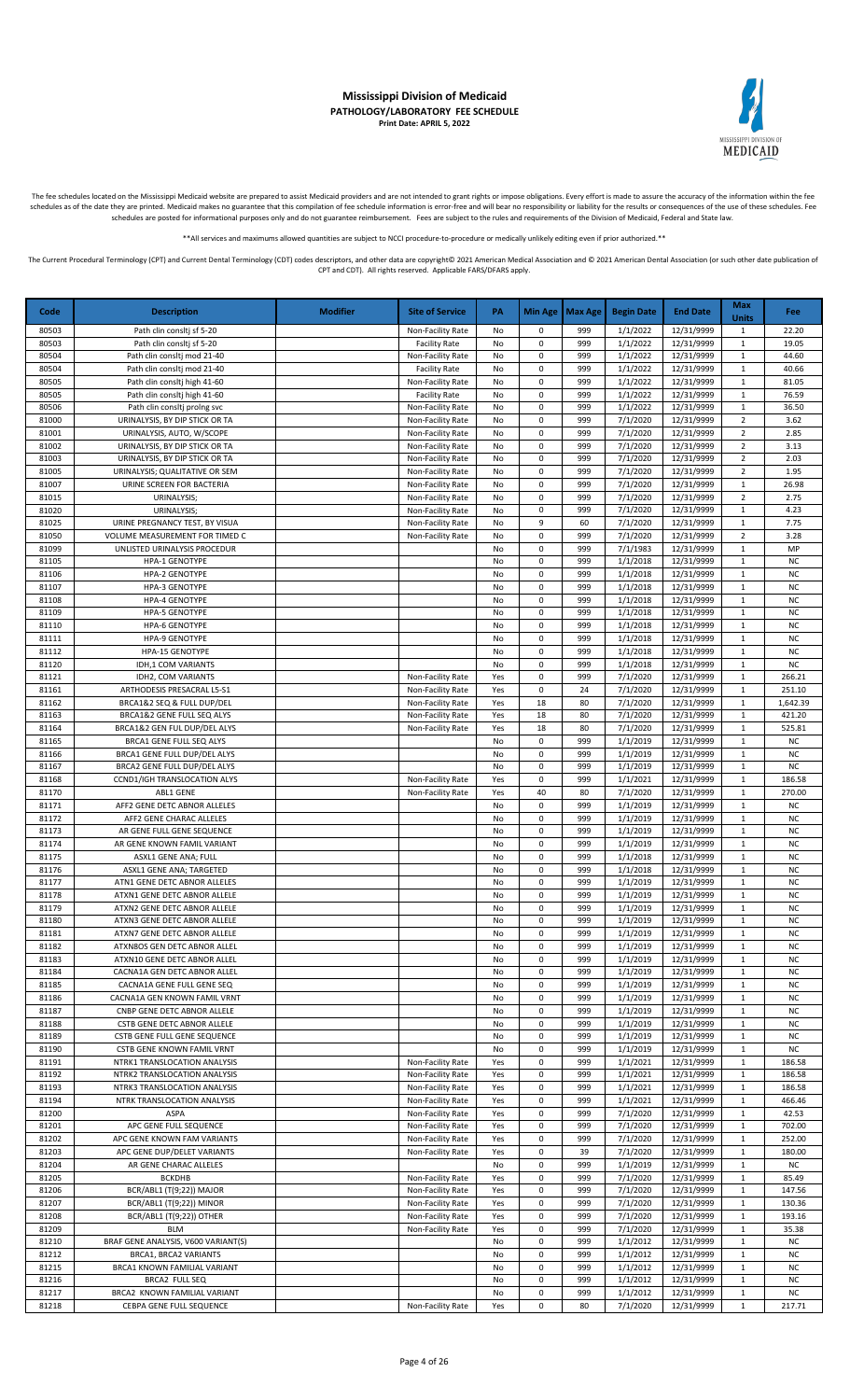

The fee schedules located on the Mississippi Medicaid website are prepared to assist Medicaid providers and are not intended to grant rights or impose obligations. Every effort is made to assure the accuracy of the informa

\*\*All services and maximums allowed quantities are subject to NCCI procedure-to-procedure or medically unlikely editing even if prior authorized.\*\*

| Code           | <b>Description</b>                                                 | <b>Modifier</b> | <b>Site of Service</b>                 | PA         |                        | Min Age   Max Age | <b>Begin Date</b>    | <b>End Date</b>          | <b>Max</b><br><b>Units</b>   | Fee                    |
|----------------|--------------------------------------------------------------------|-----------------|----------------------------------------|------------|------------------------|-------------------|----------------------|--------------------------|------------------------------|------------------------|
| 81219          | CALR GENE COM VARIANTS                                             |                 |                                        | No         | 0                      | 999               | 1/1/2016             | 12/31/9999               | $\mathbf{1}$                 | <b>NC</b>              |
| 81220          | CFTR COMMON VARIANTS                                               |                 | Non-Facility Rate                      | Yes        | $\pmb{0}$              | 999               | 7/1/2020             | 12/31/9999               | $\mathbf 1$                  | 500.94                 |
| 81221          | CFTR KNOWN FAMILIAL VARIANTS                                       |                 | Non-Facility Rate                      | Yes        | 0                      | 999               | 7/1/2020             | 12/31/9999<br>12/31/9999 | $\mathbf{1}$                 | 87.50                  |
| 81222<br>81223 | CFTR DUPL VARIANTS<br>CFTR FULL GENE SEQ                           |                 | Non-Facility Rate<br>Non-Facility Rate | Yes<br>Yes | $\pmb{0}$<br>0         | 999<br>999        | 7/1/2020<br>7/1/2020 | 12/31/9999               | $\mathbf{1}$<br>1            | 391.56<br>449.10       |
| 81224          | <b>CFTR GENE ANALYSIS</b>                                          |                 | Non-Facility Rate                      | Yes        | 0                      | 999               | 7/1/2020             | 12/31/9999               | $\mathbf{1}$                 | 151.88                 |
| 81225          | CYP2C19 COMMON VARIANTS                                            |                 | Non-Facility Rate                      | Yes        | 0                      | 999               | 7/1/2020             | 12/31/9999               | $\mathbf{1}$                 | 262.22                 |
| 81226          | CYP2D6 COMMON VARIANTS                                             |                 | Non-Facility Rate                      | Yes        | 0                      | 999               | 7/1/2020             | 12/31/9999               | $\mathbf 1$                  | 405.82                 |
| 81227          | CYP2C9 COMMON VARIANTS                                             |                 | Non-Facility Rate                      | Yes        | $\pmb{0}$              | 999               | 7/1/2020             | 12/31/9999               | 1                            | 157.33                 |
| 81228<br>81229 | CYTOGENOMIC MICROARRAY ANALYSIS<br>CYTOGENOMIC MICROARRAY ANALYSIS |                 | Non-Facility Rate                      | No<br>Yes  | $\pmb{0}$<br>$\pmb{0}$ | 999<br>20         | 1/1/2012<br>7/1/2020 | 12/31/9999<br>12/31/9999 | $\mathbf{1}$<br>$\mathbf{1}$ | <b>NC</b><br>1,044.00  |
| 81230          | CYP3A4 GENE ANA                                                    |                 |                                        | No         | $\pmb{0}$              | 999               | 1/1/2018             | 12/31/9999               | 1                            | <b>NC</b>              |
| 81231          | CYP3A5 GENE ANA                                                    |                 |                                        | No         | $\pmb{0}$              | 999               | 1/1/2018             | 12/31/9999               | $\mathbf{1}$                 | <b>NC</b>              |
| 81232          | <b>DPYD GENE ANA</b>                                               |                 |                                        | No         | $\pmb{0}$              | 999               | 1/1/2018             | 12/31/9999               | $\mathbf{1}$                 | <b>NC</b>              |
| 81233          | BTK GENE COMMON VARIANTS                                           |                 |                                        | No         | $\mathbf 0$            | 999               | 1/1/2019             | 12/31/9999               | $\mathbf{1}$                 | <b>NC</b>              |
| 81234          | DMPK GENE DETC ABNOR ALLELE                                        |                 |                                        | No         | $\pmb{0}$<br>0         | 999<br>999        | 1/1/2019             | 12/31/9999               | $\mathbf{1}$                 | <b>NC</b><br>292.12    |
| 81235<br>81236 | EGFR GENE COM VARIANTS<br>EZH2 GENE FULL GENE SEQUENCE             |                 | Non-Facility Rate                      | Yes<br>No  | 0                      | 999               | 7/1/2020<br>1/1/2019 | 12/31/9999<br>12/31/9999 | $\mathbf{1}$<br>$\mathbf{1}$ | <b>NC</b>              |
| 81237          | EZH2 GENE COMMON VARIANTS                                          |                 |                                        | No         | 0                      | 999               | 1/1/2019             | 12/31/9999               | $\mathbf{1}$                 | <b>NC</b>              |
| 81238          | F9 FULL GENE SEQ                                                   |                 |                                        | No         | 0                      | 999               | 1/1/2018             | 12/31/9999               | $\mathbf{1}$                 | <b>NC</b>              |
| 81239          | DMPK GENE CHARAC ALLELES                                           |                 |                                        | No         | 0                      | 999               | 1/1/2019             | 12/31/9999               | $\mathbf{1}$                 | <b>NC</b>              |
| 81240          | <b>F2 A VARIANT</b>                                                |                 | Non-Facility Rate                      | Yes        | $\pmb{0}$              | 999               | 7/1/2020             | 12/31/9999               | 1                            | 59.12                  |
| 81241<br>81242 | F5 LEIDEN VARIANT<br>FANCC                                         |                 | Non-Facility Rate<br>Non-Facility Rate | Yes<br>Yes | $\pmb{0}$<br>$\pmb{0}$ | 999<br>999        | 7/1/2020<br>7/1/2020 | 12/31/9999<br>12/31/9999 | $\mathbf{1}$<br>$\mathbf{1}$ | 66.03<br>32.96         |
| 81243          | <b>FMR1 ALLELES</b>                                                |                 | Non-Facility Rate                      | Yes        | $\pmb{0}$              | 20                | 7/1/2020             | 12/31/9999               | 1                            | 51.34                  |
| 81244          | FMR1                                                               |                 | Non-Facility Rate                      | Yes        | $\pmb{0}$              | 20                | 7/1/2020             | 12/31/9999               | $\mathbf{1}$                 | 40.40                  |
| 81245          | FLT3 GENE ANALYSIS                                                 |                 | Non-Facility Rate                      | Yes        | $\pmb{0}$              | 999               | 7/1/2020             | 12/31/9999               | $\mathbf{1}$                 | 148.96                 |
| 81246          | FLT3 GENE ANALYSIS                                                 |                 | Non-Facility Rate                      | Yes        | $\pmb{0}$              | 999               | 7/1/2020             | 12/31/9999               | $\mathbf{1}$                 | 74.70                  |
| 81247          | G6PD GENE ANA, COMMON                                              |                 |                                        | No         | $\pmb{0}$              | 999               | 1/1/2018             | 12/31/9999               | $\mathbf{1}$                 | <b>NC</b>              |
| 81248<br>81249 | G6PD GENE ANA, FAMILIAL<br>G6PD GENE ANA, FULL GENE                |                 |                                        | No<br>No   | 0<br>0                 | 999<br>999        | 1/1/2018<br>1/1/2018 | 12/31/9999<br>12/31/9999 | $\mathbf{1}$<br>$\mathbf{1}$ | <b>NC</b><br><b>NC</b> |
| 81250          | G6PC                                                               |                 | Non-Facility Rate                      | Yes        | 0                      | 999               | 7/1/2020             | 12/31/9999               | $\mathbf{1}$                 | 52.64                  |
| 81251          | GBA                                                                |                 | Non-Facility Rate                      | Yes        | 0                      | 999               | 7/1/2020             | 12/31/9999               | $\mathbf{1}$                 | 42.53                  |
| 81252          | <b>GJB2 GENE FULL SEQUENCE</b>                                     |                 | Non-Facility Rate                      | Yes        | 0                      | 43                | 7/1/2020             | 12/31/9999               | 1                            | 91.01                  |
| 81253          | <b>GJB2 GENE KNOWN VARIANTS</b>                                    |                 | Non-Facility Rate                      | Yes        | $\pmb{0}$              | 43                | 7/1/2020             | 12/31/9999               | $\mathbf{1}$                 | 55.37                  |
| 81254          | <b>GJB6 GENE COM VARIANTS</b>                                      |                 | Non-Facility Rate                      | Yes        | $\pmb{0}$              | 43                | 7/1/2020             | 12/31/9999               | $\mathbf{1}$                 | 31.50                  |
| 81255<br>81256 | <b>HEXA</b><br>HFE                                                 |                 | Non-Facility Rate<br>Non-Facility Rate | Yes<br>Yes | $\pmb{0}$<br>$\pmb{0}$ | 43<br>999         | 7/1/2020<br>7/1/2020 | 12/31/9999<br>12/31/9999 | $\mathbf{1}$<br>$\mathbf{1}$ | 46.31<br>58.82         |
| 81257          | HBA1/HBA2                                                          |                 | Non-Facility Rate                      | Yes        | $\pmb{0}$              | 999               | 7/1/2020             | 12/31/9999               | $\mathbf{1}$                 | 92.03                  |
| 81258          | HBA1/HBA2; FAMILIAL                                                |                 |                                        | No         | $\mathbf 0$            | 999               | 1/1/2018             | 12/31/9999               | 1                            | <b>NC</b>              |
| 81259          | HBA1/HBA2; FULL GENE                                               |                 |                                        | No         | $\pmb{0}$              | 999               | 1/1/2018             | 12/31/9999               | $\mathbf{1}$                 | <b>NC</b>              |
| 81260          | <b>IKBKAP</b>                                                      |                 | Non-Facility Rate                      | Yes        | 0                      | 999               | 7/1/2020             | 12/31/9999               | $\mathbf{1}$                 | 35.38                  |
| 81261          | IGH@ AMPLIFIED                                                     |                 | Non-Facility Rate                      | Yes        | 0                      | 999               | 7/1/2020             | 12/31/9999               | $\mathbf{1}$                 | 178.19                 |
| 81262<br>81263 | IGH@ DIRECT PROBE<br>IGH@ VARIABLE                                 |                 | Non-Facility Rate<br>Non-Facility Rate | Yes<br>Yes | 0<br>0                 | 999<br>999        | 7/1/2020<br>7/1/2020 | 12/31/9999<br>12/31/9999 | 1<br>$1\,$                   | 61.70<br>265.07        |
| 81264          | IGK@                                                               |                 | Non-Facility Rate                      | Yes        | $\pmb{0}$              | 999               | 7/1/2020             | 12/31/9999               | $\mathbf{1}$                 | 155.46                 |
| 81265          | STR MARKERS SPECIMEN                                               |                 | Non-Facility Rate                      | Yes        | $\Omega$               | 999               | 7/1/2020             | 12/31/9999               | $\mathbf{1}$                 | 209.76                 |
| 81266          | STR MARKERS SPECIMEN EA ADD                                        |                 | Non-Facility Rate                      | Yes        | 0                      | 999               | 7/1/2020             | 12/31/9999               | $\overline{2}$               | 274.33                 |
| 81267          | CHIMERISM W/O CELL                                                 |                 | Non-Facility Rate                      | Yes        | 0                      | 999               | 7/1/2020             | 12/31/9999               | 1                            | 186.71                 |
| 81268          | CHIMERISM ANAL W/CELL SELECT                                       |                 | Non-Facility Rate                      | Yes        | 0                      | 999               | 7/1/2020             | 12/31/9999               | 4                            | 234.71                 |
| 81269<br>81270 | HBA1/HBA2; DUP/DEL<br>JAK2                                         |                 | Non-Facility Rate                      | No<br>Yes  | $\pmb{0}$<br>$\pmb{0}$ | 999<br>999        | 1/1/2018<br>7/1/2020 | 12/31/9999<br>12/31/9999 | 1<br>$\mathbf{1}$            | <b>NC</b><br>82.49     |
| 81271          | HTT GENE DETC ABNOR ALLELES                                        |                 |                                        | No         | $\pmb{0}$              | 999               | 1/1/2019             | 12/31/9999               | 1                            | <b>NC</b>              |
| 81272          | KIT GENE TARGETED SEQ ANALYS                                       |                 | Non-Facility Rate                      | Yes        | 18                     | 80                | 7/1/2020             | 12/31/9999               | $\mathbf{1}$                 | 296.56                 |
| 81273          | KIT GENE ANALYS D816 VARIANT                                       |                 | Non-Facility Rate                      | Yes        | 18                     | 80                | 7/1/2020             | 12/31/9999               | 1                            | 112.38                 |
| 81274          | HTT GENE CHARAC ALLELES                                            |                 |                                        | No         | 0                      | 999               | 1/1/2019             | 12/31/9999               | $\mathbf{1}$                 | <b>NC</b>              |
| 81275<br>81276 | KRAS GENE ANALYSIS; VARIANTS IN EXON 2<br>KRAS GENE ADDL VARIANTS  |                 | Non-Facility Rate<br>Non-Facility Rate | Yes<br>Yes | 0<br>18                | 999<br>80         | 7/1/2020<br>7/1/2020 | 12/31/9999<br>12/31/9999 | 1<br>$\mathbf{1}$            | 173.93<br>173.93       |
| 81277          | CYTOGENOMIC NEO MICRORA ALYS                                       |                 | Non-Facility Rate                      | No         | 0                      | 999               | 7/1/2020             | 12/31/9999               | 1                            | 1,044.00               |
| 81278          | NTRK1 TRANSLOCATION ANALYSIS                                       |                 | Non-Facility Rate                      | Yes        | $\pmb{0}$              | 999               | 1/1/2021             | 12/31/9999               | $\mathbf{1}$                 | 186.58                 |
| 81279          | NTRK2 TRANSLOCATION ANALYSIS                                       |                 | Non-Facility Rate                      | Yes        | $\pmb{0}$              | 999               | 1/1/2021             | 12/31/9999               | $\mathbf{1}$                 | 166.68                 |
| 81283          | <b>IFNL3 GENE ANA</b>                                              |                 | Non-Facility Rate                      | Yes        | 0                      | 999               | 7/1/2020             | 12/31/9999               | 1                            | 66.03                  |
| 81284<br>81285 | FXN GENE DETC ABNOR ALLELES                                        |                 |                                        | No         | $\pmb{0}$<br>$\pmb{0}$ | 999<br>999        | 1/1/2019<br>1/1/2019 | 12/31/9999               | $\mathbf{1}$<br>$\mathbf{1}$ | <b>NC</b><br><b>NC</b> |
| 81286          | FXN GENE CHARAC ALLELES<br>FXN GENE FULL GENE SEQUENCE             |                 |                                        | No<br>No   | $\pmb{0}$              | 999               | 1/1/2019             | 12/31/9999<br>12/31/9999 | $\mathbf{1}$                 | <b>NC</b>              |
| 81287          | MGMT GENE PRMTR MTHYLTN ALYS                                       |                 | Non-Facility Rate                      | Yes        | 0                      | 999               | 7/1/2020             | 12/31/9999               | 1                            | 112.18                 |
| 81288          | MLH1 GENE ANALYSIS                                                 |                 | Non-Facility Rate                      | Yes        | 0                      | 999               | 7/1/2020             | 12/31/9999               | $\mathbf{1}$                 | 173.09                 |
| 81289          | FXN GENE KNOWN FAMIL VARIANT                                       |                 |                                        | No         | 0                      | 999               | 1/1/2019             | 12/31/9999               | 1                            | <b>NC</b>              |
| 81290          | MCOLN1                                                             |                 | Non-Facility Rate                      | Yes        | 0                      | 999               | 7/1/2020             | 12/31/9999               | $\mathbf{1}$                 | 35.38                  |
| 81291<br>81292 | <b>MTHFR</b><br>MLH1 FULL SEQ                                      |                 | Non-Facility Rate                      | No         | 0<br>0                 | 999<br>999        | 1/1/2012<br>7/1/2020 | 12/31/9999<br>12/31/9999 | $\mathbf{1}$<br>$\mathbf{1}$ | <b>NC</b><br>607.86    |
| 81293          | MLH1 KNOW FAM VARIANTS                                             |                 | Non-Facility Rate                      | Yes<br>Yes | 0                      | 999               | 7/1/2020             | 12/31/9999               | 1                            | 297.90                 |
| 81294          | MLH1 DUPL/DEL VARIANTS                                             |                 | Non-Facility Rate                      | Yes        | $\pmb{0}$              | 999               | 7/1/2020             | 12/31/9999               | $\mathbf{1}$                 | 182.16                 |
| 81295          | MSH2 FULL SEQ                                                      |                 |                                        | No         | $\pmb{0}$              | 999               | 1/1/2012             | 12/31/9999               | 1                            | <b>NC</b>              |
| 81296          | MSH2 KNOWN FAM VARIANTS                                            |                 |                                        | No         | 0                      | 999               | 1/1/2012             | 12/31/9999               | 1                            | <b>NC</b>              |
| 81297          | MSH2 DUP/DEL VARIANTS                                              |                 |                                        | No         | $\pmb{0}$              | 999               | 1/1/2012             | 12/31/9999               | $\mathbf{1}$                 | NC                     |
| 81298          | MSH6 FULL SEQ                                                      |                 | Non-Facility Rate                      | Yes        | $\pmb{0}$              | 999               | 7/1/2020             | 12/31/9999               | $\mathbf{1}$                 | 577.67                 |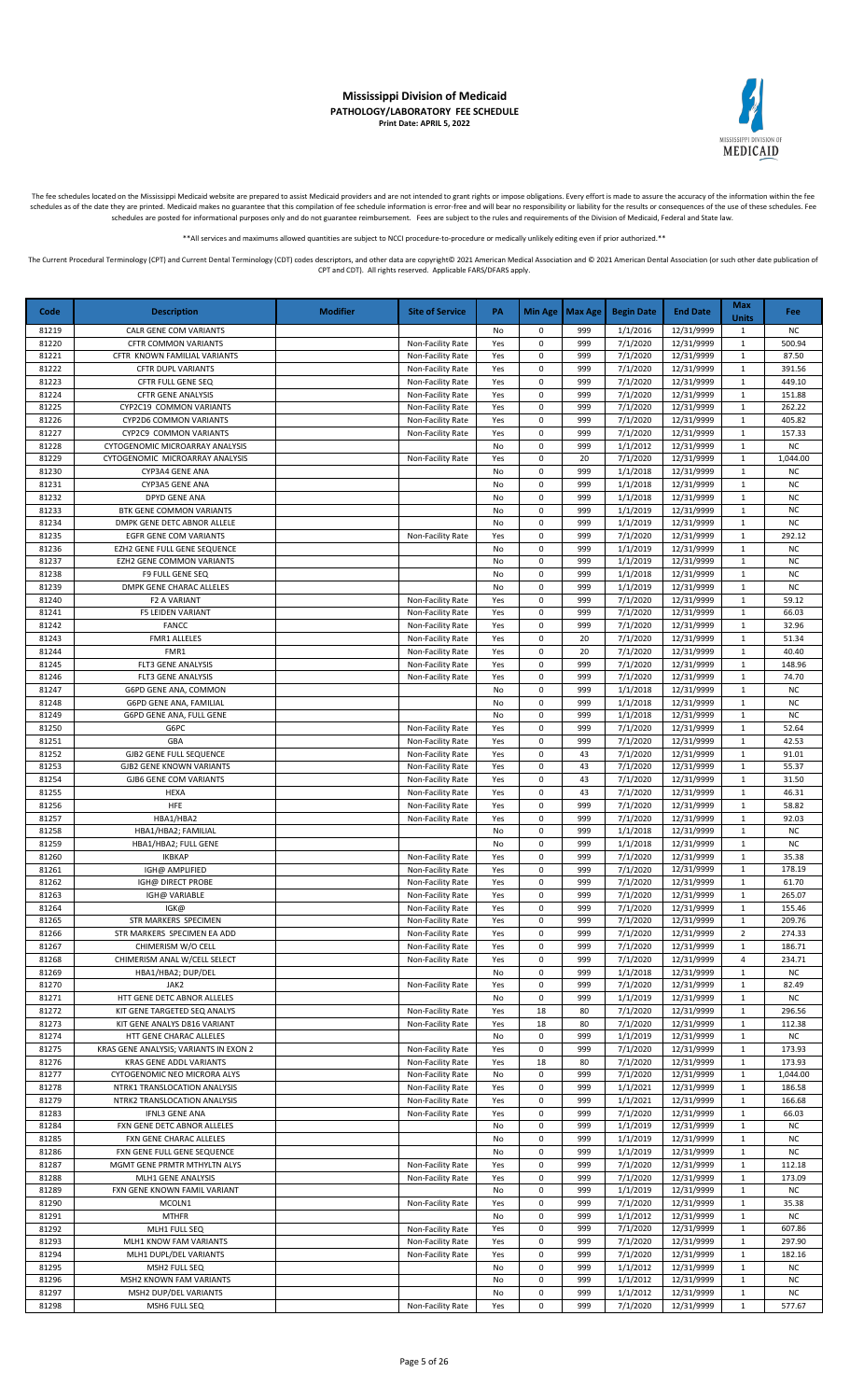

The fee schedules located on the Mississippi Medicaid website are prepared to assist Medicaid providers and are not intended to grant rights or impose obligations. Every effort is made to assure the accuracy of the informa

\*\*All services and maximums allowed quantities are subject to NCCI procedure-to-procedure or medically unlikely editing even if prior authorized.\*\*

| Code           | <b>Description</b>                                                      | <b>Modifier</b> | <b>Site of Service</b>                 | PA         |                | Min Age   Max Age | <b>Begin Date</b>    | <b>End Date</b>          | <b>Max</b><br><b>Units</b>     | Fee                    |
|----------------|-------------------------------------------------------------------------|-----------------|----------------------------------------|------------|----------------|-------------------|----------------------|--------------------------|--------------------------------|------------------------|
| 81299          | MSH6 KNOWN FAM VARIANTS                                                 |                 | Non-Facility Rate                      | Yes        | 0              | 49                | 7/1/2020             | 12/31/9999               | 1                              | 277.20                 |
| 81300          | MSH6 DUP/DEL VARIANTS                                                   |                 | Non-Facility Rate                      | Yes        | 0              | 999               | 7/1/2020             | 12/31/9999               | $\mathbf{1}$                   | 214.20                 |
| 81301          | MICROSATELLITE INSTABILITY<br>MECP2 FULLSEQ ANALYSIS                    |                 | Non-Facility Rate                      | Yes        | 0<br>$\pmb{0}$ | 999               | 7/1/2020             | 12/31/9999               | $\mathbf{1}$                   | 313.70                 |
| 81302<br>81303 | MECP2 KNOWN FAM VARIANT                                                 |                 | Non-Facility Rate<br>Non-Facility Rate | Yes<br>Yes | 0              | 999<br>999        | 7/1/2020<br>7/1/2020 | 12/31/9999<br>12/31/9999 | $\mathbf{1}$<br>$\mathbf{1}$   | 475.08<br>108.00       |
| 81304          | MECP2 DUP/DEL VARIANTS                                                  |                 | Non-Facility Rate                      | Yes        | 0              | 999               | 7/1/2020             | 12/31/9999               | $\mathbf{1}$                   | 135.00                 |
| 81305          | MYD88 GENE P.LEU265PRO VRNT                                             |                 |                                        | No         | $\pmb{0}$      | 999               | 1/1/2019             | 12/31/9999               | $\mathbf 1$                    | <b>NC</b>              |
| 81306          | NUDT15 GENE COMMON VARIANTS                                             |                 | Non-Facility Rate                      | Yes        | $\pmb{0}$      | 999               | 7/1/2020             | 12/31/9999               | $\mathbf{1}$                   | 262.22                 |
| 81307          | PALB2 GENE FULL GENE SEQ                                                |                 |                                        | No         | 0              | 999               | 1/1/2020             | 12/31/9999               | $\mathbf{1}$                   | <b>NC</b>              |
| 81308          | PALB2 GENE KNOWN FAMIL VRNT                                             |                 |                                        | No         | 0<br>0         | 999<br>999        | 1/1/2020             | 12/31/9999               | $\mathbf{1}$<br>$\mathbf{1}$   | <b>NC</b><br><b>NC</b> |
| 81309<br>81310 | PIK3CA GENE TRGT SEQ ALYS<br>NPM1 EXON 12VARIANTS                       |                 | Non-Facility Rate                      | No<br>Yes  | 0              | 999               | 1/1/2020<br>7/1/2020 | 12/31/9999<br>12/31/9999 | $\mathbf{1}$                   | 221.87                 |
| 81311          | NRAS GENE VARIANTS EXON 2&3                                             |                 | Non-Facility Rate                      | Yes        | 18             | 80                | 7/1/2020             | 12/31/9999               | $\mathbf{1}$                   | 266.21                 |
| 81312          | PABPN1 GENE DETC ABNOR ALLEL                                            |                 |                                        | No         | 0              | 999               | 1/1/2019             | 12/31/9999               | $\mathbf{1}$                   | <b>NC</b>              |
| 81313          | PCA3/KLK3 RATIO                                                         |                 | Non-Facility Rate                      | Yes        | 50             | 75                | 7/1/2020             | 12/31/9999               | $\mathbf{1}$                   | 229.55                 |
| 81314          | <b>PDGFRA GENE</b>                                                      |                 | Non-Facility Rate                      | Yes        | 18             | 80                | 7/1/2020             | 12/31/9999               | 1                              | 296.56                 |
| 81315<br>81316 | PML/RARALPHA COMMON<br>PML/RARALPHA SINGLE                              |                 | Non-Facility Rate<br>Non-Facility Rate | Yes<br>Yes | $\pmb{0}$<br>0 | 999<br>999        | 7/1/2020<br>7/1/2020 | 12/31/9999<br>12/31/9999 | $\mathbf{1}$<br>$\mathbf{1}$   | 186.58<br>186.58       |
| 81317          | PMS2 FULL SEQ                                                           |                 | Non-Facility Rate                      | Yes        | 0              | 999               | 7/1/2020             | 12/31/9999               | $\mathbf{1}$                   | 608.85                 |
| 81318          | PMS2 KNOWN FAM VARIANTS                                                 |                 | Non-Facility Rate                      | Yes        | 0              | 999               | 7/1/2020             | 12/31/9999               | $\mathbf{1}$                   | 297.90                 |
| 81319          | PMS2 DUP/DEL VARIANTS                                                   |                 | Non-Facility Rate                      | Yes        | 0              | 999               | 7/1/2020             | 12/31/9999               | $\mathbf{1}$                   | 183.15                 |
| 81320          | PLCG2 GENE COMMON VARIANTS                                              |                 | Non-Facility Rate                      | Yes        | 0              | 999               | 7/1/2020             | 12/31/9999               | $\mathbf{1}$                   | 262.22                 |
| 81321          | PTEN GENE FULL SEQUENCE                                                 |                 | Non-Facility Rate                      | Yes        | 0              | 999               | 7/1/2020             | 12/31/9999               | $\mathbf{1}$                   | 540.00                 |
| 81322<br>81323 | PTEN GEN KNOWN FAM VARIANT<br>PTEN GENE DUOP/DELET VARIANT              |                 | Non-Facility Rate<br>Non-Facility Rate | Yes<br>Yes | 0<br>0         | 999<br>999        | 7/1/2020<br>7/1/2020 | 12/31/9999<br>12/31/9999 | $\mathbf{1}$<br>$\mathbf{1}$   | 41.94<br>270.00        |
| 81324          | PMP22 GENE DUP/DELET                                                    |                 | Non-Facility Rate                      | Yes        | $\pmb{0}$      | 39                | 7/1/2020             | 12/31/9999               | $\mathbf{1}$                   | 682.52                 |
| 81325          | PMP22 GENE FULL SEQUENCE                                                |                 | Non-Facility Rate                      | Yes        | $\pmb{0}$      | 39                | 7/1/2020             | 12/31/9999               | $\mathbf{1}$                   | 692.62                 |
| 81326          | PMP22 GENE KNOWN FAM VARIANT                                            |                 | Non-Facility Rate                      | Yes        | 0              | 39                | 7/1/2020             | 12/31/9999               | $\mathbf{1}$                   | 41.94                  |
| 81327          | PMP22 TOOTH SEPT9 METHYLATION ANALYSIS                                  |                 | Non-Facility Rate                      | No         | $\pmb{0}$      | 999               | 7/1/2020             | 12/31/9999               | $\mathbf{1}$                   | 172.80                 |
| 81328          | SLCO1B1, GENE ANA                                                       |                 |                                        | No         | $\pmb{0}$      | 999               | 1/1/2018             | 12/31/9999               | $\mathbf{1}$                   | <b>NC</b>              |
| 81329<br>81330 | SMN1 GENE DOS/DELETION ALYS<br>SMPD1                                    |                 | Non-Facility Rate                      | No<br>Yes  | 0<br>$\pmb{0}$ | 999<br>999        | 1/1/2019<br>7/1/2020 | 12/31/9999<br>12/31/9999 | $\mathbf{1}$<br>$\mathbf{1}$   | <b>NC</b><br>42.30     |
| 81331          | SNRPN/UBE3A                                                             |                 | Non-Facility Rate                      | Yes        | 0              | 20                | 7/1/2020             | 12/31/9999               | $\mathbf{1}$                   | 45.96                  |
| 81332          | SERPINA1                                                                |                 | Non-Facility Rate                      | Yes        | 0              | 999               | 7/1/2020             | 12/31/9999               | $\mathbf{1}$                   | 39.29                  |
| 81333          | TGFBI GENE COMMON VARIANTS                                              |                 |                                        | No         | 0              | 999               | 1/1/2019             | 12/31/9999               | $\mathbf{1}$                   | <b>NC</b>              |
| 81334          | RUNX1 GENE ANA                                                          |                 | Non-Facility Rate                      | Yes        | 0              | 999               | 7/1/2020             | 12/31/9999               | $\mathbf{1}$                   | 296.56                 |
| 81335          | TPMT, GENE ANA                                                          |                 | Non-Facility Rate                      | Yes        | $\pmb{0}$      | 999               | 7/1/2020             | 12/31/9999               | $\mathbf{1}$                   | 157.33                 |
| 81336<br>81337 | SMN1 GENE FULL GENE SEQUENCE<br>SMN1 GEN NOWN FAMIL SEQ VRNT            |                 |                                        | No<br>No   | 0<br>0         | 999<br>999        | 1/1/2019<br>1/1/2019 | 12/31/9999<br>12/31/9999 | $\mathbf{1}$<br>$\mathbf{1}$   | <b>NC</b><br><b>NC</b> |
| 81338          | MPL GENE COMMON VARIANTS                                                |                 | Non-Facility Rate                      | Yes        | 0              | 999               | 1/1/2021             | 12/31/9999               | 1                              | 135.30                 |
| 81339          | MPL GENE SEQ ALYS EXON 10                                               |                 | Non-Facility Rate                      | Yes        | 0              | 999               | 1/1/2021             | 12/31/9999               | $\mathbf{1}$                   | 166.68                 |
| 81340          | TRB@ CLONAL POPULATION                                                  |                 | Non-Facility Rate                      | Yes        | $\pmb{0}$      | 999               | 7/1/2020             | 12/31/9999               | $\mathbf{1}$                   | 188.03                 |
| 81341          | TRB@ DIRECT PROBE                                                       |                 | Non-Facility Rate                      | Yes        | 0              | 999               | 7/1/2020             | 12/31/9999               | $\mathbf{1}$                   | 44.63                  |
| 81342<br>81343 | TRG@ EVAL ABNORMAL                                                      |                 | Non-Facility Rate                      | Yes<br>No  | $\pmb{0}$<br>0 | 999<br>999        | 7/1/2020<br>1/1/2019 | 12/31/9999<br>12/31/9999 | $\mathbf{1}$<br>$\mathbf{1}$   | 181.35<br><b>NC</b>    |
| 81344          | PPP2R2B GEN DETC ABNOR ALLEL<br>TBP GENE DETC ABNOR ALLELES             |                 |                                        | No         | 0              | 999               | 1/1/2019             | 12/31/9999               | $\mathbf{1}$                   | <b>NC</b>              |
| 81345          | TERT GENE TARGETED SEQ ALYS                                             |                 |                                        | No         | 0              | 999               | 1/1/2019             | 12/31/9999               | $\mathbf 1$                    | ${\sf NC}$             |
| 81346          | TYMS, GENE ANA                                                          |                 | Non-Facility Rate                      | Yes        | 0              | 999               | 7/1/2020             | 12/31/9999               | $\mathbf{1}$                   | 157.33                 |
| 81347          | SF3B1 GENE COMMON VARIANTS                                              |                 | Non-Facility Rate                      | Yes        | 0              | 999               | 1/1/2021             | 12/31/9999               | $\mathbf{1}$                   | 173.93                 |
| 81348          | SRSF2 GENE COMMON VARIANTS                                              |                 | Non-Facility Rate                      | Yes        | 0              | 999               | 1/1/2021             | 12/31/9999               | $\mathbf{1}$                   | 157.86                 |
| 81349<br>81350 | Cytog alys chrml abnr lw-ps<br>UGT1A1 (UDP GLUCURONOSYLTRANSFERASE 1 FA |                 | Non-Facility Rate                      | No<br>Yes  | 0<br>0         | 999<br>999        | 1/1/2022<br>7/1/2020 | 12/31/9999<br>12/31/9999 | $\mathbf{1}$<br>$\mathbf{1}$   | <b>NC</b><br>210.60    |
| 81351          | TP53 GENE FULL GENE SEQUENCE                                            |                 | Non-Facility Rate                      | Yes        | 0              | 999               | 1/1/2021             | 12/31/9999               | 1                              | 577.67                 |
| 81352          | TP53 GENE TRGT SEQUENCE ALYS                                            |                 | Non-Facility Rate                      | Yes        | 0              | 999               | 1/1/2021             | 12/31/9999               | $\mathbf{1}$                   | 296.56                 |
| 81353          | TP53 GENE KNOWN FAMIL VRNT                                              |                 | Non-Facility Rate                      | Yes        | 0              | 999               | 1/1/2021             | 12/31/9999               | $\mathbf{1}$                   | 277.20                 |
| 81355          | <b>VKORC1 GENE ANALYSIS</b>                                             |                 | Non-Facility Rate                      | Yes        | 0              | 999               | 7/1/2020             | 12/31/9999               | $\mathbf{1}$                   | 79.38                  |
| 81357<br>81360 | U2AF1 GENE COMMON VARIANTS<br>ZRSR2 GENE COMMON VARIANTS                |                 | Non-Facility Rate                      | Yes<br>Yes | $\pmb{0}$<br>0 | 999<br>999        | 1/1/2021<br>1/1/2021 | 12/31/9999               | $\mathbf{1}$<br>$\mathbf{1}$   | 173.93<br>173.93       |
| 81361          | HBB, COMMON                                                             |                 | Non-Facility Rate<br>Non-Facility Rate | Yes        | 0              | 999               | 7/1/2020             | 12/31/9999<br>12/31/9999 | $\mathbf{1}$                   | 157.33                 |
| 81362          | <b>HBB; KNOWN</b>                                                       |                 |                                        | No         | 0              | 999               | 1/1/2018             | 12/31/9999               | $\mathbf{1}$                   | <b>NC</b>              |
| 81363          | HBB; DUP/DEL                                                            |                 |                                        | No         | 0              | 999               | 1/1/2018             | 12/31/9999               | $\mathbf{1}$                   | <b>NC</b>              |
| 81364          | HBB; FULL GENE SEQ                                                      |                 |                                        | No         | 0              | 999               | 1/1/2018             | 12/31/9999               | 20                             | <b>NC</b>              |
| 81370          | HLA HLA-A, -B,-C, -DRB1/3/4/5, AND -DQB                                 |                 | Non-Facility Rate                      | Yes        | $\pmb{0}$      | 999               | 7/1/2020             | 12/31/9999               | $\mathbf{1}$                   | 361.91                 |
| 81371<br>81372 | HLA-A, -B, AND -DRB1/3/4/5<br>HLA CMPLT HLA-A, -B, AND -C               |                 | Non-Facility Rate<br>Non-Facility Rate | Yes        | $\pmb{0}$<br>0 | 999<br>999        | 7/1/2020<br>7/1/2020 | 12/31/9999<br>12/31/9999 | $\mathbf{1}$<br>1              | 364.07<br>363.23       |
| 81373          | HLAONE LOCUS HLA-A, -B, OR -C EA                                        |                 | Non-Facility Rate                      | Yes<br>Yes | 0              | 999               | 7/1/2020             | 12/31/9999               | $\overline{2}$                 | 114.69                 |
| 81374          | HLA CLASS I LOW RES ONE EA                                              |                 | Non-Facility Rate                      | Yes        | 0              | 999               | 7/1/2020             | 12/31/9999               | $\mathbf{1}$                   | 66.90                  |
| 81375          | HLA DRB1/3/4/5AND -DQB1                                                 |                 | Non-Facility Rate                      | Yes        | 0              | 999               | 7/1/2020             | 12/31/9999               | $\overline{2}$                 | 198.67                 |
| 81376          | HLA ONE LOC DRB1/3/4/5 -DQB1,-DQA1 -DPB                                 |                 | Non-Facility Rate                      | Yes        | 0              | 999               | 7/1/2020             | 12/31/9999               | 5                              | 110.00                 |
| 81377          | HLA CLASS II LOW RES EA                                                 |                 | Non-Facility Rate                      | Yes        | 0              | 999               | 7/1/2020             | 12/31/9999               | $\overline{2}$                 | 85.27                  |
| 81378          | HLA HIGH RES HLA-A, -B, -C, AND -DRB1                                   |                 | Non-Facility Rate                      | Yes        | 0              | 999               | 7/1/2020             | 12/31/9999               | $\mathbf{1}$                   | 311.01                 |
| 81379<br>81380 | HLA HIGH RES CMPL HLA-A -B -C<br>HLA ONE LOCHLA-A, -B, OR -C), EA       |                 | Non-Facility Rate                      | Yes<br>Yes | 0<br>0         | 999<br>999        | 7/1/2020<br>7/1/2020 | 12/31/9999<br>12/31/9999 | $\mathbf{1}$<br>$\overline{2}$ | 301.84<br>159.53       |
| 81381          | HLA CLASS I TYPING, HIGH RES EA                                         |                 | Non-Facility Rate<br>Non-Facility Rate | Yes        | 0              | 999               | 7/1/2020             | 12/31/9999               | 3                              | 152.91                 |
| 81382          | HLA-DRB1, -DRB3, -DRB4, -DRB5,-DQB1, -D                                 |                 | Non-Facility Rate                      | Yes        | 0              | 999               | 7/1/2020             | 12/31/9999               | 6                              | 111.31                 |
| 81383          | HLA CLASS II TYPING, HIGH RES EA                                        |                 | Non-Facility Rate                      | Yes        | 0              | 999               | 7/1/2020             | 12/31/9999               | $\overline{2}$                 | 98.22                  |
| 81400          | MOLECULAR PATHOLOGY LEVEL 1                                             |                 |                                        | No         | $\pmb{0}$      | 999               | 1/1/2012             | 12/31/9999               | $\mathbf{1}$                   | <b>NC</b>              |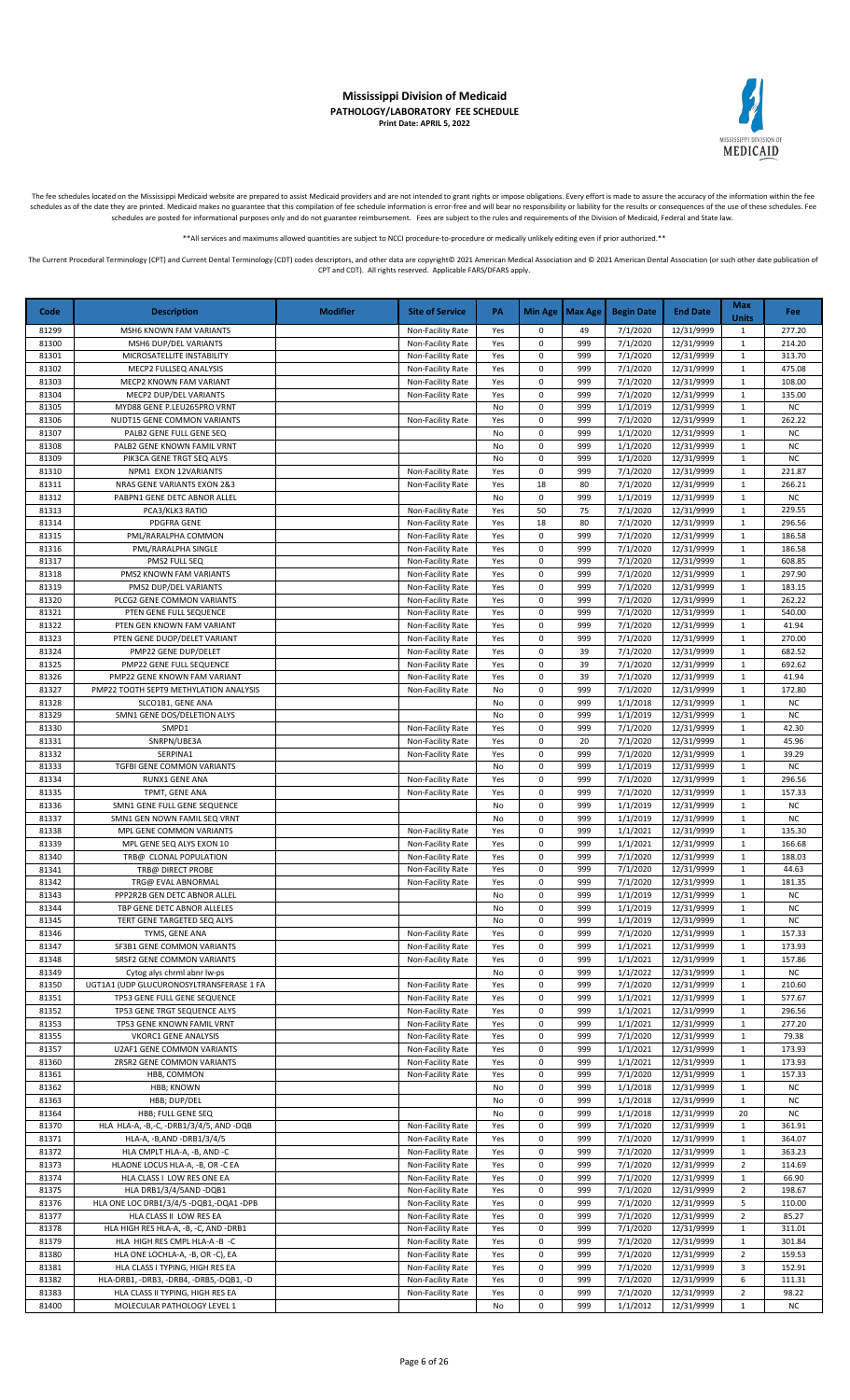

The fee schedules located on the Mississippi Medicaid website are prepared to assist Medicaid providers and are not intended to grant rights or impose obligations. Every effort is made to assure the accuracy of the informa schedules as of the date they are printed. Medicaid makes no guarantee that this compilation of fee schedule information is error-free and will bear no responsibility or liability for the results or consequences of the use schedules are posted for informational purposes only and do not guarantee reimbursement. Fees are subject to the rules and requirements of the Division of Medicaid, Federal and State law.

\*All services and maximums allowed quantities are subject to NCCI procedure-to-procedure or medically unlikely editing even if prior authorized

The Current Procedural Terminology (CPT) and Current Dental Terminology (CDT) codes descriptors, and other data are copyright@ 2021 American Medical Association and @ 2021 American Dental Association (or such other date pu CPT and CDT). All rights reserved. Applicable FARS/DFARS apply.

**Code Description Modifier Site of Service PA Min Age Max Age Begin Date End Date Max Units Fee** 81401 MOLECULAR PATHOLOGY LEVEL 2 No 0 999 1/1/2012 12/31/9999 1 M 81402 MOLECULAR PATHOLOGY LEVER 3 No 0 999 1/1/2012 12/31/9999 1 NO 81403 | MOLECULAR PATHOLOGY LEVEL 4 | NO | NO | 0 | 999 | 1/1/2012 | 12/31/9999 | 1 | NC 81404 MOLECULAR PATHOLOGY PROCEDURE, LEVEL 5 NO 1999 1/1/2012 12/31/9999 1 NO<br>81405 MOLECULAR PATHOLOGY LEVEL 6 NO 1999 1/1/2012 12/31/9999 1 NO MOLECULAR PATHOLOGY LEVEL 6 No 0 999 1/1/2012 12/31/9999 1 NO 81406 MOLECULAR PATHOLOGY PROCEDURE, LEVEL 7 NO 9 90 1/1/2012 12/31/9999 1 NO 999 1/1/2012 12/31/9999 1 NO 81407 | MOLECULAR PATHOLOGY PROCEDURE, LEVEL 8 | NO | NO | NO | 999 | 1/1/2012 | 12/31/9999 | 1 | NC 81408 | MOLECULAR PATH LEVEL 9 | NO | NO | 0 | 999 | 1/1/2012 | 12/31/9999 | 1 | NC 81410 | AORTIC DYSFUNCTION | NO | NO | 0 999 | 1/1/2015 | 12/31/9999 | 1 | NC 81411 AORTIC DYSFUNCTION No 0 999 1/1/2015 12/31/9999 1 NC 81412 | ASHKENAZI JEWISH ASSOC DIS | NO | NO | 0 | 999 | 1/1/2016 | 12/31/9999 | 1 | NC 81413 | CARDIAC ION CHANNELOPATHIES | Non-Facility Rate | Yes | 0 | 999 | 7/1/2020 | 12/31/9999 | 1 | 526.41 81414 CRDIC ION CHANNELOPATHIES Non-Facility Rate Yes 0 999 7/1/2020 12/31/9999 1 526.41 81415 | EXOME SEQUENCE ANALYSIS | NO | NO | 1999 | 1/1/2015 | 12/31/9999 | 1 | NC 81416 | EXOME SEQUENCE ANALYSIS | NO 0 999 | 1/1/2015 | 12/31/9999 | 1 | NC 81417 EXOME SEQUENCE ANALYSIS NO 0 999 1/1/2015 12/31/9999 1 NC<br>81419 BPILEPSY GEN SEQ ALYS PANEL NON-Facility Rate Yes 0 999 1/1/2021 12/31/9999 1 2.203.70 811119 EPILEPSY GEN SEQ ALYS PANEL NON-Facility Rate Yes 0 999 1/1/2021 12/31/9999 1 81420 FETAL CHROM ANEUPLOIDY Non-Facility Rate Yes 0 999 7/1/2020 12/31/9999 1 683.15 81422 FETAL CHROMOSOMAL MICRODELETION<br>81425 GENOME SEQ ANALYSIS GROME SEQ ANALYSIS NO 0 999 1/1/2015 12/31/9999 1 NC 81425 GENOME SEQ ANALYSIS NO CONSERVERSION CONSERVERSION OF SALLAR SERVERSION OF SALLAR SERVERSION OF SERVERSION 81426 GENOME SEQ ANALYSIS NO 0 999 1/1/2015 12/31/9999 1 NO 81427 GENOME SEQ ANALYSIS No 0 999 1/1/2015 12/31/9999 1 NC 81430 HEARING LOSS GENOMIC SEQ NO ORDER NO ORDER NO 0 999 1/1/2015 12/31/9999 1 NO 81431 HEARING LOSS GENOMIC SEQ NO 200 1/1/2015 12/31/9999 1 NO 81432 HRDTRY BRST CA-RLATD DSORDRS Non-Facility Rate Yes 18 80 7/1/2020 12/31/9999 1 611.15 81433 HRDTRY BRST CA-RLATD DSORDRS Non-Facility Rate Yes 18 80 7/1/2020 12/31/9999 1 395.04 81434 | HEREDITARY RETINAL DISORDERS | Non-Facility Rate Yes 18 80 7/1/2020 12/31/9999 1 538.12 81435 HEREDITARY COLON CA DSORDRS NO 2009 11/1/2015 12/31/9999 1 NO 81436 HEREDITARY COLON CA DSORDRS NO 2009 1/1/2015 12/31/9999 1 NO 1 999 1/1/2015 12/31/9999 1 NO 81437 HEREDTRY NURONDCRN TUM DSRDR NON-Facility Rate Yes 18 80 7/1/2020 12/31/9999 1 395.04 81438 HEREDTRY NURONDCRN TUM DSRDR None None Native Non-Facility Rate Yes 18 80 7/1/2020 12/31/9999 1 395.04 81439 HEREDITARYCARDIOMYOPATHY GNMC SEQ PANEL Non-Facility Rate Yes 0 999 7/1/2020 12/31/9999 1 526.41 81440 MITOCHONDR GENE PANEL NO 0 999 1/1/2015 12/31/9999 1 NC 81442 NOONAN SPECTRUM DISORDERS Non-Facility Rate Yes 0 18 7/1/2020 12/31/9999 1 1,929.24 81443 | GENETIC TSTG SEVERE INH COND | NO | NO | 10 | 999 | 1/1/2019 | 12/31/9999 | 1 | NC 81445 TARGETED GENOMIC SEQ ANALYS NO 2009 1/1/2015 12/31/9999 1 NO<br>81448 HEREDITARY PERI NEURO NO NO 0 999 1/1/2018 12/31/9999 1 NO 81448 HEREDITARY PERI NEURO NO 1999 1/1/2018 12/31/9999 1 NO 81450 TARGETED GENOMIC SEQ ANALYS NO CONSUMING NO ONLY NO 0 999 1/1/2015 12/31/9999 1 NO 81455 TARGETED GENOMIC SEQ ANALYS | ما 1 1/2/2015 12/31/9999 11 1/2015 12/31/9999 1 1 1/2015 12/31/9999 1 1 1<br>- 81460 WHOLE MITOCHONDRIAL GENOME | 1 1/2015 12/31/9999 1/1/2015 12/31/9999 1 1 1/2015 12/31/9999 1 1 1/2015 0 999 1/1/2015 12/31/9999 1 No 0 999 1/1/2015 12/31/9999 1 No 81465 WHOLE MITOCHONDRIAL GENOME NO 0 999 1/1/2015 12/31/9999 1 NO 81470 | XLID GENOMIC SEQUENCE | NO | NO | 0 | 999 | 1/1/2015 | 12/31/9999 | 1 | NC 81471 XLID GENOMIC DUPLICATION NO CONSULTED SERVER THE RELATION OF RELATIONS IN THE RELATION OF RELATIONS IN T 81479 UNLISTED MOLECULAR PATHOLOGY PROC No 0 999 1/1/2013 12/31/9999 2 NC AUTOIMMUNE RHEUMATOID ARTHR NO 1999 1/1/2016 12/31/9999 1 81493 COR ARTERY DISEASE MRNA No 2008 (No 2009 11/1/2016 12/31/9999 1 No 2009 11 No 2010 12/31/9999 1 NC 81500 ONCO (OVAR) TWO PROTEINS NO PROTEINS NO 2009 A 2 NO 2099 21/1/2013 22/31/9999 2 NO 81503 ONCO (OVAR) FIVE PROTEINS NO 0 999 1/1/2013 12/31/9999 2 NC<br>81504 ONCOLOGY PROF >2000 GENES Non-Facility Rate Yes 0 999 7/1/2020 12/31/9999 1 468.00 81504 ONCOLOGY PROF >2000 GENES Non-Facility Rate Yes 0 999 7/1/2020 12/31/9999 81506 ENDO ASSAY SEVEN ANAL No 0 999 1/1/2013 12/31/9999 2 NC 81507 FETAL ANEUPLOIDY Non-Facility Rate Yes 0 999 7/1/2020 12/31/9999 1 715.50 81508 FTL CGEN ABNOR TWO PROTEINS NO CONSULTED NO 0 999 1/1/2013 12/31/9999 2 NC 81509 FTL CGEN ABNOR 3 PROTEINS NO 0 999 1/1/2013 12/31/9999 2 NO 81510 FTL CGEN ABNOR THREE ANAL (NO 0 999 1/1/2013 12/31/9999 2 NC 81511 FTL CGEN ABNOR FOUR ANAL NO CONSUMER SERVICE RELATION OF A RELATION OF 11/1/2013 12/31/9999 2 NC 81512 FTL CGEN ABNOR FIVE ANAL 1999 11/1/2013 12/31/9999 2 NO 81513 NFCT DS BV RNA VAG FLU ALG NON-Facility Rate No 0 999 1/1/2021 12/31/9999 1 128.37 81514 NFCT DS BV&VAGINITIS DNA ALG Non-Facility Rate No 0 999 1/1/2021 12/31/9999 1 236.69 81518 | ONC BRST MRNA 11 GENES | Non-Facility Rate | Yes | 18 | 80 | 7/1/2020 | 12/31/9999 | 1 | 3,485.70 81519 ONOCOLOGY (BREAST), MRNA Non-Facility Rate Yes 0 999 7/1/2020 12/31/9999 1 3,485.70 81520 ONCOLOGY, GENE EXPR, 58 GENES No 1 999 1/1/2018 12/31/9999 1 NO 81521 ONCOLOGY, MICROARRAY GENE EXPR, 70 GENES NO 2000 10 999 11/1/2018 12/31/9999 2 NC 81522 ONC BREAST MRNA 12 GENES NO NO 1999 1/1/2020 12/31/9999 1 NO<br>81523 Onc brst mrna 70 cnt 31 gene No 1 No 0 999 1/1/2022 12/31/9999 1 NO ence brat mrna 70 cnt 31 gene No 0 999 12/31/2022 12/31/2022 12/31/2022 12/31/2022 12/31/2022 12/31/2022 12/31<br>- Non-Facility Rate Yes 18 81525 ONCOLOGY COLON MRNA Non-Facility Rate Yes 18 80 7/1/2020 12/31/9999 1 2,804.40 81528 ONCOLOGY COLORECTAL SCR Non-Facility Rate Yes 50 80 7/1/2020 12/31/9999 1 457.98 81529 ONC CUTAN MLNMA MRNA 31 GENE NON-Facility Rate Yes 0 999 1/1/2021 12/31/9999 1 6,473.70 81535 ONCOLOGY GYNECOLOGIC NO 299 1/1/2016 12/31/9999 1 NO 81536 ONCOLOGY GYNECOLOGIC NO 0 999 1/1/2016 12/31/9999 1 NO 81538 ONCOLOGY LUNG Non-Facility Rate Yes 40 80 7/1/2020 12/31/9999 1 2,583.90 81539 ONCLGY, BIOCHEM ASSY OF 4 PRTNS,<br>81540 ONCOLOGY TUM UNKNOWN ORIGIN NONER RESERVED NO 0 999 1/1/2016 12/31/9999 1 NC 81540 ONCOLOGY TUM UNKNOWN ORIGIN NO 2009 11/1/2016 12/31/9999 1 NO 81541 ONCOLOGY, GENE EXPR, 46 GENES NO 2009 1/1/2018 12/31/9999 1 NO 999 1/1/2018 12/31/9999 1 NO 81542 ONC PROSTATE MRNA 22 CNT GEN NO D NO D 999 1/1/2020 12/31/9999 1 NO 81546 ONC THYR MRNA 10,196 GEN ALG Non-Facility Rate Yes 0 999 1/1/2021 12/31/9999 1 3,240.00 81551 ONCOLOGY, PRO METH PROFILE, 3 GENES No 0 999 1/1/2018 12/31/9999 1 No 0 999 1/1/2018 12/31/9999 1 NC 81552 ONC UVEAL MLNMA MRNA 15 GENE NO 200 1/1/2020 12/31/9999 1 NO 4 999 1/1/2020 12/31/9999 1 NC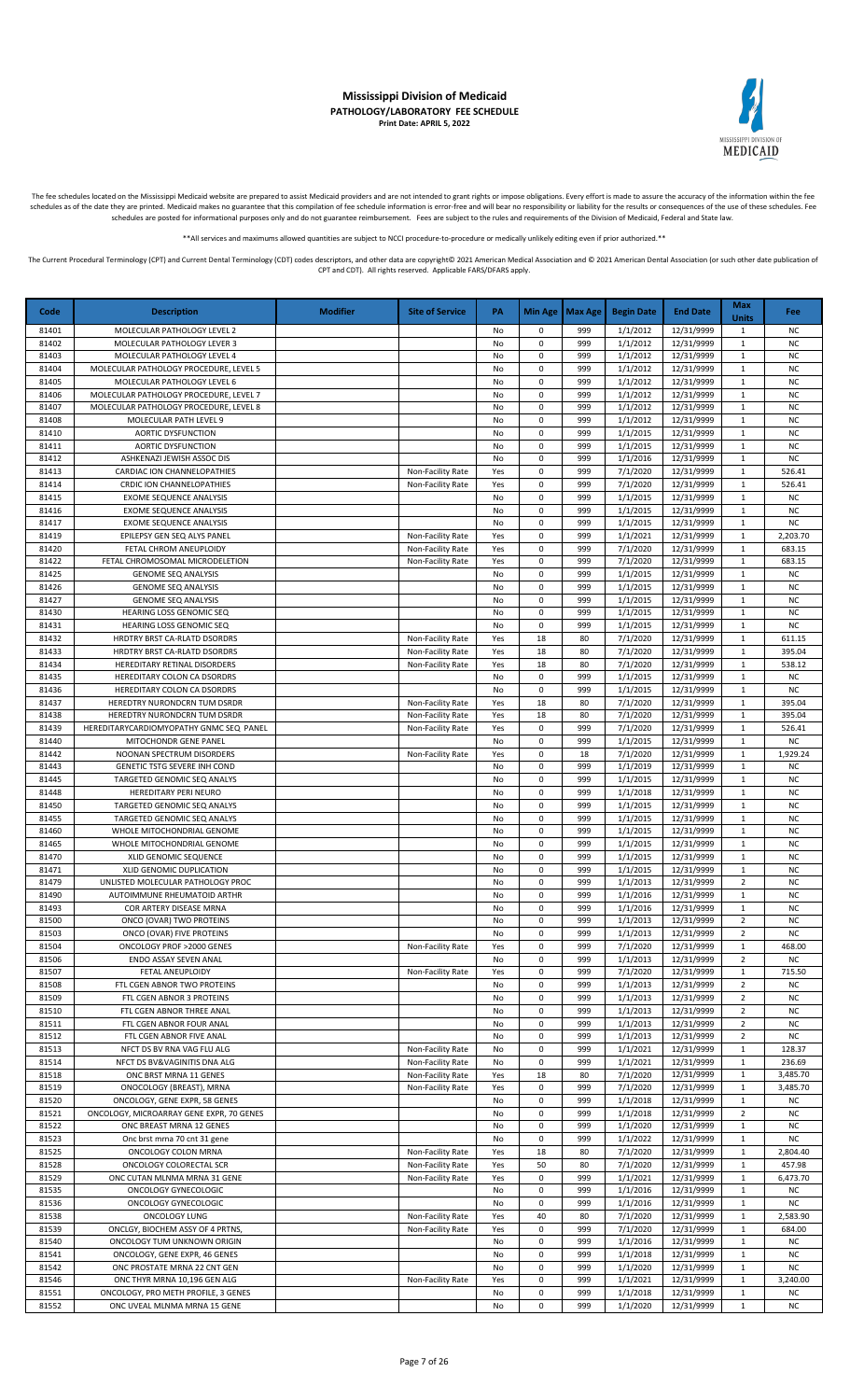

The fee schedules located on the Mississippi Medicaid website are prepared to assist Medicaid providers and are not intended to grant rights or impose obligations. Every effort is made to assure the accuracy of the informa

\*\*All services and maximums allowed quantities are subject to NCCI procedure-to-procedure or medically unlikely editing even if prior authorized.\*\*

| Code           | <b>Description</b>                                           | <b>Modifier</b> | <b>Site of Service</b>                 | PA                  |                          | Min Age   Max Age | <b>Begin Date</b>    | <b>End Date</b>          | <b>Max</b><br><b>Units</b>       | <b>Fee</b>             |
|----------------|--------------------------------------------------------------|-----------------|----------------------------------------|---------------------|--------------------------|-------------------|----------------------|--------------------------|----------------------------------|------------------------|
| 81554          | PULM DS IPF MRNA 190 GEN ALG                                 |                 | Non-Facility Rate                      | Yes                 | 0                        | 999               | 1/1/2021             | 12/31/9999               | 1                                | 4,950.00               |
| 81560          | Trnsplj pd lvr&bwl cd154+cll                                 |                 |                                        | No                  | $\pmb{0}$                | 999               | 1/1/2022             | 12/31/9999               | $\mathbf{1}$                     | <b>NC</b>              |
| 81595          | CARDIOLOGY HRT TRNSPL MRNA                                   |                 |                                        | No                  | 0                        | 999               | 1/1/2016             | 12/31/9999               | $\mathbf{1}$                     | <b>NC</b>              |
| 81596<br>81599 | NFCT DS CHRNC HCV 6 ASSAYS<br>UNLISTED MULTIANALYTE ASSAY    |                 |                                        | No<br>No            | 0<br>0                   | 999<br>999        | 1/1/2019<br>1/1/2013 | 12/31/9999<br>12/31/9999 | $\mathbf{1}$<br>$\overline{2}$   | <b>NC</b><br><b>NC</b> |
| 82009          | ACETONE OR OTHER KETONE BODIES                               |                 | Non-Facility Rate                      | No                  | 0                        | 999               | 7/1/2020             | 12/31/9999               | $\mathbf{1}$                     | 4.07                   |
| 82010          | ACETONE;                                                     |                 | Non-Facility Rate                      | No                  | 0                        | 999               | 7/1/2020             | 12/31/9999               | 1                                | 7.35                   |
| 82013          | ACETYLCHOLINESTERASE                                         |                 | Non-Facility Rate                      | No                  | $\pmb{0}$                | 999               | 7/1/2020             | 12/31/9999               | 1                                | 11.06                  |
| 82016          | ACYLCARNITINES, QUAL                                         |                 | Non-Facility Rate                      | No                  | $\pmb{0}$                | 999               | 7/1/2020             | 12/31/9999               | $\mathbf{1}$                     | 14.84                  |
| 82017<br>82024 | ACYLCARNITINES, QUANT<br>ADRENOCORTICOTROPIC HORMONE (A      |                 | Non-Facility Rate<br>Non-Facility Rate | No<br>No            | $\pmb{0}$<br>$\pmb{0}$   | 999<br>999        | 7/1/2020<br>7/1/2020 | 12/31/9999<br>12/31/9999 | $\mathbf{1}$<br>4                | 15.18<br>34.76         |
| 82030          | ADENOSINE; 5'-MONOPHOSPHATE, C                               |                 | Non-Facility Rate                      | No                  | $\pmb{0}$                | 999               | 7/1/2020             | 12/31/9999               | $\mathbf{1}$                     | 23.22                  |
| 82040          | ALBUMIN;                                                     |                 | Non-Facility Rate                      | No                  | $\pmb{0}$                | 999               | 7/1/2020             | 12/31/9999               | $\mathbf{1}$                     | 4.46                   |
| 82042          | ASSAY OF URINE ALBUMIN                                       |                 | Non-Facility Rate                      | No                  | 0                        | 999               | 7/1/2020             | 12/31/9999               | $\overline{2}$                   | 7.00                   |
| 82043          | ALBUMIN; URINE, MICROALBUMIN,                                |                 | Non-Facility Rate                      | No                  | $\pmb{0}$                | 999               | 7/1/2020             | 12/31/9999               | $\mathbf 1$                      | 5.20                   |
| 82044<br>82045 | ALBUMIN; URINE, MICROALBUMIN,<br>ALBUMIN, ISCHEMIA MODIFIED  |                 | Non-Facility Rate<br>Non-Facility Rate | No<br>No            | 0<br>0                   | 999<br>999        | 7/1/2020<br>7/1/2020 | 12/31/9999<br>12/31/9999 | $\mathbf{1}$<br>$\mathbf{1}$     | 5.61<br>30.55          |
| 82075          | ALCOHOL (ETHANOL); BREATH                                    |                 | Non-Facility Rate                      | No                  | 0                        | 999               | 7/1/2020             | 12/31/9999               | $\overline{2}$                   | 27.00                  |
| 82077          | ASSAY SPEC XCP UR&BREATH IA                                  |                 | Non-Facility Rate                      | No                  | 0                        | 999               | 1/1/2021             | 12/31/9999               | $\mathbf{1}$                     | 17.27                  |
| 82085          | ALDOLASE                                                     |                 | Non-Facility Rate                      | No                  | $\pmb{0}$                | 999               | 7/1/2020             | 12/31/9999               | 1                                | 8.74                   |
| 82088          | ALDOSTERONE;                                                 |                 | Non-Facility Rate                      | No                  | $\pmb{0}$                | 999               | 7/1/2020             | 12/31/9999               | $\overline{2}$                   | 36.68                  |
| 82103<br>82104 | ALPHA-1-ANTITRYPSIN; TOTAL<br>ALPHA-1-ANTITRYPSIN; PHENOTYPE |                 | Non-Facility Rate<br>Non-Facility Rate | No<br>No            | $\pmb{0}$<br>$\pmb{0}$   | 999<br>999        | 7/1/2020<br>7/1/2020 | 12/31/9999<br>12/31/9999 | $\mathbf{1}$<br>1                | 12.10<br>13.01         |
| 82105          | ALPHA-FETOPROTEIN; SERUM                                     |                 | Non-Facility Rate                      | No                  | $\pmb{0}$                | 999               | 7/1/2020             | 12/31/9999               | $\mathbf{1}$                     | 15.09                  |
| 82106          | ALPHA-FETOPROTEIN; AMNIOTIC FL                               |                 | Non-Facility Rate                      | No                  | 9                        | 60                | 7/1/2020             | 12/31/9999               | $\overline{2}$                   | 15.30                  |
| 82107          | ALPHA-FETOPROTEIN AFP-L3                                     |                 | Non-Facility Rate                      | No                  | $\pmb{0}$                | 999               | 7/1/2020             | 12/31/9999               | $\mathbf{1}$                     | 57.97                  |
| 82108          | ALUMINUM                                                     |                 | Non-Facility Rate                      | No                  | 0                        | 999               | 7/1/2020             | 12/31/9999               | 1                                | 22.93                  |
| 82120<br>82127 | AMINES, VAGINAL FLUID QUAL<br>AMINO ACID, SINGLE QUAL        |                 | Non-Facility Rate<br>Non-Facility Rate | No<br>No            | 0<br>0                   | 999<br>999        | 7/1/2020<br>7/1/2020 | 12/31/9999<br>12/31/9999 | $\mathbf{1}$<br>1                | 5.39<br>12.76          |
| 82128          | AMINO ACIDS, MULT QUAL                                       |                 | Non-Facility Rate                      | No                  | 0                        | 999               | 7/1/2020             | 12/31/9999               | $\overline{2}$                   | 12.48                  |
| 82131          | AMINO ACIDS, SINGLE QUANT                                    |                 | Non-Facility Rate                      | No                  | 0                        | 999               | 7/1/2020             | 12/31/9999               | $\overline{2}$                   | 20.68                  |
| 82135          | AMINOLEVULINIC ACID, DELTA (                                 |                 | Non-Facility Rate                      | No                  | 0                        | 999               | 7/1/2020             | 12/31/9999               | $\mathbf{1}$                     | 14.81                  |
| 82136          | AMINO ACIDS, QUANT, 2-5                                      |                 | Non-Facility Rate                      | No                  | $\pmb{0}$                | 999               | 7/1/2020             | 12/31/9999               | $\overline{2}$                   | 17.65                  |
| 82139<br>82140 | AMINO ACIDS, QUAN, 6 OR MORE<br>AMMONIA                      |                 | Non-Facility Rate<br>Non-Facility Rate | No<br>No            | $\pmb{0}$<br>$\pmb{0}$   | 999<br>999        | 7/1/2020<br>7/1/2020 | 12/31/9999<br>12/31/9999 | $\overline{2}$<br>$\overline{2}$ | 15.18<br>13.11         |
| 82143          | AMNIOTIC FLUID SCAN (SPECTROPH                               |                 | Non-Facility Rate                      | No                  | 9                        | 60                | 7/1/2020             | 12/31/9999               | $\overline{2}$                   | 8.42                   |
| 82150          | AMYLASE                                                      |                 | Non-Facility Rate                      | No                  | $\pmb{0}$                | 999               | 7/1/2020             | 12/31/9999               | $\overline{2}$                   | 5.83                   |
| 82154          | ANDROSTANEDIOL GLUCURONIDE                                   |                 |                                        | No                  | $\pmb{0}$                | 999               | 1/1/1994             | 12/31/9999               | 15                               | <b>NC</b>              |
| 82157          | ANDROSTENEDIONE                                              |                 | Non-Facility Rate                      | No                  | 0                        | 999               | 7/1/2020             | 12/31/9999               | $\mathbf{1}$                     | 26.35                  |
| 82160<br>82163 | ANDROSTERONE<br>ANGIOTENSIN II                               |                 | Non-Facility Rate<br>Non-Facility Rate | No<br>No            | $\pmb{0}$<br>0           | 999<br>999        | 7/1/2020<br>7/1/2020 | 12/31/9999<br>12/31/9999 | $\mathbf{1}$<br>$\mathbf{1}$     | 23.00<br>18.47         |
| 82164          | ANGIOTENSIN I - CONVERTING ENZ                               |                 | Non-Facility Rate                      | No                  | 0                        | 999               | 7/1/2020             | 12/31/9999               | 1                                | 13.14                  |
| 82172          | APOLIPOPROTEIN, EACH                                         |                 | Non-Facility Rate                      | No                  | 0                        | 999               | 7/1/2020             | 12/31/9999               | $\overline{2}$                   | 18.98                  |
| 82175          | ARSENIC                                                      |                 | Non-Facility Rate                      | No                  | 0                        | 999               | 7/1/2020             | 12/31/9999               | $\overline{2}$                   | 17.07                  |
| 82180          | ASCORBIC ACID (VITAMIN C), B                                 |                 | Non-Facility Rate                      | No                  | $\pmb{0}$                | 999               | 7/1/2020             | 12/31/9999               | $\mathbf{1}$                     | 8.90                   |
| 82190<br>82232 | ATOMIC ABSORPTION SPECTROSCOPY<br>BETA-2 MICROGLOBULIN       |                 | Non-Facility Rate                      | No<br>$\mathsf{No}$ | $\pmb{0}$<br>0           | 999<br>999        | 7/1/2020<br>7/1/2020 | 12/31/9999<br>12/31/9999 | $\overline{2}$<br>$\overline{2}$ | 14.31<br>14.56         |
| 82239          | <b>BILE ACIDS; TOTAL</b>                                     |                 | Non-Facility Rate<br>Non-Facility Rate | No                  | 0                        | 999               | 7/1/2020             | 12/31/9999               | 1                                | 15.41                  |
| 82240          | BILE ACIDS; CHOLYLGLYCINE                                    |                 | Non-Facility Rate                      | No                  | 0                        | 999               | 7/1/2020             | 12/31/9999               | 1                                | 23.92                  |
| 82247          | <b>BILIRUBIN, TOTAL</b>                                      |                 | Non-Facility Rate                      | No                  | $\pmb{0}$                | 999               | 7/1/2020             | 12/31/9999               | $\overline{2}$                   | 4.52                   |
| 82248          | <b>BILIRUBIN, DIRECT</b>                                     |                 | Non-Facility Rate                      | No                  | $\pmb{0}$                | 999               | 7/1/2020             | 12/31/9999               | $\overline{2}$                   | 4.52                   |
| 82252          | <b>BILIRUBIN;</b>                                            |                 | Non-Facility Rate                      | No                  | $\pmb{0}$                | 999               | 7/1/2020             | 12/31/9999               | $\mathbf{1}$                     | 4.10                   |
| 82261<br>82270 | ASSAY OF BIOTINIDASE<br>OCCULT BLOOD, OTHER SOURCES          |                 | Non-Facility Rate<br>Non-Facility Rate | No<br>No            | 0<br>0                   | 999<br>999        | 7/1/2020<br>7/1/2020 | 12/31/9999<br>12/31/9999 | $\mathbf{1}$<br>$\mathbf{1}$     | 15.18<br>3.94          |
| 82271          | OCCULT BLOOD, FECES, SINGLE                                  |                 | Non-Facility Rate                      | No                  | 0                        | 999               | 7/1/2020             | 12/31/9999               | 1                                | 4.79                   |
| 82272          | BLOOD OCCULT BY PEROXIDASE                                   |                 | Non-Facility Rate                      | No                  | 0                        | 999               | 7/1/2020             | 12/31/9999               | $\mathbf{1}$                     | 3.81                   |
| 82274          | ASSAY TEST FOR BLOOD, FECAL                                  |                 | Non-Facility Rate                      | No                  | 0                        | 999               | 7/1/2020             | 12/31/9999               | 1                                | 14.33                  |
| 82286          | BRADYKININ                                                   |                 | Non-Facility Rate                      | No                  | $\pmb{0}$                | 999               | 7/1/2020             | 12/31/9999               | 1                                | 4.64                   |
| 82300<br>82306 | CADMIUM<br>VITAMIN D, 25 HYDROXY                             |                 | Non-Facility Rate<br>Non-Facility Rate | No<br>No            | $\pmb{0}$<br>$\pmb{0}$   | 999<br>999        | 7/1/2020<br>7/1/2020 | 12/31/9999<br>12/31/9999 | $\mathbf{1}$<br>1                | 21.28<br>26.64         |
| 82308          | CALCITONIN                                                   |                 | Non-Facility Rate                      | No                  | $\pmb{0}$                | 999               | 7/1/2020             | 12/31/9999               | 1                                | 24.11                  |
| 82310          | CALCIUM; TOTAL                                               |                 | Non-Facility Rate                      | No                  | $\pmb{0}$                | 999               | 7/1/2020             | 12/31/9999               | $\overline{2}$                   | 4.64                   |
| 82330          | CALCIUM; IONIZED                                             |                 | Non-Facility Rate                      | No                  | $\pmb{0}$                | 999               | 7/1/2020             | 12/31/9999               | $\overline{2}$                   | 12.31                  |
| 82331          | CALCIUM, BLOOD;                                              |                 | Non-Facility Rate                      | No                  | 0                        | 999               | 7/1/2020             | 12/31/9999               | 1                                | 12.01                  |
| 82340<br>82355 | CALCIUM; URINE QUANTITATIVE, T<br>CALCULUS ANALYSIS, QUAL    |                 | Non-Facility Rate<br>Non-Facility Rate | No<br>No            | 0<br>0                   | 999<br>999        | 7/1/2020<br>7/1/2020 | 12/31/9999<br>12/31/9999 | $\mathbf{1}$<br>$\overline{2}$   | 5.43<br>10.42          |
| 82360          | CALCULUS (STONE); QUANTITATIVE                               |                 | Non-Facility Rate                      | No                  | 0                        | 999               | 7/1/2020             | 12/31/9999               | $\overline{2}$                   | 11.58                  |
| 82365          | CALCULUS (STONE), QUANTITATI                                 |                 | Non-Facility Rate                      | No                  | 0                        | 999               | 7/1/2020             | 12/31/9999               | $\overline{2}$                   | 11.61                  |
| 82370          | CALCULUS (STONE), QUANTITATI                                 |                 | Non-Facility Rate                      | No                  | 0                        | 999               | 7/1/2020             | 12/31/9999               | $\overline{2}$                   | 11.27                  |
| 82373          | ASSAY, C-D TRANSFER MEASURE                                  |                 | Non-Facility Rate                      | No                  | 0                        | 999               | 7/1/2020             | 12/31/9999               | 1                                | 16.25                  |
| 82374          | CARBON DIOXIDE (BICARBONATE)                                 |                 | Non-Facility Rate                      | No                  | $\mathsf 0$<br>$\pmb{0}$ | 999               | 7/1/2020             | 12/31/9999               | $\mathbf{1}$                     | 4.39                   |
| 82375<br>82376 | CARBON MONOXIDE, (CARBOXYHEM<br>CARBON MONOXIDE, (CARBOXYHEM |                 | Non-Facility Rate<br>Non-Facility Rate | No<br>No            | $\pmb{0}$                | 999<br>999        | 7/1/2020<br>7/1/2020 | 12/31/9999<br>12/31/9999 | $\mathbf{1}$<br>1                | 11.09<br>12.66         |
| 82378          | CARCINOEMBRYONIC ANTIGEN (CEA)                               |                 | Non-Facility Rate                      | No                  | 0                        | 999               | 7/1/2020             | 12/31/9999               | $\mathbf{1}$                     | 17.06                  |
| 82379          | ASSAY OF CARNITINE                                           |                 | Non-Facility Rate                      | No                  | $\pmb{0}$                | 999               | 7/1/2020             | 12/31/9999               | $\mathbf{1}$                     | 15.18                  |
| 82380          | CAROTENE                                                     |                 | Non-Facility Rate                      | No                  | $\pmb{0}$                | 999               | 7/1/2020             | 12/31/9999               | $\mathbf{1}$                     | 8.30                   |
| 82382          | CATECHOLAMINES; TOTAL URINE                                  |                 | Non-Facility Rate                      | No                  | 0                        | 999               | 7/1/2020             | 12/31/9999               | 1                                | 24.57                  |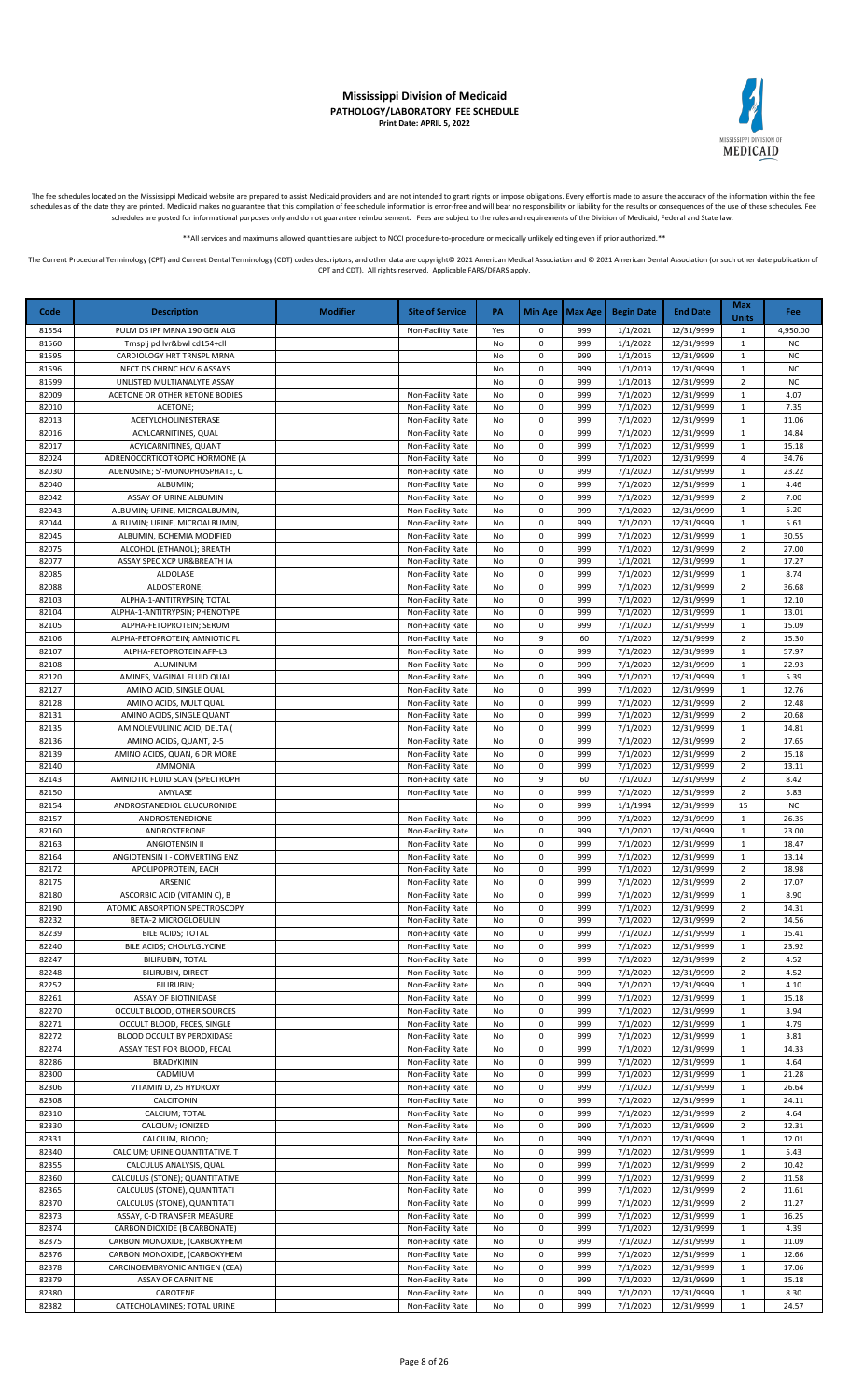

The fee schedules located on the Mississippi Medicaid website are prepared to assist Medicaid providers and are not intended to grant rights or impose obligations. Every effort is made to assure the accuracy of the informa

\*\*All services and maximums allowed quantities are subject to NCCI procedure-to-procedure or medically unlikely editing even if prior authorized.\*\*

| Code           | <b>Description</b>                                           | <b>Modifier</b> | <b>Site of Service</b>                 | PA       |                        | Min Age   Max Age | <b>Begin Date</b>    | <b>End Date</b>          | Max<br><b>Units</b>          | <b>Fee</b>     |
|----------------|--------------------------------------------------------------|-----------------|----------------------------------------|----------|------------------------|-------------------|----------------------|--------------------------|------------------------------|----------------|
| 82383          | CATECHOLAMINES (DOPAMINE, NO                                 |                 | Non-Facility Rate                      | No       | 0                      | 999               | 7/1/2020             | 12/31/9999               | 1                            | 26.17          |
| 82384          | CATECHOLAMINES (DOPAMINE, NO                                 |                 | Non-Facility Rate                      | No       | 0                      | 999               | 7/1/2020             | 12/31/9999               | $\overline{2}$               | 22.73          |
| 82387          | CATHEPSIN-D                                                  |                 | Non-Facility Rate                      | No       | 0                      | 999               | 7/1/2020             | 12/31/9999               | 1                            | 16.25          |
| 82390          | CERULOPLASMIN                                                |                 | Non-Facility Rate                      | No       | 0                      | 999               | 7/1/2020             | 12/31/9999               | $\mathbf{1}$                 | 9.67           |
| 82397          | CHEMILUMINESCENT ASSAY                                       |                 | Non-Facility Rate                      | No       | 0                      | 999               | 7/1/2020             | 12/31/9999               | 3                            | 12.71          |
| 82415<br>82435 | CHLORAMPHENICOL<br>CHLORIDE; BLOOD                           |                 | Non-Facility Rate<br>Non-Facility Rate | No<br>No | $\pmb{0}$<br>$\pmb{0}$ | 999<br>999        | 7/1/2020<br>7/1/2020 | 12/31/9999<br>12/31/9999 | $\mathbf{1}$<br>$\mathbf{1}$ | 11.40<br>4.14  |
| 82436          | CHLORIDE; URINE                                              |                 | Non-Facility Rate                      | No       | $\pmb{0}$              | 999               | 7/1/2020             | 12/31/9999               | $\mathbf{1}$                 | 5.18           |
| 82438          | CHLORIDE; OTHER SOURCE                                       |                 | Non-Facility Rate                      | No       | $\pmb{0}$              | 999               | 7/1/2020             | 12/31/9999               | $\mathbf{1}$                 | 4.50           |
| 82441          | CHLORINATED HYDROCARBONS, SC                                 |                 | Non-Facility Rate                      | No       | $\pmb{0}$              | 999               | 7/1/2020             | 12/31/9999               | $\mathbf{1}$                 | 5.41           |
| 82465          | ASSAY, BLD/SERUM CHOLESTEROL                                 |                 | Non-Facility Rate                      | No       | $\pmb{0}$              | 999               | 7/1/2020             | 12/31/9999               | $\mathbf 1$                  | 3.92           |
| 82480          | CHOLINESTERASE;                                              |                 | Non-Facility Rate                      | No       | $\pmb{0}$              | 999               | 7/1/2020             | 12/31/9999               | $\overline{2}$               | 7.08           |
| 82482          | CHOLINESTERASE;                                              |                 | Non-Facility Rate                      | No       | $\pmb{0}$              | 999               | 7/1/2020             | 12/31/9999               | $\mathbf 1$                  | 8.83           |
| 82485          | CHONDROITIN B SULFATE, QUANT                                 |                 | Non-Facility Rate                      | No       | 0                      | 999               | 7/1/2020             | 12/31/9999               | $\mathbf{1}$                 | 18.59          |
| 82495          | CHROMIUM                                                     |                 | Non-Facility Rate                      | No       | 0                      | 999               | 7/1/2020             | 12/31/9999               | $\mathbf{1}$                 | 18.25          |
| 82507<br>82523 | <b>CITRIC ACID</b>                                           |                 | Non-Facility Rate                      | No       | 0<br>0                 | 999<br>999        | 7/1/2020<br>7/1/2020 | 12/31/9999               | 1<br>$\mathbf{1}$            | 25.02<br>16.81 |
| 82525          | <b>COLLAGEN CROSSLINKS</b><br><b>COPPER</b>                  |                 | Non-Facility Rate<br>Non-Facility Rate | No<br>No | $\pmb{0}$              | 999               | 7/1/2020             | 12/31/9999<br>12/31/9999 | $\overline{2}$               | 11.17          |
| 82528          | CORTICOSTERONE                                               |                 | Non-Facility Rate                      | No       | $\pmb{0}$              | 999               | 7/1/2020             | 12/31/9999               | 1                            | 20.27          |
| 82530          | <b>CORTISOL; FREE</b>                                        |                 | Non-Facility Rate                      | No       | $\pmb{0}$              | 999               | 7/1/2020             | 12/31/9999               | $\overline{4}$               | 15.04          |
| 82533          | CORTISOL; TOTAL                                              |                 | Non-Facility Rate                      | No       | $\pmb{0}$              | 999               | 7/1/2020             | 12/31/9999               | 5                            | 14.67          |
| 82540          | CREATINE                                                     |                 | Non-Facility Rate                      | No       | $\pmb{0}$              | 999               | 7/1/2020             | 12/31/9999               | $\mathbf{1}$                 | 4.18           |
| 82542          | COL CHROMOTOGRAPHY QUAL/QUAN                                 |                 | Non-Facility Rate                      | No       | $\pmb{0}$              | 999               | 7/1/2020             | 12/31/9999               | 6                            | 21.68          |
| 82550          | CREATINE KINASE (CK), (CPK); T                               |                 | Non-Facility Rate                      | No       | $\pmb{0}$              | 999               | 7/1/2020             | 12/31/9999               | $\overline{3}$               | 5.86           |
| 82552          | CREATINE PHOSPHOKINASE (CPK)                                 |                 | Non-Facility Rate                      | No       | $\pmb{0}$              | 999               | 7/1/2020             | 12/31/9999               | $\overline{3}$               | 12.05          |
| 82553          | CREATINE KINASE (CK), (CPK); M                               |                 | Non-Facility Rate                      | No       | $\pmb{0}$              | 999               | 7/1/2020             | 12/31/9999               | 3                            | 10.40          |
| 82554          | CREATINE KINASE (CK), (CPK); I                               |                 | Non-Facility Rate                      | No       | 0                      | 999               | 7/1/2020             | 12/31/9999               | $\mathbf{1}$                 | 10.68          |
| 82565<br>82570 | CREATININE; BLOOD                                            |                 | Non-Facility Rate                      | No<br>No | 0<br>0                 | 999<br>999        | 7/1/2020<br>7/1/2020 | 12/31/9999<br>12/31/9999 | $\overline{2}$<br>3          | 4.61<br>4.66   |
| 82575          | CREATININE; OTHER SOURCE<br>CREATININE;                      |                 | Non-Facility Rate<br>Non-Facility Rate | No       | 0                      | 999               | 7/1/2020             | 12/31/9999               | $\mathbf{1}$                 | 8.51           |
| 82585          | CRYOFIBRINOGEN                                               |                 | Non-Facility Rate                      | No       | $\pmb{0}$              | 999               | 7/1/2020             | 12/31/9999               | 1                            | 12.73          |
| 82595          | ASSAY OF CRYOGLOBULIN                                        |                 | Non-Facility Rate                      | No       | $\mathsf 0$            | 999               | 7/1/2020             | 12/31/9999               | $\mathbf 1$                  | 5.82           |
| 82600          | CYANIDE                                                      |                 | Non-Facility Rate                      | No       | $\pmb{0}$              | 999               | 7/1/2020             | 12/31/9999               | $\mathbf{1}$                 | 17.46          |
| 82607          | CYANOCOBALAMIN (VITAMIN B-12);                               |                 | Non-Facility Rate                      | No       | $\pmb{0}$              | 999               | 7/1/2020             | 12/31/9999               | $\mathbf{1}$                 | 13.57          |
| 82608          | CYANOCOBALAMIN (VITAMIN B-12);                               |                 | Non-Facility Rate                      | No       | $\pmb{0}$              | 999               | 7/1/2020             | 12/31/9999               | $\mathbf{1}$                 | 12.89          |
| 82610          | <b>CYSTATIN C</b>                                            |                 | Non-Facility Rate                      | No       | $\pmb{0}$              | 999               | 7/1/2020             | 12/31/9999               | $\mathbf{1}$                 | 16.67          |
| 82615          | CYSTINE AND HOMOCYSTINE, URI                                 |                 | Non-Facility Rate                      | No       | $\pmb{0}$              | 999               | 7/1/2020             | 12/31/9999               | $\mathbf{1}$                 | 8.60           |
| 82626          | DEHYDROEPIANDROSTERONE (DHEA)                                |                 | Non-Facility Rate                      | No       | $\pmb{0}$              | 999               | 7/1/2020             | 12/31/9999               | $\mathbf{1}$                 | 22.74          |
| 82627          | DEHYDROEPIANDROSTERONE-SULFATE                               |                 | Non-Facility Rate                      | No       | 0                      | 999               | 7/1/2020             | 12/31/9999               | $\mathbf 1$                  | 20.01          |
| 82633<br>82634 | DESOXYCORTICOSTERONE, 11-<br>DEOXYCORTISOL, 11-              |                 | Non-Facility Rate<br>Non-Facility Rate | No<br>No | 0<br>0                 | 999<br>999        | 7/1/2020<br>7/1/2020 | 12/31/9999<br>12/31/9999 | 1<br>$\mathbf{1}$            | 27.88<br>26.35 |
| 82638          | DIBUCAINE NUMBER                                             |                 | Non-Facility Rate                      | No       | 0                      | 999               | 7/1/2020             | 12/31/9999               | $\mathbf{1}$                 | 11.03          |
| 82642          | DIHYDROTESTOSTERONE                                          |                 | Non-Facility Rate                      | Yes      | 0                      | 999               | 7/1/2020             | 12/31/9999               | $\mathbf{1}$                 | 26.35          |
| 82652          | VIT D 1, 25-DIHYDROXY                                        |                 | Non-Facility Rate                      | No       | $\pmb{0}$              | 999               | 7/1/2020             | 12/31/9999               | 1                            | 34.65          |
| 82653          | El-1 fecal quantitative                                      |                 |                                        | No       | $\pmb{0}$              | 999               | 1/1/2022             | 12/31/9999               | $\mathbf{1}$                 | <b>NC</b>      |
| 82656          | PANCREATIC ELASTASE, FECAL                                   |                 | Non-Facility Rate                      | No       | $\pmb{0}$              | 999               | 7/1/2020             | 12/31/9999               | $\mathbf{1}$                 | 10.38          |
| 82657          | <b>ENZYME CELL ACTIVITY</b>                                  |                 | Non-Facility Rate                      | No       | 0                      | 999               | 7/1/2020             | 12/31/9999               | $\mathbf 2$                  | 19.95          |
| 82658          | ENZYME CELL ACTIVITY, RA                                     |                 | Non-Facility Rate                      | No       | 0                      | 999               | 7/1/2020             | 12/31/9999               | $\overline{2}$               | 39.63          |
| 82664          | ELECTROPHORETIC TECHNIQUE, N                                 |                 | Non-Facility Rate                      | No       | 0                      | 999               | 7/1/2020             | 12/31/9999               | $\overline{2}$               | 55.35          |
| 82668          | ERYTHROPOIETIN                                               |                 | Non-Facility Rate                      | No       | $\pmb{0}$              | 999               | 7/1/2020             | 12/31/9999               | 1                            | 16.91          |
| 82670<br>82671 | <b>ESTRADIOL</b><br><b>ESTROGENS;</b>                        |                 | Non-Facility Rate<br>Non-Facility Rate | No<br>No | $\pmb{0}$<br>0         | 999<br>999        | 7/1/2020<br>7/1/2020 | 12/31/9999<br>12/31/9999 | 2<br>$\mathbf{1}$            | 25.15<br>29.07 |
| 82672          | ESTROGENS;                                                   |                 | Non-Facility Rate                      | No       | 0                      | 999               | 7/1/2020             | 12/31/9999               | 1                            | 19.53          |
| 82677          | <b>ESTRIOL</b>                                               |                 | Non-Facility Rate                      | No       | 0                      | 999               | 7/1/2020             | 12/31/9999               | $\mathbf{1}$                 | 21.76          |
| 82679          | <b>ESTRONE</b>                                               |                 | Non-Facility Rate                      | No       | 0                      | 999               | 7/1/2020             | 12/31/9999               | $\mathbf{1}$                 | 22.46          |
| 82681          | ASSAY DIR MEAS FR ESTRADIOL                                  |                 | Non-Facility Rate                      | No       | $\pmb{0}$              | 999               | 1/1/2021             | 12/31/9999               | 1                            | 25.15          |
| 82693          | ETHYLENE GLYCOL                                              |                 | Non-Facility Rate                      | No       | $\pmb{0}$              | 999               | 7/1/2020             | 12/31/9999               | $\overline{2}$               | 13.41          |
| 82696          | ETIOCHOLANOLONE                                              |                 | Non-Facility Rate                      | No       | $\pmb{0}$              | 999               | 7/1/2020             | 12/31/9999               | 1                            | 23.62          |
| 82705          | FAT OR LIPIDS, FECES; QUALITAT                               |                 | Non-Facility Rate                      | No       | $\pmb{0}$              | 999               | 7/1/2020             | 12/31/9999               | 1                            | 4.59           |
| 82710          | FAT OR LIPIDS, FECES; QUANTITA                               |                 | Non-Facility Rate                      | No       | $\pmb{0}$              | 999               | 7/1/2020             | 12/31/9999               | 1                            | 15.12          |
| 82715<br>82725 | FAT DIFFERENTIAL, FECES, QUANT<br>FATTY ACIDS, NONESTERIFIED |                 | Non-Facility Rate                      | No       | $\pmb{0}$<br>$\pmb{0}$ | 999<br>999        | 7/1/2020<br>7/1/2020 | 12/31/9999               | 3<br>1                       | 20.67<br>16.89 |
| 82726          | LONG CHAIN FATTY ACIDS                                       |                 | Non-Facility Rate<br>Non-Facility Rate | No<br>No | $\pmb{0}$              | 999               | 7/1/2020             | 12/31/9999<br>12/31/9999 | $\mathbf{1}$                 | 17.78          |
| 82728          | <b>FERRITIN</b>                                              |                 | Non-Facility Rate                      | No       | 0                      | 999               | 7/1/2020             | 12/31/9999               | 1                            | 12.27          |
| 82731          | ASSAY OF FETAL FIBRONECTIN                                   |                 | Non-Facility Rate                      | No       | 0                      | 999               | 7/1/2020             | 12/31/9999               | $\mathbf{1}$                 | 57.97          |
| 82735          | <b>FLUORIDE</b>                                              |                 | Non-Facility Rate                      | No       | 0                      | 999               | 7/1/2020             | 12/31/9999               | 1                            | 16.69          |
| 82746          | FOLIC ACID; SERUM                                            |                 | Non-Facility Rate                      | No       | 0                      | 999               | 7/1/2020             | 12/31/9999               | $\mathbf{1}$                 | 13.23          |
| 82747          | FOLIC ACID; RBC                                              |                 | Non-Facility Rate                      | No       | 0                      | 999               | 7/1/2020             | 12/31/9999               | 1                            | 15.89          |
| 82757          | FRUCTOSE, SEMEN                                              |                 | Non-Facility Rate                      | No       | 14                     | 999               | 7/1/2020             | 12/31/9999               | 1                            | 15.61          |
| 82759          | GALACTOKINASE, RBC                                           |                 | Non-Facility Rate                      | No       | $\pmb{0}$              | 999               | 7/1/2020             | 12/31/9999               | $\mathbf{1}$                 | 19.33          |
| 82760          | GALACTOSE                                                    |                 | Non-Facility Rate                      | No       | 0                      | 999               | 7/1/2020             | 12/31/9999               | 1                            | 10.08          |
| 82775          | GALACTOSE-1-PHOSPHATE URIDYL                                 |                 | Non-Facility Rate                      | No       | $\pmb{0}$              | 999               | 7/1/2020             | 12/31/9999               | 1                            | 18.96          |
| 82776          | GALACTOSE-1-PHOSPHATE URIDYL<br>GALECTIN-3                   |                 | Non-Facility Rate                      | No       | $\pmb{0}$<br>$\pmb{0}$ | 999               | 7/1/2020             | 12/31/9999               | $\mathbf{1}$                 | 10.57          |
| 82777<br>82784 | ASSAY, IGA/IGD/IGG/IGM EACH                                  |                 | Non-Facility Rate<br>Non-Facility Rate | No<br>No | $\pmb{0}$              | 999<br>999        | 7/1/2020<br>7/1/2020 | 12/31/9999<br>12/31/9999 | $\mathbf{1}$<br>6            | 39.83<br>8.37  |
| 82785          | ASSAY OF IGE                                                 |                 | Non-Facility Rate                      | No       | $\pmb{0}$              | 999               | 7/1/2020             | 12/31/9999               | $\mathbf{1}$                 | 14.81          |
| 82787          | IGG 1, 2, 3 OR 4, EACH                                       |                 | Non-Facility Rate                      | No       | 0                      | 999               | 7/1/2020             | 12/31/9999               | 4                            | 7.22           |
|                |                                                              |                 |                                        |          |                        |                   |                      |                          |                              |                |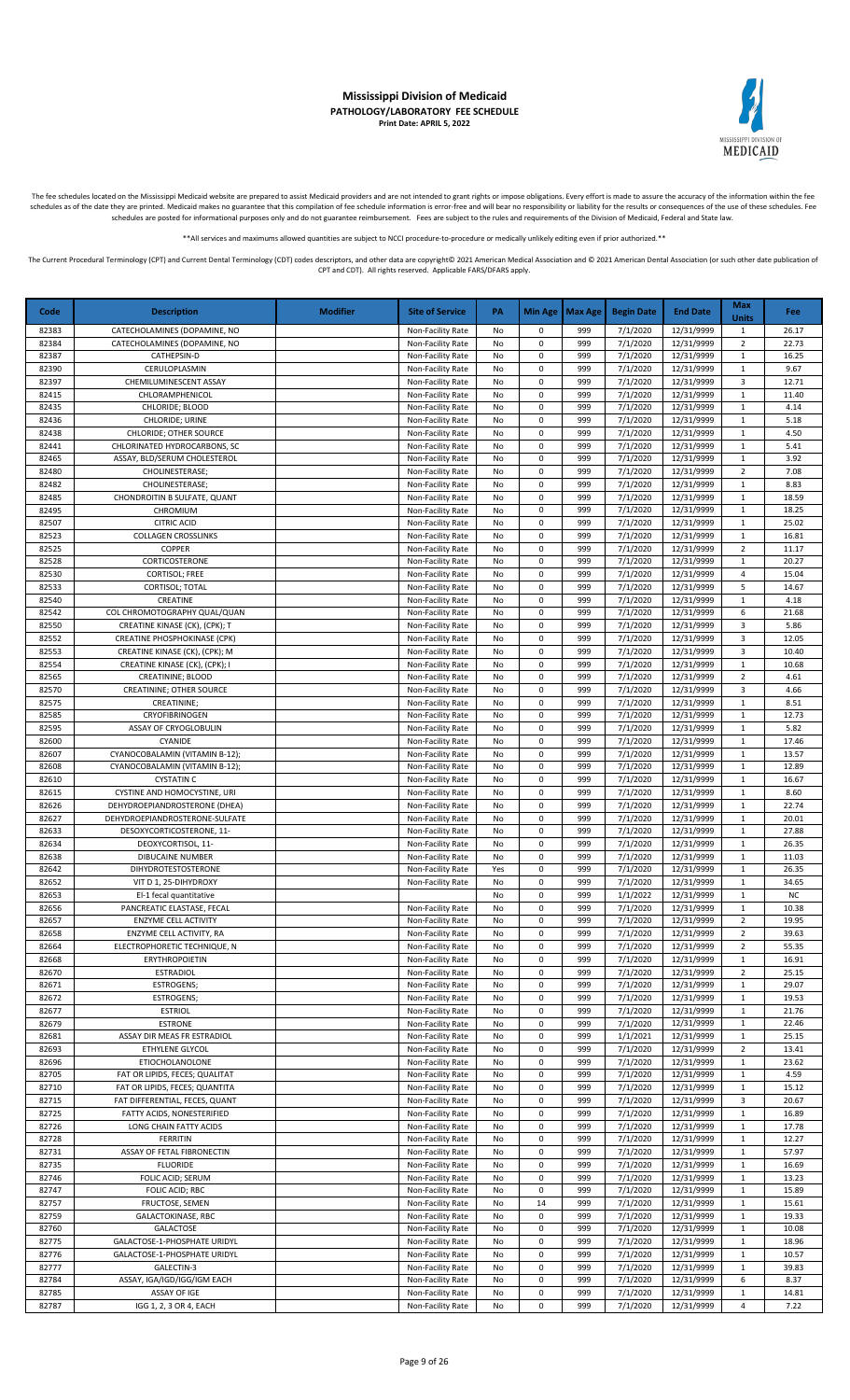

The fee schedules located on the Mississippi Medicaid website are prepared to assist Medicaid providers and are not intended to grant rights or impose obligations. Every effort is made to assure the accuracy of the informa

\*\*All services and maximums allowed quantities are subject to NCCI procedure-to-procedure or medically unlikely editing even if prior authorized.\*\*

| Code           | <b>Description</b>                                            | <b>Modifier</b> | <b>Site of Service</b>                 | PA       |                        | Min Age   Max Age | <b>Begin Date</b>    | <b>End Date</b>          | Max<br><b>Units</b>            | Fee                |
|----------------|---------------------------------------------------------------|-----------------|----------------------------------------|----------|------------------------|-------------------|----------------------|--------------------------|--------------------------------|--------------------|
| 82800          | GASES, BLOOD; PH ONLY                                         |                 | Non-Facility Rate                      | No       | 0                      | 999               | 7/1/2020             | 12/31/9999               | $\mathbf{1}$                   | 9.90               |
| 82803          | GASES, BLOOD, ANY COMBINATION                                 |                 | Non-Facility Rate                      | No       | $\pmb{0}$              | 999               | 7/1/2020             | 12/31/9999               | $\overline{2}$                 | 23.46              |
| 82805          | GASES, BLOOD, ANY COMBINATION                                 |                 | Non-Facility Rate                      | No       | 0                      | 999               | 7/1/2020             | 12/31/9999               | $\overline{2}$                 | 70.89              |
| 82810          | GASES, BLOOD, O2 SATURATION ON                                |                 | Non-Facility Rate                      | No       | $\pmb{0}$              | 999               | 7/1/2020             | 12/31/9999               | $\overline{2}$                 | 8.79               |
| 82820<br>82930 | HEMOGLOBIN-OXYGEN AFFINITY (PO<br>GASTRIC ANALY W/PH EA SPEC  |                 | Non-Facility Rate<br>Non-Facility Rate | No<br>No | $\pmb{0}$<br>$\pmb{0}$ | 999<br>999        | 7/1/2020<br>7/1/2020 | 12/31/9999<br>12/31/9999 | $\mathbf{1}$<br>$\mathbf{1}$   | 12.01<br>6.04      |
| 82938          | GASTRIN AFTER SECRETIN STIMULA                                |                 | Non-Facility Rate                      | No       | $\pmb{0}$              | 999               | 7/1/2020             | 12/31/9999               | $\mathbf{1}$                   | 15.92              |
| 82941          | <b>GASTRIN</b>                                                |                 | Non-Facility Rate                      | No       | $\pmb{0}$              | 999               | 7/1/2020             | 12/31/9999               | $\mathbf{1}$                   | 15.87              |
| 82943          | <b>GLUCAGON</b>                                               |                 | Non-Facility Rate                      | No       | $\Omega$               | 999               | 7/1/2020             | 12/31/9999               | $\mathbf{1}$                   | 12.86              |
| 82945          | <b>GLUCOSE OTHER FLUID</b>                                    |                 | Non-Facility Rate                      | No       | 0                      | 999               | 7/1/2020             | 12/31/9999               | $\overline{4}$                 | 3.54               |
| 82946<br>82947 | <b>GLUCAGON TOLERANCE TEST</b><br>ASSAY, GLUCOSE, BLOOD QUANT |                 | Non-Facility Rate<br>Non-Facility Rate | No<br>No | 0<br>$\pmb{0}$         | 999<br>999        | 7/1/2020<br>7/1/2020 | 12/31/9999<br>12/31/9999 | $\mathbf{1}$<br>5              | 15.99<br>3.54      |
| 82948          | GLUCOSE; BLOOD, REAGENT STRIP                                 |                 | Non-Facility Rate                      | No       | $\pmb{0}$              | 999               | 7/1/2020             | 12/31/9999               | $\overline{2}$                 | 4.54               |
| 82950          | GLUCOSE;                                                      |                 | Non-Facility Rate                      | No       | 0                      | 999               | 7/1/2020             | 12/31/9999               | $\overline{3}$                 | 4.28               |
| 82951          | GLUCOSE;                                                      |                 | Non-Facility Rate                      | No       | 0                      | 999               | 7/1/2020             | 12/31/9999               | $\mathbf{1}$                   | 11.58              |
| 82952<br>82955 | GLUCOSE;<br>GLUCOSE-6-PHOSPHATE DEHYDROGEN                    |                 | Non-Facility Rate<br>Non-Facility Rate | No<br>No | $\pmb{0}$<br>$\pmb{0}$ | 999<br>999        | 7/1/2020<br>7/1/2020 | 12/31/9999<br>12/31/9999 | 3<br>$\mathbf{1}$              | 3.53<br>8.73       |
| 82960          | GLUCOSE-6-PHOSPHATE DEHYDROG                                  |                 | Non-Facility Rate                      | No       | 0                      | 999               | 7/1/2020             | 12/31/9999               | $\mathbf{1}$                   | 5.45               |
| 82962          | GLUCOSE, BLOOD, BY GLUCOSE MON                                |                 | Non-Facility Rate                      | No       | 0                      | 999               | 7/1/2020             | 12/31/9999               | $\overline{2}$                 | 2.95               |
| 82963          | GLUCOSIDASE, BETA                                             |                 | Non-Facility Rate                      | No       | $\pmb{0}$              | 999               | 7/1/2020             | 12/31/9999               | $\mathbf{1}$                   | 19.33              |
| 82965          | <b>GLUTAMATE DEHYDROGENASE</b>                                |                 |                                        | No       | $\mathbf 0$            | 999               | 11/1/1996            | 12/31/9999               | $\mathbf{1}$                   | <b>NC</b>          |
| 82977<br>82978 | GLUTAMYLTRANSFERASE, GAMMA (GG<br><b>GLUTATHIONE</b>          |                 | Non-Facility Rate<br>Non-Facility Rate | No<br>No | 0<br>0                 | 999<br>999        | 7/1/2020<br>7/1/2020 | 12/31/9999<br>12/31/9999 | $\mathbf{1}$<br>$\mathbf{1}$   | 6.48<br>13.91      |
| 82979          | <b>GLUTATHIONE REDUCTASE, RBC</b>                             |                 | Non-Facility Rate                      | No       | 0                      | 999               | 7/1/2020             | 12/31/9999               | $\mathbf{1}$                   | 8.50               |
| 82985          | <b>GLYCATED PROTEIN</b>                                       |                 | Non-Facility Rate                      | No       | $\pmb{0}$              | 999               | 7/1/2020             | 12/31/9999               | $\mathbf{1}$                   | 15.08              |
| 83001          | GONADOTROPIN; FOLLICLE STIMULA                                |                 | Non-Facility Rate                      | No       | 0                      | 999               | 7/1/2020             | 12/31/9999               | $\mathbf{1}$                   | 16.72              |
| 83002          | GONADOTROPIN; LUTEINIZING HORM                                |                 | Non-Facility Rate<br>Non-Facility Rate | No       | 0<br>0                 | 999<br>999        | 7/1/2020             | 12/31/9999               | $\mathbf{1}$<br>5              | 16.67              |
| 83003<br>83006 | GROWTH HORMONE, HUMAN (HGH) (S<br><b>GROWTH STIM GENE 2</b>   |                 | Non-Facility Rate                      | No<br>No | $\pmb{0}$              | 999               | 7/1/2020<br>7/1/2020 | 12/31/9999<br>12/31/9999 | $\mathbf{1}$                   | 15.00<br>68.04     |
| 83009          | H PYLORI (C-13), BLOOD                                        |                 | Non-Facility Rate                      | No       | 0                      | 999               | 7/1/2020             | 12/31/9999               | $\mathbf{1}$                   | 60.62              |
| 83010          | HAPTOGLOBIN; QUANTITATIVE                                     |                 | Non-Facility Rate                      | No       | 0                      | 999               | 7/1/2020             | 12/31/9999               | $\mathbf{1}$                   | 11.32              |
| 83012          | HAPTOGLOBIN; PHENOTYPES                                       |                 | Non-Facility Rate                      | No       | $\pmb{0}$              | 999               | 7/1/2020             | 12/31/9999               | $\mathbf 1$                    | 24.20              |
| 83013<br>83014 | H PYLORI (C-13), BREATH<br>H PYLORI DRUG ADMIN                |                 | Non-Facility Rate<br>Non-Facility Rate | No<br>No | $\mathbf 0$<br>0       | 999<br>999        | 7/1/2020<br>7/1/2020 | 12/31/9999<br>12/31/9999 | $\mathbf{1}$<br>$\mathbf{1}$   | 60.62<br>7.07      |
| 83015          | HEAVY METAL QUALITATIVE ANY # ANALYTES                        |                 | Non-Facility Rate                      | No       | 0                      | 999               | 7/1/2020             | 12/31/9999               | $\mathbf{1}$                   | 18.85              |
| 83018          | HEAVY METAL QUANTITATIVE EA NOS                               |                 | Non-Facility Rate                      | No       | $\pmb{0}$              | 999               | 7/1/2020             | 12/31/9999               | $\overline{4}$                 | 19.76              |
| 83020          | HEMOGLOBIN ELECTROPHORESIS                                    | 26              |                                        | No       | 0                      | 999               | 7/1/2020             | 12/31/9999               | $\overline{2}$                 | 15.98              |
| 83020          | HEMOGLOBIN ELECTROPHORESIS                                    |                 | Non-Facility Rate                      | No       | 0                      | 999               | 7/1/2020             | 12/31/9999               | $\overline{2}$                 | 11.58              |
| 83021<br>83026 | HEMOGLOBIN CHROMOTOGRAPHY<br>HEMOGLOBIN; BY COPPER SULFATE    |                 | Non-Facility Rate<br>Non-Facility Rate | No<br>No | $\pmb{0}$<br>0         | 999<br>999        | 7/1/2020<br>7/1/2020 | 12/31/9999<br>12/31/9999 | $\overline{2}$<br>$\mathbf{1}$ | 16.25<br>3.61      |
| 83030          | HEMOGLOBIN;                                                   |                 | Non-Facility Rate                      | No       | 0                      | 999               | 7/1/2020             | 12/31/9999               | 1                              | 9.67               |
| 83033          | FETAL HEMOGLOBIN ASSAY, QUAL                                  |                 | Non-Facility Rate                      | No       | $\pmb{0}$              | 999               | 7/1/2020             | 12/31/9999               | $\mathbf{1}$                   | 7.20               |
| 83036          | <b>GLYCOSYLATED HEMOGLOBIN TEST</b>                           |                 | Non-Facility Rate                      | No       | 0                      | 999               | 7/1/2020             | 12/31/9999               | $\mathbf{1}$                   | 8.74               |
| 83037<br>83045 | GLYCOSYLATED HB, HOME DEVICE                                  |                 | Non-Facility Rate                      | No       | 0<br>0                 | 999<br>999        | 7/1/2020<br>7/1/2020 | 12/31/9999<br>12/31/9999 | $\mathbf{1}$<br>$\mathbf{1}$   | 8.74<br>5.84       |
| 83050          | HEMOGLOBIN;<br>HEMOGLOBIN;                                    |                 | Non-Facility Rate<br>Non-Facility Rate | No<br>No | $\Omega$               | 999               | 7/1/2020             | 12/31/9999               | $\mathbf{1}$                   | 7.38               |
| 83051          | HEMOGLOBIN;                                                   |                 | Non-Facility Rate                      | No       | $\Omega$               | 999               | 7/1/2020             | 12/31/9999               | $\mathbf{1}$                   | 6.58               |
| 83060          | HEMOGLOBIN;                                                   |                 | Non-Facility Rate                      | No       | 0                      | 999               | 7/1/2020             | 12/31/9999               | $\mathbf{1}$                   | 7.92               |
| 83065          | HEMOGLOBIN;                                                   |                 | Non-Facility Rate                      | No       | 0                      | 999               | 7/1/2020             | 12/31/9999               | $\mathbf{1}$                   | 8.10               |
| 83068<br>83069 | HEMOGLOBIN;<br>HEMOGLOBIN; URINE                              |                 | Non-Facility Rate<br>Non-Facility Rate | No<br>No | 0<br>0                 | 999<br>999        | 7/1/2020<br>7/1/2020 | 12/31/9999<br>12/31/9999 | $\mathbf{1}$<br>$\mathbf{1}$   | 8.52<br>3.56       |
| 83070          | HEMOSIDERIN; QUALITATIVE                                      |                 | Non-Facility Rate                      | No       | $\pmb{0}$              | 999               | 7/1/2020             | 12/31/9999               | $\mathbf{1}$                   | 4.28               |
| 83080          | ASSAY OF B HEXOSAMINIDASE                                     |                 | Non-Facility Rate                      | No       | $\pmb{0}$              | 999               | 7/1/2020             | 12/31/9999               | $\overline{2}$                 | 15.18              |
| 83088          | HISTAMINE                                                     |                 | Non-Facility Rate                      | No       | 0                      | 999               | 7/1/2020             | 12/31/9999               | $\mathbf{1}$                   | 26.58              |
| 83090<br>83150 | ASSAY OF HOMOCYSTINE<br>HOMOVANILLIC ACID (HVA)               |                 | Non-Facility Rate<br>Non-Facility Rate | No<br>No | 0<br>0                 | 999<br>999        | 7/1/2020<br>7/1/2020 | 12/31/9999<br>12/31/9999 | $\overline{2}$<br>$\mathbf{1}$ | 16.13<br>20.17     |
| 83491          | HYDROXYCORTICOSTEROIDS, 17- (1                                |                 | Non-Facility Rate                      | No       | $\pmb{0}$              | 999               | 7/1/2020             | 12/31/9999               | $\mathbf{1}$                   | 16.11              |
| 83497          | HYDROXYINDOLACETIC ACID, 5-(HI                                |                 | Non-Facility Rate                      | No       | 0                      | 999               | 7/1/2020             | 12/31/9999               | $\mathbf 1$                    | 11.61              |
| 83498          | HYDROXYPROGESTERONE, 17-D                                     |                 | Non-Facility Rate                      | No       | 0                      | 999               | 7/1/2020             | 12/31/9999               | $\overline{2}$                 | 24.45              |
| 83500<br>83505 | HYDROXYPROLINE; FREE                                          |                 | Non-Facility Rate                      | No       | 0<br>0                 | 999<br>999        | 7/1/2020<br>7/1/2020 | 12/31/9999               | $\mathbf{1}$                   | 20.39<br>21.87     |
| 83516          | HYDROXYPROLINE; TOTAL<br>IMMUNOASSAY, NONANTIBODY             |                 | Non-Facility Rate<br>Non-Facility Rate | No<br>No | $\pmb{0}$              | 999               | 7/1/2020             | 12/31/9999<br>12/31/9999 | $\mathbf{1}$<br>$\overline{4}$ | 10.38              |
| 83518          | IMMUNOASSAY, DIPSTICK                                         |                 | Non-Facility Rate                      | No       | $\pmb{0}$              | 999               | 7/1/2020             | 12/31/9999               | $\mathbf{1}$                   | 8.68               |
| 83519          | RIA NONANTIBODY                                               |                 | Non-Facility Rate                      | No       | 0                      | 999               | 7/1/2020             | 12/31/9999               | 5                              | 16.56              |
| 83520          | IMMUNOASSAY QUANT NOS NONAB                                   |                 | Non-Facility Rate                      | No       | 0                      | 999               | 7/1/2020             | 12/31/9999               | 8                              | 15.54              |
| 83521<br>83525 | Ig light chains free each<br><b>INSULIN; TOTAL</b>            |                 | Non-Facility Rate                      | No<br>No | 0<br>0                 | 999<br>999        | 1/1/2022<br>7/1/2020 | 12/31/9999<br>12/31/9999 | 1<br>$\overline{4}$            | <b>NC</b><br>10.29 |
| 83527          | INSULIN; FREE                                                 |                 |                                        | No       | 0                      | 999               | 1/1/1994             | 12/31/9999               | 15                             | <b>NC</b>          |
| 83528          | <b>INTRINSIC FACTOR</b>                                       |                 | Non-Facility Rate                      | No       | 0                      | 999               | 7/1/2020             | 12/31/9999               | $\mathbf{1}$                   | 17.84              |
| 83529          | Asay of interleukin-6 (il-6)                                  |                 |                                        | No       | 0                      | 999               | 1/1/2022             | 12/31/9999               | $\mathbf{1}$                   | <b>NC</b>          |
| 83540          | <b>IRON</b>                                                   |                 | Non-Facility Rate                      | No       | 0                      | 999               | 7/1/2020             | 12/31/9999               | $\overline{2}$                 | 5.82               |
| 83550<br>83570 | <b>IRON BINDING CAPACITY</b><br>ISOCITRIC DEHYDROGENASE (IDH) |                 | Non-Facility Rate<br>Non-Facility Rate | No<br>No | 0<br>0                 | 999<br>999        | 7/1/2020<br>7/1/2020 | 12/31/9999<br>12/31/9999 | $\mathbf{1}$<br>$\mathbf{1}$   | 7.87<br>7.97       |
| 83582          | KETOGENIC STEROIDS; FRACTIONAT                                |                 | Non-Facility Rate                      | No       | 0                      | 999               | 7/1/2020             | 12/31/9999               | $\mathbf{1}$                   | 13.92              |
| 83586          | KETOSTEROIDS, 17- (17-KS); TOT                                |                 | Non-Facility Rate                      | No       | $\pmb{0}$              | 999               | 7/1/2020             | 12/31/9999               | $\mathbf{1}$                   | 11.52              |
| 83593          | KETOSTEROIDS, 17- (17-KS); FRA                                |                 | Non-Facility Rate                      | No       | $\pmb{0}$              | 999               | 7/1/2020             | 12/31/9999               | $\mathbf{1}$                   | 25.65              |
| 83605          | LACTATE (LACTIC ACID)                                         |                 | Non-Facility Rate                      | No       | 0                      | 999               | 7/1/2020             | 12/31/9999               | $\mathbf{1}$                   | 10.41              |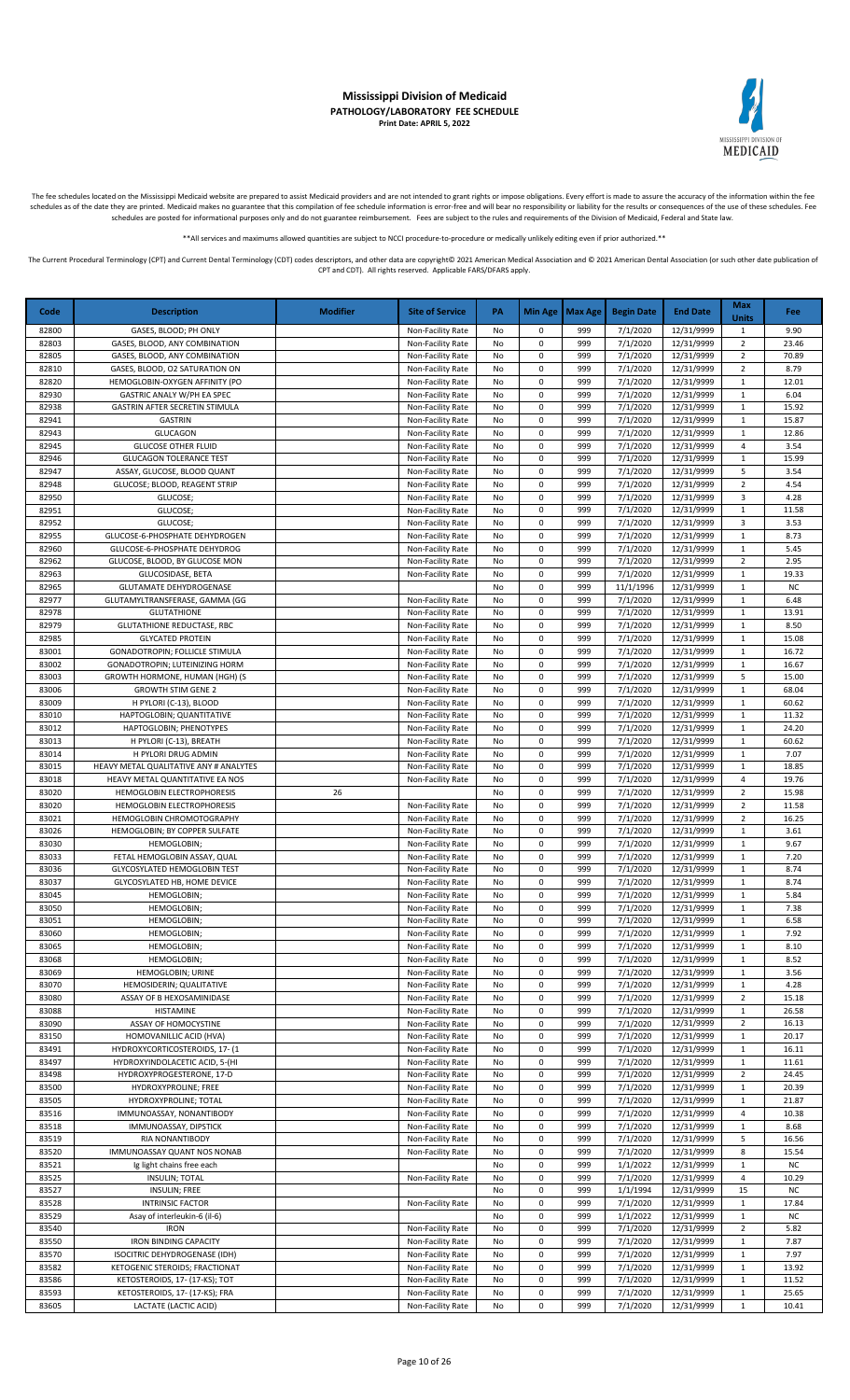## MEDICAID

#### **Mississippi Division of Medicaid PATHOLOGY/LABORATORY FEE SCHEDULE Print Date: APRIL 5, 2022**

The fee schedules located on the Mississippi Medicaid website are prepared to assist Medicaid providers and are not intended to grant rights or impose obligations. Every effort is made to assure the accuracy of the informa schedules as of the date they are printed. Medicaid makes no guarantee that this compilation of fee schedule information is error-free and will bear no responsibility or liability for the results or consequences of the use schedules are posted for informational purposes only and do not guarantee reimbursement. Fees are subject to the rules and requirements of the Division of Medicaid, Federal and State law.

\*All services and maximums allowed quantities are subject to NCCI procedure-to-procedure or medically unlikely editing even if prior authorized

The Current Procedural Terminology (CPT) and Current Dental Terminology (CDT) codes descriptors, and other data are copyright@ 2021 American Medical Association and @ 2021 American Dental Association (or such other date pu CPT and CDT). All rights reserved. Applicable FARS/DFARS apply.

**Code Description Modifier Site of Service PA Min Age Max Age Begin Date End Date Max Units Fee** 83615 LACTATE DEHYDROGENASE (LD), (L Non-Facility Rate No 0 999 7/1/2020 12/31/9999 2 5.44 83625 LACTATE DEHYDROGENASE (LD), (L Non-Facility Rate No 0 999 7/1/2020 12/31/9999 1 11.51 83630 | LACTOFERRIN, FECAL (QUAL) | Non-Facility Rate No 0 999 | 7/1/2020 | 12/31/9999 | 1 | 17.73 83631 LACTOFERRIN, F ECAL (QUANT) Non-Facility Rate No 0 999 7/1/2020 12/31/9999 1 1 17.67 83632 LACTOGEN, HUMAN PLACENTAL (HPL Non-Facility Rate No 9 60 7/1/2020 12/31/9999 1 18.20 83633 | LACTOSE, URINE; QUALITATIVE | Non-Facility Rate | No | 0 | 999 | 7/1/2020 | 12/31/9999 | 1 | 10.13 83655 LEAD Non-Facility Rate No 0 999 7/1/2020 12/31/9999 2 10.90 83661 | L/S RATIO, FETAL LUNG | Non-Facility Rate | No | 9 | 60 | 7/1/2020 | 12/31/9999 | 3 | 19.79 83662 LECITHIN-SPHINGOMYELIN RATIO ( Non-Facility Rate No 0 999 7/1/2020 12/31/9999 4 17.02 83663 FLUORO POLARIZE, FETAL LUNG Non-Facility Rate No 0 999 7/1/2020 12/31/9999 3 17.02 83664 | LAMELLAR BDY, FETAL LUNG | NON-Facility Rate No 0 999 | 7/1/2020 | 12/31/9999 | 3 | 17.39 83670 | LEUCINE AMINOPEPTIDASE (LAP) | Non-Facility Rate | No | 0 | 999 | 7/1/2020 | 12/31/9999 | 1 | 8.83 83690 LIPASE Non-Facility Rate No 0 999 7/1/2020 12/31/9999 2 6.20 83695 ASSAY OF LIPOPROTEIN(A) Non-Facility Rate No 0 999 7/1/2020 12/31/9999 1 12.89 83698 LIPOPROT-ASSOC PHOSPHOLIPASE Non-Facility Rate No 0 999 7/1/2020 12/31/9999 1 41.68<br>83700 LIPOPRO BLD, E LECTROPHORETIC Non-Facility Rate No 0 999 7/1/2020 12/31/9999 1 10.13 83700 LIPOPRO BLD, E LECTROPHORETIC NON-Facility Rate No 0 999 7/1/2020 12/31/9999 1 10.13<br>83701 LIPOPROTEIN BLD, HR FRACTION NON-Facility Rate No 0 999 7/1/2020 12/31/9999 1 30.47 LIPOPROTEIN BLD, HR FRACTION | NON-Facility Rate No 0 999 7/1/2020 12/31/9999 83704 LIPOPROTEIN BLOOD QUANTITATION NON-Facility Rate No 0 999 7/1/2020 12/31/9999 1 30.77 83718 LIPOPROTEIN, DIRECT MEASUREMEN NO NON-Facility Rate No 0 999 7/1/2020 12/31/9999 1 7.37<br>83719 BLOOD LIPOPROTEIN ASSAY NON-Facility Rate No 0 999 7/1/2020 12/31/9999 1 11.48 83719 BLOOD LIPOPROTEIN ASSAY Non-Facility Rate No 0 999 7/1/2020 12/31/9999 1 11.48<br>83721 BLOOD LIPOPROTEIN ASSAY Non-Facility Rate No 0 999 7/1/2020 12/31/9999 1 9.45 BLOOD LIPOPROTEIN ASSAY Non-Facility Rate No 0 999 7/1/2020 12/31/9999 1 83722 LIPOPRTN DIR MEAS SD LDL CHL NON-Facility Rate Yes 0 999 7/1/2020 12/31/9999 1 30.77 83727 LUTEINIZING RELEASING FACTOR ( Non-Facility Rate No 0 999 7/1/2020 12/31/9999 1 15.47<br>83735 MAGNESIUM ( Non-Facility Rate No 0 999 7/1/2020 12/31/9999 4 6.03 83735 MAGNESIUM Non-Facility Rate No 0 999 7/1/2020 12/31/9999 4 6.03 83775 MALATE DEHYDROGENASE NO 800 12/31/9999 1 6.63 83785 MANGANESE Non-Facility Rate No 0 999 7/1/2020 12/31/9999 1 23.99 83789 | MASS SPECTROMETRY QUAL/QUAN | Non-Facility Rate No 0 999 | 7/1/2020 | 12/31/9999 | 2 | 21.70 83825 MERCURY, QUANTITATIVE Non-Facility Rate No 0 999 7/1/2020 12/31/9999 2 14.63 83835 METANEPHRINES Non-Facility Rate No 0 999 7/1/2020 12/31/9999 2 15.25 83857 METHEMALBUMIN Non-Facility Rate No 0 999 7/1/2020 12/31/9999 1 9.67 83861 | MICROFLUID ANALY TEARS | Non-Facility Rate No 0 999 | 7/1/2020 | 12/31/9999 2 | 20.23 83864 MUCOPOLYSACCHARIDES, ACID; QUA Non-Facility Rate No 0 999 7/1/2020 12/31/9999 1 25.65 83872 MUCIN, SYNOVIAL FLUID (ROPES Non-Facility Rate No 0 999 7/1/2020 12/31/9999 2 5.27 83873 ASSAY OF CSF PROTEIN Non-Facility Rate No 0 999 7/1/2020 12/31/9999 1 15.48 83874 MYOGLOBIN Non-Facility Rate No 0 999 7/1/2020 12/31/9999 2 11.63 83876 MYELOPEROXIDAS (MPO) Non-Facility Rate No 0 999 7/1/2020 12/31/9999 1 45.77<br>83880 NATRIURETIC PEPTIDE NON-Facility Rate No 0 999 7/1/2020 12/31/9999 1 35.33 83880 NATRIURETIC PEPTIDE NON-Facility Rate No 0 999 7/1/2020 12/31/9999 1 35.33 83883 NEPHELOMETRY, EACH ANALYTE NOT NOT NOT NOT NOT Facility Rate No 0 999 7/1/2020 12/31/9999 4 12.24 83885 NICKEL Non-Facility Rate No 0 999 7/1/2020 12/31/9999 2 22.06 83915 NUCLEOTIDASE 5'- Non-Facility Rate No 0 999 7/1/2020 12/31/9999 1 10.04 83916 OLIGOCLONAL BANDS Non-Facility Rate No 0 999 7/1/2020 12/31/9999 2 24.65 83918 ORGANIC ACIDS, TOTAL, QUANT NO NON-Facility Rate No 0 999 7/1/2020 12/31/9999 2 21.24 83919 ORGANIC ACIDS, QUAL, EACH Non-Facility Rate No 0 999 7/1/2020 12/31/9999 1 1 14.81 83921 ORGANIC ACID, SINGLE, QUANT Non-Facility Rate No 0 999 7/1/2020 12/31/9999 2 19.09<br>83930 OSMOLALITY; Non-Facility Rate No 0 999 7/1/2020 12/31/9999 2 5.95 83930 OSMOLALITY; Non-Facility Rate No 0 999 7/1/2020 12/31/9999 2 5.95 83935 OSMOLALITY; Non-Facility Rate No 0 999 7/1/2020 12/31/9999 2 6.14 83937 OSTEOCALCIN (BONE G1A PROTEIN) No 0 999 1/1/1994 12/31/9999 15 NC<br>83945 OXALATE OXALATE NO NOn-Facility Rate No 0 999 7/1/2020 12/31/9999 2 13.01 83945 OXALATE Non-Facility Rate No 0 999 7/1/2020 12/31/9999 2 13.01 83950 ONCOPROTEIN, HER-2/NEU Non-Facility Rate No 0 999 7/1/2020 12/31/9999 1 57.97 83951 ONCOPROTEIN Non-Facility Rate No 0 999 7/1/2020 12/31/9999 1 57.97 83970 | PARATHORMONE (PARATHYROID HORM | Non-Facility Rate No 0 999 | 7/1/2020 | 12/31/9999 | 2 | 37.15 83986 ASSAY PH BODY FLUID NOS Non-Facility Rate No 0 999 7/1/2020 12/31/9999 2 3.22 83987 EXHALED BREATH CONDENSATE NO 0 999 1/1/2010 12/31/9999 1 NO 83992 PHENCYCLIDINE (PCP) Non-Facility Rate No 0 999 7/1/2020 12/31/9999 2 15.12 83993 CALPROTECTIN, FECAL Non-Facility Rate No 0 999 7/1/2020 12/31/9999 1 17.67 84030 PHENYLALANINE (PKU), BLOOD Non-Facility Rate No 0 999 7/1/2020 12/31/9999 1 4.95 84035 PHENYLKETONES, QUALITATIVE Non-Facility Rate No 0 999 7/1/2020 12/31/9999 1 3.58 84060 PHOSPHATASE, ACID; TOTAL Non-Facility Rate No 0 999 7/1/2020 12/31/9999 1 6.88 84066 PHOSPHATASE, ACID; PROSTATIC Noted The Superfact Non-Facility Rate No 0 999 7/1/2020 12/31/9999 1 8.69 84075 PHOSPHATASE, ALKALINE; Non-Facility Rate No 0 999 7/1/2020 12/31/9999 2 4.66 84078 PHOSPHATASE, ALKALINE, BLOOD Non-Facility Rate No 0 999 7/1/2020 12/31/9999 1 84080 PHOSPHATASE, ALKALINE; ISOENZY Non-Facility Rate No 0 999 7/1/2020 12/31/9999 1 13.30 84081 PHOSPHATIDYLGYCEROL Non-Facility Rate No 0 999 7/1/2020 12/31/9999 1 14.87<br>84085 PHOSPHOGLUCONATE, 6-, DEHYDR Non-Facility Rate No 0 999 7/1/2020 12/31/9999 1 8.50 84087 PHOSPHOGLUCONATE, 6-, DEHYDR NON-Facility Rate No 0 999 7/1/2020 12/31/9999 1 8.50<br>PHOSPHOHEXOSE ISOMERASE Non-Facility Rate No 0 999 7/1/2020 12/31/9999 1 9.66 84087 PHOSPHOHEXOSE ISOMERASE Non-Facility Rate No 0 999 7/1/2020 12/31/9999 1 84100 PHOSPHORUS INORGANIC (PHOSPHAT Non-Facility Rate No 0 999 7/1/2020 12/31/9999 2 4.27 84105 PHOSPHORUS (PHOSPHATE); Non-Facility Rate No 0 999 7/1/2020 12/31/9999 1 5.20 PORPHOBILINOGEN, URINE; Non-Facility Rate No 0 999 7/1/2020 12/31/9999 1 84110 PORPHOBILINOGEN, URINE; Non-Facility Rate No 0 999 7/1/2020 12/31/9999 1 7.60 R4112 PLACENTA ALPHA MICRO IG C/V NO 2000 I NO 0 999 1/1/2011 12/31/9999 1 NC 84119 PORPHYRINS, URINE; QUALITATIVE None Facility Rate No 0 999 7/1/2020 12/31/9999 1 2020 84120 PORPHYRINS, URINE; QUANTITATIO Non-Facility Rate No 0 999 7/1/2020 12/31/9999 1 13.24<br>84126 PORPHYRINS, FECES; QUANTITATIV Non-Facility Rate No 0 999 7/1/2020 12/31/9999 1 35.20 84126 PORPHYRINS, FECES; QUANTITATIV NON-Facility Rate No 0 999 7/1/2020 12/31/9999 1 84132 POTASSIUM; SERUM Non-Facility Rate No 0 999 7/1/2020 12/31/9999 2 4.28 84133 POTASSIUM; Non-Facility Rate No 0 999 7/1/2020 12/31/9999 2 4.26 84134 PREALBUMIN Non-Facility Rate No 0 999 7/1/2020 12/31/9999 1 13.13 84135 PREGNANEDIOL Non-Facility Rate No 0 999 7/1/2020 12/31/9999 1 19.14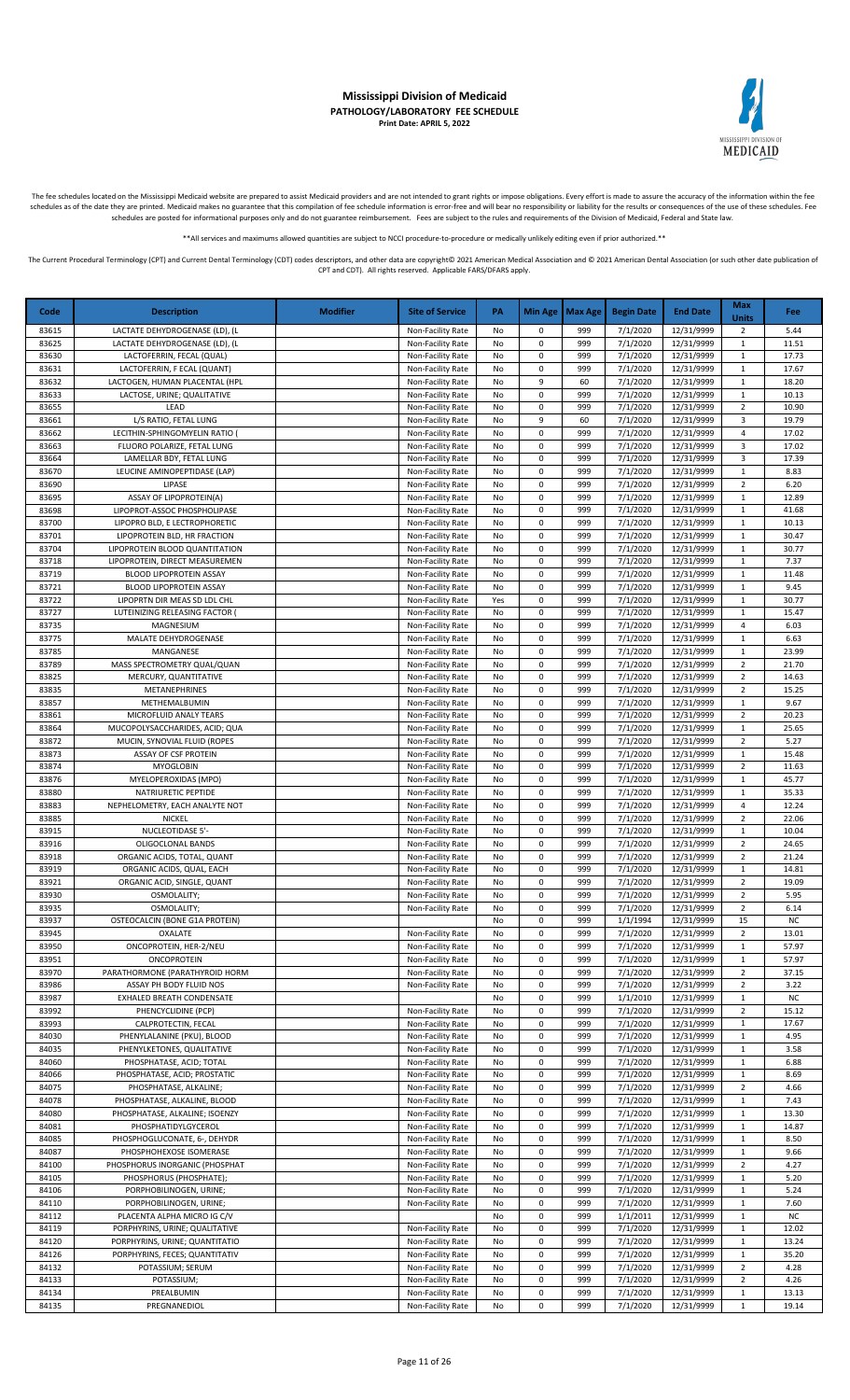

The fee schedules located on the Mississippi Medicaid website are prepared to assist Medicaid providers and are not intended to grant rights or impose obligations. Every effort is made to assure the accuracy of the informa

\*\*All services and maximums allowed quantities are subject to NCCI procedure-to-procedure or medically unlikely editing even if prior authorized.\*\*

| Code           | <b>Description</b>                                     | <b>Modifier</b> | <b>Site of Service</b>                 | PA       |                | Min Age   Max Age | <b>Begin Date</b>    | <b>End Date</b>          | Max<br><b>Units</b>          | <b>Fee</b>     |
|----------------|--------------------------------------------------------|-----------------|----------------------------------------|----------|----------------|-------------------|----------------------|--------------------------|------------------------------|----------------|
| 84138          | PREGNANETRIOL                                          |                 | Non-Facility Rate                      | No       | 0              | 999               | 7/1/2020             | 12/31/9999               | 1                            | 18.95          |
| 84140          | PREGNENOLONE                                           |                 |                                        | No       | 0              | 999               | 1/1/1994             | 12/31/9999               | 15                           | <b>NC</b>      |
| 84143          | 17-HYDROXYPREGNENOLONE                                 |                 |                                        | No       | 0              | 999               | 1/1/1994             | 12/31/9999               | 15                           | <b>NC</b>      |
| 84144          | PROGESTERONE                                           |                 | Non-Facility Rate                      | No       | 0              | 999               | 7/1/2020             | 12/31/9999               | $\mathbf{1}$                 | 18.77          |
| 84145          | PROCALCITONIN (PCT)                                    |                 |                                        | No       | 0              | 999               | 1/1/2010             | 12/31/9999               | $\mathbf{1}$                 | <b>NC</b>      |
| 84146<br>84150 | PROLACTIN<br>PROSTAGLANDIN, EACH                       |                 | Non-Facility Rate<br>Non-Facility Rate | No<br>No | 0<br>0         | 999<br>999        | 7/1/2020<br>7/1/2020 | 12/31/9999<br>12/31/9999 | 3<br>$\overline{2}$          | 17.44<br>37.59 |
| 84152          | ASSAY OF PSA, COMPLEXED                                |                 | Non-Facility Rate                      | No       | $\pmb{0}$      | 999               | 7/1/2020             | 12/31/9999               | $\mathbf{1}$                 | 16.55          |
| 84153          | PSA TOTAL                                              |                 | Non-Facility Rate                      | No       | $\pmb{0}$      | 999               | 7/1/2020             | 12/31/9999               | $\mathbf{1}$                 | 16.55          |
| 84154          | ASSAY OF PSA, FREE                                     |                 | Non-Facility Rate                      | No       | 0              | 999               | 7/1/2020             | 12/31/9999               | $\mathbf{1}$                 | 16.55          |
| 84155          | PROTEIN TOT NO REFRACTOMETRY; SERUMPROTE               |                 | Non-Facility Rate                      | No       | 0              | 999               | 7/1/2020             | 12/31/9999               | $\mathbf 1$                  | 3.30           |
| 84156          | PROT TOTAL NO REFRACTOMETRY; URINE PROTE               |                 | Non-Facility Rate                      | No       | $\pmb{0}$      | 999               | 7/1/2020             | 12/31/9999               | 1                            | 3.30           |
| 84157          | PROT TOT NO REFRACTOMETRY; OTH SRC PROTE               |                 | Non-Facility Rate                      | No       | $\pmb{0}$      | 999               | 7/1/2020             | 12/31/9999               | $\overline{2}$               | 3.60           |
| 84160          | PROTEIN TOT REFRACTOMETRY ANY SRC PROTE                |                 | Non-Facility Rate                      | No       | 0              | 999               | 7/1/2020             | 12/31/9999               | $\overline{2}$               | 5.05           |
| 84163          | PAPPA, SERUM                                           |                 | Non-Facility Rate                      | No       | 0              | 60                | 7/1/2020             | 12/31/9999               | $\mathbf{1}$                 | 13.55          |
| 84165<br>84165 | PROTEIN E-PHORESIS, SERUM<br>PROTEIN E-PHORESIS, SERUM | 26              |                                        | No<br>No | 0<br>0         | 999<br>999        | 7/1/2020<br>7/1/2020 | 12/31/9999<br>12/31/9999 | 1<br>$\mathbf{1}$            | 15.98<br>9.67  |
| 84166          | PROTEIN E-PHORESIS/URINE/CSF                           | 26              | Non-Facility Rate                      | No       | $\mathbf 0$    | 999               | 7/1/2020             | 12/31/9999               | $\overline{2}$               | 15.98          |
| 84181          | PROT; WESTERN BLOT BLD/OTHER FLUID PROTE               | 26              |                                        | No       | 0              | 999               | 7/1/2020             | 12/31/9999               | 3                            | 15.98          |
| 84181          | PROT; WESTERN BLOT BLD/OTHER FLUID PROTE               |                 | Non-Facility Rate                      | No       | $\pmb{0}$      | 999               | 7/1/2020             | 12/31/9999               | 3                            | 15.33          |
| 84182          | PROT; WESTERN BLOT PROBE-BAND ID EAPROT;               |                 | Non-Facility Rate                      | No       | $\pmb{0}$      | 999               | 7/1/2020             | 12/31/9999               | 6                            | 26.29          |
| 84182          | PROT; WESTERN BLOT PROBE-BAND ID EAPROT;               | 26              |                                        | No       | $\pmb{0}$      | 999               | 7/1/2020             | 12/31/9999               | 6                            | 15.98          |
| 84202          | PROTOPORPHYRIN, RBC;                                   |                 | Non-Facility Rate                      | No       | 0              | 999               | 7/1/2020             | 12/31/9999               | $\mathbf{1}$                 | 12.92          |
| 84203          | PROTOPORPHYRIN, RBC;                                   |                 | Non-Facility Rate                      | No       | 0              | 999               | 7/1/2020             | 12/31/9999               | $\mathbf{1}$                 | 8.77           |
| 84206          | <b>PROINSULIN</b>                                      |                 | Non-Facility Rate                      | No       | $\pmb{0}$      | 999               | 7/1/2020             | 12/31/9999               | 1                            | 24.02          |
| 84207          | PYRIDOXAL PHOSPHATE (VITAMIN B                         |                 | Non-Facility Rate                      | No       | 0              | 999               | 7/1/2020             | 12/31/9999               | $\mathbf 1$                  | 25.29          |
| 84210          | PYRUVATE                                               |                 | Non-Facility Rate                      | No       | 0<br>0         | 999<br>999        | 7/1/2020<br>7/1/2020 | 12/31/9999               | $\mathbf{1}$<br>$\mathbf{1}$ | 13.03<br>8.50  |
| 84220<br>84228 | PYRUVATE KINASE<br><b>QUININE</b>                      |                 | Non-Facility Rate<br>Non-Facility Rate | No<br>No | 0              | 999               | 7/1/2020             | 12/31/9999<br>12/31/9999 | $\mathbf{1}$                 | 10.47          |
| 84233          | RECEPTOR ASSAY; ESTROGEN                               |                 | Non-Facility Rate                      | No       | 0              | 999               | 7/1/2020             | 12/31/9999               | $\mathbf{1}$                 | 79.09          |
| 84234          | RECEPTOR ASSAY;                                        |                 | Non-Facility Rate                      | No       | 0              | 999               | 7/1/2020             | 12/31/9999               | 1                            | 58.39          |
| 84235          | RECEPTOR ASSAY;                                        |                 | Non-Facility Rate                      | No       | $\pmb{0}$      | 999               | 7/1/2020             | 12/31/9999               | $\mathbf{1}$                 | 64.11          |
| 84238          | ASSAY, NONENDOCRINE RECEPTOR                           |                 | Non-Facility Rate                      | No       | $\pmb{0}$      | 999               | 7/1/2020             | 12/31/9999               | 3                            | 32.91          |
| 84244          | <b>RENIN</b>                                           |                 | Non-Facility Rate                      | No       | $\pmb{0}$      | 999               | 7/1/2020             | 12/31/9999               | $\overline{2}$               | 19.79          |
| 84252          | RIBOFLAVIN (VITAMIN B-2)                               |                 | Non-Facility Rate                      | No       | 0              | 999               | 7/1/2020             | 12/31/9999               | $\mathbf{1}$                 | 18.22          |
| 84255          | SELENIUM                                               |                 | Non-Facility Rate                      | No       | 0              | 999               | 7/1/2020             | 12/31/9999               | $\overline{2}$               | 22.98          |
| 84260          | <b>SEROTONIN</b>                                       |                 | Non-Facility Rate                      | No       | $\pmb{0}$      | 999               | 7/1/2020             | 12/31/9999               | $\mathbf{1}$                 | 27.88          |
| 84270          | SEX HORMONE BINDING GLOBULIN (                         |                 | Non-Facility Rate                      | No       | $\pmb{0}$      | 999               | 7/1/2020             | 12/31/9999               | $\mathbf{1}$                 | 19.56          |
| 84275          | SIALIC ACID                                            |                 | Non-Facility Rate                      | No       | 0              | 999               | 7/1/2020             | 12/31/9999               | $\mathbf 1$                  | 12.10          |
| 84285<br>84295 | SILICA<br>SODIUM; SERUM                                |                 | Non-Facility Rate<br>Non-Facility Rate | No<br>No | 0<br>0         | 999<br>999        | 7/1/2020<br>7/1/2020 | 12/31/9999<br>12/31/9999 | $\mathbf{1}$<br>$\mathbf{1}$ | 22.69<br>4.33  |
| 84300          | SODIUM;                                                |                 | Non-Facility Rate                      | No       | 0              | 999               | 7/1/2020             | 12/31/9999               | $\overline{2}$               | 4.55           |
| 84302          | ASSAY OF SWEAT SODIUM                                  |                 | Non-Facility Rate                      | No       | 0              | 999               | 7/1/2020             | 12/31/9999               | $\mathbf{1}$                 | 4.37           |
| 84305          | SOMATOMEDIN                                            |                 | Non-Facility Rate                      | No       | $\pmb{0}$      | 999               | 7/1/2020             | 12/31/9999               | 1                            | 19.13          |
| 84307          | SOMATOSTATIN                                           |                 | Non-Facility Rate                      | No       | $\pmb{0}$      | 999               | 7/1/2020             | 12/31/9999               | $\mathbf{1}$                 | 16.45          |
| 84311          | SPECTROPHOTOMETRY, ANALYTE NOT                         |                 | Non-Facility Rate                      | No       | $\pmb{0}$      | 999               | 7/1/2020             | 12/31/9999               | $\overline{2}$               | 7.29           |
| 84315          | SPECIFIC GRAVITY (EXCEPT URI                           |                 | Non-Facility Rate                      | No       | 0              | 999               | 7/1/2020             | 12/31/9999               | $\mathbf{1}$                 | 2.95           |
| 84375          | SUGARS, CHROMATOGRAPHIC, TLC O                         |                 | Non-Facility Rate                      | No       | 0              | 999               | 7/1/2020             | 12/31/9999               | 1                            | 35.10          |
| 84376          | SUGARS, SINGLE, QUAL                                   |                 | Non-Facility Rate                      | No       | 0              | 999               | 7/1/2020             | 12/31/9999               | 1                            | 4.95           |
| 84377          | SUGARS; MX QUALITATIVE EA SPECIMEN SUGAR               |                 | Non-Facility Rate                      | No       | $\pmb{0}$      | 999               | 7/1/2020             | 12/31/9999               | 1                            | 4.95           |
| 84378<br>84379 | <b>SUGARS SINGLE QUANT</b><br>SUGARS MULTIPLE QUANT    |                 | Non-Facility Rate<br>Non-Facility Rate | No<br>No | $\pmb{0}$<br>0 | 999<br>999        | 7/1/2020<br>7/1/2020 | 12/31/9999<br>12/31/9999 | 2<br>$\mathbf{1}$            | 10.38<br>10.38 |
| 84392          | SULFATE, URINE                                         |                 | Non-Facility Rate                      | No       | 0              | 999               | 7/1/2020             | 12/31/9999               | 1                            | 4.94           |
| 84402          | <b>TESTOSTERONE; FREE</b>                              |                 | Non-Facility Rate                      | No       | 0              | 999               | 7/1/2020             | 12/31/9999               | $\mathbf{1}$                 | 22.92          |
| 84403          | <b>TESTOSTERONE; TOTAL</b>                             |                 | Non-Facility Rate                      | No       | 0              | 999               | 7/1/2020             | 12/31/9999               | $\overline{2}$               | 23.23          |
| 84410          | TESTOSTERONE FREE DIRECT MEASURE                       |                 | Non-Facility Rate                      | No       | 0              | 999               | 7/1/2020             | 12/31/9999               | 1                            | 46.15          |
| 84425          | THIAMINE (VITAMIN B-1)                                 |                 | Non-Facility Rate                      | No       | 0              | 999               | 7/1/2020             | 12/31/9999               | 1                            | 19.11          |
| 84430          | THIOCYANATE                                            |                 | Non-Facility Rate                      | No       | $\pmb{0}$      | 999               | 7/1/2020             | 12/31/9999               | 1                            | 10.47          |
| 84431          | THROMBOXANE, URINE                                     |                 | Non-Facility Rate                      | No       | $\pmb{0}$      | 999               | 7/1/2020             | 12/31/9999               | 1                            | 31.60          |
| 84432          | THYROGLOBULIN                                          |                 | Non-Facility Rate                      | No       | 0              | 999               | 7/1/2020             | 12/31/9999               | 1                            | 14.45          |
| 84436          | THYROXINE; TOTAL                                       |                 | Non-Facility Rate                      | No       | 0              | 999               | 7/1/2020             | 12/31/9999               | $\mathbf{1}$                 | 6.18           |
| 84437          | THYROXINE; REQUIRING ELUTION (                         |                 | Non-Facility Rate                      | No       | 0              | 999               | 7/1/2020             | 12/31/9999               | 1                            | 5.82           |
| 84439<br>84442 | THYROXINE; FREE<br>THYROXINE BINDING GLOBULIN (        |                 | Non-Facility Rate                      | No       | $\pmb{0}$<br>0 | 999<br>999        | 7/1/2020<br>7/1/2020 | 12/31/9999<br>12/31/9999 | $\mathbf{1}$<br>1            | 8.12<br>13.30  |
| 84443          | THYROID STIMULATING HORMONE (T                         |                 | Non-Facility Rate<br>Non-Facility Rate | No<br>No | 0              | 999               | 7/1/2020             | 12/31/9999               | 4                            | 15.12          |
| 84445          | <b>ASSAY OF TSI</b>                                    |                 | Non-Facility Rate                      | No       | 0              | 999               | 7/1/2020             | 12/31/9999               | 1                            | 45.77          |
| 84446          | TOCOPHEROL ALPHA (VITAMIN E)                           |                 | Non-Facility Rate                      | No       | 0              | 999               | 7/1/2020             | 12/31/9999               | $\mathbf{1}$                 | 12.76          |
| 84449          | TRANSCORTIN (CORTISOL BINDING                          |                 |                                        | No       | 0              | 999               | 1/1/1994             | 12/31/9999               | 15                           | <b>NC</b>      |
| 84450          | TRANSFERASE; ASPARTATE AMINO                           |                 | Non-Facility Rate                      | No       | 0              | 999               | 7/1/2020             | 12/31/9999               | 1                            | 4.66           |
| 84460          | TRANSFERASE; ALANINE AMINO (AL                         |                 | Non-Facility Rate                      | No       | $\pmb{0}$      | 999               | 7/1/2020             | 12/31/9999               | $\mathbf{1}$                 | 4.77           |
| 84466          | TRANSFERRIN                                            |                 | Non-Facility Rate                      | No       | 0              | 999               | 7/1/2020             | 12/31/9999               | 1                            | 11.48          |
| 84478          | TRIGLYCERIDES                                          |                 | Non-Facility Rate                      | No       | $\pmb{0}$      | 999               | 7/1/2020             | 12/31/9999               | 1                            | 5.17           |
| 84479          | ASSAY THYROID (T-3 OR T-4)                             |                 | Non-Facility Rate                      | No       | 0              | 999               | 7/1/2020             | 12/31/9999               | 1                            | 5.82           |
| 84480          | <b>ASSAY TRIIODOTHYRONINE (T-3)</b>                    |                 | Non-Facility Rate                      | No       | $\pmb{0}$      | 999               | 7/1/2020             | 12/31/9999               | $\mathbf{1}$                 | 12.76          |
| 84481          | TRIDOTHYRONINE (T-3); FREE                             |                 | Non-Facility Rate                      | No       | 0              | 999<br>999        | 7/1/2020             | 12/31/9999               | 1                            | 15.25          |
| 84482<br>84484 | TRIDOTHYRONINE (T-3); REVERSE<br>TROPONIN, QUANT       |                 | Non-Facility Rate<br>Non-Facility Rate | No<br>No | $\pmb{0}$<br>0 | 999               | 7/1/2020<br>7/1/2020 | 12/31/9999<br>12/31/9999 | $\mathbf{1}$<br>2            | 14.18<br>11.22 |
|                |                                                        |                 |                                        |          |                |                   |                      |                          |                              |                |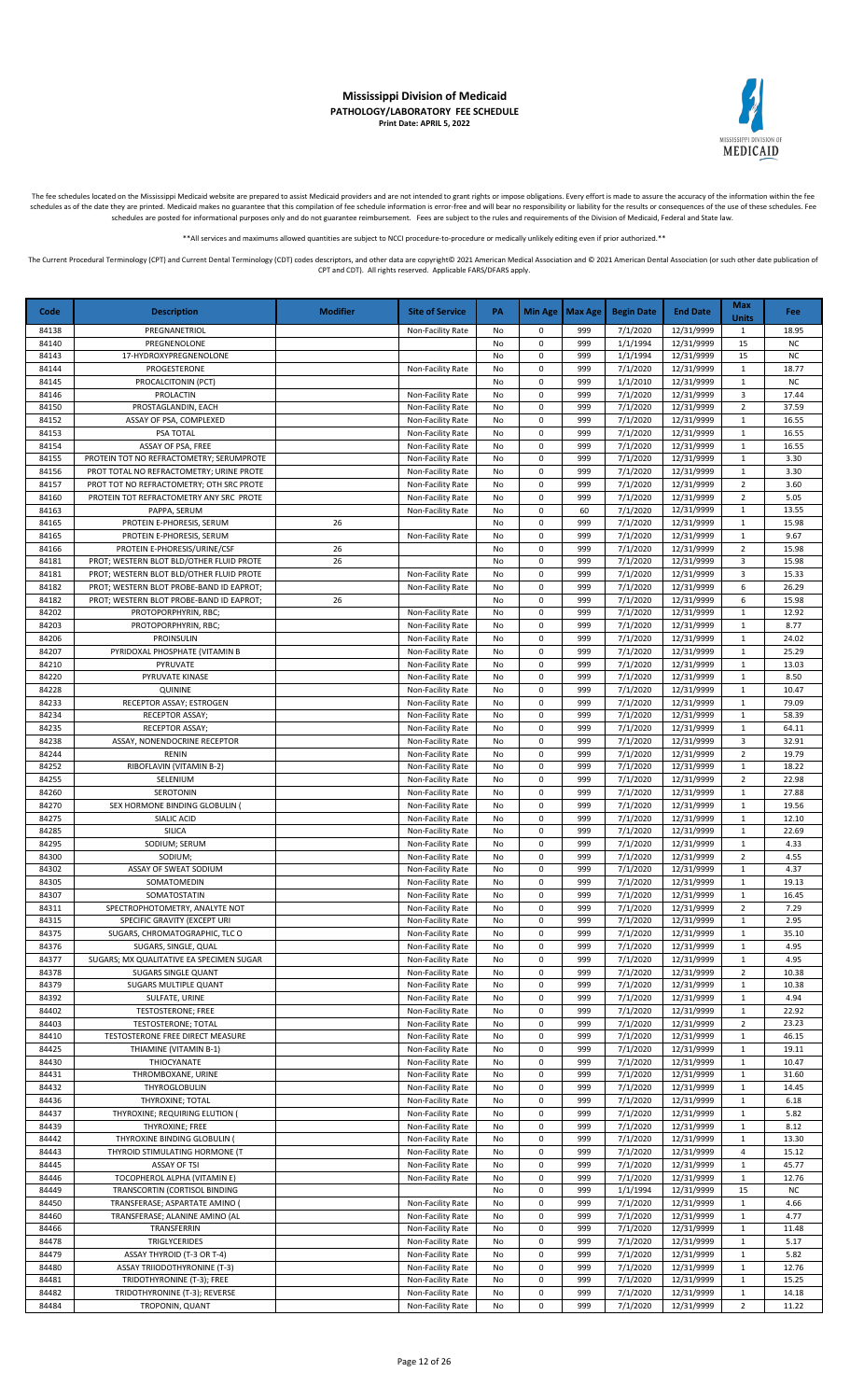

The fee schedules located on the Mississippi Medicaid website are prepared to assist Medicaid providers and are not intended to grant rights or impose obligations. Every effort is made to assure the accuracy of the informa

\*\*All services and maximums allowed quantities are subject to NCCI procedure-to-procedure or medically unlikely editing even if prior authorized.\*\*

| 84485<br>TRYPSIN, DUODENAL FLUID<br>999<br>7/1/2020<br>12/31/9999<br>1<br>Non-Facility Rate<br>No<br>0<br>6.48<br>TRYPSIN; FECES, QUALITATIVE<br>0<br>7/1/2020<br>12/31/9999<br>$\mathbf 1$<br>84488<br>Non-Facility Rate<br>999<br>6.57<br>No<br>7/1/2020<br>84490<br>TRYPSIN; FECES, QUANTITATIVE,<br>Non-Facility Rate<br>0<br>999<br>12/31/9999<br>8.94<br>No<br>1<br>84510<br>0<br>999<br>7/1/2020<br>12/31/9999<br>9.57<br><b>TYROSINE</b><br>Non-Facility Rate<br>No<br>$\mathbf{1}$<br>84512<br>0<br>7/1/2020<br>12/31/9999<br>TROPONIN, QUAL<br>Non-Facility Rate<br>999<br>9.08<br>No<br>1<br>84520<br>0<br>999<br>7/1/2020<br>12/31/9999<br>UREA NITROGEN; QUANTITATIVE<br>Non-Facility Rate<br>$\mathbf{1}$<br>3.56<br>No<br>84525<br>7/1/2020<br>12/31/9999<br>UREA NITROGEN; SEMIQUANTITATIV<br>0<br>999<br>$\mathbf{1}$<br>4.62<br>Non-Facility Rate<br>No<br>0<br>7/1/2020<br>12/31/9999<br>$\overline{2}$<br>5.00<br>84540<br>UREA NITROGEN, URINE<br>Non-Facility Rate<br>999<br>No<br>84545<br>UREA NITROGEN, CLEARANCE<br>Non-Facility Rate<br>0<br>999<br>7/1/2020<br>12/31/9999<br>6.48<br>No<br>1<br>84550<br>0<br>999<br>7/1/2020<br>12/31/9999<br>4.07<br>URIC ACID; BLOOD<br>Non-Facility Rate<br>No<br>$\mathbf{1}$<br>$\pmb{0}$<br>7/1/2020<br>$\overline{2}$<br>4.57<br>84560<br>URIC ACID; OTHER SOURCE<br>Non-Facility Rate<br>No<br>999<br>12/31/9999<br>84577<br>UROBILINOGEN, FECES, QUANTITAT<br>$\pmb{0}$<br>999<br>7/1/2020<br>12/31/9999<br>15.12<br>Non-Facility Rate<br>$\mathbf{1}$<br>No<br>84578<br>UROBILINOGEN, URINE; QUALITATI<br>0<br>999<br>7/1/2020<br>12/31/9999<br>4.02<br>Non-Facility Rate<br>$\mathbf{1}$<br>No<br>0<br>7/1/2020<br>8.60<br>84580<br>UROBILINOGEN, URINE; QUANTITAT<br>Non-Facility Rate<br>No<br>999<br>12/31/9999<br>$\mathbf{1}$<br>$\mathbf 0$<br>7/1/2020<br>84583<br>UROBILINOGEN, URINE; SEMIQUANT<br>Non-Facility Rate<br>999<br>12/31/9999<br>$\mathbf{1}$<br>5.45<br>No<br>84585<br>VANILLYMANDELIC ACID (VMA),<br>0<br>999<br>7/1/2020<br>12/31/9999<br>13.95<br>Non-Facility Rate<br>No<br>1<br>84586<br>VASOACTIVE INTESTINAL PEPTIDE<br>0<br>999<br>1/1/1994<br>12/31/9999<br>15<br><b>NC</b><br>No<br>7/1/2020<br>12/31/9999<br>30.55<br>84588<br>VASOPRESSIN (ANTIDIURETIC HORM<br>0<br>999<br>Non-Facility Rate<br>No<br>1<br>7/1/2020<br>12/31/9999<br>84590<br><b>VITAMIN A</b><br>0<br>999<br>$\mathbf{1}$<br>10.45<br>Non-Facility Rate<br>No<br>0<br>7/1/2020<br>84591<br>ASSAY OF NOS VITAMIN<br>999<br>12/31/9999<br>$\mathbf{1}$<br>15.35<br>Non-Facility Rate<br>No<br>7/1/2020<br>84597<br>0<br>999<br>12/31/9999<br>$\mathbf{1}$<br>12.35<br>VITAMIN K<br>Non-Facility Rate<br>No<br>84600<br><b>VOLATILES</b><br>Non-Facility Rate<br>0<br>999<br>7/1/2020<br>12/31/9999<br>$\overline{2}$<br>15.40<br>No<br>XYLOSE TOLERANCE TEST, BLOOD<br>$\pmb{0}$<br>7/1/2020<br>12/31/9999<br>11.62<br>84620<br>Non-Facility Rate<br>No<br>999<br>$\mathbf{1}$<br>$\pmb{0}$<br>7/1/2020<br>12/31/9999<br>10.25<br>84630<br>ZINC<br>Non-Facility Rate<br>No<br>999<br>$\overline{2}$<br>84681<br>C-PEPTIDE<br>0<br>999<br>7/1/2020<br>12/31/9999<br>18.73<br>Non-Facility Rate<br>No<br>1<br>0<br>7/1/2020<br>12/31/9999<br>$\overline{2}$<br>84702<br>GONADOTROPIN, CHORIONIC (HCG);<br>Non-Facility Rate<br>No<br>999<br>13.55<br>84703<br>0<br>7/1/2020<br>12/31/9999<br>6.77<br>GONADOTROPIN, CHORIONIC (HCG);<br>Non-Facility Rate<br>No<br>999<br>$\mathbf{1}$<br>7/1/2020<br>84704<br>HCG FREE BETA CHAIN<br>Non-Facility Rate<br>0<br>999<br>12/31/9999<br>13.76<br>No<br>1<br>84830<br>9<br>7/1/2020<br>12/31/9999<br>11.43<br>OVULATION TESTS, BY VISUAL COL<br>Non-Facility Rate<br>60<br>$\mathbf{1}$<br>No<br>84999<br>UNLISTED CHEMISTRY PROCEDURE<br>0<br>999<br>7/1/1983<br>12/31/9999<br>15<br>No<br>MP<br>999<br>7/1/2020<br>85002<br><b>BLEEDING TIME</b><br>0<br>12/31/9999<br>4.34<br>Non-Facility Rate<br>No<br>1<br>7/1/2020<br>85004<br>AUTOMATED DIFF WBC COUNT<br>0<br>999<br>12/31/9999<br>5.82<br>Non-Facility Rate<br>$\mathbf{1}$<br>No<br>0<br>7/1/2020<br>85007<br>BL SMEAR W/DIFF WBC COUNT<br>999<br>12/31/9999<br>$\mathbf{1}$<br>3.42<br>Non-Facility Rate<br>No<br>0<br>7/1/2020<br>85008<br>BL SMEAR W/O DIFF WBC COUNT<br>Non-Facility Rate<br>999<br>12/31/9999<br>3.09<br>No<br>1<br>0<br>7/1/2020<br>85009<br>MANUAL DIFF WBC COUNT B-COAT<br>Non-Facility Rate<br>999<br>12/31/9999<br>$\mathbf{1}$<br>4.56<br>No<br>85013<br>BLOOD COUNT; SPUN MICROHEMATOC<br>$\pmb{0}$<br>999<br>7/1/2020<br>12/31/9999<br>6.30<br>Non-Facility Rate<br>No<br>$\mathbf{1}$<br>85014<br>$\pmb{0}$<br>7/1/2020<br>12/31/9999<br>$\overline{2}$<br><b>HEMATOCRIT</b><br>Non-Facility Rate<br>999<br>2.13<br>No<br>85018<br><b>HEMOGLOBIN</b><br>0<br>999<br>7/1/2020<br>12/31/9999<br>$\overline{2}$<br>2.13<br>Non-Facility Rate<br>No<br>85025<br>COMPLETE CBC W/AUTO DIFF WBC<br>0<br>7/1/2020<br>$\overline{2}$<br>6.99<br>Non-Facility Rate<br>No<br>999<br>12/31/9999<br>85027<br>COMPLETE CBC, AUTOMATED<br>Non-Facility Rate<br>0<br>999<br>7/1/2020<br>12/31/9999<br>2<br>5.82<br>No<br>85032<br>$\pmb{0}$<br>7/1/2020<br>MANUAL CELL COUNT, EACH<br>Non-Facility Rate<br>999<br>12/31/9999<br>$\mathbf{1}$<br>3.88<br>No<br>85041<br>0<br>7/1/2020<br>12/31/9999<br>2.72<br>AUTOMATED RBC COUNT<br>999<br>Non-Facility Rate<br>No<br>1<br>85044<br>0<br>999<br>7/1/2020<br>12/31/9999<br>3.88<br>MANUAL RETICULOCYTE COUNT<br>$\mathbf{1}$<br>Non-Facility Rate<br>No<br>7/1/2020<br>85045<br>AUTOMATED RETICULOCYTE COUNT<br>0<br>999<br>12/31/9999<br>3.59<br>Non-Facility Rate<br>No<br>1<br>0<br>7/1/2020<br>12/31/9999<br>$\mathbf{1}$<br>85046<br>RETICYTE/HGB CONCENTRATE<br>Non-Facility Rate<br>999<br>5.01<br>No<br>$\overline{2}$<br>85048<br>AUTOMATED LEUKOCYTE COUNT<br>0<br>999<br>7/1/2020<br>12/31/9999<br>2.29<br>Non-Facility Rate<br>No<br>999<br>85049<br>$\Omega$<br>7/1/2020<br>12/31/9999<br>$\overline{2}$<br>4.03<br>AUTOMATED PLATELET COUNT<br>Non-Facility Rate<br>No<br>12/31/9999<br>85055<br>RETICULATED PLATELET ASSAY<br><b>RETIC</b><br>Non-Facility Rate<br>0<br>999<br>7/1/2020<br>32.17<br>No<br>1<br>85060<br>7/1/2020<br>12/31/9999<br>20.92<br>BLOOD SMEAR, PERIPHERAL, INTER<br>Non-Facility Rate<br>No<br>0<br>999<br>1<br>85097<br><b>BONE MARROW INTERPRETATION</b><br>0<br>999<br>7/1/2020<br>12/31/9999<br>58.23<br>Non-Facility Rate<br>$\overline{2}$<br>No<br>0<br>7/1/2020<br>12/31/9999<br>$\overline{2}$<br>42.66<br>85097<br>BONE MARROW INTERPRETATION<br><b>Facility Rate</b><br>No<br>999<br>CHROMOGENIC SUBSTRATE ASSAY<br>0<br>7/1/2020<br>12/31/9999<br>85130<br>Non-Facility Rate<br>999<br>$\mathbf{1}$<br>10.70<br>No<br>85170<br>$\pmb{0}$<br>7/1/2020<br><b>CLOT RETRACTION</b><br>Non-Facility Rate<br>999<br>12/31/9999<br>14.67<br>No<br>1<br>85175<br>0<br>999<br>7/1/2020<br>12/31/9999<br>CLOT LYSIS TIME, WHOLE BLOOD<br>Non-Facility Rate<br>$\mathbf{1}$<br>18.33<br>No<br>85210<br>0<br>7/1/2020<br>12/31/9999<br>CLOTTING;<br>Non-Facility Rate<br>999<br>$\overline{2}$<br>11.68<br>No<br>85220<br>CLOTTING;<br>0<br>999<br>7/1/2020<br>12/31/9999<br>$\overline{2}$<br>15.89<br>Non-Facility Rate<br>No<br>85230<br>CLOTTING;<br>7/1/2020<br>12/31/9999<br>0<br>999<br>$\overline{2}$<br>16.11<br>Non-Facility Rate<br>No<br>85240<br>CLOTTING;<br>0<br>7/1/2020<br>12/31/9999<br>$\overline{2}$<br>16.11<br>Non-Facility Rate<br>999<br>No<br>85244<br>CLOTTING; FACTOR VIII RELATED<br>Non-Facility Rate<br>0<br>999<br>7/1/2020<br>12/31/9999<br>18.38<br>No<br>1<br>$\pmb{0}$<br>999<br>7/1/2020<br>12/31/9999<br>20.65<br>85245<br>CLOTTING; FACTOR VIII, VW FACT<br>Non-Facility Rate<br>No<br>$\overline{2}$<br>0<br>7/1/2020<br>85246<br>CLOTTING; FACTOR VIII, VW FACT<br>Non-Facility Rate<br>999<br>12/31/9999<br>$\overline{2}$<br>20.65<br>No<br>85247<br>CLOTTING; FACTOR VIII, VON WIL<br>0<br>999<br>7/1/2020<br>12/31/9999<br>20.65<br>Non-Facility Rate<br>$\overline{2}$<br>No<br>85250<br>0<br>999<br>7/1/2020<br>12/31/9999<br>$\overline{2}$<br>17.14<br>CLOTTING;<br>Non-Facility Rate<br>No<br>0<br>7/1/2020<br>$\overline{2}$<br>85260<br>CLOTTING;<br>No<br>999<br>12/31/9999<br>16.11<br>Non-Facility Rate<br>0<br>7/1/2020<br>$\mathbf 2$<br>85270<br>CLOTTING;<br>Non-Facility Rate<br>999<br>12/31/9999<br>16.11<br>No<br>85280<br>CLOTTING;<br>0<br>999<br>7/1/2020<br>12/31/9999<br>$\overline{2}$<br>17.42<br>Non-Facility Rate<br>No<br>85290<br>CLOTTING;<br>0<br>999<br>7/1/2020<br>12/31/9999<br>$\overline{2}$<br>14.71<br>Non-Facility Rate<br>No<br>85291<br>7/1/2020<br>12/31/9999<br>CLOTTING;<br>0<br>999<br>8.20<br>Non-Facility Rate<br>No<br>1<br>85292<br>7/1/2020<br>12/31/9999<br>CLOTTING; PREKALLIKREIN ASSAY<br>0<br>999<br>$\mathbf{1}$<br>17.04<br>Non-Facility Rate<br>No<br>7/1/2020<br>85293<br>CLOTTING; HIGH MOLECULAR WEIGH<br>0<br>999<br>12/31/9999<br>$\mathbf{1}$<br>17.04<br>Non-Facility Rate<br>No<br>85300<br>0<br>999<br>7/1/2020<br>12/31/9999<br>$\overline{2}$<br>10.67<br><b>CLOTTING INHIBITORS OR ANTICOA</b><br>Non-Facility Rate<br>No<br>0<br>85301<br>CLOTTING INHIBITORS OR ANTICOA<br>Non-Facility Rate<br>999<br>7/1/2020<br>12/31/9999<br>9.73<br>No<br>1<br>0<br>7/1/2020<br>85302<br><b>CLOTTING INHIBITORS OR ANTICOA</b><br>Non-Facility Rate<br>No<br>999<br>12/31/9999<br>10.81<br>1<br>0<br>7/1/2020<br>12/31/9999<br>85303<br><b>CLOTTING INHIBITORS OR ANTICOA</b><br>Non-Facility Rate<br>No<br>999<br>$\overline{2}$<br>12.46<br>85305<br>7/1/2020<br><b>CLOTTING INHIBITORS OR ANTICOA</b><br>0<br>999<br>12/31/9999<br>$\overline{2}$<br>10.45<br>Non-Facility Rate<br>No<br>CLOTTING INHIBITORS OR ANTICOA<br>0<br>7/1/2020<br>12/31/9999<br>$\overline{2}$<br>85306<br>Non-Facility Rate<br>No<br>999<br>13.79<br>85307<br>ASSAY ACTIVATED PROTEIN C<br>7/1/2020<br>12/31/9999<br>$\overline{2}$<br>Non-Facility Rate<br>No<br>0<br>999<br>13.79 | Code | <b>Description</b> | <b>Modifier</b> | <b>Site of Service</b> | PA | Min Age   Max Age | <b>Begin Date</b> | <b>End Date</b> | <b>Max</b><br><b>Units</b> | Fee |
|----------------------------------------------------------------------------------------------------------------------------------------------------------------------------------------------------------------------------------------------------------------------------------------------------------------------------------------------------------------------------------------------------------------------------------------------------------------------------------------------------------------------------------------------------------------------------------------------------------------------------------------------------------------------------------------------------------------------------------------------------------------------------------------------------------------------------------------------------------------------------------------------------------------------------------------------------------------------------------------------------------------------------------------------------------------------------------------------------------------------------------------------------------------------------------------------------------------------------------------------------------------------------------------------------------------------------------------------------------------------------------------------------------------------------------------------------------------------------------------------------------------------------------------------------------------------------------------------------------------------------------------------------------------------------------------------------------------------------------------------------------------------------------------------------------------------------------------------------------------------------------------------------------------------------------------------------------------------------------------------------------------------------------------------------------------------------------------------------------------------------------------------------------------------------------------------------------------------------------------------------------------------------------------------------------------------------------------------------------------------------------------------------------------------------------------------------------------------------------------------------------------------------------------------------------------------------------------------------------------------------------------------------------------------------------------------------------------------------------------------------------------------------------------------------------------------------------------------------------------------------------------------------------------------------------------------------------------------------------------------------------------------------------------------------------------------------------------------------------------------------------------------------------------------------------------------------------------------------------------------------------------------------------------------------------------------------------------------------------------------------------------------------------------------------------------------------------------------------------------------------------------------------------------------------------------------------------------------------------------------------------------------------------------------------------------------------------------------------------------------------------------------------------------------------------------------------------------------------------------------------------------------------------------------------------------------------------------------------------------------------------------------------------------------------------------------------------------------------------------------------------------------------------------------------------------------------------------------------------------------------------------------------------------------------------------------------------------------------------------------------------------------------------------------------------------------------------------------------------------------------------------------------------------------------------------------------------------------------------------------------------------------------------------------------------------------------------------------------------------------------------------------------------------------------------------------------------------------------------------------------------------------------------------------------------------------------------------------------------------------------------------------------------------------------------------------------------------------------------------------------------------------------------------------------------------------------------------------------------------------------------------------------------------------------------------------------------------------------------------------------------------------------------------------------------------------------------------------------------------------------------------------------------------------------------------------------------------------------------------------------------------------------------------------------------------------------------------------------------------------------------------------------------------------------------------------------------------------------------------------------------------------------------------------------------------------------------------------------------------------------------------------------------------------------------------------------------------------------------------------------------------------------------------------------------------------------------------------------------------------------------------------------------------------------------------------------------------------------------------------------------------------------------------------------------------------------------------------------------------------------------------------------------------------------------------------------------------------------------------------------------------------------------------------------------------------------------------------------------------------------------------------------------------------------------------------------------------------------------------------------------------------------------------------------------------------------------------------------------------------------------------------------------------------------------------------------------------------------------------------------------------------------------------------------------------------------------------------------------------------------------------------------------------------------------------------------------------------------------------------------------------------------------------------------------------------------------------------------------------------------------------------------------------------------------------------------------------------------------------------------------------------------------------------------------------------------------------------------------------------------------------------------------------------------------------------------------------------------------------------------------------------------------------------------------------------------------------------------------------------------------------------------------------------------------------------------------------------------------------------------------------------------------------------------------------------------------------------------------------------------------------------------------------------------------------------------------------------------------------------------------------------------------------------------------------------------------------------------------------------------------------------------------------------------------------------------------------------------------------------------------------------------------------------------------------------------------------------------------------------------------------------------------------------------------------------------------------------------------------------------------------------------------------------------------------------------------------------------------------------------------------------------------------------------------------------------------------------------------------------------------------------------------------------------------------------------------------------------------------------------------------------------------------------------------------------------------------------------------------------------------------------------------------------------------------------------------------------------------------------------------------------------------------------------------------------------------------------------------------------------------------------------------------------------------------------------------------------------------------------------------------------------------------------------------------------------------------------------------------------------------------------------------------------------------------------------------------|------|--------------------|-----------------|------------------------|----|-------------------|-------------------|-----------------|----------------------------|-----|
|                                                                                                                                                                                                                                                                                                                                                                                                                                                                                                                                                                                                                                                                                                                                                                                                                                                                                                                                                                                                                                                                                                                                                                                                                                                                                                                                                                                                                                                                                                                                                                                                                                                                                                                                                                                                                                                                                                                                                                                                                                                                                                                                                                                                                                                                                                                                                                                                                                                                                                                                                                                                                                                                                                                                                                                                                                                                                                                                                                                                                                                                                                                                                                                                                                                                                                                                                                                                                                                                                                                                                                                                                                                                                                                                                                                                                                                                                                                                                                                                                                                                                                                                                                                                                                                                                                                                                                                                                                                                                                                                                                                                                                                                                                                                                                                                                                                                                                                                                                                                                                                                                                                                                                                                                                                                                                                                                                                                                                                                                                                                                                                                                                                                                                                                                                                                                                                                                                                                                                                                                                                                                                                                                                                                                                                                                                                                                                                                                                                                                                                                                                                                                                                                                                                                                                                                                                                                                                                                                                                                                                                                                                                                                                                                                                                                                                                                                                                                                                                                                                                                                                                                                                                                                                                                                                                                                                                                                                                                                                                                                                                                                                                                                                                                                                                                                                                                                                                                                                                                                                                                                                                                                                                                                                                                                                                                                                                                                                                                                                                                                                                                                                                                                                                                                                                                                                                                                                                                                                                                                                                                                                                                                                                                                                                                                                                                                                                                                                                                                                |      |                    |                 |                        |    |                   |                   |                 |                            |     |
|                                                                                                                                                                                                                                                                                                                                                                                                                                                                                                                                                                                                                                                                                                                                                                                                                                                                                                                                                                                                                                                                                                                                                                                                                                                                                                                                                                                                                                                                                                                                                                                                                                                                                                                                                                                                                                                                                                                                                                                                                                                                                                                                                                                                                                                                                                                                                                                                                                                                                                                                                                                                                                                                                                                                                                                                                                                                                                                                                                                                                                                                                                                                                                                                                                                                                                                                                                                                                                                                                                                                                                                                                                                                                                                                                                                                                                                                                                                                                                                                                                                                                                                                                                                                                                                                                                                                                                                                                                                                                                                                                                                                                                                                                                                                                                                                                                                                                                                                                                                                                                                                                                                                                                                                                                                                                                                                                                                                                                                                                                                                                                                                                                                                                                                                                                                                                                                                                                                                                                                                                                                                                                                                                                                                                                                                                                                                                                                                                                                                                                                                                                                                                                                                                                                                                                                                                                                                                                                                                                                                                                                                                                                                                                                                                                                                                                                                                                                                                                                                                                                                                                                                                                                                                                                                                                                                                                                                                                                                                                                                                                                                                                                                                                                                                                                                                                                                                                                                                                                                                                                                                                                                                                                                                                                                                                                                                                                                                                                                                                                                                                                                                                                                                                                                                                                                                                                                                                                                                                                                                                                                                                                                                                                                                                                                                                                                                                                                                                                                                                |      |                    |                 |                        |    |                   |                   |                 |                            |     |
|                                                                                                                                                                                                                                                                                                                                                                                                                                                                                                                                                                                                                                                                                                                                                                                                                                                                                                                                                                                                                                                                                                                                                                                                                                                                                                                                                                                                                                                                                                                                                                                                                                                                                                                                                                                                                                                                                                                                                                                                                                                                                                                                                                                                                                                                                                                                                                                                                                                                                                                                                                                                                                                                                                                                                                                                                                                                                                                                                                                                                                                                                                                                                                                                                                                                                                                                                                                                                                                                                                                                                                                                                                                                                                                                                                                                                                                                                                                                                                                                                                                                                                                                                                                                                                                                                                                                                                                                                                                                                                                                                                                                                                                                                                                                                                                                                                                                                                                                                                                                                                                                                                                                                                                                                                                                                                                                                                                                                                                                                                                                                                                                                                                                                                                                                                                                                                                                                                                                                                                                                                                                                                                                                                                                                                                                                                                                                                                                                                                                                                                                                                                                                                                                                                                                                                                                                                                                                                                                                                                                                                                                                                                                                                                                                                                                                                                                                                                                                                                                                                                                                                                                                                                                                                                                                                                                                                                                                                                                                                                                                                                                                                                                                                                                                                                                                                                                                                                                                                                                                                                                                                                                                                                                                                                                                                                                                                                                                                                                                                                                                                                                                                                                                                                                                                                                                                                                                                                                                                                                                                                                                                                                                                                                                                                                                                                                                                                                                                                                                                |      |                    |                 |                        |    |                   |                   |                 |                            |     |
|                                                                                                                                                                                                                                                                                                                                                                                                                                                                                                                                                                                                                                                                                                                                                                                                                                                                                                                                                                                                                                                                                                                                                                                                                                                                                                                                                                                                                                                                                                                                                                                                                                                                                                                                                                                                                                                                                                                                                                                                                                                                                                                                                                                                                                                                                                                                                                                                                                                                                                                                                                                                                                                                                                                                                                                                                                                                                                                                                                                                                                                                                                                                                                                                                                                                                                                                                                                                                                                                                                                                                                                                                                                                                                                                                                                                                                                                                                                                                                                                                                                                                                                                                                                                                                                                                                                                                                                                                                                                                                                                                                                                                                                                                                                                                                                                                                                                                                                                                                                                                                                                                                                                                                                                                                                                                                                                                                                                                                                                                                                                                                                                                                                                                                                                                                                                                                                                                                                                                                                                                                                                                                                                                                                                                                                                                                                                                                                                                                                                                                                                                                                                                                                                                                                                                                                                                                                                                                                                                                                                                                                                                                                                                                                                                                                                                                                                                                                                                                                                                                                                                                                                                                                                                                                                                                                                                                                                                                                                                                                                                                                                                                                                                                                                                                                                                                                                                                                                                                                                                                                                                                                                                                                                                                                                                                                                                                                                                                                                                                                                                                                                                                                                                                                                                                                                                                                                                                                                                                                                                                                                                                                                                                                                                                                                                                                                                                                                                                                                                                |      |                    |                 |                        |    |                   |                   |                 |                            |     |
|                                                                                                                                                                                                                                                                                                                                                                                                                                                                                                                                                                                                                                                                                                                                                                                                                                                                                                                                                                                                                                                                                                                                                                                                                                                                                                                                                                                                                                                                                                                                                                                                                                                                                                                                                                                                                                                                                                                                                                                                                                                                                                                                                                                                                                                                                                                                                                                                                                                                                                                                                                                                                                                                                                                                                                                                                                                                                                                                                                                                                                                                                                                                                                                                                                                                                                                                                                                                                                                                                                                                                                                                                                                                                                                                                                                                                                                                                                                                                                                                                                                                                                                                                                                                                                                                                                                                                                                                                                                                                                                                                                                                                                                                                                                                                                                                                                                                                                                                                                                                                                                                                                                                                                                                                                                                                                                                                                                                                                                                                                                                                                                                                                                                                                                                                                                                                                                                                                                                                                                                                                                                                                                                                                                                                                                                                                                                                                                                                                                                                                                                                                                                                                                                                                                                                                                                                                                                                                                                                                                                                                                                                                                                                                                                                                                                                                                                                                                                                                                                                                                                                                                                                                                                                                                                                                                                                                                                                                                                                                                                                                                                                                                                                                                                                                                                                                                                                                                                                                                                                                                                                                                                                                                                                                                                                                                                                                                                                                                                                                                                                                                                                                                                                                                                                                                                                                                                                                                                                                                                                                                                                                                                                                                                                                                                                                                                                                                                                                                                                                |      |                    |                 |                        |    |                   |                   |                 |                            |     |
|                                                                                                                                                                                                                                                                                                                                                                                                                                                                                                                                                                                                                                                                                                                                                                                                                                                                                                                                                                                                                                                                                                                                                                                                                                                                                                                                                                                                                                                                                                                                                                                                                                                                                                                                                                                                                                                                                                                                                                                                                                                                                                                                                                                                                                                                                                                                                                                                                                                                                                                                                                                                                                                                                                                                                                                                                                                                                                                                                                                                                                                                                                                                                                                                                                                                                                                                                                                                                                                                                                                                                                                                                                                                                                                                                                                                                                                                                                                                                                                                                                                                                                                                                                                                                                                                                                                                                                                                                                                                                                                                                                                                                                                                                                                                                                                                                                                                                                                                                                                                                                                                                                                                                                                                                                                                                                                                                                                                                                                                                                                                                                                                                                                                                                                                                                                                                                                                                                                                                                                                                                                                                                                                                                                                                                                                                                                                                                                                                                                                                                                                                                                                                                                                                                                                                                                                                                                                                                                                                                                                                                                                                                                                                                                                                                                                                                                                                                                                                                                                                                                                                                                                                                                                                                                                                                                                                                                                                                                                                                                                                                                                                                                                                                                                                                                                                                                                                                                                                                                                                                                                                                                                                                                                                                                                                                                                                                                                                                                                                                                                                                                                                                                                                                                                                                                                                                                                                                                                                                                                                                                                                                                                                                                                                                                                                                                                                                                                                                                                                                |      |                    |                 |                        |    |                   |                   |                 |                            |     |
|                                                                                                                                                                                                                                                                                                                                                                                                                                                                                                                                                                                                                                                                                                                                                                                                                                                                                                                                                                                                                                                                                                                                                                                                                                                                                                                                                                                                                                                                                                                                                                                                                                                                                                                                                                                                                                                                                                                                                                                                                                                                                                                                                                                                                                                                                                                                                                                                                                                                                                                                                                                                                                                                                                                                                                                                                                                                                                                                                                                                                                                                                                                                                                                                                                                                                                                                                                                                                                                                                                                                                                                                                                                                                                                                                                                                                                                                                                                                                                                                                                                                                                                                                                                                                                                                                                                                                                                                                                                                                                                                                                                                                                                                                                                                                                                                                                                                                                                                                                                                                                                                                                                                                                                                                                                                                                                                                                                                                                                                                                                                                                                                                                                                                                                                                                                                                                                                                                                                                                                                                                                                                                                                                                                                                                                                                                                                                                                                                                                                                                                                                                                                                                                                                                                                                                                                                                                                                                                                                                                                                                                                                                                                                                                                                                                                                                                                                                                                                                                                                                                                                                                                                                                                                                                                                                                                                                                                                                                                                                                                                                                                                                                                                                                                                                                                                                                                                                                                                                                                                                                                                                                                                                                                                                                                                                                                                                                                                                                                                                                                                                                                                                                                                                                                                                                                                                                                                                                                                                                                                                                                                                                                                                                                                                                                                                                                                                                                                                                                                                |      |                    |                 |                        |    |                   |                   |                 |                            |     |
|                                                                                                                                                                                                                                                                                                                                                                                                                                                                                                                                                                                                                                                                                                                                                                                                                                                                                                                                                                                                                                                                                                                                                                                                                                                                                                                                                                                                                                                                                                                                                                                                                                                                                                                                                                                                                                                                                                                                                                                                                                                                                                                                                                                                                                                                                                                                                                                                                                                                                                                                                                                                                                                                                                                                                                                                                                                                                                                                                                                                                                                                                                                                                                                                                                                                                                                                                                                                                                                                                                                                                                                                                                                                                                                                                                                                                                                                                                                                                                                                                                                                                                                                                                                                                                                                                                                                                                                                                                                                                                                                                                                                                                                                                                                                                                                                                                                                                                                                                                                                                                                                                                                                                                                                                                                                                                                                                                                                                                                                                                                                                                                                                                                                                                                                                                                                                                                                                                                                                                                                                                                                                                                                                                                                                                                                                                                                                                                                                                                                                                                                                                                                                                                                                                                                                                                                                                                                                                                                                                                                                                                                                                                                                                                                                                                                                                                                                                                                                                                                                                                                                                                                                                                                                                                                                                                                                                                                                                                                                                                                                                                                                                                                                                                                                                                                                                                                                                                                                                                                                                                                                                                                                                                                                                                                                                                                                                                                                                                                                                                                                                                                                                                                                                                                                                                                                                                                                                                                                                                                                                                                                                                                                                                                                                                                                                                                                                                                                                                                                                |      |                    |                 |                        |    |                   |                   |                 |                            |     |
|                                                                                                                                                                                                                                                                                                                                                                                                                                                                                                                                                                                                                                                                                                                                                                                                                                                                                                                                                                                                                                                                                                                                                                                                                                                                                                                                                                                                                                                                                                                                                                                                                                                                                                                                                                                                                                                                                                                                                                                                                                                                                                                                                                                                                                                                                                                                                                                                                                                                                                                                                                                                                                                                                                                                                                                                                                                                                                                                                                                                                                                                                                                                                                                                                                                                                                                                                                                                                                                                                                                                                                                                                                                                                                                                                                                                                                                                                                                                                                                                                                                                                                                                                                                                                                                                                                                                                                                                                                                                                                                                                                                                                                                                                                                                                                                                                                                                                                                                                                                                                                                                                                                                                                                                                                                                                                                                                                                                                                                                                                                                                                                                                                                                                                                                                                                                                                                                                                                                                                                                                                                                                                                                                                                                                                                                                                                                                                                                                                                                                                                                                                                                                                                                                                                                                                                                                                                                                                                                                                                                                                                                                                                                                                                                                                                                                                                                                                                                                                                                                                                                                                                                                                                                                                                                                                                                                                                                                                                                                                                                                                                                                                                                                                                                                                                                                                                                                                                                                                                                                                                                                                                                                                                                                                                                                                                                                                                                                                                                                                                                                                                                                                                                                                                                                                                                                                                                                                                                                                                                                                                                                                                                                                                                                                                                                                                                                                                                                                                                                                |      |                    |                 |                        |    |                   |                   |                 |                            |     |
|                                                                                                                                                                                                                                                                                                                                                                                                                                                                                                                                                                                                                                                                                                                                                                                                                                                                                                                                                                                                                                                                                                                                                                                                                                                                                                                                                                                                                                                                                                                                                                                                                                                                                                                                                                                                                                                                                                                                                                                                                                                                                                                                                                                                                                                                                                                                                                                                                                                                                                                                                                                                                                                                                                                                                                                                                                                                                                                                                                                                                                                                                                                                                                                                                                                                                                                                                                                                                                                                                                                                                                                                                                                                                                                                                                                                                                                                                                                                                                                                                                                                                                                                                                                                                                                                                                                                                                                                                                                                                                                                                                                                                                                                                                                                                                                                                                                                                                                                                                                                                                                                                                                                                                                                                                                                                                                                                                                                                                                                                                                                                                                                                                                                                                                                                                                                                                                                                                                                                                                                                                                                                                                                                                                                                                                                                                                                                                                                                                                                                                                                                                                                                                                                                                                                                                                                                                                                                                                                                                                                                                                                                                                                                                                                                                                                                                                                                                                                                                                                                                                                                                                                                                                                                                                                                                                                                                                                                                                                                                                                                                                                                                                                                                                                                                                                                                                                                                                                                                                                                                                                                                                                                                                                                                                                                                                                                                                                                                                                                                                                                                                                                                                                                                                                                                                                                                                                                                                                                                                                                                                                                                                                                                                                                                                                                                                                                                                                                                                                                                |      |                    |                 |                        |    |                   |                   |                 |                            |     |
|                                                                                                                                                                                                                                                                                                                                                                                                                                                                                                                                                                                                                                                                                                                                                                                                                                                                                                                                                                                                                                                                                                                                                                                                                                                                                                                                                                                                                                                                                                                                                                                                                                                                                                                                                                                                                                                                                                                                                                                                                                                                                                                                                                                                                                                                                                                                                                                                                                                                                                                                                                                                                                                                                                                                                                                                                                                                                                                                                                                                                                                                                                                                                                                                                                                                                                                                                                                                                                                                                                                                                                                                                                                                                                                                                                                                                                                                                                                                                                                                                                                                                                                                                                                                                                                                                                                                                                                                                                                                                                                                                                                                                                                                                                                                                                                                                                                                                                                                                                                                                                                                                                                                                                                                                                                                                                                                                                                                                                                                                                                                                                                                                                                                                                                                                                                                                                                                                                                                                                                                                                                                                                                                                                                                                                                                                                                                                                                                                                                                                                                                                                                                                                                                                                                                                                                                                                                                                                                                                                                                                                                                                                                                                                                                                                                                                                                                                                                                                                                                                                                                                                                                                                                                                                                                                                                                                                                                                                                                                                                                                                                                                                                                                                                                                                                                                                                                                                                                                                                                                                                                                                                                                                                                                                                                                                                                                                                                                                                                                                                                                                                                                                                                                                                                                                                                                                                                                                                                                                                                                                                                                                                                                                                                                                                                                                                                                                                                                                                                                                |      |                    |                 |                        |    |                   |                   |                 |                            |     |
|                                                                                                                                                                                                                                                                                                                                                                                                                                                                                                                                                                                                                                                                                                                                                                                                                                                                                                                                                                                                                                                                                                                                                                                                                                                                                                                                                                                                                                                                                                                                                                                                                                                                                                                                                                                                                                                                                                                                                                                                                                                                                                                                                                                                                                                                                                                                                                                                                                                                                                                                                                                                                                                                                                                                                                                                                                                                                                                                                                                                                                                                                                                                                                                                                                                                                                                                                                                                                                                                                                                                                                                                                                                                                                                                                                                                                                                                                                                                                                                                                                                                                                                                                                                                                                                                                                                                                                                                                                                                                                                                                                                                                                                                                                                                                                                                                                                                                                                                                                                                                                                                                                                                                                                                                                                                                                                                                                                                                                                                                                                                                                                                                                                                                                                                                                                                                                                                                                                                                                                                                                                                                                                                                                                                                                                                                                                                                                                                                                                                                                                                                                                                                                                                                                                                                                                                                                                                                                                                                                                                                                                                                                                                                                                                                                                                                                                                                                                                                                                                                                                                                                                                                                                                                                                                                                                                                                                                                                                                                                                                                                                                                                                                                                                                                                                                                                                                                                                                                                                                                                                                                                                                                                                                                                                                                                                                                                                                                                                                                                                                                                                                                                                                                                                                                                                                                                                                                                                                                                                                                                                                                                                                                                                                                                                                                                                                                                                                                                                                                                |      |                    |                 |                        |    |                   |                   |                 |                            |     |
|                                                                                                                                                                                                                                                                                                                                                                                                                                                                                                                                                                                                                                                                                                                                                                                                                                                                                                                                                                                                                                                                                                                                                                                                                                                                                                                                                                                                                                                                                                                                                                                                                                                                                                                                                                                                                                                                                                                                                                                                                                                                                                                                                                                                                                                                                                                                                                                                                                                                                                                                                                                                                                                                                                                                                                                                                                                                                                                                                                                                                                                                                                                                                                                                                                                                                                                                                                                                                                                                                                                                                                                                                                                                                                                                                                                                                                                                                                                                                                                                                                                                                                                                                                                                                                                                                                                                                                                                                                                                                                                                                                                                                                                                                                                                                                                                                                                                                                                                                                                                                                                                                                                                                                                                                                                                                                                                                                                                                                                                                                                                                                                                                                                                                                                                                                                                                                                                                                                                                                                                                                                                                                                                                                                                                                                                                                                                                                                                                                                                                                                                                                                                                                                                                                                                                                                                                                                                                                                                                                                                                                                                                                                                                                                                                                                                                                                                                                                                                                                                                                                                                                                                                                                                                                                                                                                                                                                                                                                                                                                                                                                                                                                                                                                                                                                                                                                                                                                                                                                                                                                                                                                                                                                                                                                                                                                                                                                                                                                                                                                                                                                                                                                                                                                                                                                                                                                                                                                                                                                                                                                                                                                                                                                                                                                                                                                                                                                                                                                                                                |      |                    |                 |                        |    |                   |                   |                 |                            |     |
|                                                                                                                                                                                                                                                                                                                                                                                                                                                                                                                                                                                                                                                                                                                                                                                                                                                                                                                                                                                                                                                                                                                                                                                                                                                                                                                                                                                                                                                                                                                                                                                                                                                                                                                                                                                                                                                                                                                                                                                                                                                                                                                                                                                                                                                                                                                                                                                                                                                                                                                                                                                                                                                                                                                                                                                                                                                                                                                                                                                                                                                                                                                                                                                                                                                                                                                                                                                                                                                                                                                                                                                                                                                                                                                                                                                                                                                                                                                                                                                                                                                                                                                                                                                                                                                                                                                                                                                                                                                                                                                                                                                                                                                                                                                                                                                                                                                                                                                                                                                                                                                                                                                                                                                                                                                                                                                                                                                                                                                                                                                                                                                                                                                                                                                                                                                                                                                                                                                                                                                                                                                                                                                                                                                                                                                                                                                                                                                                                                                                                                                                                                                                                                                                                                                                                                                                                                                                                                                                                                                                                                                                                                                                                                                                                                                                                                                                                                                                                                                                                                                                                                                                                                                                                                                                                                                                                                                                                                                                                                                                                                                                                                                                                                                                                                                                                                                                                                                                                                                                                                                                                                                                                                                                                                                                                                                                                                                                                                                                                                                                                                                                                                                                                                                                                                                                                                                                                                                                                                                                                                                                                                                                                                                                                                                                                                                                                                                                                                                                                                |      |                    |                 |                        |    |                   |                   |                 |                            |     |
|                                                                                                                                                                                                                                                                                                                                                                                                                                                                                                                                                                                                                                                                                                                                                                                                                                                                                                                                                                                                                                                                                                                                                                                                                                                                                                                                                                                                                                                                                                                                                                                                                                                                                                                                                                                                                                                                                                                                                                                                                                                                                                                                                                                                                                                                                                                                                                                                                                                                                                                                                                                                                                                                                                                                                                                                                                                                                                                                                                                                                                                                                                                                                                                                                                                                                                                                                                                                                                                                                                                                                                                                                                                                                                                                                                                                                                                                                                                                                                                                                                                                                                                                                                                                                                                                                                                                                                                                                                                                                                                                                                                                                                                                                                                                                                                                                                                                                                                                                                                                                                                                                                                                                                                                                                                                                                                                                                                                                                                                                                                                                                                                                                                                                                                                                                                                                                                                                                                                                                                                                                                                                                                                                                                                                                                                                                                                                                                                                                                                                                                                                                                                                                                                                                                                                                                                                                                                                                                                                                                                                                                                                                                                                                                                                                                                                                                                                                                                                                                                                                                                                                                                                                                                                                                                                                                                                                                                                                                                                                                                                                                                                                                                                                                                                                                                                                                                                                                                                                                                                                                                                                                                                                                                                                                                                                                                                                                                                                                                                                                                                                                                                                                                                                                                                                                                                                                                                                                                                                                                                                                                                                                                                                                                                                                                                                                                                                                                                                                                                                |      |                    |                 |                        |    |                   |                   |                 |                            |     |
|                                                                                                                                                                                                                                                                                                                                                                                                                                                                                                                                                                                                                                                                                                                                                                                                                                                                                                                                                                                                                                                                                                                                                                                                                                                                                                                                                                                                                                                                                                                                                                                                                                                                                                                                                                                                                                                                                                                                                                                                                                                                                                                                                                                                                                                                                                                                                                                                                                                                                                                                                                                                                                                                                                                                                                                                                                                                                                                                                                                                                                                                                                                                                                                                                                                                                                                                                                                                                                                                                                                                                                                                                                                                                                                                                                                                                                                                                                                                                                                                                                                                                                                                                                                                                                                                                                                                                                                                                                                                                                                                                                                                                                                                                                                                                                                                                                                                                                                                                                                                                                                                                                                                                                                                                                                                                                                                                                                                                                                                                                                                                                                                                                                                                                                                                                                                                                                                                                                                                                                                                                                                                                                                                                                                                                                                                                                                                                                                                                                                                                                                                                                                                                                                                                                                                                                                                                                                                                                                                                                                                                                                                                                                                                                                                                                                                                                                                                                                                                                                                                                                                                                                                                                                                                                                                                                                                                                                                                                                                                                                                                                                                                                                                                                                                                                                                                                                                                                                                                                                                                                                                                                                                                                                                                                                                                                                                                                                                                                                                                                                                                                                                                                                                                                                                                                                                                                                                                                                                                                                                                                                                                                                                                                                                                                                                                                                                                                                                                                                                                |      |                    |                 |                        |    |                   |                   |                 |                            |     |
|                                                                                                                                                                                                                                                                                                                                                                                                                                                                                                                                                                                                                                                                                                                                                                                                                                                                                                                                                                                                                                                                                                                                                                                                                                                                                                                                                                                                                                                                                                                                                                                                                                                                                                                                                                                                                                                                                                                                                                                                                                                                                                                                                                                                                                                                                                                                                                                                                                                                                                                                                                                                                                                                                                                                                                                                                                                                                                                                                                                                                                                                                                                                                                                                                                                                                                                                                                                                                                                                                                                                                                                                                                                                                                                                                                                                                                                                                                                                                                                                                                                                                                                                                                                                                                                                                                                                                                                                                                                                                                                                                                                                                                                                                                                                                                                                                                                                                                                                                                                                                                                                                                                                                                                                                                                                                                                                                                                                                                                                                                                                                                                                                                                                                                                                                                                                                                                                                                                                                                                                                                                                                                                                                                                                                                                                                                                                                                                                                                                                                                                                                                                                                                                                                                                                                                                                                                                                                                                                                                                                                                                                                                                                                                                                                                                                                                                                                                                                                                                                                                                                                                                                                                                                                                                                                                                                                                                                                                                                                                                                                                                                                                                                                                                                                                                                                                                                                                                                                                                                                                                                                                                                                                                                                                                                                                                                                                                                                                                                                                                                                                                                                                                                                                                                                                                                                                                                                                                                                                                                                                                                                                                                                                                                                                                                                                                                                                                                                                                                                                |      |                    |                 |                        |    |                   |                   |                 |                            |     |
|                                                                                                                                                                                                                                                                                                                                                                                                                                                                                                                                                                                                                                                                                                                                                                                                                                                                                                                                                                                                                                                                                                                                                                                                                                                                                                                                                                                                                                                                                                                                                                                                                                                                                                                                                                                                                                                                                                                                                                                                                                                                                                                                                                                                                                                                                                                                                                                                                                                                                                                                                                                                                                                                                                                                                                                                                                                                                                                                                                                                                                                                                                                                                                                                                                                                                                                                                                                                                                                                                                                                                                                                                                                                                                                                                                                                                                                                                                                                                                                                                                                                                                                                                                                                                                                                                                                                                                                                                                                                                                                                                                                                                                                                                                                                                                                                                                                                                                                                                                                                                                                                                                                                                                                                                                                                                                                                                                                                                                                                                                                                                                                                                                                                                                                                                                                                                                                                                                                                                                                                                                                                                                                                                                                                                                                                                                                                                                                                                                                                                                                                                                                                                                                                                                                                                                                                                                                                                                                                                                                                                                                                                                                                                                                                                                                                                                                                                                                                                                                                                                                                                                                                                                                                                                                                                                                                                                                                                                                                                                                                                                                                                                                                                                                                                                                                                                                                                                                                                                                                                                                                                                                                                                                                                                                                                                                                                                                                                                                                                                                                                                                                                                                                                                                                                                                                                                                                                                                                                                                                                                                                                                                                                                                                                                                                                                                                                                                                                                                                                                |      |                    |                 |                        |    |                   |                   |                 |                            |     |
|                                                                                                                                                                                                                                                                                                                                                                                                                                                                                                                                                                                                                                                                                                                                                                                                                                                                                                                                                                                                                                                                                                                                                                                                                                                                                                                                                                                                                                                                                                                                                                                                                                                                                                                                                                                                                                                                                                                                                                                                                                                                                                                                                                                                                                                                                                                                                                                                                                                                                                                                                                                                                                                                                                                                                                                                                                                                                                                                                                                                                                                                                                                                                                                                                                                                                                                                                                                                                                                                                                                                                                                                                                                                                                                                                                                                                                                                                                                                                                                                                                                                                                                                                                                                                                                                                                                                                                                                                                                                                                                                                                                                                                                                                                                                                                                                                                                                                                                                                                                                                                                                                                                                                                                                                                                                                                                                                                                                                                                                                                                                                                                                                                                                                                                                                                                                                                                                                                                                                                                                                                                                                                                                                                                                                                                                                                                                                                                                                                                                                                                                                                                                                                                                                                                                                                                                                                                                                                                                                                                                                                                                                                                                                                                                                                                                                                                                                                                                                                                                                                                                                                                                                                                                                                                                                                                                                                                                                                                                                                                                                                                                                                                                                                                                                                                                                                                                                                                                                                                                                                                                                                                                                                                                                                                                                                                                                                                                                                                                                                                                                                                                                                                                                                                                                                                                                                                                                                                                                                                                                                                                                                                                                                                                                                                                                                                                                                                                                                                                                                |      |                    |                 |                        |    |                   |                   |                 |                            |     |
|                                                                                                                                                                                                                                                                                                                                                                                                                                                                                                                                                                                                                                                                                                                                                                                                                                                                                                                                                                                                                                                                                                                                                                                                                                                                                                                                                                                                                                                                                                                                                                                                                                                                                                                                                                                                                                                                                                                                                                                                                                                                                                                                                                                                                                                                                                                                                                                                                                                                                                                                                                                                                                                                                                                                                                                                                                                                                                                                                                                                                                                                                                                                                                                                                                                                                                                                                                                                                                                                                                                                                                                                                                                                                                                                                                                                                                                                                                                                                                                                                                                                                                                                                                                                                                                                                                                                                                                                                                                                                                                                                                                                                                                                                                                                                                                                                                                                                                                                                                                                                                                                                                                                                                                                                                                                                                                                                                                                                                                                                                                                                                                                                                                                                                                                                                                                                                                                                                                                                                                                                                                                                                                                                                                                                                                                                                                                                                                                                                                                                                                                                                                                                                                                                                                                                                                                                                                                                                                                                                                                                                                                                                                                                                                                                                                                                                                                                                                                                                                                                                                                                                                                                                                                                                                                                                                                                                                                                                                                                                                                                                                                                                                                                                                                                                                                                                                                                                                                                                                                                                                                                                                                                                                                                                                                                                                                                                                                                                                                                                                                                                                                                                                                                                                                                                                                                                                                                                                                                                                                                                                                                                                                                                                                                                                                                                                                                                                                                                                                                                |      |                    |                 |                        |    |                   |                   |                 |                            |     |
|                                                                                                                                                                                                                                                                                                                                                                                                                                                                                                                                                                                                                                                                                                                                                                                                                                                                                                                                                                                                                                                                                                                                                                                                                                                                                                                                                                                                                                                                                                                                                                                                                                                                                                                                                                                                                                                                                                                                                                                                                                                                                                                                                                                                                                                                                                                                                                                                                                                                                                                                                                                                                                                                                                                                                                                                                                                                                                                                                                                                                                                                                                                                                                                                                                                                                                                                                                                                                                                                                                                                                                                                                                                                                                                                                                                                                                                                                                                                                                                                                                                                                                                                                                                                                                                                                                                                                                                                                                                                                                                                                                                                                                                                                                                                                                                                                                                                                                                                                                                                                                                                                                                                                                                                                                                                                                                                                                                                                                                                                                                                                                                                                                                                                                                                                                                                                                                                                                                                                                                                                                                                                                                                                                                                                                                                                                                                                                                                                                                                                                                                                                                                                                                                                                                                                                                                                                                                                                                                                                                                                                                                                                                                                                                                                                                                                                                                                                                                                                                                                                                                                                                                                                                                                                                                                                                                                                                                                                                                                                                                                                                                                                                                                                                                                                                                                                                                                                                                                                                                                                                                                                                                                                                                                                                                                                                                                                                                                                                                                                                                                                                                                                                                                                                                                                                                                                                                                                                                                                                                                                                                                                                                                                                                                                                                                                                                                                                                                                                                                                |      |                    |                 |                        |    |                   |                   |                 |                            |     |
|                                                                                                                                                                                                                                                                                                                                                                                                                                                                                                                                                                                                                                                                                                                                                                                                                                                                                                                                                                                                                                                                                                                                                                                                                                                                                                                                                                                                                                                                                                                                                                                                                                                                                                                                                                                                                                                                                                                                                                                                                                                                                                                                                                                                                                                                                                                                                                                                                                                                                                                                                                                                                                                                                                                                                                                                                                                                                                                                                                                                                                                                                                                                                                                                                                                                                                                                                                                                                                                                                                                                                                                                                                                                                                                                                                                                                                                                                                                                                                                                                                                                                                                                                                                                                                                                                                                                                                                                                                                                                                                                                                                                                                                                                                                                                                                                                                                                                                                                                                                                                                                                                                                                                                                                                                                                                                                                                                                                                                                                                                                                                                                                                                                                                                                                                                                                                                                                                                                                                                                                                                                                                                                                                                                                                                                                                                                                                                                                                                                                                                                                                                                                                                                                                                                                                                                                                                                                                                                                                                                                                                                                                                                                                                                                                                                                                                                                                                                                                                                                                                                                                                                                                                                                                                                                                                                                                                                                                                                                                                                                                                                                                                                                                                                                                                                                                                                                                                                                                                                                                                                                                                                                                                                                                                                                                                                                                                                                                                                                                                                                                                                                                                                                                                                                                                                                                                                                                                                                                                                                                                                                                                                                                                                                                                                                                                                                                                                                                                                                                                |      |                    |                 |                        |    |                   |                   |                 |                            |     |
|                                                                                                                                                                                                                                                                                                                                                                                                                                                                                                                                                                                                                                                                                                                                                                                                                                                                                                                                                                                                                                                                                                                                                                                                                                                                                                                                                                                                                                                                                                                                                                                                                                                                                                                                                                                                                                                                                                                                                                                                                                                                                                                                                                                                                                                                                                                                                                                                                                                                                                                                                                                                                                                                                                                                                                                                                                                                                                                                                                                                                                                                                                                                                                                                                                                                                                                                                                                                                                                                                                                                                                                                                                                                                                                                                                                                                                                                                                                                                                                                                                                                                                                                                                                                                                                                                                                                                                                                                                                                                                                                                                                                                                                                                                                                                                                                                                                                                                                                                                                                                                                                                                                                                                                                                                                                                                                                                                                                                                                                                                                                                                                                                                                                                                                                                                                                                                                                                                                                                                                                                                                                                                                                                                                                                                                                                                                                                                                                                                                                                                                                                                                                                                                                                                                                                                                                                                                                                                                                                                                                                                                                                                                                                                                                                                                                                                                                                                                                                                                                                                                                                                                                                                                                                                                                                                                                                                                                                                                                                                                                                                                                                                                                                                                                                                                                                                                                                                                                                                                                                                                                                                                                                                                                                                                                                                                                                                                                                                                                                                                                                                                                                                                                                                                                                                                                                                                                                                                                                                                                                                                                                                                                                                                                                                                                                                                                                                                                                                                                                                |      |                    |                 |                        |    |                   |                   |                 |                            |     |
|                                                                                                                                                                                                                                                                                                                                                                                                                                                                                                                                                                                                                                                                                                                                                                                                                                                                                                                                                                                                                                                                                                                                                                                                                                                                                                                                                                                                                                                                                                                                                                                                                                                                                                                                                                                                                                                                                                                                                                                                                                                                                                                                                                                                                                                                                                                                                                                                                                                                                                                                                                                                                                                                                                                                                                                                                                                                                                                                                                                                                                                                                                                                                                                                                                                                                                                                                                                                                                                                                                                                                                                                                                                                                                                                                                                                                                                                                                                                                                                                                                                                                                                                                                                                                                                                                                                                                                                                                                                                                                                                                                                                                                                                                                                                                                                                                                                                                                                                                                                                                                                                                                                                                                                                                                                                                                                                                                                                                                                                                                                                                                                                                                                                                                                                                                                                                                                                                                                                                                                                                                                                                                                                                                                                                                                                                                                                                                                                                                                                                                                                                                                                                                                                                                                                                                                                                                                                                                                                                                                                                                                                                                                                                                                                                                                                                                                                                                                                                                                                                                                                                                                                                                                                                                                                                                                                                                                                                                                                                                                                                                                                                                                                                                                                                                                                                                                                                                                                                                                                                                                                                                                                                                                                                                                                                                                                                                                                                                                                                                                                                                                                                                                                                                                                                                                                                                                                                                                                                                                                                                                                                                                                                                                                                                                                                                                                                                                                                                                                                                |      |                    |                 |                        |    |                   |                   |                 |                            |     |
|                                                                                                                                                                                                                                                                                                                                                                                                                                                                                                                                                                                                                                                                                                                                                                                                                                                                                                                                                                                                                                                                                                                                                                                                                                                                                                                                                                                                                                                                                                                                                                                                                                                                                                                                                                                                                                                                                                                                                                                                                                                                                                                                                                                                                                                                                                                                                                                                                                                                                                                                                                                                                                                                                                                                                                                                                                                                                                                                                                                                                                                                                                                                                                                                                                                                                                                                                                                                                                                                                                                                                                                                                                                                                                                                                                                                                                                                                                                                                                                                                                                                                                                                                                                                                                                                                                                                                                                                                                                                                                                                                                                                                                                                                                                                                                                                                                                                                                                                                                                                                                                                                                                                                                                                                                                                                                                                                                                                                                                                                                                                                                                                                                                                                                                                                                                                                                                                                                                                                                                                                                                                                                                                                                                                                                                                                                                                                                                                                                                                                                                                                                                                                                                                                                                                                                                                                                                                                                                                                                                                                                                                                                                                                                                                                                                                                                                                                                                                                                                                                                                                                                                                                                                                                                                                                                                                                                                                                                                                                                                                                                                                                                                                                                                                                                                                                                                                                                                                                                                                                                                                                                                                                                                                                                                                                                                                                                                                                                                                                                                                                                                                                                                                                                                                                                                                                                                                                                                                                                                                                                                                                                                                                                                                                                                                                                                                                                                                                                                                                                |      |                    |                 |                        |    |                   |                   |                 |                            |     |
|                                                                                                                                                                                                                                                                                                                                                                                                                                                                                                                                                                                                                                                                                                                                                                                                                                                                                                                                                                                                                                                                                                                                                                                                                                                                                                                                                                                                                                                                                                                                                                                                                                                                                                                                                                                                                                                                                                                                                                                                                                                                                                                                                                                                                                                                                                                                                                                                                                                                                                                                                                                                                                                                                                                                                                                                                                                                                                                                                                                                                                                                                                                                                                                                                                                                                                                                                                                                                                                                                                                                                                                                                                                                                                                                                                                                                                                                                                                                                                                                                                                                                                                                                                                                                                                                                                                                                                                                                                                                                                                                                                                                                                                                                                                                                                                                                                                                                                                                                                                                                                                                                                                                                                                                                                                                                                                                                                                                                                                                                                                                                                                                                                                                                                                                                                                                                                                                                                                                                                                                                                                                                                                                                                                                                                                                                                                                                                                                                                                                                                                                                                                                                                                                                                                                                                                                                                                                                                                                                                                                                                                                                                                                                                                                                                                                                                                                                                                                                                                                                                                                                                                                                                                                                                                                                                                                                                                                                                                                                                                                                                                                                                                                                                                                                                                                                                                                                                                                                                                                                                                                                                                                                                                                                                                                                                                                                                                                                                                                                                                                                                                                                                                                                                                                                                                                                                                                                                                                                                                                                                                                                                                                                                                                                                                                                                                                                                                                                                                                                                |      |                    |                 |                        |    |                   |                   |                 |                            |     |
|                                                                                                                                                                                                                                                                                                                                                                                                                                                                                                                                                                                                                                                                                                                                                                                                                                                                                                                                                                                                                                                                                                                                                                                                                                                                                                                                                                                                                                                                                                                                                                                                                                                                                                                                                                                                                                                                                                                                                                                                                                                                                                                                                                                                                                                                                                                                                                                                                                                                                                                                                                                                                                                                                                                                                                                                                                                                                                                                                                                                                                                                                                                                                                                                                                                                                                                                                                                                                                                                                                                                                                                                                                                                                                                                                                                                                                                                                                                                                                                                                                                                                                                                                                                                                                                                                                                                                                                                                                                                                                                                                                                                                                                                                                                                                                                                                                                                                                                                                                                                                                                                                                                                                                                                                                                                                                                                                                                                                                                                                                                                                                                                                                                                                                                                                                                                                                                                                                                                                                                                                                                                                                                                                                                                                                                                                                                                                                                                                                                                                                                                                                                                                                                                                                                                                                                                                                                                                                                                                                                                                                                                                                                                                                                                                                                                                                                                                                                                                                                                                                                                                                                                                                                                                                                                                                                                                                                                                                                                                                                                                                                                                                                                                                                                                                                                                                                                                                                                                                                                                                                                                                                                                                                                                                                                                                                                                                                                                                                                                                                                                                                                                                                                                                                                                                                                                                                                                                                                                                                                                                                                                                                                                                                                                                                                                                                                                                                                                                                                                                |      |                    |                 |                        |    |                   |                   |                 |                            |     |
|                                                                                                                                                                                                                                                                                                                                                                                                                                                                                                                                                                                                                                                                                                                                                                                                                                                                                                                                                                                                                                                                                                                                                                                                                                                                                                                                                                                                                                                                                                                                                                                                                                                                                                                                                                                                                                                                                                                                                                                                                                                                                                                                                                                                                                                                                                                                                                                                                                                                                                                                                                                                                                                                                                                                                                                                                                                                                                                                                                                                                                                                                                                                                                                                                                                                                                                                                                                                                                                                                                                                                                                                                                                                                                                                                                                                                                                                                                                                                                                                                                                                                                                                                                                                                                                                                                                                                                                                                                                                                                                                                                                                                                                                                                                                                                                                                                                                                                                                                                                                                                                                                                                                                                                                                                                                                                                                                                                                                                                                                                                                                                                                                                                                                                                                                                                                                                                                                                                                                                                                                                                                                                                                                                                                                                                                                                                                                                                                                                                                                                                                                                                                                                                                                                                                                                                                                                                                                                                                                                                                                                                                                                                                                                                                                                                                                                                                                                                                                                                                                                                                                                                                                                                                                                                                                                                                                                                                                                                                                                                                                                                                                                                                                                                                                                                                                                                                                                                                                                                                                                                                                                                                                                                                                                                                                                                                                                                                                                                                                                                                                                                                                                                                                                                                                                                                                                                                                                                                                                                                                                                                                                                                                                                                                                                                                                                                                                                                                                                                                                |      |                    |                 |                        |    |                   |                   |                 |                            |     |
|                                                                                                                                                                                                                                                                                                                                                                                                                                                                                                                                                                                                                                                                                                                                                                                                                                                                                                                                                                                                                                                                                                                                                                                                                                                                                                                                                                                                                                                                                                                                                                                                                                                                                                                                                                                                                                                                                                                                                                                                                                                                                                                                                                                                                                                                                                                                                                                                                                                                                                                                                                                                                                                                                                                                                                                                                                                                                                                                                                                                                                                                                                                                                                                                                                                                                                                                                                                                                                                                                                                                                                                                                                                                                                                                                                                                                                                                                                                                                                                                                                                                                                                                                                                                                                                                                                                                                                                                                                                                                                                                                                                                                                                                                                                                                                                                                                                                                                                                                                                                                                                                                                                                                                                                                                                                                                                                                                                                                                                                                                                                                                                                                                                                                                                                                                                                                                                                                                                                                                                                                                                                                                                                                                                                                                                                                                                                                                                                                                                                                                                                                                                                                                                                                                                                                                                                                                                                                                                                                                                                                                                                                                                                                                                                                                                                                                                                                                                                                                                                                                                                                                                                                                                                                                                                                                                                                                                                                                                                                                                                                                                                                                                                                                                                                                                                                                                                                                                                                                                                                                                                                                                                                                                                                                                                                                                                                                                                                                                                                                                                                                                                                                                                                                                                                                                                                                                                                                                                                                                                                                                                                                                                                                                                                                                                                                                                                                                                                                                                                                |      |                    |                 |                        |    |                   |                   |                 |                            |     |
|                                                                                                                                                                                                                                                                                                                                                                                                                                                                                                                                                                                                                                                                                                                                                                                                                                                                                                                                                                                                                                                                                                                                                                                                                                                                                                                                                                                                                                                                                                                                                                                                                                                                                                                                                                                                                                                                                                                                                                                                                                                                                                                                                                                                                                                                                                                                                                                                                                                                                                                                                                                                                                                                                                                                                                                                                                                                                                                                                                                                                                                                                                                                                                                                                                                                                                                                                                                                                                                                                                                                                                                                                                                                                                                                                                                                                                                                                                                                                                                                                                                                                                                                                                                                                                                                                                                                                                                                                                                                                                                                                                                                                                                                                                                                                                                                                                                                                                                                                                                                                                                                                                                                                                                                                                                                                                                                                                                                                                                                                                                                                                                                                                                                                                                                                                                                                                                                                                                                                                                                                                                                                                                                                                                                                                                                                                                                                                                                                                                                                                                                                                                                                                                                                                                                                                                                                                                                                                                                                                                                                                                                                                                                                                                                                                                                                                                                                                                                                                                                                                                                                                                                                                                                                                                                                                                                                                                                                                                                                                                                                                                                                                                                                                                                                                                                                                                                                                                                                                                                                                                                                                                                                                                                                                                                                                                                                                                                                                                                                                                                                                                                                                                                                                                                                                                                                                                                                                                                                                                                                                                                                                                                                                                                                                                                                                                                                                                                                                                                                                |      |                    |                 |                        |    |                   |                   |                 |                            |     |
|                                                                                                                                                                                                                                                                                                                                                                                                                                                                                                                                                                                                                                                                                                                                                                                                                                                                                                                                                                                                                                                                                                                                                                                                                                                                                                                                                                                                                                                                                                                                                                                                                                                                                                                                                                                                                                                                                                                                                                                                                                                                                                                                                                                                                                                                                                                                                                                                                                                                                                                                                                                                                                                                                                                                                                                                                                                                                                                                                                                                                                                                                                                                                                                                                                                                                                                                                                                                                                                                                                                                                                                                                                                                                                                                                                                                                                                                                                                                                                                                                                                                                                                                                                                                                                                                                                                                                                                                                                                                                                                                                                                                                                                                                                                                                                                                                                                                                                                                                                                                                                                                                                                                                                                                                                                                                                                                                                                                                                                                                                                                                                                                                                                                                                                                                                                                                                                                                                                                                                                                                                                                                                                                                                                                                                                                                                                                                                                                                                                                                                                                                                                                                                                                                                                                                                                                                                                                                                                                                                                                                                                                                                                                                                                                                                                                                                                                                                                                                                                                                                                                                                                                                                                                                                                                                                                                                                                                                                                                                                                                                                                                                                                                                                                                                                                                                                                                                                                                                                                                                                                                                                                                                                                                                                                                                                                                                                                                                                                                                                                                                                                                                                                                                                                                                                                                                                                                                                                                                                                                                                                                                                                                                                                                                                                                                                                                                                                                                                                                                                |      |                    |                 |                        |    |                   |                   |                 |                            |     |
|                                                                                                                                                                                                                                                                                                                                                                                                                                                                                                                                                                                                                                                                                                                                                                                                                                                                                                                                                                                                                                                                                                                                                                                                                                                                                                                                                                                                                                                                                                                                                                                                                                                                                                                                                                                                                                                                                                                                                                                                                                                                                                                                                                                                                                                                                                                                                                                                                                                                                                                                                                                                                                                                                                                                                                                                                                                                                                                                                                                                                                                                                                                                                                                                                                                                                                                                                                                                                                                                                                                                                                                                                                                                                                                                                                                                                                                                                                                                                                                                                                                                                                                                                                                                                                                                                                                                                                                                                                                                                                                                                                                                                                                                                                                                                                                                                                                                                                                                                                                                                                                                                                                                                                                                                                                                                                                                                                                                                                                                                                                                                                                                                                                                                                                                                                                                                                                                                                                                                                                                                                                                                                                                                                                                                                                                                                                                                                                                                                                                                                                                                                                                                                                                                                                                                                                                                                                                                                                                                                                                                                                                                                                                                                                                                                                                                                                                                                                                                                                                                                                                                                                                                                                                                                                                                                                                                                                                                                                                                                                                                                                                                                                                                                                                                                                                                                                                                                                                                                                                                                                                                                                                                                                                                                                                                                                                                                                                                                                                                                                                                                                                                                                                                                                                                                                                                                                                                                                                                                                                                                                                                                                                                                                                                                                                                                                                                                                                                                                                                                |      |                    |                 |                        |    |                   |                   |                 |                            |     |
|                                                                                                                                                                                                                                                                                                                                                                                                                                                                                                                                                                                                                                                                                                                                                                                                                                                                                                                                                                                                                                                                                                                                                                                                                                                                                                                                                                                                                                                                                                                                                                                                                                                                                                                                                                                                                                                                                                                                                                                                                                                                                                                                                                                                                                                                                                                                                                                                                                                                                                                                                                                                                                                                                                                                                                                                                                                                                                                                                                                                                                                                                                                                                                                                                                                                                                                                                                                                                                                                                                                                                                                                                                                                                                                                                                                                                                                                                                                                                                                                                                                                                                                                                                                                                                                                                                                                                                                                                                                                                                                                                                                                                                                                                                                                                                                                                                                                                                                                                                                                                                                                                                                                                                                                                                                                                                                                                                                                                                                                                                                                                                                                                                                                                                                                                                                                                                                                                                                                                                                                                                                                                                                                                                                                                                                                                                                                                                                                                                                                                                                                                                                                                                                                                                                                                                                                                                                                                                                                                                                                                                                                                                                                                                                                                                                                                                                                                                                                                                                                                                                                                                                                                                                                                                                                                                                                                                                                                                                                                                                                                                                                                                                                                                                                                                                                                                                                                                                                                                                                                                                                                                                                                                                                                                                                                                                                                                                                                                                                                                                                                                                                                                                                                                                                                                                                                                                                                                                                                                                                                                                                                                                                                                                                                                                                                                                                                                                                                                                                                                |      |                    |                 |                        |    |                   |                   |                 |                            |     |
|                                                                                                                                                                                                                                                                                                                                                                                                                                                                                                                                                                                                                                                                                                                                                                                                                                                                                                                                                                                                                                                                                                                                                                                                                                                                                                                                                                                                                                                                                                                                                                                                                                                                                                                                                                                                                                                                                                                                                                                                                                                                                                                                                                                                                                                                                                                                                                                                                                                                                                                                                                                                                                                                                                                                                                                                                                                                                                                                                                                                                                                                                                                                                                                                                                                                                                                                                                                                                                                                                                                                                                                                                                                                                                                                                                                                                                                                                                                                                                                                                                                                                                                                                                                                                                                                                                                                                                                                                                                                                                                                                                                                                                                                                                                                                                                                                                                                                                                                                                                                                                                                                                                                                                                                                                                                                                                                                                                                                                                                                                                                                                                                                                                                                                                                                                                                                                                                                                                                                                                                                                                                                                                                                                                                                                                                                                                                                                                                                                                                                                                                                                                                                                                                                                                                                                                                                                                                                                                                                                                                                                                                                                                                                                                                                                                                                                                                                                                                                                                                                                                                                                                                                                                                                                                                                                                                                                                                                                                                                                                                                                                                                                                                                                                                                                                                                                                                                                                                                                                                                                                                                                                                                                                                                                                                                                                                                                                                                                                                                                                                                                                                                                                                                                                                                                                                                                                                                                                                                                                                                                                                                                                                                                                                                                                                                                                                                                                                                                                                                                |      |                    |                 |                        |    |                   |                   |                 |                            |     |
|                                                                                                                                                                                                                                                                                                                                                                                                                                                                                                                                                                                                                                                                                                                                                                                                                                                                                                                                                                                                                                                                                                                                                                                                                                                                                                                                                                                                                                                                                                                                                                                                                                                                                                                                                                                                                                                                                                                                                                                                                                                                                                                                                                                                                                                                                                                                                                                                                                                                                                                                                                                                                                                                                                                                                                                                                                                                                                                                                                                                                                                                                                                                                                                                                                                                                                                                                                                                                                                                                                                                                                                                                                                                                                                                                                                                                                                                                                                                                                                                                                                                                                                                                                                                                                                                                                                                                                                                                                                                                                                                                                                                                                                                                                                                                                                                                                                                                                                                                                                                                                                                                                                                                                                                                                                                                                                                                                                                                                                                                                                                                                                                                                                                                                                                                                                                                                                                                                                                                                                                                                                                                                                                                                                                                                                                                                                                                                                                                                                                                                                                                                                                                                                                                                                                                                                                                                                                                                                                                                                                                                                                                                                                                                                                                                                                                                                                                                                                                                                                                                                                                                                                                                                                                                                                                                                                                                                                                                                                                                                                                                                                                                                                                                                                                                                                                                                                                                                                                                                                                                                                                                                                                                                                                                                                                                                                                                                                                                                                                                                                                                                                                                                                                                                                                                                                                                                                                                                                                                                                                                                                                                                                                                                                                                                                                                                                                                                                                                                                                                |      |                    |                 |                        |    |                   |                   |                 |                            |     |
|                                                                                                                                                                                                                                                                                                                                                                                                                                                                                                                                                                                                                                                                                                                                                                                                                                                                                                                                                                                                                                                                                                                                                                                                                                                                                                                                                                                                                                                                                                                                                                                                                                                                                                                                                                                                                                                                                                                                                                                                                                                                                                                                                                                                                                                                                                                                                                                                                                                                                                                                                                                                                                                                                                                                                                                                                                                                                                                                                                                                                                                                                                                                                                                                                                                                                                                                                                                                                                                                                                                                                                                                                                                                                                                                                                                                                                                                                                                                                                                                                                                                                                                                                                                                                                                                                                                                                                                                                                                                                                                                                                                                                                                                                                                                                                                                                                                                                                                                                                                                                                                                                                                                                                                                                                                                                                                                                                                                                                                                                                                                                                                                                                                                                                                                                                                                                                                                                                                                                                                                                                                                                                                                                                                                                                                                                                                                                                                                                                                                                                                                                                                                                                                                                                                                                                                                                                                                                                                                                                                                                                                                                                                                                                                                                                                                                                                                                                                                                                                                                                                                                                                                                                                                                                                                                                                                                                                                                                                                                                                                                                                                                                                                                                                                                                                                                                                                                                                                                                                                                                                                                                                                                                                                                                                                                                                                                                                                                                                                                                                                                                                                                                                                                                                                                                                                                                                                                                                                                                                                                                                                                                                                                                                                                                                                                                                                                                                                                                                                                                |      |                    |                 |                        |    |                   |                   |                 |                            |     |
|                                                                                                                                                                                                                                                                                                                                                                                                                                                                                                                                                                                                                                                                                                                                                                                                                                                                                                                                                                                                                                                                                                                                                                                                                                                                                                                                                                                                                                                                                                                                                                                                                                                                                                                                                                                                                                                                                                                                                                                                                                                                                                                                                                                                                                                                                                                                                                                                                                                                                                                                                                                                                                                                                                                                                                                                                                                                                                                                                                                                                                                                                                                                                                                                                                                                                                                                                                                                                                                                                                                                                                                                                                                                                                                                                                                                                                                                                                                                                                                                                                                                                                                                                                                                                                                                                                                                                                                                                                                                                                                                                                                                                                                                                                                                                                                                                                                                                                                                                                                                                                                                                                                                                                                                                                                                                                                                                                                                                                                                                                                                                                                                                                                                                                                                                                                                                                                                                                                                                                                                                                                                                                                                                                                                                                                                                                                                                                                                                                                                                                                                                                                                                                                                                                                                                                                                                                                                                                                                                                                                                                                                                                                                                                                                                                                                                                                                                                                                                                                                                                                                                                                                                                                                                                                                                                                                                                                                                                                                                                                                                                                                                                                                                                                                                                                                                                                                                                                                                                                                                                                                                                                                                                                                                                                                                                                                                                                                                                                                                                                                                                                                                                                                                                                                                                                                                                                                                                                                                                                                                                                                                                                                                                                                                                                                                                                                                                                                                                                                                                |      |                    |                 |                        |    |                   |                   |                 |                            |     |
|                                                                                                                                                                                                                                                                                                                                                                                                                                                                                                                                                                                                                                                                                                                                                                                                                                                                                                                                                                                                                                                                                                                                                                                                                                                                                                                                                                                                                                                                                                                                                                                                                                                                                                                                                                                                                                                                                                                                                                                                                                                                                                                                                                                                                                                                                                                                                                                                                                                                                                                                                                                                                                                                                                                                                                                                                                                                                                                                                                                                                                                                                                                                                                                                                                                                                                                                                                                                                                                                                                                                                                                                                                                                                                                                                                                                                                                                                                                                                                                                                                                                                                                                                                                                                                                                                                                                                                                                                                                                                                                                                                                                                                                                                                                                                                                                                                                                                                                                                                                                                                                                                                                                                                                                                                                                                                                                                                                                                                                                                                                                                                                                                                                                                                                                                                                                                                                                                                                                                                                                                                                                                                                                                                                                                                                                                                                                                                                                                                                                                                                                                                                                                                                                                                                                                                                                                                                                                                                                                                                                                                                                                                                                                                                                                                                                                                                                                                                                                                                                                                                                                                                                                                                                                                                                                                                                                                                                                                                                                                                                                                                                                                                                                                                                                                                                                                                                                                                                                                                                                                                                                                                                                                                                                                                                                                                                                                                                                                                                                                                                                                                                                                                                                                                                                                                                                                                                                                                                                                                                                                                                                                                                                                                                                                                                                                                                                                                                                                                                                                |      |                    |                 |                        |    |                   |                   |                 |                            |     |
|                                                                                                                                                                                                                                                                                                                                                                                                                                                                                                                                                                                                                                                                                                                                                                                                                                                                                                                                                                                                                                                                                                                                                                                                                                                                                                                                                                                                                                                                                                                                                                                                                                                                                                                                                                                                                                                                                                                                                                                                                                                                                                                                                                                                                                                                                                                                                                                                                                                                                                                                                                                                                                                                                                                                                                                                                                                                                                                                                                                                                                                                                                                                                                                                                                                                                                                                                                                                                                                                                                                                                                                                                                                                                                                                                                                                                                                                                                                                                                                                                                                                                                                                                                                                                                                                                                                                                                                                                                                                                                                                                                                                                                                                                                                                                                                                                                                                                                                                                                                                                                                                                                                                                                                                                                                                                                                                                                                                                                                                                                                                                                                                                                                                                                                                                                                                                                                                                                                                                                                                                                                                                                                                                                                                                                                                                                                                                                                                                                                                                                                                                                                                                                                                                                                                                                                                                                                                                                                                                                                                                                                                                                                                                                                                                                                                                                                                                                                                                                                                                                                                                                                                                                                                                                                                                                                                                                                                                                                                                                                                                                                                                                                                                                                                                                                                                                                                                                                                                                                                                                                                                                                                                                                                                                                                                                                                                                                                                                                                                                                                                                                                                                                                                                                                                                                                                                                                                                                                                                                                                                                                                                                                                                                                                                                                                                                                                                                                                                                                                                |      |                    |                 |                        |    |                   |                   |                 |                            |     |
|                                                                                                                                                                                                                                                                                                                                                                                                                                                                                                                                                                                                                                                                                                                                                                                                                                                                                                                                                                                                                                                                                                                                                                                                                                                                                                                                                                                                                                                                                                                                                                                                                                                                                                                                                                                                                                                                                                                                                                                                                                                                                                                                                                                                                                                                                                                                                                                                                                                                                                                                                                                                                                                                                                                                                                                                                                                                                                                                                                                                                                                                                                                                                                                                                                                                                                                                                                                                                                                                                                                                                                                                                                                                                                                                                                                                                                                                                                                                                                                                                                                                                                                                                                                                                                                                                                                                                                                                                                                                                                                                                                                                                                                                                                                                                                                                                                                                                                                                                                                                                                                                                                                                                                                                                                                                                                                                                                                                                                                                                                                                                                                                                                                                                                                                                                                                                                                                                                                                                                                                                                                                                                                                                                                                                                                                                                                                                                                                                                                                                                                                                                                                                                                                                                                                                                                                                                                                                                                                                                                                                                                                                                                                                                                                                                                                                                                                                                                                                                                                                                                                                                                                                                                                                                                                                                                                                                                                                                                                                                                                                                                                                                                                                                                                                                                                                                                                                                                                                                                                                                                                                                                                                                                                                                                                                                                                                                                                                                                                                                                                                                                                                                                                                                                                                                                                                                                                                                                                                                                                                                                                                                                                                                                                                                                                                                                                                                                                                                                                                                |      |                    |                 |                        |    |                   |                   |                 |                            |     |
|                                                                                                                                                                                                                                                                                                                                                                                                                                                                                                                                                                                                                                                                                                                                                                                                                                                                                                                                                                                                                                                                                                                                                                                                                                                                                                                                                                                                                                                                                                                                                                                                                                                                                                                                                                                                                                                                                                                                                                                                                                                                                                                                                                                                                                                                                                                                                                                                                                                                                                                                                                                                                                                                                                                                                                                                                                                                                                                                                                                                                                                                                                                                                                                                                                                                                                                                                                                                                                                                                                                                                                                                                                                                                                                                                                                                                                                                                                                                                                                                                                                                                                                                                                                                                                                                                                                                                                                                                                                                                                                                                                                                                                                                                                                                                                                                                                                                                                                                                                                                                                                                                                                                                                                                                                                                                                                                                                                                                                                                                                                                                                                                                                                                                                                                                                                                                                                                                                                                                                                                                                                                                                                                                                                                                                                                                                                                                                                                                                                                                                                                                                                                                                                                                                                                                                                                                                                                                                                                                                                                                                                                                                                                                                                                                                                                                                                                                                                                                                                                                                                                                                                                                                                                                                                                                                                                                                                                                                                                                                                                                                                                                                                                                                                                                                                                                                                                                                                                                                                                                                                                                                                                                                                                                                                                                                                                                                                                                                                                                                                                                                                                                                                                                                                                                                                                                                                                                                                                                                                                                                                                                                                                                                                                                                                                                                                                                                                                                                                                                                |      |                    |                 |                        |    |                   |                   |                 |                            |     |
|                                                                                                                                                                                                                                                                                                                                                                                                                                                                                                                                                                                                                                                                                                                                                                                                                                                                                                                                                                                                                                                                                                                                                                                                                                                                                                                                                                                                                                                                                                                                                                                                                                                                                                                                                                                                                                                                                                                                                                                                                                                                                                                                                                                                                                                                                                                                                                                                                                                                                                                                                                                                                                                                                                                                                                                                                                                                                                                                                                                                                                                                                                                                                                                                                                                                                                                                                                                                                                                                                                                                                                                                                                                                                                                                                                                                                                                                                                                                                                                                                                                                                                                                                                                                                                                                                                                                                                                                                                                                                                                                                                                                                                                                                                                                                                                                                                                                                                                                                                                                                                                                                                                                                                                                                                                                                                                                                                                                                                                                                                                                                                                                                                                                                                                                                                                                                                                                                                                                                                                                                                                                                                                                                                                                                                                                                                                                                                                                                                                                                                                                                                                                                                                                                                                                                                                                                                                                                                                                                                                                                                                                                                                                                                                                                                                                                                                                                                                                                                                                                                                                                                                                                                                                                                                                                                                                                                                                                                                                                                                                                                                                                                                                                                                                                                                                                                                                                                                                                                                                                                                                                                                                                                                                                                                                                                                                                                                                                                                                                                                                                                                                                                                                                                                                                                                                                                                                                                                                                                                                                                                                                                                                                                                                                                                                                                                                                                                                                                                                                                |      |                    |                 |                        |    |                   |                   |                 |                            |     |
|                                                                                                                                                                                                                                                                                                                                                                                                                                                                                                                                                                                                                                                                                                                                                                                                                                                                                                                                                                                                                                                                                                                                                                                                                                                                                                                                                                                                                                                                                                                                                                                                                                                                                                                                                                                                                                                                                                                                                                                                                                                                                                                                                                                                                                                                                                                                                                                                                                                                                                                                                                                                                                                                                                                                                                                                                                                                                                                                                                                                                                                                                                                                                                                                                                                                                                                                                                                                                                                                                                                                                                                                                                                                                                                                                                                                                                                                                                                                                                                                                                                                                                                                                                                                                                                                                                                                                                                                                                                                                                                                                                                                                                                                                                                                                                                                                                                                                                                                                                                                                                                                                                                                                                                                                                                                                                                                                                                                                                                                                                                                                                                                                                                                                                                                                                                                                                                                                                                                                                                                                                                                                                                                                                                                                                                                                                                                                                                                                                                                                                                                                                                                                                                                                                                                                                                                                                                                                                                                                                                                                                                                                                                                                                                                                                                                                                                                                                                                                                                                                                                                                                                                                                                                                                                                                                                                                                                                                                                                                                                                                                                                                                                                                                                                                                                                                                                                                                                                                                                                                                                                                                                                                                                                                                                                                                                                                                                                                                                                                                                                                                                                                                                                                                                                                                                                                                                                                                                                                                                                                                                                                                                                                                                                                                                                                                                                                                                                                                                                                                |      |                    |                 |                        |    |                   |                   |                 |                            |     |
|                                                                                                                                                                                                                                                                                                                                                                                                                                                                                                                                                                                                                                                                                                                                                                                                                                                                                                                                                                                                                                                                                                                                                                                                                                                                                                                                                                                                                                                                                                                                                                                                                                                                                                                                                                                                                                                                                                                                                                                                                                                                                                                                                                                                                                                                                                                                                                                                                                                                                                                                                                                                                                                                                                                                                                                                                                                                                                                                                                                                                                                                                                                                                                                                                                                                                                                                                                                                                                                                                                                                                                                                                                                                                                                                                                                                                                                                                                                                                                                                                                                                                                                                                                                                                                                                                                                                                                                                                                                                                                                                                                                                                                                                                                                                                                                                                                                                                                                                                                                                                                                                                                                                                                                                                                                                                                                                                                                                                                                                                                                                                                                                                                                                                                                                                                                                                                                                                                                                                                                                                                                                                                                                                                                                                                                                                                                                                                                                                                                                                                                                                                                                                                                                                                                                                                                                                                                                                                                                                                                                                                                                                                                                                                                                                                                                                                                                                                                                                                                                                                                                                                                                                                                                                                                                                                                                                                                                                                                                                                                                                                                                                                                                                                                                                                                                                                                                                                                                                                                                                                                                                                                                                                                                                                                                                                                                                                                                                                                                                                                                                                                                                                                                                                                                                                                                                                                                                                                                                                                                                                                                                                                                                                                                                                                                                                                                                                                                                                                                                                |      |                    |                 |                        |    |                   |                   |                 |                            |     |
|                                                                                                                                                                                                                                                                                                                                                                                                                                                                                                                                                                                                                                                                                                                                                                                                                                                                                                                                                                                                                                                                                                                                                                                                                                                                                                                                                                                                                                                                                                                                                                                                                                                                                                                                                                                                                                                                                                                                                                                                                                                                                                                                                                                                                                                                                                                                                                                                                                                                                                                                                                                                                                                                                                                                                                                                                                                                                                                                                                                                                                                                                                                                                                                                                                                                                                                                                                                                                                                                                                                                                                                                                                                                                                                                                                                                                                                                                                                                                                                                                                                                                                                                                                                                                                                                                                                                                                                                                                                                                                                                                                                                                                                                                                                                                                                                                                                                                                                                                                                                                                                                                                                                                                                                                                                                                                                                                                                                                                                                                                                                                                                                                                                                                                                                                                                                                                                                                                                                                                                                                                                                                                                                                                                                                                                                                                                                                                                                                                                                                                                                                                                                                                                                                                                                                                                                                                                                                                                                                                                                                                                                                                                                                                                                                                                                                                                                                                                                                                                                                                                                                                                                                                                                                                                                                                                                                                                                                                                                                                                                                                                                                                                                                                                                                                                                                                                                                                                                                                                                                                                                                                                                                                                                                                                                                                                                                                                                                                                                                                                                                                                                                                                                                                                                                                                                                                                                                                                                                                                                                                                                                                                                                                                                                                                                                                                                                                                                                                                                                                |      |                    |                 |                        |    |                   |                   |                 |                            |     |
|                                                                                                                                                                                                                                                                                                                                                                                                                                                                                                                                                                                                                                                                                                                                                                                                                                                                                                                                                                                                                                                                                                                                                                                                                                                                                                                                                                                                                                                                                                                                                                                                                                                                                                                                                                                                                                                                                                                                                                                                                                                                                                                                                                                                                                                                                                                                                                                                                                                                                                                                                                                                                                                                                                                                                                                                                                                                                                                                                                                                                                                                                                                                                                                                                                                                                                                                                                                                                                                                                                                                                                                                                                                                                                                                                                                                                                                                                                                                                                                                                                                                                                                                                                                                                                                                                                                                                                                                                                                                                                                                                                                                                                                                                                                                                                                                                                                                                                                                                                                                                                                                                                                                                                                                                                                                                                                                                                                                                                                                                                                                                                                                                                                                                                                                                                                                                                                                                                                                                                                                                                                                                                                                                                                                                                                                                                                                                                                                                                                                                                                                                                                                                                                                                                                                                                                                                                                                                                                                                                                                                                                                                                                                                                                                                                                                                                                                                                                                                                                                                                                                                                                                                                                                                                                                                                                                                                                                                                                                                                                                                                                                                                                                                                                                                                                                                                                                                                                                                                                                                                                                                                                                                                                                                                                                                                                                                                                                                                                                                                                                                                                                                                                                                                                                                                                                                                                                                                                                                                                                                                                                                                                                                                                                                                                                                                                                                                                                                                                                                                |      |                    |                 |                        |    |                   |                   |                 |                            |     |
|                                                                                                                                                                                                                                                                                                                                                                                                                                                                                                                                                                                                                                                                                                                                                                                                                                                                                                                                                                                                                                                                                                                                                                                                                                                                                                                                                                                                                                                                                                                                                                                                                                                                                                                                                                                                                                                                                                                                                                                                                                                                                                                                                                                                                                                                                                                                                                                                                                                                                                                                                                                                                                                                                                                                                                                                                                                                                                                                                                                                                                                                                                                                                                                                                                                                                                                                                                                                                                                                                                                                                                                                                                                                                                                                                                                                                                                                                                                                                                                                                                                                                                                                                                                                                                                                                                                                                                                                                                                                                                                                                                                                                                                                                                                                                                                                                                                                                                                                                                                                                                                                                                                                                                                                                                                                                                                                                                                                                                                                                                                                                                                                                                                                                                                                                                                                                                                                                                                                                                                                                                                                                                                                                                                                                                                                                                                                                                                                                                                                                                                                                                                                                                                                                                                                                                                                                                                                                                                                                                                                                                                                                                                                                                                                                                                                                                                                                                                                                                                                                                                                                                                                                                                                                                                                                                                                                                                                                                                                                                                                                                                                                                                                                                                                                                                                                                                                                                                                                                                                                                                                                                                                                                                                                                                                                                                                                                                                                                                                                                                                                                                                                                                                                                                                                                                                                                                                                                                                                                                                                                                                                                                                                                                                                                                                                                                                                                                                                                                                                                |      |                    |                 |                        |    |                   |                   |                 |                            |     |
|                                                                                                                                                                                                                                                                                                                                                                                                                                                                                                                                                                                                                                                                                                                                                                                                                                                                                                                                                                                                                                                                                                                                                                                                                                                                                                                                                                                                                                                                                                                                                                                                                                                                                                                                                                                                                                                                                                                                                                                                                                                                                                                                                                                                                                                                                                                                                                                                                                                                                                                                                                                                                                                                                                                                                                                                                                                                                                                                                                                                                                                                                                                                                                                                                                                                                                                                                                                                                                                                                                                                                                                                                                                                                                                                                                                                                                                                                                                                                                                                                                                                                                                                                                                                                                                                                                                                                                                                                                                                                                                                                                                                                                                                                                                                                                                                                                                                                                                                                                                                                                                                                                                                                                                                                                                                                                                                                                                                                                                                                                                                                                                                                                                                                                                                                                                                                                                                                                                                                                                                                                                                                                                                                                                                                                                                                                                                                                                                                                                                                                                                                                                                                                                                                                                                                                                                                                                                                                                                                                                                                                                                                                                                                                                                                                                                                                                                                                                                                                                                                                                                                                                                                                                                                                                                                                                                                                                                                                                                                                                                                                                                                                                                                                                                                                                                                                                                                                                                                                                                                                                                                                                                                                                                                                                                                                                                                                                                                                                                                                                                                                                                                                                                                                                                                                                                                                                                                                                                                                                                                                                                                                                                                                                                                                                                                                                                                                                                                                                                                                |      |                    |                 |                        |    |                   |                   |                 |                            |     |
|                                                                                                                                                                                                                                                                                                                                                                                                                                                                                                                                                                                                                                                                                                                                                                                                                                                                                                                                                                                                                                                                                                                                                                                                                                                                                                                                                                                                                                                                                                                                                                                                                                                                                                                                                                                                                                                                                                                                                                                                                                                                                                                                                                                                                                                                                                                                                                                                                                                                                                                                                                                                                                                                                                                                                                                                                                                                                                                                                                                                                                                                                                                                                                                                                                                                                                                                                                                                                                                                                                                                                                                                                                                                                                                                                                                                                                                                                                                                                                                                                                                                                                                                                                                                                                                                                                                                                                                                                                                                                                                                                                                                                                                                                                                                                                                                                                                                                                                                                                                                                                                                                                                                                                                                                                                                                                                                                                                                                                                                                                                                                                                                                                                                                                                                                                                                                                                                                                                                                                                                                                                                                                                                                                                                                                                                                                                                                                                                                                                                                                                                                                                                                                                                                                                                                                                                                                                                                                                                                                                                                                                                                                                                                                                                                                                                                                                                                                                                                                                                                                                                                                                                                                                                                                                                                                                                                                                                                                                                                                                                                                                                                                                                                                                                                                                                                                                                                                                                                                                                                                                                                                                                                                                                                                                                                                                                                                                                                                                                                                                                                                                                                                                                                                                                                                                                                                                                                                                                                                                                                                                                                                                                                                                                                                                                                                                                                                                                                                                                                                |      |                    |                 |                        |    |                   |                   |                 |                            |     |
|                                                                                                                                                                                                                                                                                                                                                                                                                                                                                                                                                                                                                                                                                                                                                                                                                                                                                                                                                                                                                                                                                                                                                                                                                                                                                                                                                                                                                                                                                                                                                                                                                                                                                                                                                                                                                                                                                                                                                                                                                                                                                                                                                                                                                                                                                                                                                                                                                                                                                                                                                                                                                                                                                                                                                                                                                                                                                                                                                                                                                                                                                                                                                                                                                                                                                                                                                                                                                                                                                                                                                                                                                                                                                                                                                                                                                                                                                                                                                                                                                                                                                                                                                                                                                                                                                                                                                                                                                                                                                                                                                                                                                                                                                                                                                                                                                                                                                                                                                                                                                                                                                                                                                                                                                                                                                                                                                                                                                                                                                                                                                                                                                                                                                                                                                                                                                                                                                                                                                                                                                                                                                                                                                                                                                                                                                                                                                                                                                                                                                                                                                                                                                                                                                                                                                                                                                                                                                                                                                                                                                                                                                                                                                                                                                                                                                                                                                                                                                                                                                                                                                                                                                                                                                                                                                                                                                                                                                                                                                                                                                                                                                                                                                                                                                                                                                                                                                                                                                                                                                                                                                                                                                                                                                                                                                                                                                                                                                                                                                                                                                                                                                                                                                                                                                                                                                                                                                                                                                                                                                                                                                                                                                                                                                                                                                                                                                                                                                                                                                                |      |                    |                 |                        |    |                   |                   |                 |                            |     |
|                                                                                                                                                                                                                                                                                                                                                                                                                                                                                                                                                                                                                                                                                                                                                                                                                                                                                                                                                                                                                                                                                                                                                                                                                                                                                                                                                                                                                                                                                                                                                                                                                                                                                                                                                                                                                                                                                                                                                                                                                                                                                                                                                                                                                                                                                                                                                                                                                                                                                                                                                                                                                                                                                                                                                                                                                                                                                                                                                                                                                                                                                                                                                                                                                                                                                                                                                                                                                                                                                                                                                                                                                                                                                                                                                                                                                                                                                                                                                                                                                                                                                                                                                                                                                                                                                                                                                                                                                                                                                                                                                                                                                                                                                                                                                                                                                                                                                                                                                                                                                                                                                                                                                                                                                                                                                                                                                                                                                                                                                                                                                                                                                                                                                                                                                                                                                                                                                                                                                                                                                                                                                                                                                                                                                                                                                                                                                                                                                                                                                                                                                                                                                                                                                                                                                                                                                                                                                                                                                                                                                                                                                                                                                                                                                                                                                                                                                                                                                                                                                                                                                                                                                                                                                                                                                                                                                                                                                                                                                                                                                                                                                                                                                                                                                                                                                                                                                                                                                                                                                                                                                                                                                                                                                                                                                                                                                                                                                                                                                                                                                                                                                                                                                                                                                                                                                                                                                                                                                                                                                                                                                                                                                                                                                                                                                                                                                                                                                                                                                                |      |                    |                 |                        |    |                   |                   |                 |                            |     |
|                                                                                                                                                                                                                                                                                                                                                                                                                                                                                                                                                                                                                                                                                                                                                                                                                                                                                                                                                                                                                                                                                                                                                                                                                                                                                                                                                                                                                                                                                                                                                                                                                                                                                                                                                                                                                                                                                                                                                                                                                                                                                                                                                                                                                                                                                                                                                                                                                                                                                                                                                                                                                                                                                                                                                                                                                                                                                                                                                                                                                                                                                                                                                                                                                                                                                                                                                                                                                                                                                                                                                                                                                                                                                                                                                                                                                                                                                                                                                                                                                                                                                                                                                                                                                                                                                                                                                                                                                                                                                                                                                                                                                                                                                                                                                                                                                                                                                                                                                                                                                                                                                                                                                                                                                                                                                                                                                                                                                                                                                                                                                                                                                                                                                                                                                                                                                                                                                                                                                                                                                                                                                                                                                                                                                                                                                                                                                                                                                                                                                                                                                                                                                                                                                                                                                                                                                                                                                                                                                                                                                                                                                                                                                                                                                                                                                                                                                                                                                                                                                                                                                                                                                                                                                                                                                                                                                                                                                                                                                                                                                                                                                                                                                                                                                                                                                                                                                                                                                                                                                                                                                                                                                                                                                                                                                                                                                                                                                                                                                                                                                                                                                                                                                                                                                                                                                                                                                                                                                                                                                                                                                                                                                                                                                                                                                                                                                                                                                                                                                                |      |                    |                 |                        |    |                   |                   |                 |                            |     |
|                                                                                                                                                                                                                                                                                                                                                                                                                                                                                                                                                                                                                                                                                                                                                                                                                                                                                                                                                                                                                                                                                                                                                                                                                                                                                                                                                                                                                                                                                                                                                                                                                                                                                                                                                                                                                                                                                                                                                                                                                                                                                                                                                                                                                                                                                                                                                                                                                                                                                                                                                                                                                                                                                                                                                                                                                                                                                                                                                                                                                                                                                                                                                                                                                                                                                                                                                                                                                                                                                                                                                                                                                                                                                                                                                                                                                                                                                                                                                                                                                                                                                                                                                                                                                                                                                                                                                                                                                                                                                                                                                                                                                                                                                                                                                                                                                                                                                                                                                                                                                                                                                                                                                                                                                                                                                                                                                                                                                                                                                                                                                                                                                                                                                                                                                                                                                                                                                                                                                                                                                                                                                                                                                                                                                                                                                                                                                                                                                                                                                                                                                                                                                                                                                                                                                                                                                                                                                                                                                                                                                                                                                                                                                                                                                                                                                                                                                                                                                                                                                                                                                                                                                                                                                                                                                                                                                                                                                                                                                                                                                                                                                                                                                                                                                                                                                                                                                                                                                                                                                                                                                                                                                                                                                                                                                                                                                                                                                                                                                                                                                                                                                                                                                                                                                                                                                                                                                                                                                                                                                                                                                                                                                                                                                                                                                                                                                                                                                                                                                                |      |                    |                 |                        |    |                   |                   |                 |                            |     |
|                                                                                                                                                                                                                                                                                                                                                                                                                                                                                                                                                                                                                                                                                                                                                                                                                                                                                                                                                                                                                                                                                                                                                                                                                                                                                                                                                                                                                                                                                                                                                                                                                                                                                                                                                                                                                                                                                                                                                                                                                                                                                                                                                                                                                                                                                                                                                                                                                                                                                                                                                                                                                                                                                                                                                                                                                                                                                                                                                                                                                                                                                                                                                                                                                                                                                                                                                                                                                                                                                                                                                                                                                                                                                                                                                                                                                                                                                                                                                                                                                                                                                                                                                                                                                                                                                                                                                                                                                                                                                                                                                                                                                                                                                                                                                                                                                                                                                                                                                                                                                                                                                                                                                                                                                                                                                                                                                                                                                                                                                                                                                                                                                                                                                                                                                                                                                                                                                                                                                                                                                                                                                                                                                                                                                                                                                                                                                                                                                                                                                                                                                                                                                                                                                                                                                                                                                                                                                                                                                                                                                                                                                                                                                                                                                                                                                                                                                                                                                                                                                                                                                                                                                                                                                                                                                                                                                                                                                                                                                                                                                                                                                                                                                                                                                                                                                                                                                                                                                                                                                                                                                                                                                                                                                                                                                                                                                                                                                                                                                                                                                                                                                                                                                                                                                                                                                                                                                                                                                                                                                                                                                                                                                                                                                                                                                                                                                                                                                                                                                                |      |                    |                 |                        |    |                   |                   |                 |                            |     |
|                                                                                                                                                                                                                                                                                                                                                                                                                                                                                                                                                                                                                                                                                                                                                                                                                                                                                                                                                                                                                                                                                                                                                                                                                                                                                                                                                                                                                                                                                                                                                                                                                                                                                                                                                                                                                                                                                                                                                                                                                                                                                                                                                                                                                                                                                                                                                                                                                                                                                                                                                                                                                                                                                                                                                                                                                                                                                                                                                                                                                                                                                                                                                                                                                                                                                                                                                                                                                                                                                                                                                                                                                                                                                                                                                                                                                                                                                                                                                                                                                                                                                                                                                                                                                                                                                                                                                                                                                                                                                                                                                                                                                                                                                                                                                                                                                                                                                                                                                                                                                                                                                                                                                                                                                                                                                                                                                                                                                                                                                                                                                                                                                                                                                                                                                                                                                                                                                                                                                                                                                                                                                                                                                                                                                                                                                                                                                                                                                                                                                                                                                                                                                                                                                                                                                                                                                                                                                                                                                                                                                                                                                                                                                                                                                                                                                                                                                                                                                                                                                                                                                                                                                                                                                                                                                                                                                                                                                                                                                                                                                                                                                                                                                                                                                                                                                                                                                                                                                                                                                                                                                                                                                                                                                                                                                                                                                                                                                                                                                                                                                                                                                                                                                                                                                                                                                                                                                                                                                                                                                                                                                                                                                                                                                                                                                                                                                                                                                                                                                                |      |                    |                 |                        |    |                   |                   |                 |                            |     |
|                                                                                                                                                                                                                                                                                                                                                                                                                                                                                                                                                                                                                                                                                                                                                                                                                                                                                                                                                                                                                                                                                                                                                                                                                                                                                                                                                                                                                                                                                                                                                                                                                                                                                                                                                                                                                                                                                                                                                                                                                                                                                                                                                                                                                                                                                                                                                                                                                                                                                                                                                                                                                                                                                                                                                                                                                                                                                                                                                                                                                                                                                                                                                                                                                                                                                                                                                                                                                                                                                                                                                                                                                                                                                                                                                                                                                                                                                                                                                                                                                                                                                                                                                                                                                                                                                                                                                                                                                                                                                                                                                                                                                                                                                                                                                                                                                                                                                                                                                                                                                                                                                                                                                                                                                                                                                                                                                                                                                                                                                                                                                                                                                                                                                                                                                                                                                                                                                                                                                                                                                                                                                                                                                                                                                                                                                                                                                                                                                                                                                                                                                                                                                                                                                                                                                                                                                                                                                                                                                                                                                                                                                                                                                                                                                                                                                                                                                                                                                                                                                                                                                                                                                                                                                                                                                                                                                                                                                                                                                                                                                                                                                                                                                                                                                                                                                                                                                                                                                                                                                                                                                                                                                                                                                                                                                                                                                                                                                                                                                                                                                                                                                                                                                                                                                                                                                                                                                                                                                                                                                                                                                                                                                                                                                                                                                                                                                                                                                                                                                                |      |                    |                 |                        |    |                   |                   |                 |                            |     |
|                                                                                                                                                                                                                                                                                                                                                                                                                                                                                                                                                                                                                                                                                                                                                                                                                                                                                                                                                                                                                                                                                                                                                                                                                                                                                                                                                                                                                                                                                                                                                                                                                                                                                                                                                                                                                                                                                                                                                                                                                                                                                                                                                                                                                                                                                                                                                                                                                                                                                                                                                                                                                                                                                                                                                                                                                                                                                                                                                                                                                                                                                                                                                                                                                                                                                                                                                                                                                                                                                                                                                                                                                                                                                                                                                                                                                                                                                                                                                                                                                                                                                                                                                                                                                                                                                                                                                                                                                                                                                                                                                                                                                                                                                                                                                                                                                                                                                                                                                                                                                                                                                                                                                                                                                                                                                                                                                                                                                                                                                                                                                                                                                                                                                                                                                                                                                                                                                                                                                                                                                                                                                                                                                                                                                                                                                                                                                                                                                                                                                                                                                                                                                                                                                                                                                                                                                                                                                                                                                                                                                                                                                                                                                                                                                                                                                                                                                                                                                                                                                                                                                                                                                                                                                                                                                                                                                                                                                                                                                                                                                                                                                                                                                                                                                                                                                                                                                                                                                                                                                                                                                                                                                                                                                                                                                                                                                                                                                                                                                                                                                                                                                                                                                                                                                                                                                                                                                                                                                                                                                                                                                                                                                                                                                                                                                                                                                                                                                                                                                                |      |                    |                 |                        |    |                   |                   |                 |                            |     |
|                                                                                                                                                                                                                                                                                                                                                                                                                                                                                                                                                                                                                                                                                                                                                                                                                                                                                                                                                                                                                                                                                                                                                                                                                                                                                                                                                                                                                                                                                                                                                                                                                                                                                                                                                                                                                                                                                                                                                                                                                                                                                                                                                                                                                                                                                                                                                                                                                                                                                                                                                                                                                                                                                                                                                                                                                                                                                                                                                                                                                                                                                                                                                                                                                                                                                                                                                                                                                                                                                                                                                                                                                                                                                                                                                                                                                                                                                                                                                                                                                                                                                                                                                                                                                                                                                                                                                                                                                                                                                                                                                                                                                                                                                                                                                                                                                                                                                                                                                                                                                                                                                                                                                                                                                                                                                                                                                                                                                                                                                                                                                                                                                                                                                                                                                                                                                                                                                                                                                                                                                                                                                                                                                                                                                                                                                                                                                                                                                                                                                                                                                                                                                                                                                                                                                                                                                                                                                                                                                                                                                                                                                                                                                                                                                                                                                                                                                                                                                                                                                                                                                                                                                                                                                                                                                                                                                                                                                                                                                                                                                                                                                                                                                                                                                                                                                                                                                                                                                                                                                                                                                                                                                                                                                                                                                                                                                                                                                                                                                                                                                                                                                                                                                                                                                                                                                                                                                                                                                                                                                                                                                                                                                                                                                                                                                                                                                                                                                                                                                                |      |                    |                 |                        |    |                   |                   |                 |                            |     |
|                                                                                                                                                                                                                                                                                                                                                                                                                                                                                                                                                                                                                                                                                                                                                                                                                                                                                                                                                                                                                                                                                                                                                                                                                                                                                                                                                                                                                                                                                                                                                                                                                                                                                                                                                                                                                                                                                                                                                                                                                                                                                                                                                                                                                                                                                                                                                                                                                                                                                                                                                                                                                                                                                                                                                                                                                                                                                                                                                                                                                                                                                                                                                                                                                                                                                                                                                                                                                                                                                                                                                                                                                                                                                                                                                                                                                                                                                                                                                                                                                                                                                                                                                                                                                                                                                                                                                                                                                                                                                                                                                                                                                                                                                                                                                                                                                                                                                                                                                                                                                                                                                                                                                                                                                                                                                                                                                                                                                                                                                                                                                                                                                                                                                                                                                                                                                                                                                                                                                                                                                                                                                                                                                                                                                                                                                                                                                                                                                                                                                                                                                                                                                                                                                                                                                                                                                                                                                                                                                                                                                                                                                                                                                                                                                                                                                                                                                                                                                                                                                                                                                                                                                                                                                                                                                                                                                                                                                                                                                                                                                                                                                                                                                                                                                                                                                                                                                                                                                                                                                                                                                                                                                                                                                                                                                                                                                                                                                                                                                                                                                                                                                                                                                                                                                                                                                                                                                                                                                                                                                                                                                                                                                                                                                                                                                                                                                                                                                                                                                                |      |                    |                 |                        |    |                   |                   |                 |                            |     |
|                                                                                                                                                                                                                                                                                                                                                                                                                                                                                                                                                                                                                                                                                                                                                                                                                                                                                                                                                                                                                                                                                                                                                                                                                                                                                                                                                                                                                                                                                                                                                                                                                                                                                                                                                                                                                                                                                                                                                                                                                                                                                                                                                                                                                                                                                                                                                                                                                                                                                                                                                                                                                                                                                                                                                                                                                                                                                                                                                                                                                                                                                                                                                                                                                                                                                                                                                                                                                                                                                                                                                                                                                                                                                                                                                                                                                                                                                                                                                                                                                                                                                                                                                                                                                                                                                                                                                                                                                                                                                                                                                                                                                                                                                                                                                                                                                                                                                                                                                                                                                                                                                                                                                                                                                                                                                                                                                                                                                                                                                                                                                                                                                                                                                                                                                                                                                                                                                                                                                                                                                                                                                                                                                                                                                                                                                                                                                                                                                                                                                                                                                                                                                                                                                                                                                                                                                                                                                                                                                                                                                                                                                                                                                                                                                                                                                                                                                                                                                                                                                                                                                                                                                                                                                                                                                                                                                                                                                                                                                                                                                                                                                                                                                                                                                                                                                                                                                                                                                                                                                                                                                                                                                                                                                                                                                                                                                                                                                                                                                                                                                                                                                                                                                                                                                                                                                                                                                                                                                                                                                                                                                                                                                                                                                                                                                                                                                                                                                                                                                                |      |                    |                 |                        |    |                   |                   |                 |                            |     |
|                                                                                                                                                                                                                                                                                                                                                                                                                                                                                                                                                                                                                                                                                                                                                                                                                                                                                                                                                                                                                                                                                                                                                                                                                                                                                                                                                                                                                                                                                                                                                                                                                                                                                                                                                                                                                                                                                                                                                                                                                                                                                                                                                                                                                                                                                                                                                                                                                                                                                                                                                                                                                                                                                                                                                                                                                                                                                                                                                                                                                                                                                                                                                                                                                                                                                                                                                                                                                                                                                                                                                                                                                                                                                                                                                                                                                                                                                                                                                                                                                                                                                                                                                                                                                                                                                                                                                                                                                                                                                                                                                                                                                                                                                                                                                                                                                                                                                                                                                                                                                                                                                                                                                                                                                                                                                                                                                                                                                                                                                                                                                                                                                                                                                                                                                                                                                                                                                                                                                                                                                                                                                                                                                                                                                                                                                                                                                                                                                                                                                                                                                                                                                                                                                                                                                                                                                                                                                                                                                                                                                                                                                                                                                                                                                                                                                                                                                                                                                                                                                                                                                                                                                                                                                                                                                                                                                                                                                                                                                                                                                                                                                                                                                                                                                                                                                                                                                                                                                                                                                                                                                                                                                                                                                                                                                                                                                                                                                                                                                                                                                                                                                                                                                                                                                                                                                                                                                                                                                                                                                                                                                                                                                                                                                                                                                                                                                                                                                                                                                                |      |                    |                 |                        |    |                   |                   |                 |                            |     |
|                                                                                                                                                                                                                                                                                                                                                                                                                                                                                                                                                                                                                                                                                                                                                                                                                                                                                                                                                                                                                                                                                                                                                                                                                                                                                                                                                                                                                                                                                                                                                                                                                                                                                                                                                                                                                                                                                                                                                                                                                                                                                                                                                                                                                                                                                                                                                                                                                                                                                                                                                                                                                                                                                                                                                                                                                                                                                                                                                                                                                                                                                                                                                                                                                                                                                                                                                                                                                                                                                                                                                                                                                                                                                                                                                                                                                                                                                                                                                                                                                                                                                                                                                                                                                                                                                                                                                                                                                                                                                                                                                                                                                                                                                                                                                                                                                                                                                                                                                                                                                                                                                                                                                                                                                                                                                                                                                                                                                                                                                                                                                                                                                                                                                                                                                                                                                                                                                                                                                                                                                                                                                                                                                                                                                                                                                                                                                                                                                                                                                                                                                                                                                                                                                                                                                                                                                                                                                                                                                                                                                                                                                                                                                                                                                                                                                                                                                                                                                                                                                                                                                                                                                                                                                                                                                                                                                                                                                                                                                                                                                                                                                                                                                                                                                                                                                                                                                                                                                                                                                                                                                                                                                                                                                                                                                                                                                                                                                                                                                                                                                                                                                                                                                                                                                                                                                                                                                                                                                                                                                                                                                                                                                                                                                                                                                                                                                                                                                                                                                                |      |                    |                 |                        |    |                   |                   |                 |                            |     |
|                                                                                                                                                                                                                                                                                                                                                                                                                                                                                                                                                                                                                                                                                                                                                                                                                                                                                                                                                                                                                                                                                                                                                                                                                                                                                                                                                                                                                                                                                                                                                                                                                                                                                                                                                                                                                                                                                                                                                                                                                                                                                                                                                                                                                                                                                                                                                                                                                                                                                                                                                                                                                                                                                                                                                                                                                                                                                                                                                                                                                                                                                                                                                                                                                                                                                                                                                                                                                                                                                                                                                                                                                                                                                                                                                                                                                                                                                                                                                                                                                                                                                                                                                                                                                                                                                                                                                                                                                                                                                                                                                                                                                                                                                                                                                                                                                                                                                                                                                                                                                                                                                                                                                                                                                                                                                                                                                                                                                                                                                                                                                                                                                                                                                                                                                                                                                                                                                                                                                                                                                                                                                                                                                                                                                                                                                                                                                                                                                                                                                                                                                                                                                                                                                                                                                                                                                                                                                                                                                                                                                                                                                                                                                                                                                                                                                                                                                                                                                                                                                                                                                                                                                                                                                                                                                                                                                                                                                                                                                                                                                                                                                                                                                                                                                                                                                                                                                                                                                                                                                                                                                                                                                                                                                                                                                                                                                                                                                                                                                                                                                                                                                                                                                                                                                                                                                                                                                                                                                                                                                                                                                                                                                                                                                                                                                                                                                                                                                                                                                                |      |                    |                 |                        |    |                   |                   |                 |                            |     |
|                                                                                                                                                                                                                                                                                                                                                                                                                                                                                                                                                                                                                                                                                                                                                                                                                                                                                                                                                                                                                                                                                                                                                                                                                                                                                                                                                                                                                                                                                                                                                                                                                                                                                                                                                                                                                                                                                                                                                                                                                                                                                                                                                                                                                                                                                                                                                                                                                                                                                                                                                                                                                                                                                                                                                                                                                                                                                                                                                                                                                                                                                                                                                                                                                                                                                                                                                                                                                                                                                                                                                                                                                                                                                                                                                                                                                                                                                                                                                                                                                                                                                                                                                                                                                                                                                                                                                                                                                                                                                                                                                                                                                                                                                                                                                                                                                                                                                                                                                                                                                                                                                                                                                                                                                                                                                                                                                                                                                                                                                                                                                                                                                                                                                                                                                                                                                                                                                                                                                                                                                                                                                                                                                                                                                                                                                                                                                                                                                                                                                                                                                                                                                                                                                                                                                                                                                                                                                                                                                                                                                                                                                                                                                                                                                                                                                                                                                                                                                                                                                                                                                                                                                                                                                                                                                                                                                                                                                                                                                                                                                                                                                                                                                                                                                                                                                                                                                                                                                                                                                                                                                                                                                                                                                                                                                                                                                                                                                                                                                                                                                                                                                                                                                                                                                                                                                                                                                                                                                                                                                                                                                                                                                                                                                                                                                                                                                                                                                                                                                                |      |                    |                 |                        |    |                   |                   |                 |                            |     |
|                                                                                                                                                                                                                                                                                                                                                                                                                                                                                                                                                                                                                                                                                                                                                                                                                                                                                                                                                                                                                                                                                                                                                                                                                                                                                                                                                                                                                                                                                                                                                                                                                                                                                                                                                                                                                                                                                                                                                                                                                                                                                                                                                                                                                                                                                                                                                                                                                                                                                                                                                                                                                                                                                                                                                                                                                                                                                                                                                                                                                                                                                                                                                                                                                                                                                                                                                                                                                                                                                                                                                                                                                                                                                                                                                                                                                                                                                                                                                                                                                                                                                                                                                                                                                                                                                                                                                                                                                                                                                                                                                                                                                                                                                                                                                                                                                                                                                                                                                                                                                                                                                                                                                                                                                                                                                                                                                                                                                                                                                                                                                                                                                                                                                                                                                                                                                                                                                                                                                                                                                                                                                                                                                                                                                                                                                                                                                                                                                                                                                                                                                                                                                                                                                                                                                                                                                                                                                                                                                                                                                                                                                                                                                                                                                                                                                                                                                                                                                                                                                                                                                                                                                                                                                                                                                                                                                                                                                                                                                                                                                                                                                                                                                                                                                                                                                                                                                                                                                                                                                                                                                                                                                                                                                                                                                                                                                                                                                                                                                                                                                                                                                                                                                                                                                                                                                                                                                                                                                                                                                                                                                                                                                                                                                                                                                                                                                                                                                                                                                                |      |                    |                 |                        |    |                   |                   |                 |                            |     |
|                                                                                                                                                                                                                                                                                                                                                                                                                                                                                                                                                                                                                                                                                                                                                                                                                                                                                                                                                                                                                                                                                                                                                                                                                                                                                                                                                                                                                                                                                                                                                                                                                                                                                                                                                                                                                                                                                                                                                                                                                                                                                                                                                                                                                                                                                                                                                                                                                                                                                                                                                                                                                                                                                                                                                                                                                                                                                                                                                                                                                                                                                                                                                                                                                                                                                                                                                                                                                                                                                                                                                                                                                                                                                                                                                                                                                                                                                                                                                                                                                                                                                                                                                                                                                                                                                                                                                                                                                                                                                                                                                                                                                                                                                                                                                                                                                                                                                                                                                                                                                                                                                                                                                                                                                                                                                                                                                                                                                                                                                                                                                                                                                                                                                                                                                                                                                                                                                                                                                                                                                                                                                                                                                                                                                                                                                                                                                                                                                                                                                                                                                                                                                                                                                                                                                                                                                                                                                                                                                                                                                                                                                                                                                                                                                                                                                                                                                                                                                                                                                                                                                                                                                                                                                                                                                                                                                                                                                                                                                                                                                                                                                                                                                                                                                                                                                                                                                                                                                                                                                                                                                                                                                                                                                                                                                                                                                                                                                                                                                                                                                                                                                                                                                                                                                                                                                                                                                                                                                                                                                                                                                                                                                                                                                                                                                                                                                                                                                                                                                                |      |                    |                 |                        |    |                   |                   |                 |                            |     |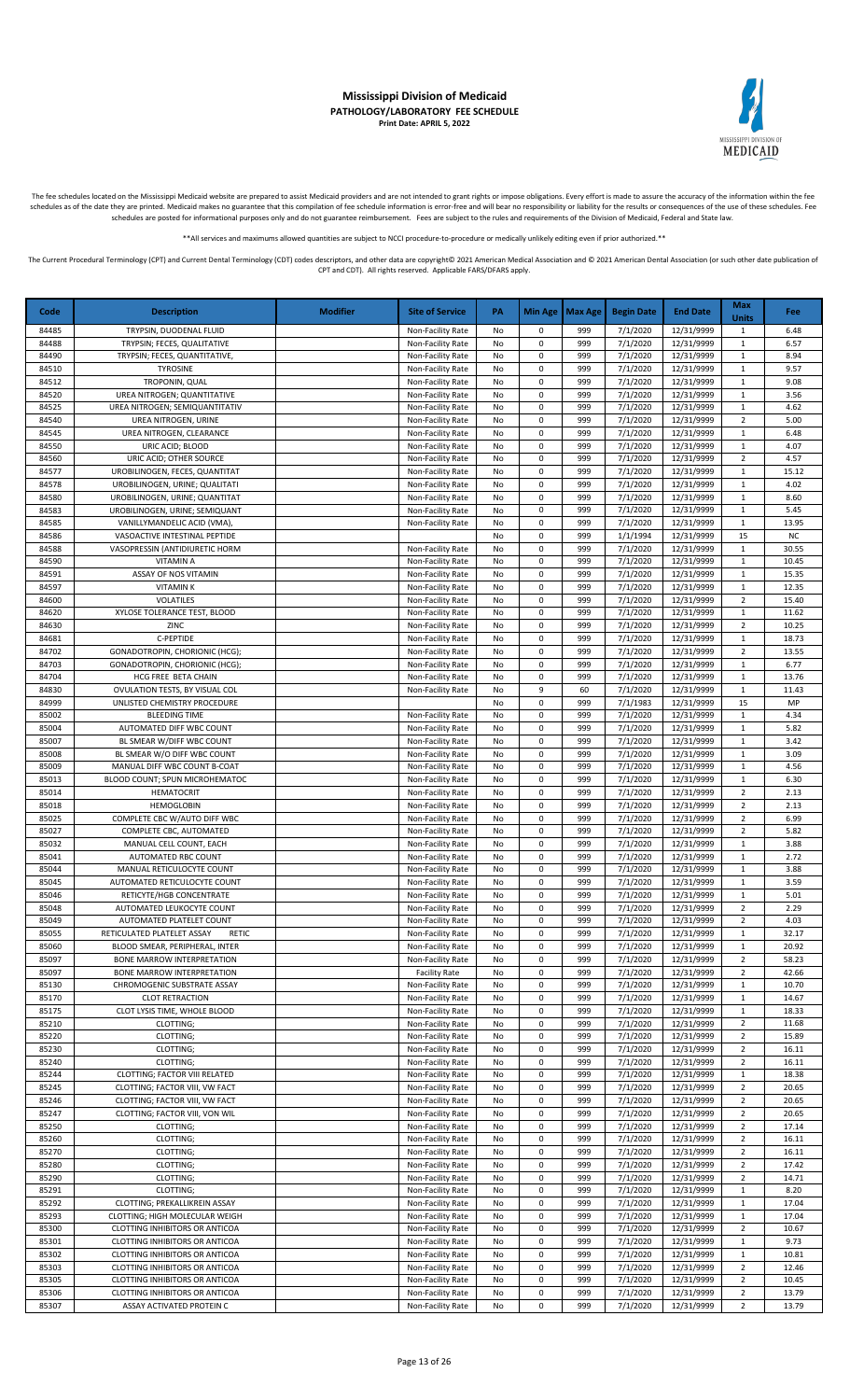

The fee schedules located on the Mississippi Medicaid website are prepared to assist Medicaid providers and are not intended to grant rights or impose obligations. Every effort is made to assure the accuracy of the informa schedules as of the date they are printed. Medicaid makes no guarantee that this compilation of fee schedule information is error-free and will bear no responsibility or liability for the results or consequences of the use schedules are posted for informational purposes only and do not guarantee reimbursement. Fees are subject to the rules and requirements of the Division of Medicaid, Federal and State law.

\*All services and maximums allowed quantities are subject to NCCI procedure-to-procedure or medically unlikely editing even if prior authorized

The Current Procedural Terminology (CPT) and Current Dental Terminology (CDT) codes descriptors, and other data are copyright@ 2021 American Medical Association and @ 2021 American Dental Association (or such other date pu CPT and CDT). All rights reserved. Applicable FARS/DFARS apply.

**Code Description Modifier Site of Service PA Min Age Max Age Begin Date End Date Max Units Fee** 85335 FACTOR INHIBITOR TEST Non-Facility Rate No 0 999 7/1/2020 12/31/9999 2 11.58 85337 THROMBOMODULIN Non-Facility Rate No 0 999 7/1/2020 12/31/9999 1 15.54 85345 COAGULATION TIME; Non-Facility Rate No 0 999 7/1/2020 12/31/9999 1 4.22 85347 COAGULATION TIME; Non-Facility Rate No 0 999 7/1/2020 12/31/9999 3 3.85 85348 COAGULATION TIME; | | Non-Facility Rate | No | 0 | 999 | 7/1/2020 | 12/31/9999 | 1 | 4.04 85360 EUGLOBULIN LYSIS Non-Facility Rate No 0 999 7/1/2020 12/31/9999 1 7.57 85362 | FIBRIN(OGEN) DEGRADATION (SPLI | Nonella Calchity Rate | No | 0 | 999 | 7/1/2020 | 12/31/9999 | 2 | 6.20 85366 | FIBRIN(OGEN) DEGRADATION (SPLI | Non-Facility Rate | No | 0 | 999 | 7/1/2020 | 12/31/9999 | 1 | 72.41 85370 FIBRIN(OGEN) DEGRADATION (SPLI NON-Facility Rate No 0 999 7/1/2020 12/31/9999 1 11.19 85378 FIBRIN DEGRADE, SEMIQUANT Non-Facility Rate No 0 999 7/1/2020 12/31/9999 1 8.75 85379 | FIBRIN DEGRADATION PRODUCTS, D | Non-Facility Rate | No | 0 | 999 | 7/1/2020 | 12/31/9999 | 2 | 9.16 85380 | FIBRIN DEGRADATION, VTE | Non-Facility Rate | No | 0 | 999 | 7/1/2020 | 12/31/9999 | 1 | 9.16 85384 FIBRINOGEN; ACTIVITY NON-Facility Rate No 0 999 7/1/2020 12/31/9999 2 8.75 85385 FIBRINOGEN; ANTIGEN Non-Facility Rate No 0 999 7/1/2020 12/31/9999 1 13.01 85390 FIBRINOLYSINS OR COAGULOPATHY 26 No 0 999 7/1/2020 12/31/9999 3 32.39<br>85390 FIBRINOLYSINS OR COAGULOPATHY 20 Non-Facility Rate No 0 999 7/1/2020 12/31/9999 3 13.93 85390 FIBRINOLYSINS OR COAGULOPATHY<br>85396 COAG / FIBIN ASSAY WHOLE BLOOD; INCL INT Non-Facility Rate No 0 999 7/1/2020 12/31/9999 1 17.38 COAG / FIBIN ASSAY WHOLE BLOOD; INCL INT NON-Facility Rate No 0 999 7/1/2020 12/31/9999 1 85397 COAG/FIBR FUNC ACTIVITY NOS Non-Facility Rate No 0 999 7/1/2020 12/31/9999 2 27.77 85400 FIBRINOLYTIC FACTORS AND INHIB NO NON-Facility Rate No 0 999 7/1/2020 12/31/9999 1 6.94 85410 FIBRINOLYTIC MECHANISMS; Non-Facility Rate No 0 999 7/1/2020 12/31/9999 1 6.94<br>85415 FIBRINOLYTIC FACTORS AND INHIB Non-Facility Rate No 0 999 7/1/2020 12/31/9999 2 15.47 **FIBRINOLYTIC FACTORS AND INHIB** 2 85420 FIBRINOLYTIC MECHANISMS; None Facility Rate No 0 999 7/1/2020 12/31/9999 2 5.88 85421 | FIBRINOLYTIC FACTORS AND INHIB | Non-Facility Rate | No | 0 | 999 | 7/1/2020 | 12/31/9999 | 1 | 9.16 85441 HEINZ BODIES; Non-Facility Rate No 0 999 7/1/2020 12/31/9999 1 3.78 85445 HEINZ BODIES; Non-Facility Rate No 0 999 7/1/2020 12/31/9999 1 6.14 85460 HEMOGLOBIN, FETAL, DIFFERENTIA | Non-Facility Rate No 0 999 7/1/2020 12/31/9999 1 6.96 85461 HEMOGLOBIN, FETAL Non-Facility Rate No 0 999 7/1/2020 12/31/9999 1 8.42 85475 HEMOLYSIN, ACID Non-Facility Rate No 0 999 7/1/2020 12/31/9999 1 7.98 85520 HEPARIN ASSAY Non-Facility Rate No 0 999 7/1/2020 12/31/9999 1 11.78 85525 | HEPARIN NEUTRALIZATION | Non-Facility Rate | No | 0 | 999 | 7/1/2020 | 12/31/9999 | 2 | 10.66 85530 HEPARIN-PROTAMINE TOLERANCE | Non-Facility Rate No 0 999 7/1/2020 12/31/9999 1 2017 85536 IRON STAIN PERIPHERAL BLOOD Non-Facility Rate No 0 999 7/1/2020 12/31/9999 1 6.19 85540 LEUKOCYTE ALKALINE PHOSPHATA (Non-Facility Rate No 0 999 7/1/2020 12/31/9999 1 7.74 85547 | MECHANICAL FRAGILITY, RBC | Non-Facility Rate | No | 0 | 999 | 7/1/2020 | 12/31/9999 | 1 | 7.74 85549 MURAMIDASE Non-Facility Rate No 0 999 7/1/2020 12/31/9999 1 16.88 8555 OSMOTIC FRAGILITY, RBC; UNINCU<br>1999 85557 OSMOTIC FRAGILITY. RBC: INCUBA Non-Facility Rate No 0 999 7/1/2020 12/31/9999 1 1 12.02 85557 OSMOTIC FRAGILITY, RBC; INCUBA Non-Facility Rate No 0 999 7/1/2020 12/31/9999 1 1.02.02 85576 PLATELET; AGGREGATION (IN VITR None Facility Rate No 0 999 7/1/2020 12/31/9999 7 22.42 85576 PLATELET; AGGREGATION (IN VITR 26 No 0 999 7/1/2020 12/31/9999 7 15.98 85597 PLATELET NEUTRALIZATION Non-Facility Rate No 0 999 7/1/2020 12/31/9999 1 16.18 85598 HEXAGNAL PHOSPH PLTLT NEUTRL NON-Facility Rate No 0 999 7/1/2020 12/31/9999 1 1 16.18 85610 PROTHROMBIN TIME; Non-Facility Rate No 0 999 7/1/2020 12/31/9999 4 3.86 85611 PROTHROMBIN TIME; SUBSTITUTION Non-Facility Rate No 0 999 7/1/2020 12/31/9999 2 3.55 85612 RUSSELL VIPER VENOM TIME (INCL Non-Facility Rate No 0 999 7/1/2020 12/31/9999 1 15.74<br>85613 RUSSELL VIPER VENOM TIME (INCL Non-Facility Rate No 0 999 7/1/2020 12/31/9999 3 8.62 RUSSELL VIPER VENOM TIME (INCL Non-Facility Rate No 0 999 7/1/2020 12/31/9999 3 85635 REPTILASE TEST Non-Facility Rate No 0 999 7/1/2020 12/31/9999 1 8.87 85651 SEDIMENTATION RATE, ERYTHROCYT NO 2009 1000 2009 12/31/9999 1 3.84 85652 RBC SED RATE, AUTO NON-Facility Rate No 0 999 7/1/2020 12/31/9999 1 2.43 85660 SICKLING OF RBC, REDUCTION, NON-Facility Rate No 0 999 7/1/2020 12/31/9999 2 4.96 85670 | THROMBIN TIME; PLASMA | Non-Facility Rate | No | 0 | 999 | 7/1/2020 | 12/31/9999 | 2 | 5.19 85675 | THROMBIN TIME; TITER | Non-Facility Rate | No | 0 | 999 | 7/1/2020 | 12/31/9999 | 1 | 6.17 85705 THROMBOPLASTIN INHIBITION; TIS Non-Facility Rate No 0 999 7/1/2020 12/31/9999 1 8.67 85730 THROMBOPLASTIN TIME, PARTIAL Non-Facility Rate No 0 999 7/1/2020 12/31/9999 4 5.41 85732 THROMBOPLASTIN TIME, PARTIAL ( None-Facility Rate No 0 999 7/1/2020 12/31/9999 4 5.82 85810 VISCOSITY Non-Facility Rate No 0 999 7/1/2020 12/31/9999 2 10.50 85999 UNLISTED HEMATOLOGY PROCEDUR NO 1999 7/1/1983 12/31/9999 1 MP 86000 AGGLUTININS, FEBRILE (EG, BRUC Non-Facility Rate No 0 999 7/1/2020 12/31/9999 6 6.28 86001 ALLERGEN SPECIFIC IGG Non-Facility Rate No 0 999 7/1/2020 12/31/9999 20 7.04 86003 ALLERGEN SPECIFIC IGE; QUANTIT None Facility Rate No 0 999 7/1/2020 12/31/9999 40 4.70 86005 ALLERGEN SPECIFIC IGE; QUALITA Non-Facility Rate No 0 999 7/1/2020 12/31/9999 2 7.17 86008 ANTIBODY, NON-RBC, QUANTITATIV **No 90 1/1/2018** 12/31/9999 1 NC 86015 Actin antibody each No 0 999 1/1/2022 12/31/9999 1 NC 86021 ANTIBODY IDENTIFICATION; NON-Facility Rate No 0 999 7/1/2020 12/31/9999 1 13.55<br>86022 ANTIBODY IDENTIFICATION; PLATE 16.53 ANTIBODY IDENTIFICATION; PLATE NO NON-Facility Rate No 0 999 7/1/2020 12/31/9999 1 16.53<br>ANTIBODY IDENTIFICATION; PLATE Non-Facility Rate No 0 999 7/1/2020 12/31/9999 3 11.21 86023 ANTIBODY IDENTIFICATION; PLATE Non-Facility Rate No 0 999 7/1/2020 12/31/9999 3 86036 Anca screen each antibody No 2009 1/1/2022 12/31/9999 1 No 30 999 1/1/2022 12/31/9999 1 NC 86037 Anca titer each antibody No 0 999 1/1/2022 12/31/9999 1 NC 86038 ANTINUCLEAR ANTIBODIES (ANA); Non-Facility Rate No 0 999 7/1/2020 12/31/9999 1 10.88 86039 ANTINUCLEAR ANTIBODIES (ANA); Non-Facility Rate No 0 999 7/1/2020 12/31/9999 1 10.04 86051 Aquaporin-4 antb elisa No 0 999 1/1/2022 12/31/9999 1 NC 86052 | Aquaporin-4 antb cba each | No | No | 0 | 999 | 1/1/2022 | 12/31/9999 | 1 | NC 86053 Aqaprn-4 antb flo cytmtry ea No 10 999 1/1/2022 12/31/9999 1 NC<br>86060 ANTISTREPTOLYSIN 0; Non-Facility Rate No 0 999 7/1/2020 12/31/9999 1 6.57 86060 ANTISTREPTOLYSIN 0; Non-Facility Rate No 0 999 7/1/2020 12/31/9999 1 6.57 86063 ANTISTREPTOLYSIN 0; Non-Facility Rate No 0 999 7/1/2020 12/31/9999 1 5.19 86077 BLOOD BANK PHYSICIAN SERVICES; Non-Facility Rate No 0 999 7/1/2020 12/31/9999 1 46.56 BLOOD BANK PHYSICIAN SERVICES; **Facility Rate** No 0 999 7/1/2020 12/31/9999 1 43.78 86078 BLOOD BANK PHYSICIAN SERVICES; None Facility Rate No 0 999 7/1/2020 12/31/9999 1 46.56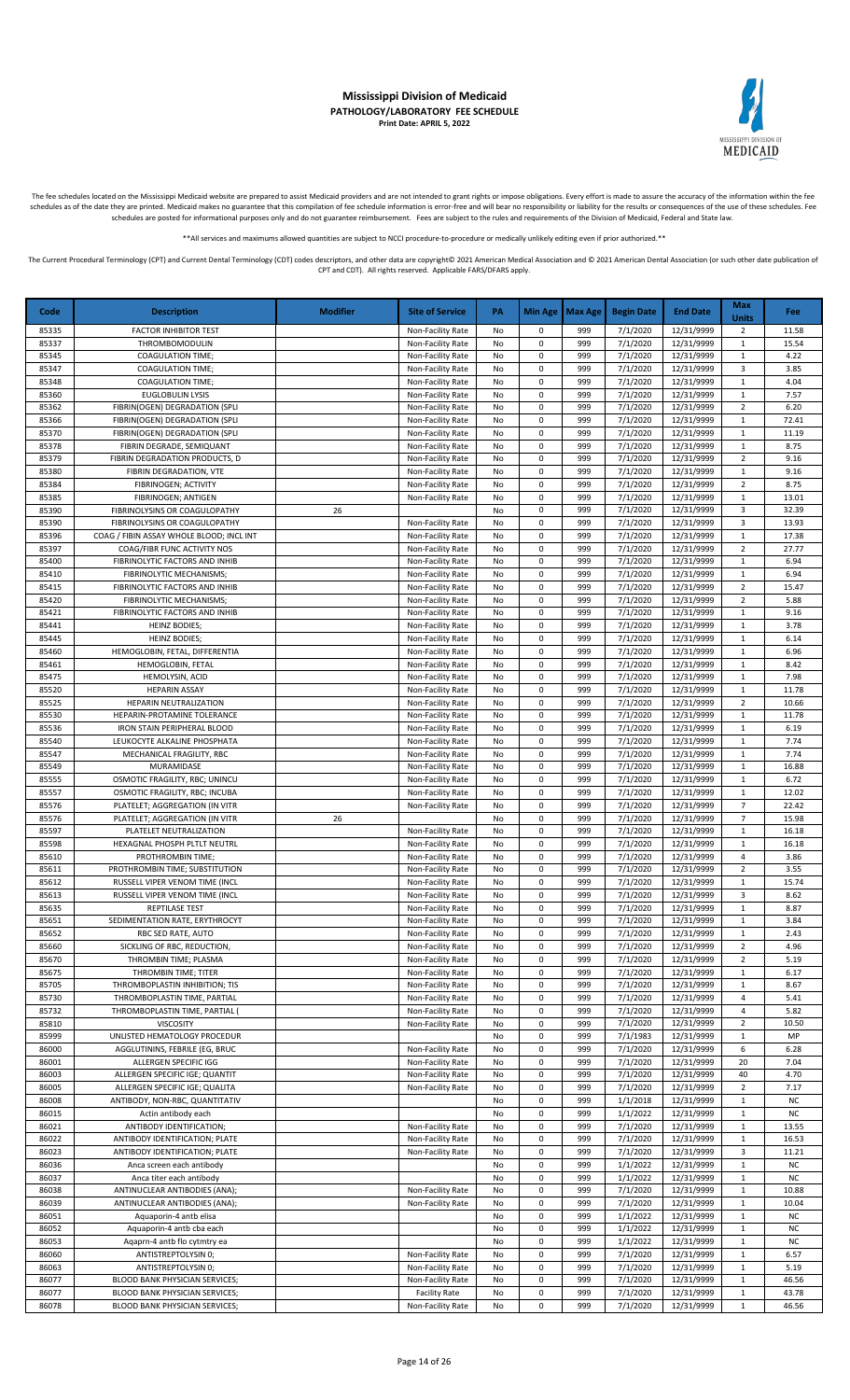

The fee schedules located on the Mississippi Medicaid website are prepared to assist Medicaid providers and are not intended to grant rights or impose obligations. Every effort is made to assure the accuracy of the informa

\*\*All services and maximums allowed quantities are subject to NCCI procedure-to-procedure or medically unlikely editing even if prior authorized.\*\*

| Code           | <b>Description</b>                                                         | <b>Modifier</b> | <b>Site of Service</b>                 | PA       |                  | Min Age   Max Age | <b>Begin Date</b>     | <b>End Date</b>          | Max<br><b>Units</b>            | <b>Fee</b>         |
|----------------|----------------------------------------------------------------------------|-----------------|----------------------------------------|----------|------------------|-------------------|-----------------------|--------------------------|--------------------------------|--------------------|
| 86078          | BLOOD BANK PHYSICIAN SERVICES;                                             |                 | <b>Facility Rate</b>                   | No       | 0                | 999               | 7/1/2020              | 12/31/9999               | -1                             | 43.78              |
| 86079          | BLOOD BANK PHYSICIAN SERVICES;                                             |                 | Non-Facility Rate                      | No       | 0                | 999               | 7/1/2020              | 12/31/9999               | $\mathbf{1}$                   | 46.56              |
| 86079          | BLOOD BANK PHYSICIAN SERVICES;                                             |                 | <b>Facility Rate</b>                   | No       | 0                | 999               | 7/1/2020              | 12/31/9999               | 1                              | 43.50              |
| 86140          | <b>C-REACTIVE PROTEIN</b>                                                  |                 | Non-Facility Rate                      | No       | 0                | 999               | 7/1/2020              | 12/31/9999               | $\mathbf{1}$                   | 4.66               |
| 86141          | C-REACTIVE PROTEIN, HS                                                     |                 | Non-Facility Rate                      | No       | 0                | 999               | 7/1/2020              | 12/31/9999               | $\mathbf{1}$                   | 11.66              |
| 86146<br>86147 | <b>GLYCOPROTEIN ANTIBODY</b>                                               |                 | Non-Facility Rate                      | No<br>No | 0<br>$\mathbf 0$ | 999<br>999        | 7/1/2020<br>7/1/2020  | 12/31/9999               | 3<br>$\overline{4}$            | 22.91<br>22.91     |
| 86148          | CARDIOLIPIN ANTIBODY<br>PHOSPHOLIPID ANTIBODY                              |                 | Non-Facility Rate<br>Non-Facility Rate | No       | $\pmb{0}$        | 999               | 7/1/2020              | 12/31/9999<br>12/31/9999 | $\mathbf{1}$                   | 14.46              |
| 86152          | <b>CELL ENUMERATION &amp; ID</b>                                           |                 |                                        | No       | $\pmb{0}$        | 999               | 1/1/2013              | 12/31/9999               | $\mathbf{1}$                   | <b>NC</b>          |
| 86153          | CELL ENUMERATION PHYS INTERP                                               |                 |                                        | No       | 0                | 999               | 1/1/2013              | 12/31/9999               | $\mathbf{1}$                   | <b>NC</b>          |
| 86155          | CHEMOTAXIS ASSAY, SPECIFY ME                                               |                 | Non-Facility Rate                      | No       | 0                | 999               | 7/1/2020              | 12/31/9999               | $1\,$                          | 14.39              |
| 86156          | COLD AGGLUTININ; SCREEN                                                    |                 | Non-Facility Rate                      | No       | 0                | 999               | 7/1/2020              | 12/31/9999               | 1                              | 7.26               |
| 86157          | COLD AGGLUTININ; TITER                                                     |                 | Non-Facility Rate                      | No       | 0                | 999               | 7/1/2020              | 12/31/9999               | $\mathbf{1}$                   | 7.25               |
| 86160          | COMPLEMENT; ANTIGEN, EACH COMP                                             |                 | Non-Facility Rate                      | No       | 0                | 999               | 7/1/2020              | 12/31/9999               | 4                              | 10.80              |
| 86161          | COMPLEMENT; FUNCTIONAL ACTIVIT                                             |                 | Non-Facility Rate                      | No       | 0                | 999               | 7/1/2020              | 12/31/9999               | $\overline{2}$                 | 10.80              |
| 86162          | COMPLEMENT; TOTAL HEMOLYTIC (C                                             |                 | Non-Facility Rate                      | No       | 0                | 999               | 7/1/2020              | 12/31/9999               | 1                              | 18.29              |
| 86171<br>86200 | COMPLEMENT FIXATION TESTS, E<br><b>CCP ANTIBODY</b>                        |                 | Non-Facility Rate<br>Non-Facility Rate | No<br>No | 0<br>0           | 999<br>999        | 7/1/2020<br>7/1/2020  | 12/31/9999<br>12/31/9999 | $\overline{2}$<br>1            | 9.01<br>11.66      |
| 86215          | DEOXYRIBONUCLEASE, ANTIBODY                                                |                 | Non-Facility Rate                      | No       | 0                | 999               | 7/1/2020              | 12/31/9999               | 1                              | 11.93              |
| 86225          | DEOXYRIBONUCLEIC ACID (DNA) AN                                             |                 | Non-Facility Rate                      | No       | $\pmb{0}$        | 999               | 7/1/2020              | 12/31/9999               | $\mathbf{1}$                   | 12.37              |
| 86226          | DEOXYRIBONUCLEIC ACID (DNA) AN                                             |                 | Non-Facility Rate                      | No       | $\pmb{0}$        | 999               | 7/1/2020              | 12/31/9999               | 1                              | 10.90              |
| 86231          | Ema each ig class                                                          |                 |                                        | No       | $\pmb{0}$        | 999               | 1/1/2022              | 12/31/9999               | 1                              | <b>NC</b>          |
| 86235          | EXTRACTABLE NUCLEAR ANTIGEN, A                                             |                 | Non-Facility Rate                      | No       | 0                | 999               | 7/1/2020              | 12/31/9999               | 10                             | 16.14              |
| 86255          | FLUORESCENT ANTIBODY; SCREEN                                               | 26              |                                        | No       | 0                | 999               | 7/1/2020              | 12/31/9999               | 5                              | 15.98              |
| 86255          | FLUORESCENT ANTIBODY; SCREEN                                               |                 | Non-Facility Rate                      | No       | 0                | 999               | 7/1/2020              | 12/31/9999               | 5                              | 10.85              |
| 86256          | FLUORESCENT ANTIBODY; TITER, E                                             | 26              |                                        | No       | 0                | 999               | 7/1/2020              | 12/31/9999               | 9                              | 15.98              |
| 86256<br>86258 | FLUORESCENT ANTIBODY; TITER, E<br>Dgp antibody each ig class               |                 | Non-Facility Rate                      | No<br>No | 0<br>0           | 999<br>999        | 7/1/2020<br>1/1/2022  | 12/31/9999<br>12/31/9999 | 9<br>$\mathbf{1}$              | 10.85<br><b>NC</b> |
| 86277          | GROWTH HORMONE, HUMAN (HGH), A                                             |                 | Non-Facility Rate                      | No       | 0                | 999               | 7/1/2020              | 12/31/9999               | $\mathbf{1}$                   | 14.17              |
| 86280          | HEMAGGLUTINATION INHIBITION TE                                             |                 | Non-Facility Rate                      | No       | 0                | 999               | 7/1/2020              | 12/31/9999               | $1\,$                          | 7.37               |
| 86294          | IMMUNOASSAY, TUMOR QUAL                                                    |                 | Non-Facility Rate                      | No       | 0                | 999               | 7/1/2020              | 12/31/9999               | 1                              | 23.01              |
| 86300          | HETEROPHILE ANTIBODIES;                                                    |                 | Non-Facility Rate                      | No       | 0                | 999               | 7/1/2020              | 12/31/9999               | $\overline{2}$                 | 18.73              |
| 86301          | IMMUNOASSAY, TUMOR CA 19-9                                                 |                 | Non-Facility Rate                      | No       | $\pmb{0}$        | 999               | 7/1/2020              | 12/31/9999               | $\mathbf{1}$                   | 18.73              |
| 86304          | IMMUNOASSAY, TUMOR, CA 125                                                 |                 | Non-Facility Rate                      | No       | 0                | 999               | 7/1/2020              | 12/31/9999               | 1                              | 18.73              |
| 86305          | HUMAN EPIDIDYMIS PROTEIN 4                                                 |                 |                                        | No       | 0                | 999               | 1/1/2010              | 12/31/9999               | $\mathbf{1}$                   | <b>NC</b>          |
| 86308          | HETEROPHILE ANTIBODIES; SCREEN                                             |                 | Non-Facility Rate                      | No       | 0                | 999               | 7/1/2020              | 12/31/9999               | $\mathbf{1}$                   | 4.66               |
| 86309<br>86310 | HETEROPHILE ANTIBODIES; TITER                                              |                 | Non-Facility Rate                      | No       | 0<br>$\pmb{0}$   | 999<br>999        | 7/1/2020<br>7/1/2020  | 12/31/9999<br>12/31/9999 | $\mathbf{1}$<br>$\mathbf{1}$   | 5.82<br>6.63       |
| 86316          | HETEROPHILE ANTIBODIES; TITERS<br>IMMUNOASSAY, TUMOR OTHER                 |                 | Non-Facility Rate<br>Non-Facility Rate | No<br>No | 0                | 999               | 7/1/2020              | 12/31/9999               | $\overline{2}$                 | 18.73              |
| 86317          | IMMUNOASSAY, INFECTIOUS AGENT                                              |                 | Non-Facility Rate                      | No       | 0                | 999               | 7/1/2020              | 12/31/9999               | 6                              | 13.49              |
| 86318          | IMMUNOASSAY TO INFECTIOUS AGEN                                             |                 | Non-Facility Rate                      | No       | 0                | 999               | 7/1/2020              | 12/31/9999               | $\overline{2}$                 | 16.28              |
| 86320          | IMMUNOELECTROPHORESIS; SERUM                                               |                 | Non-Facility Rate                      | No       | 0                | 999               | 7/1/2020              | 12/31/9999               | $\mathbf{1}$                   | 26.93              |
| 86320          | IMMUNOELECTROPHORESIS; SERUM                                               | 26              |                                        | No       | 0                | 999               | 7/1/2020              | 12/31/9999               | 1                              | 15.98              |
| 86325          | OTHER IMMUNOELECTROPHORESIS                                                |                 | Non-Facility Rate                      | No       | 0                | 999               | 7/1/2020              | 12/31/9999               | $\overline{2}$                 | 20.82              |
| 86325          | OTHER IMMUNOELECTROPHORESIS                                                | 26              |                                        | No       | $\pmb{0}$        | 999               | 7/1/2020              | 12/31/9999               | $\overline{2}$                 | 15.98              |
| 86327<br>86327 | IMMUNOELECTROPHORESIS; CROSSED                                             |                 | Non-Facility Rate                      | No       | $\pmb{0}$        | 999<br>999        | 7/1/2020              | 12/31/9999               | $\mathbf{1}$                   | 26.93              |
| 86328          | IMMUNOELECTROPHORESIS; CROSSED<br>IMMU FOR INF AGT ANT, QUAL OR SEMI, SGLE | 26              | Non-Facility Rate                      | No<br>No | 0<br>0           | 999               | 7/1/2020<br>4/10/2020 | 12/31/9999<br>12/31/9999 | $\mathbf{1}$<br>$\overline{2}$ | 19.35<br>40.71     |
| 86329          | IMMUNODIFFUSION, NOT ELSEWHERE                                             |                 | Non-Facility Rate                      | No       | 0                | 999               | 7/1/2020              | 12/31/9999               | 3                              | 12.65              |
| 86331          | IMMUNODIFFUSION;                                                           |                 | Non-Facility Rate                      | No       | $\pmb{0}$        | 999               | 7/1/2020              | 12/31/9999               | 12                             | 10.78              |
| 86332          | <b>IMMUNE COMPLEX ASSAY</b>                                                |                 | Non-Facility Rate                      | No       | 0                | 999               | 7/1/2020              | 12/31/9999               | 1                              | 21.93              |
| 86334          | IMMUNOFIX E-PHORESIS, SERUM                                                |                 | Non-Facility Rate                      | No       | 0                | 999               | 7/1/2020              | 12/31/9999               | $\overline{2}$                 | 20.11              |
| 86334          | IMMUNOFIX E-PHORESIS, SERUM                                                | 26              |                                        | No       | 0                | 999               | 7/1/2020              | 12/31/9999               | $\overline{2}$                 | 15.98              |
| 86335          | IMMUNFIX E-PHORSIS/URINE/CSF                                               |                 | Non-Facility Rate                      | No       | 0                | 999               | 7/1/2020              | 12/31/9999               | $\overline{2}$                 | 26.42              |
| 86335          | IMMUNFIX E-PHORSIS/URINE/CSF                                               | 26              |                                        | No       | 0                | 999               | 7/1/2020              | 12/31/9999               | $\overline{2}$                 | 15.98              |
| 86336<br>86337 | <b>INHIBIN A</b><br><b>INSULIN ANTIBODIES</b>                              |                 | Non-Facility Rate<br>Non-Facility Rate | No<br>No | 0<br>0           | 999<br>999        | 7/1/2020<br>7/1/2020  | 12/31/9999<br>12/31/9999 | 1<br>$\mathbf{1}$              | 14.03<br>19.27     |
| 86340          | INTRINSIC FACTOR ANTIBODIES                                                |                 | Non-Facility Rate                      | No       | $\pmb{0}$        | 999               | 7/1/2020              | 12/31/9999               | $\mathbf{1}$                   | 13.57              |
| 86341          | <b>ISLET CELL ANTIBODY</b>                                                 |                 |                                        | No       | 0                | 999               | 1/1/1994              | 12/31/9999               | 15                             | <b>NC</b>          |
| 86343          | LEUKOCYTE HISTAMINE RELEASE TE                                             |                 | Non-Facility Rate                      | No       | 0                | 999               | 7/1/2020              | 12/31/9999               | $\mathbf{1}$                   | 11.21              |
| 86344          | LEUKOCYTE PHAGOCYTOSIS                                                     |                 | Non-Facility Rate                      | No       | 0                | 999               | 7/1/2020              | 12/31/9999               | $\mathbf 1$                    | 9.35               |
| 86352          | CELL FUNCTION ASSAY W/STIM                                                 |                 |                                        | No       | $\pmb{0}$        | 999               | 1/1/2010              | 12/31/9999               | 1                              | <b>NC</b>          |
| 86353          | LYMPHOCYTE TRANSFORMATION, MIT                                             |                 | Non-Facility Rate                      | No       | $\pmb{0}$        | 999               | 7/1/2020              | 12/31/9999               | $\overline{7}$                 | 44.13              |
| 86355          | <b>B CELLS, TOTAL COUNT</b>                                                |                 | Non-Facility Rate                      | No       | 0                | 999               | 7/1/2020              | 12/31/9999               | $\mathbf{1}$                   | 33.96              |
| 86356          | MONONUC CELL ANTIG QUANT NOS EA                                            |                 | Non-Facility Rate                      | No       | 0                | 999               | 7/1/2020              | 12/31/9999               | $\overline{7}$                 | 24.10              |
| 86357<br>86359 | NK CELLS, TOTA L COUNT<br>T CELLS; TOTAL COUNT                             |                 | Non-Facility Rate<br>Non-Facility Rate | No<br>No | 0<br>0           | 999<br>999        | 7/1/2020<br>7/1/2020  | 12/31/9999<br>12/31/9999 | 1<br>$\mathbf{1}$              | 33.96<br>33.96     |
| 86360          | T CELL ABSOLUTE COUNT/RATIO                                                |                 | Non-Facility Rate                      | No       | 0                | 999               | 7/1/2020              | 12/31/9999               | 1                              | 42.28              |
| 86361          | T CELL ABSOLUTE COUNT                                                      |                 | Non-Facility Rate                      | No       | $\pmb{0}$        | 999               | 7/1/2020              | 12/31/9999               | 1                              | 24.10              |
| 86362          | Mog-igg1 antb cba each                                                     |                 |                                        | No       | $\pmb{0}$        | 999               | 1/1/2022              | 12/31/9999               | $\mathbf{1}$                   | <b>NC</b>          |
| 86363          | Mog-igg1 antb flo cytmtry ea                                               |                 |                                        | No       | $\pmb{0}$        | 999               | 1/1/2022              | 12/31/9999               | 1                              | <b>NC</b>          |
| 86364          | Tiss trnsgltmnase ea ig clas                                               |                 |                                        | No       | 0                | 999               | 1/1/2022              | 12/31/9999               | $\mathbf{1}$                   | <b>NC</b>          |
| 86367          | STEM CELLS, TOTAL COUNT                                                    |                 | Non-Facility Rate                      | No       | 0                | 999               | 7/1/2020              | 12/31/9999               | $\mathbf{1}$                   | 70.00              |
| 86376          | MICROSOMAL ANTIBODIES (EG, THY                                             |                 | Non-Facility Rate                      | No       | 0                | 999               | 7/1/2020              | 12/31/9999               | $\mathbf 2$                    | 13.10              |
| 86381          | Mitochondrial antibody each                                                |                 |                                        | No       | 0                | 999               | 1/1/2022              | 12/31/9999               | 1                              | <b>NC</b>          |
| 86382          | NEUTRALIZATION TEST, VIRAL                                                 |                 | Non-Facility Rate                      | No       | $\pmb{0}$        | 999               | 7/1/2020              | 12/31/9999               | 3                              | 15.22              |
| 86384          | NITROBLUE TETRAZOLIUM DYE TE                                               |                 | Non-Facility Rate                      | No       | 0                | 999               | 7/1/2020              | 12/31/9999               | $\mathbf{1}$                   | 12.25              |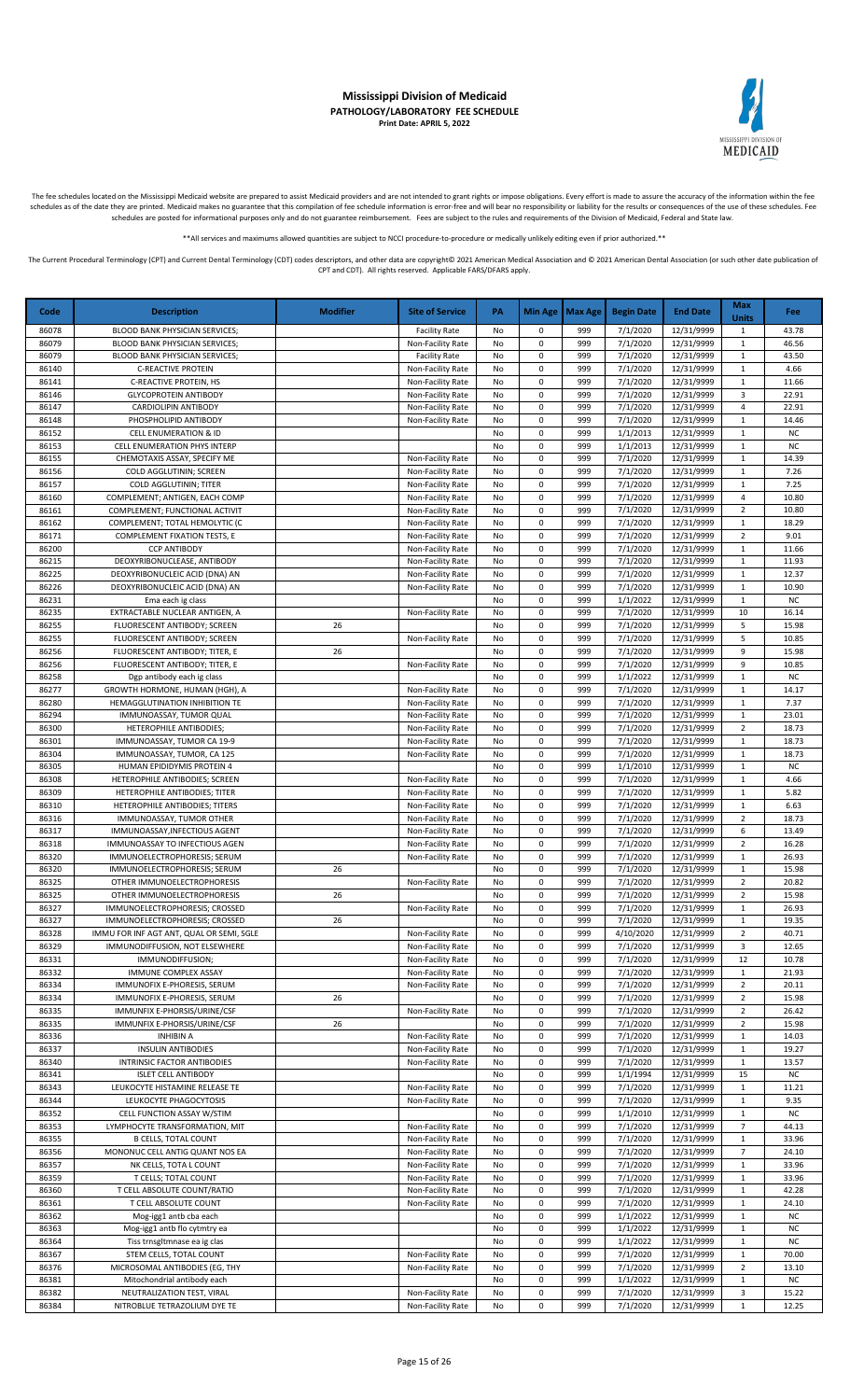

The fee schedules located on the Mississippi Medicaid website are prepared to assist Medicaid providers and are not intended to grant rights or impose obligations. Every effort is made to assure the accuracy of the informa

\*\*All services and maximums allowed quantities are subject to NCCI procedure-to-procedure or medically unlikely editing even if prior authorized.\*\*

| Code           | <b>Description</b>                                               | <b>Modifier</b> | <b>Site of Service</b>                 | PA       |                        | Min Age   Max Age | <b>Begin Date</b>      | <b>End Date</b>          | <b>Max</b><br><b>Units</b>       | Fee               |
|----------------|------------------------------------------------------------------|-----------------|----------------------------------------|----------|------------------------|-------------------|------------------------|--------------------------|----------------------------------|-------------------|
| 86386          | NMP22 QUALITATIVE                                                |                 |                                        | No       | 0                      | 999               | 1/1/2012               | 12/31/9999               | $\mathbf{1}$                     | ΝC                |
| 86403          | PARTICLE AGGLUTINATION, ANTIBO                                   |                 | Non-Facility Rate                      | No       | $\pmb{0}$              | 999               | 7/1/2020               | 12/31/9999               | $\overline{2}$                   | 10.39             |
| 86406          | PARTICLE AGGLUTINATION TEST                                      |                 | Non-Facility Rate                      | No       | 0                      | 999               | 7/1/2020               | 12/31/9999               | $\overline{2}$                   | 9.58              |
| 86408<br>86409 | NEUTRLZG ANTB SARSCOV2 SCR<br>NEUTRLZG ANTB SARSCOV2 TITER       |                 | Non-Facility Rate<br>Non-Facility Rate | No<br>No | $\pmb{0}$<br>0         | 999<br>999        | 8/10/2020<br>8/10/2020 | 12/31/9999<br>12/31/9999 | $\mathbf{1}$<br>1                | 37.92<br>94.80    |
| 86413          | COVID-19, ANTIBODY, QUANTITIVE                                   |                 | Non-Facility Rate                      | No       | 0                      | 999               | 9/8/2020               | 12/31/9999               | $\mathbf{1}$                     | 42.13             |
| 86430          | RHEUMATOID FACTOR; QUALITATIVE                                   |                 | Non-Facility Rate                      | No       | 0                      | 999               | 7/1/2020               | 12/31/9999               | $\overline{2}$                   | 5.53              |
| 86431          | RHEUMATOID FACTOR; QUANTITATIV                                   |                 | Non-Facility Rate                      | No       | 0                      | 999               | 7/1/2020               | 12/31/9999               | $\overline{2}$                   | 5.10              |
| 86480          | TB TEST CELL IMMUN MEASURE                                       |                 | Non-Facility Rate                      | No       | 0                      | 999               | 7/1/2020               | 12/31/9999               | 1                                | 55.78             |
| 86481          | TB AG RESPONSE T-CELL SUSP                                       |                 | Non-Facility Rate                      | No       | $\pmb{0}$              | 999               | 7/1/2020               | 12/31/9999               | $\mathbf{1}$                     | 90.00             |
| 86485<br>86486 | SKIN TEST; CANDIDA<br>SKIN TEST CANDIDA UNL ANTIG EA             |                 | Non-Facility Rate<br>Non-Facility Rate | No<br>No | $\pmb{0}$<br>$\pmb{0}$ | 999<br>999        | 7/1/2020<br>7/1/2020   | 12/31/9999<br>12/31/9999 | $\mathbf{1}$<br>$\overline{2}$   | 13.20<br>4.06     |
| 86490          | <b>SKIN TEST;</b>                                                |                 | Non-Facility Rate                      | No       | $\pmb{0}$              | 999               | 7/1/2020               | 12/31/9999               | $\mathbf{1}$                     | 68.84             |
| 86510          | SKIN TEST;                                                       |                 | Non-Facility Rate                      | No       | $\pmb{0}$              | 999               | 7/1/2020               | 12/31/9999               | $\mathbf{1}$                     | 5.18              |
| 86580          | SKIN TEST;                                                       |                 | Non-Facility Rate                      | No       | $\mathbf 0$            | 999               | 7/1/2020               | 12/31/9999               | $\mathbf{1}$                     | 7.12              |
| 86590          | STREPTOKINASE, ANTIBODY                                          |                 | Non-Facility Rate                      | No       | $\pmb{0}$              | 999               | 7/1/2020               | 12/31/9999               | 1                                | 11.39             |
| 86592          | SYPHILIS TEST NON-TREP QUAL                                      |                 | Non-Facility Rate                      | No       | 0                      | 999               | 7/1/2020               | 12/31/9999               | $\overline{2}$                   | 3.84              |
| 86593<br>86596 | SYPHILIS TEST NON-TREP QUANT<br>Voltage-gtd ca chnl antb ea      |                 | Non-Facility Rate                      | No<br>No | 0<br>0                 | 999<br>999        | 7/1/2020<br>1/1/2022   | 12/31/9999<br>12/31/9999 | $\overline{2}$<br>$\mathbf{1}$   | 3.96<br><b>NC</b> |
| 86602          | ANTIBODY; ACTINOMYCES                                            |                 | Non-Facility Rate                      | No       | 0                      | 999               | 7/1/2020               | 12/31/9999               | 3                                | 9.16              |
| 86603          | ANTIBODY; ADENOVIRUS                                             |                 | Non-Facility Rate                      | No       | 0                      | 999               | 7/1/2020               | 12/31/9999               | $\overline{2}$                   | 11.58             |
| 86606          | ANTIBODY; ASPIRGILLUS                                            |                 | Non-Facility Rate                      | No       | 0                      | 999               | 7/1/2020               | 12/31/9999               | 3                                | 13.55             |
| 86609          | ANTIBODY; BACTERIUM, NOT ELSEW                                   |                 | Non-Facility Rate                      | No       | $\pmb{0}$              | 999               | 7/1/2020               | 12/31/9999               | 14                               | 11.59             |
| 86611          | <b>BARTONELLA ANTIBODY</b>                                       |                 | Non-Facility Rate                      | No       | $\pmb{0}$              | 999               | 7/1/2020               | 12/31/9999               | 4                                | 9.16              |
| 86612<br>86615 | ANTIBODY; BLASTOMYCES<br>ANTIBODY; BORDETELLA                    |                 | Non-Facility Rate<br>Non-Facility Rate | No<br>No | 0<br>$\pmb{0}$         | 999<br>999        | 7/1/2020<br>7/1/2020   | 12/31/9999<br>12/31/9999 | $\overline{2}$<br>6              | 11.61<br>11.87    |
| 86617          | LYME DISEASE ANTIBODY                                            |                 | Non-Facility Rate                      | No       | $\pmb{0}$              | 999               | 7/1/2020               | 12/31/9999               | $\overline{2}$                   | 13.94             |
| 86618          | ANTIBODY; BORELLIA BUFGDORFERI                                   |                 | Non-Facility Rate                      | No       | $\pmb{0}$              | 999               | 7/1/2020               | 12/31/9999               | $\overline{2}$                   | 15.33             |
| 86619          | ANTIBODY; BORRELIA (RELAPSING                                    |                 | Non-Facility Rate                      | No       | $\pmb{0}$              | 999               | 7/1/2020               | 12/31/9999               | $\overline{2}$                   | 12.04             |
| 86622          | ANTIBODY; BRUCELLA                                               |                 | Non-Facility Rate                      | No       | 0                      | 999               | 7/1/2020               | 12/31/9999               | $\overline{2}$                   | 8.04              |
| 86625          | ANTIBODY; CAMPYLOBACTER                                          |                 | Non-Facility Rate                      | No       | 0                      | 999               | 7/1/2020               | 12/31/9999               | 1                                | 11.81             |
| 86628<br>86631 | ANTIBODY; CANDIDA<br>ANTIBODY; CHLAMYDIA                         |                 | Non-Facility Rate                      | No<br>No | 0<br>0                 | 999<br>999        | 7/1/2020<br>7/1/2020   | 12/31/9999<br>12/31/9999 | 3<br>6                           | 10.81<br>10.64    |
| 86632          | ANTIBODY; CHLAMYDIA, IGM                                         |                 | Non-Facility Rate<br>Non-Facility Rate | No       | $\pmb{0}$              | 999               | 7/1/2020               | 12/31/9999               | 3                                | 11.41             |
| 86635          | ANTIBODY; COCCIDIOIDES                                           |                 | Non-Facility Rate                      | No       | $\pmb{0}$              | 999               | 7/1/2020               | 12/31/9999               | $\overline{4}$                   | 10.32             |
| 86638          | ANTIBODY; COXIELLA BRUNETII (Q                                   |                 | Non-Facility Rate                      | No       | $\pmb{0}$              | 999               | 7/1/2020               | 12/31/9999               | 6                                | 10.91             |
| 86641          | ANTIBODY; CRYPTOCOCCUS                                           |                 | Non-Facility Rate                      | No       | $\pmb{0}$              | 999               | 7/1/2020               | 12/31/9999               | $\overline{2}$                   | 12.97             |
| 86644          | ANTIBODY; CYTOMEGALOVIRUS (CMV                                   |                 | Non-Facility Rate                      | No       | $\pmb{0}$              | 999               | 7/1/2020               | 12/31/9999               | $\overline{2}$                   | 12.95             |
| 86645<br>86648 | ANTIBODY; CYTOMEGALOVIRUS (CMV<br>ANTIBODY; DIPTHERIA            |                 | Non-Facility Rate<br>Non-Facility Rate | No<br>No | $\pmb{0}$<br>0         | 999<br>999        | 7/1/2020<br>7/1/2020   | 12/31/9999<br>12/31/9999 | $\mathbf{1}$<br>2                | 15.17<br>13.69    |
| 86651          | ANTIBODY; ENCEPHALITIS, CALIFO                                   |                 | Non-Facility Rate                      | No       | $\pmb{0}$              | 999               | 7/1/2020               | 12/31/9999               | $\overline{2}$                   | 11.87             |
| 86652          | ANTIBODY; ENCEPHALITIS, EASTER                                   |                 | Non-Facility Rate                      | No       | 0                      | 999               | 7/1/2020               | 12/31/9999               | $\overline{2}$                   | 11.87             |
| 86653          | ANTIBODY; ENCEPHALITIS, ST. LO                                   |                 | Non-Facility Rate                      | No       | 0                      | 999               | 7/1/2020               | 12/31/9999               | $\overline{2}$                   | 11.87             |
| 86654          | ANTIBODY; ENCEPHALITIS, WESTER                                   |                 | Non-Facility Rate                      | No       | 0                      | 999               | 7/1/2020               | 12/31/9999               | $\overline{2}$                   | 11.87             |
| 86658          | ANTIBODY; ENTEROVIRUS (EG, COX                                   |                 | Non-Facility Rate                      | No       | 0                      | 999               | 7/1/2020               | 12/31/9999               | 12                               | 11.73             |
| 86663<br>86664 | ANTIBODY; EPSTEIN-BARR (EB) VI<br>ANTIBODY; EPSTEIN-BARR (EB) VI |                 | Non-Facility Rate<br>Non-Facility Rate | No<br>No | 0<br>$\Omega$          | 999<br>999        | 7/1/2020<br>7/1/2020   | 12/31/9999<br>12/31/9999 | $\overline{2}$<br>$\overline{2}$ | 11.81<br>13.76    |
| 86665          | ANTIBODY; EPSTEIN-BARR (EB) VI                                   |                 | Non-Facility Rate                      | No       | 0                      | 999               | 7/1/2020               | 12/31/9999               | $\overline{2}$                   | 16.33             |
| 86666          | EHRLICHIA ANTIBODY                                               |                 | Non-Facility Rate                      | No       | 0                      | 999               | 7/1/2020               | 12/31/9999               | 4                                | 9.16              |
| 86668          | ANTIBODY; FRANCISELLA TULARENS                                   |                 | Non-Facility Rate                      | No       | 0                      | 999               | 7/1/2020               | 12/31/9999               | 2                                | 12.74             |
| 86671          | ANTIBODY; FUNGUS, NOT ELSEWHER                                   |                 | Non-Facility Rate                      | No       | 0                      | 999               | 7/1/2020               | 12/31/9999               | 3                                | 11.03             |
| 86674          | ANTIBODY; GIARDIA LAMBLIA                                        |                 | Non-Facility Rate                      | No       | $\pmb{0}$              | 999               | 7/1/2020               | 12/31/9999               | $\overline{3}$                   | 13.25             |
| 86677<br>86682 | ANTIBODY; HELICOBACTER PYLORI<br>ANTIBODY; HELMINTH, NOT ELSEWH  |                 | Non-Facility Rate<br>Non-Facility Rate | No<br>No | 0<br>$\pmb{0}$         | 999<br>999        | 7/1/2020<br>7/1/2020   | 12/31/9999<br>12/31/9999 | 3<br>2                           | 15.17<br>11.71    |
| 86684          | ANTIBODY; HAEMOPHILUS INFLUENZA ANTIB                            |                 | Non-Facility Rate                      | No       | 0                      | 999               | 7/1/2020               | 12/31/9999               | 2                                | 14.26             |
| 86687          | ANTIBODY; HTLV I                                                 |                 | Non-Facility Rate                      | No       | 0                      | 999               | 7/1/2020               | 12/31/9999               | 1                                | 8.18              |
| 86688          | ANTIBODY; HTLV-II                                                |                 | Non-Facility Rate                      | No       | 0                      | 999               | 7/1/2020               | 12/31/9999               | 1                                | 12.60             |
| 86689          | ANTIBODY; HTLV OR HIV ANTIBODY                                   |                 | Non-Facility Rate                      | No       | 0                      | 999               | 7/1/2020               | 12/31/9999               | $\overline{2}$                   | 17.42             |
| 86692          | ANTIBODY; HEPATITIS, DELTA AGE<br>ANTIBODY; HERPES SIMPLEX, NON- |                 | Non-Facility Rate                      | No       | 0<br>$\pmb{0}$         | 999               | 7/1/2020               | 12/31/9999<br>12/31/9999 | 2<br>$\overline{2}$              | 15.44<br>12.95    |
| 86694<br>86695 | ANTIBODY; HERPES SIMPLEX, TYPE                                   |                 | Non-Facility Rate<br>Non-Facility Rate | No<br>No | $\pmb{0}$              | 999<br>999        | 7/1/2020<br>7/1/2020   | 12/31/9999               | $\overline{2}$                   | 11.87             |
| 86696          | HERPES SIMPLEX TYPE 2                                            |                 | Non-Facility Rate                      | No       | 0                      | 999               | 7/1/2020               | 12/31/9999               | $\overline{2}$                   | 17.42             |
| 86698          | ANTIBODY; HISTOPLASMA                                            |                 | Non-Facility Rate                      | No       | 0                      | 999               | 7/1/2020               | 12/31/9999               | 3                                | 12.41             |
| 86701          | ANTIBODY; HIV-1                                                  |                 | Non-Facility Rate                      | No       | $\pmb{0}$              | 999               | 7/1/2020               | 12/31/9999               | $\mathbf{1}$                     | 8.00              |
| 86702          | ANTIBODY; HIV-2                                                  |                 | Non-Facility Rate                      | No       | 0                      | 999               | 7/1/2020               | 12/31/9999               | $\overline{2}$                   | 12.17             |
| 86703          | ANTIBODY; HIV-1 AND HIV-2, SIN                                   |                 | Non-Facility Rate                      | No       | 0                      | 999               | 7/1/2020               | 12/31/9999               | 1                                | 12.34             |
| 86704<br>86705 | HEP B CORE ANTIBODY, TOTAL<br>HEP B CORE AB TEST, IGM            |                 | Non-Facility Rate<br>Non-Facility Rate | No<br>No | 0<br>0                 | 999<br>999        | 7/1/2020<br>7/1/2020   | 12/31/9999<br>12/31/9999 | $\mathbf{1}$<br>1                | 10.85<br>10.59    |
| 86706          | HEPATITIS B SURFACE AB TEST                                      |                 | Non-Facility Rate                      | No       | 0                      | 999               | 7/1/2020               | 12/31/9999               | $\overline{2}$                   | 9.67              |
| 86707          | HEPATITIS BE AB TEST                                             |                 | Non-Facility Rate                      | No       | 0                      | 999               | 7/1/2020               | 12/31/9999               | 1                                | 10.41             |
| 86708          | HEP A ANTIBODY, TOTAL                                            |                 | Non-Facility Rate                      | No       | 0                      | 999               | 7/1/2020               | 12/31/9999               | 1                                | 11.15             |
| 86709          | HEP A AB TEST, IGM                                               |                 | Non-Facility Rate                      | No       | 0                      | 999               | 7/1/2020               | 12/31/9999               | 1                                | 10.13             |
| 86710          | ANTIBODY; INFLUENZA VIRUS                                        |                 | Non-Facility Rate                      | No       | $\pmb{0}$              | 999               | 7/1/2020               | 12/31/9999               | 4                                | 12.20             |
| 86711          | JOHN CUNNINGHAM ANTIBODY                                         |                 | Non-Facility Rate                      | No       | 0<br>0                 | 999<br>999        | 7/1/2020<br>7/1/2020   | 12/31/9999               | $\overline{2}$                   | 15.20             |
| 86713<br>86717 | ANTIBODY; LEGIONELLA<br>ANTIBODY; LEISHMANIA                     |                 | Non-Facility Rate<br>Non-Facility Rate | No<br>No | $\pmb{0}$              | 999               | 7/1/2020               | 12/31/9999<br>12/31/9999 | 3<br>8                           | 13.77<br>11.03    |
| 86720          | ANTIBODY; LEPTOSPIRA                                             |                 | Non-Facility Rate                      | No       | 0                      | 999               | 7/1/2020               | 12/31/9999               | $\overline{2}$                   | 14.58             |
|                |                                                                  |                 |                                        |          |                        |                   |                        |                          |                                  |                   |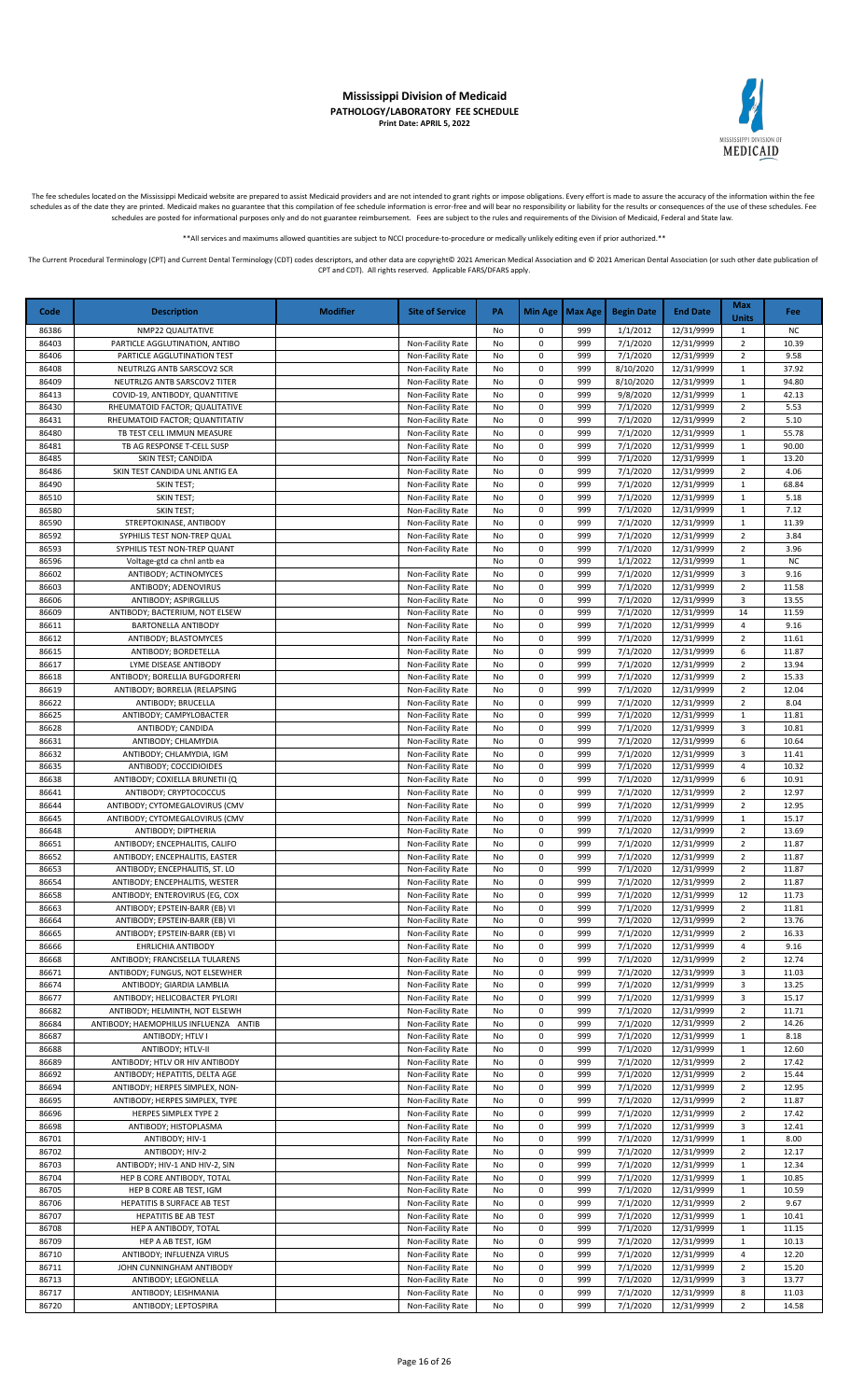

The fee schedules located on the Mississippi Medicaid website are prepared to assist Medicaid providers and are not intended to grant rights or impose obligations. Every effort is made to assure the accuracy of the informa

\*\*All services and maximums allowed quantities are subject to NCCI procedure-to-procedure or medically unlikely editing even if prior authorized.\*\*

| Code           | <b>Description</b>                                                | <b>Modifier</b> | <b>Site of Service</b>                 | PA       |                        | Min Age   Max Age | <b>Begin Date</b>     | <b>End Date</b>          | Max<br><b>Units</b>              | Fee            |
|----------------|-------------------------------------------------------------------|-----------------|----------------------------------------|----------|------------------------|-------------------|-----------------------|--------------------------|----------------------------------|----------------|
| 86723          | ANTIBODY; LISTERIA MONOCYTOGEN                                    |                 | Non-Facility Rate                      | No       | 0                      | 999               | 7/1/2020              | 12/31/9999               | $\overline{2}$                   | 11.87          |
| 86727          | ANTIBODY; LYMPHOCYTIC CHORIOME                                    |                 | Non-Facility Rate                      | No       | $\pmb{0}$              | 999               | 7/1/2020              | 12/31/9999               | $\overline{2}$                   | 11.58          |
| 86732          | ANTIBODY; MUCORMYCOSIS                                            |                 | Non-Facility Rate<br>Non-Facility Rate | No       | 0<br>$\pmb{0}$         | 999<br>999        | 7/1/2020              | 12/31/9999               | $\overline{2}$                   | 13.50          |
| 86735<br>86738 | ANTIBODY; MUMPS<br>ANTIBODY; MYCOPLASMA                           |                 | Non-Facility Rate                      | No<br>No | 0                      | 999               | 7/1/2020<br>7/1/2020  | 12/31/9999<br>12/31/9999 | $\mathbf 2$<br>$\overline{2}$    | 11.75<br>11.92 |
| 86741          | ANTIBODY; NEISSERIA MENINGITID                                    |                 | Non-Facility Rate                      | No       | 0                      | 999               | 7/1/2020              | 12/31/9999               | $\overline{2}$                   | 11.87          |
| 86744          | ANTIBODY; NOCARDIA                                                |                 | Non-Facility Rate                      | No       | 0                      | 999               | 7/1/2020              | 12/31/9999               | $\overline{2}$                   | 14.39          |
| 86747          | ANTIBODY; PARVOVIRUS                                              |                 | Non-Facility Rate                      | No       | 0                      | 999               | 7/1/2020              | 12/31/9999               | $\overline{2}$                   | 13.53          |
| 86750          | ANTIBODY; PLASMODIUM (MALARIA)                                    |                 | Non-Facility Rate                      | No       | 0                      | 999               | 7/1/2020              | 12/31/9999               | $\overline{4}$                   | 11.87          |
| 86753<br>86756 | ANTIBODY; PROTOZOA, NOT ELSEWH<br>ANTIBODY; RESPIRATORY SYNCYTIA  |                 | Non-Facility Rate<br>Non-Facility Rate | No<br>No | $\pmb{0}$<br>$\pmb{0}$ | 999<br>999        | 7/1/2020<br>7/1/2020  | 12/31/9999<br>12/31/9999 | 3<br>$\overline{2}$              | 11.15<br>14.30 |
| 86757          | RICKETTSIA ANTIBODY                                               |                 | Non-Facility Rate                      | No       | $\pmb{0}$              | 999               | 7/1/2020              | 12/31/9999               | 6                                | 17.42          |
| 86759          | ANTIBODY; ROTAVIRUS                                               |                 | Non-Facility Rate                      | No       | $\pmb{0}$              | 999               | 7/1/2020              | 12/31/9999               | $\overline{2}$                   | 16.41          |
| 86762          | ANTIBODY; RUBELLA                                                 |                 | Non-Facility Rate                      | No       | $\pmb{0}$              | 999               | 7/1/2020              | 12/31/9999               | $\overline{2}$                   | 12.95          |
| 86765          | ANTIBODY; RUBEOLA                                                 |                 | Non-Facility Rate                      | No       | $\mathbf 0$            | 999               | 7/1/2020              | 12/31/9999               | $\overline{2}$                   | 11.59          |
| 86768          | ANTIBODY; SALMONELLA                                              |                 | Non-Facility Rate                      | No       | $\pmb{0}$              | 999               | 7/1/2020              | 12/31/9999               | 5                                | 11.87          |
| 86769<br>86771 | ANTIBODY, (SARS-COV-2) COVID-19<br>ANTIBODY; SHIGELLA             |                 | Non-Facility Rate<br>Non-Facility Rate | No<br>No | 0<br>0                 | 999<br>999        | 4/10/2020<br>7/1/2020 | 12/31/9999<br>12/31/9999 | $\overline{2}$<br>$\overline{2}$ | 37.92<br>22.03 |
| 86774          | ANTIBODY; TETANUS                                                 |                 | Non-Facility Rate                      | No       | 0                      | 999               | 7/1/2020              | 12/31/9999               | $\overline{2}$                   | 13.32          |
| 86777          | ANTIBODY; TOXOPLASMA                                              |                 | Non-Facility Rate                      | No       | 0                      | 999               | 7/1/2020              | 12/31/9999               | $\overline{2}$                   | 12.95          |
| 86778          | ANTIBODY; TOXOPLASMA, IGM                                         |                 | Non-Facility Rate                      | No       | 0                      | 999               | 7/1/2020              | 12/31/9999               | $\overline{2}$                   | 12.97          |
| 86780          | TREPONEMA PALLIDUM                                                |                 | Non-Facility Rate                      | No       | 0                      | 999               | 7/1/2020              | 12/31/9999               | $\overline{2}$                   | 11.92          |
| 86784          | ANTIBODY; TRICHINELLA                                             |                 | Non-Facility Rate                      | No       | $\pmb{0}$<br>$\pmb{0}$ | 999               | 7/1/2020              | 12/31/9999               | $\mathbf{1}$                     | 11.30          |
| 86787<br>86788 | ANTIBODY; VARICELLA-ZOSTER<br>ANTIBODY WEST NILE VIRUS IGM        |                 | Non-Facility Rate<br>Non-Facility Rate | No<br>No | 0                      | 999<br>999        | 7/1/2020<br>7/1/2020  | 12/31/9999<br>12/31/9999 | $\overline{2}$<br>$\overline{2}$ | 11.59<br>15.17 |
| 86789          | <b>WEST NILE VIRUS</b>                                            |                 | Non-Facility Rate                      | No       | $\pmb{0}$              | 999               | 7/1/2020              | 12/31/9999               | $\overline{2}$                   | 12.95          |
| 86790          | ANTIBODY; VIRUS, NOT ELSEWHERE                                    |                 | Non-Facility Rate                      | No       | $\pmb{0}$              | 999               | 7/1/2020              | 12/31/9999               | $\overline{4}$                   | 11.59          |
| 86793          | ANTIBODY; YERSINIA                                                |                 | Non-Facility Rate                      | No       | $\pmb{0}$              | 999               | 7/1/2020              | 12/31/9999               | $\overline{2}$                   | 11.87          |
| 86794          | ANTIBODY: ZIKA VIRUS, IGM                                         |                 | Non-Facility Rate                      | No       | $\pmb{0}$              | 999               | 7/1/2020              | 12/31/9999               | 1                                | 15.17          |
| 86800          | THYROGLOBULIN ANTIBODY                                            |                 | Non-Facility Rate                      | No       | 0                      | 999               | 7/1/2020              | 12/31/9999               | $\mathbf{1}$                     | 14.32          |
| 86803<br>86804 | <b>HEPATITIS C AB TEST</b><br>HEP C AB TEST, CONFIRM              |                 | Non-Facility Rate<br>Non-Facility Rate | No<br>No | 0<br>0                 | 999<br>999        | 7/1/2020<br>7/1/2020  | 12/31/9999<br>12/31/9999 | 1<br>$\mathbf{1}$                | 12.84<br>13.94 |
| 86805          | LYMPHOCYTOTOXICITY ASSAY VISUA                                    |                 | Non-Facility Rate                      | No       | 0                      | 999               | 7/1/2020              | 12/31/9999               | $\overline{2}$                   | 170.56         |
| 86806          | LYMPHOCYTOTOXICITY ASSAY VISUA                                    |                 | Non-Facility Rate                      | No       | $\pmb{0}$              | 999               | 7/1/2020              | 12/31/9999               | $\overline{2}$                   | 42.83          |
| 86807          | SERUM SCREENING FOR CYTOTOXIC                                     |                 | Non-Facility Rate                      | No       | $\pmb{0}$              | 999               | 7/1/2020              | 12/31/9999               | $\overline{2}$                   | 70.79          |
| 86808          | SERUM SCREENING FOR CYTOTOXIC                                     |                 | Non-Facility Rate                      | No       | $\pmb{0}$              | 999               | 7/1/2020              | 12/31/9999               | $\mathbf{1}$                     | 26.71          |
| 86812<br>86813 | HLA TYPING; A, B, OR C (EG, A1                                    |                 | Non-Facility Rate                      | No<br>No | $\pmb{0}$<br>$\pmb{0}$ | 999<br>999        | 7/1/2020<br>7/1/2020  | 12/31/9999<br>12/31/9999 | 1<br>$\mathbf{1}$                | 23.23<br>52.20 |
| 86816          | HLA TYPING; A, B, OR C, MULTIP<br>HLA TYPING; DR/DQ, SINGLE ANTI  |                 | Non-Facility Rate<br>Non-Facility Rate | No       | $\pmb{0}$              | 999               | 7/1/2020              | 12/31/9999               | $\mathbf{1}$                     | 27.15          |
| 86817          | HLA TYPING; DR/DQ, MULTIPLE AN                                    |                 | Non-Facility Rate                      | No       | 0                      | 999               | 7/1/2020              | 12/31/9999               | 1                                | 95.53          |
| 86821          | HLA TYPING; LYMPHOCYTE CULTURE                                    |                 | Non-Facility Rate                      | No       | $\pmb{0}$              | 999               | 7/1/2020              | 12/31/9999               | $\mathbf{1}$                     | 32.90          |
| 86825          | HLA X-MATCH, NON-CYTOTOXIC                                        |                 | Non-Facility Rate                      | No       | 0                      | 999               | 7/1/2020              | 12/31/9999               | 1                                | 98.54          |
| 86826          | HLA X-MATCH, NON-CYT ADD-ON                                       |                 | Non-Facility Rate                      | No       | 0                      | 999               | 7/1/2020              | 12/31/9999               | $\overline{2}$                   | 32.88          |
| 86828<br>86829 | HLA CLASS I&II ANTIBODY QUAL<br>HLA CLASS I/II ANTIBODY QUAL      |                 | Non-Facility Rate<br>Non-Facility Rate | No<br>No | 0<br>0                 | 999<br>999        | 7/1/2020<br>7/1/2020  | 12/31/9999<br>12/31/9999 | 1<br>$\mathbf{1}$                | 57.77<br>57.77 |
| 86830          | HLA CLASS I PHENOTYPE QUAL                                        |                 | Non-Facility Rate                      | No       | $\pmb{0}$              | 999               | 7/1/2020              | 12/31/9999               | $\overline{2}$                   | 85.97          |
| 86831          | HLA CLASS II PHENOTYPE QUAL                                       |                 | Non-Facility Rate                      | No       | $\Omega$               | 999               | 7/1/2020              | 12/31/9999               | $\overline{2}$                   | 73.69          |
| 86832          | HLA CLASS I HIGH DEFIN QUAL                                       |                 | Non-Facility Rate                      | No       | 0                      | 999               | 7/1/2020              | 12/31/9999               | $\overline{2}$                   | 291.38         |
| 86833          | HLA CLASS II HIGH DEFIN QUAL                                      |                 | Non-Facility Rate                      | No       | 0                      | 999               | 7/1/2020              | 12/31/9999               | 1                                | 293.22         |
| 86834          | HLA CLASS I SEMIQUANT PANEL                                       |                 | Non-Facility Rate                      | No       | 0                      | 999               | 7/1/2020              | 12/31/9999               | 1                                | 321.80         |
| 86835<br>86849 | HLA CLASS II SEMIQUANT PANEL<br>UNLISTED IMMUNOLOGY PROCEDURE     |                 | Non-Facility Rate                      | No<br>No | 0<br>$\pmb{0}$         | 999<br>999        | 7/1/2020<br>6/7/1993  | 12/31/9999<br>12/31/9999 | 1<br>3                           | 290.66<br>MP   |
| 86850          | ANTIBODY SCREEN, RBC, EACH SER                                    |                 | Non-Facility Rate                      | No       | 0                      | 999               | 7/1/2020              | 12/31/9999               | 3                                | 8.79           |
| 86860          | ANTIBODY ELUTION (RBC), EACH E                                    |                 | Non-Facility Rate                      | No       | 0                      | 999               | 5/1/2020              | 12/31/9999               | 2                                | 6.55           |
| 86870          | ANTIBODY IDENTIFICATION, RBC A                                    |                 | Non-Facility Rate                      | No       | 0                      | 999               | 5/1/2020              | 12/31/9999               | $\overline{2}$                   | 6.55           |
| 86880          | ANTIHUMAN GLOBULIN TEST (COOMB                                    |                 | Non-Facility Rate                      | No       | 0                      | 999               | 7/1/2020              | 12/31/9999               | 4                                | 4.85           |
| 86885          | AGT INDIR QUAL EA REAGENT RED CELL<br>AGT INDIR EA ANTIBODY TITER |                 | Non-Facility Rate<br>Non-Facility Rate | No       | 0<br>0                 | 999<br>999        | 7/1/2020<br>7/1/2020  | 12/31/9999<br>12/31/9999 | $\overline{2}$<br>3              | 5.15<br>4.66   |
| 86886<br>86890 | AUTOLOGOUS BLOOD OR COMPONENT,                                    |                 | Non-Facility Rate                      | No<br>No | 0                      | 999               | 1/25/1996             | 12/31/9999               | 1                                | 41.67          |
| 86891          | AUTOLOGOUS BLOOD OR COMPONENT,                                    |                 | Non-Facility Rate                      | No       | 0                      | 999               | 1/25/1996             | 12/31/9999               | $\mathbf{1}$                     | 38.95          |
| 86900          | <b>BLOOD TYPE ABO</b>                                             |                 | Non-Facility Rate                      | No       | $\pmb{0}$              | 999               | 7/1/2020              | 12/31/9999               | $\mathbf{1}$                     | 2.69           |
| 86901          | <b>BLOOD TYPE RHD</b>                                             |                 | Non-Facility Rate                      | No       | 0                      | 999               | 7/1/2020              | 12/31/9999               | 1                                | 2.69           |
| 86902          | BLOOD TYPE DONOR BLOOD                                            |                 | Non-Facility Rate                      | No       | 0                      | 999               | 7/1/2020              | 12/31/9999               | 6                                | 5.72           |
| 86904<br>86905 | BLOOD TYPE SCREEN COMPATIBLE<br>BLOOD TYPE RBC NO ABO/RHD         |                 | Non-Facility Rate<br>Non-Facility Rate | No       | $\pmb{0}$<br>$\pmb{0}$ | 999<br>999        | 7/1/2020<br>7/1/2020  | 12/31/9999<br>12/31/9999 | $\overline{2}$<br>8              | 14.71<br>3.45  |
| 86906          | BLOOD TYPE COMPLETE                                               |                 | Non-Facility Rate                      | No<br>No | 0                      | 999               | 7/1/2020              | 12/31/9999               | 1                                | 6.98           |
| 86910          | BLOOD TYPING, PATERNITY TEST                                      |                 |                                        | No       | 0                      | 999               | 3/25/1996             | 12/31/9999               | 9,999                            | NC             |
| 86911          | BLOOD TYPING, ANTIGEN SYSTEM                                      |                 |                                        | No       | 0                      | 999               | 3/25/1996             | 12/31/9999               | 15                               | <b>NC</b>      |
| 86920          | COMPATIBILITY TEST EACH UNIT;                                     |                 | Non-Facility Rate                      | No       | 0                      | 999               | 5/1/2020              | 12/31/9999               | 9                                | 12.40          |
| 86921          | COMPATIBILITY TEST EACH UNIT;                                     |                 | Non-Facility Rate                      | No       | 0                      | 999               | 5/1/2020              | 12/31/9999               | $\overline{2}$                   | 15.63          |
| 86922          | COMPATIBILITY TEST EACH UNIT;                                     |                 | Non-Facility Rate                      | No       | 0                      | 999               | 5/1/2020              | 12/31/9999               | 5                                | 5.71           |
| 86923<br>86927 | COMPATIBILITY TEST, ELECTRIC<br>FRESH FROZEN PLASMA, THAWING,     |                 | Non-Facility Rate                      | No<br>No | 0<br>$\pmb{0}$         | 999<br>999        | 1/1/2006<br>5/1/2020  | 12/31/9999<br>12/31/9999 | 1<br>$\overline{2}$              | MP<br>26.05    |
| 86930          | FROZEN BLOOD PREP                                                 |                 | Non-Facility Rate                      | No       | 0                      | 999               | 5/1/2020              | 12/31/9999               | $\overline{2}$                   | 52.09          |
| 86931          | FROZEN BLOOD THAW                                                 |                 | Non-Facility Rate                      | No       | 0                      | 999               | 5/1/2020              | 12/31/9999               | 1                                | 77.89          |
| 86932          | FROZEN BLOOD FREEZE/THAW                                          |                 | Non-Facility Rate                      | No       | $\pmb{0}$              | 999               | 5/1/2020              | 12/31/9999               | $\overline{2}$                   | 72.68          |
| 86940          | HEMOLYSINS AND AGGLUTININS, AU                                    |                 | Non-Facility Rate                      | No       | 0                      | 999               | 7/1/2020              | 12/31/9999               | $\mathbf{1}$                     | 7.89           |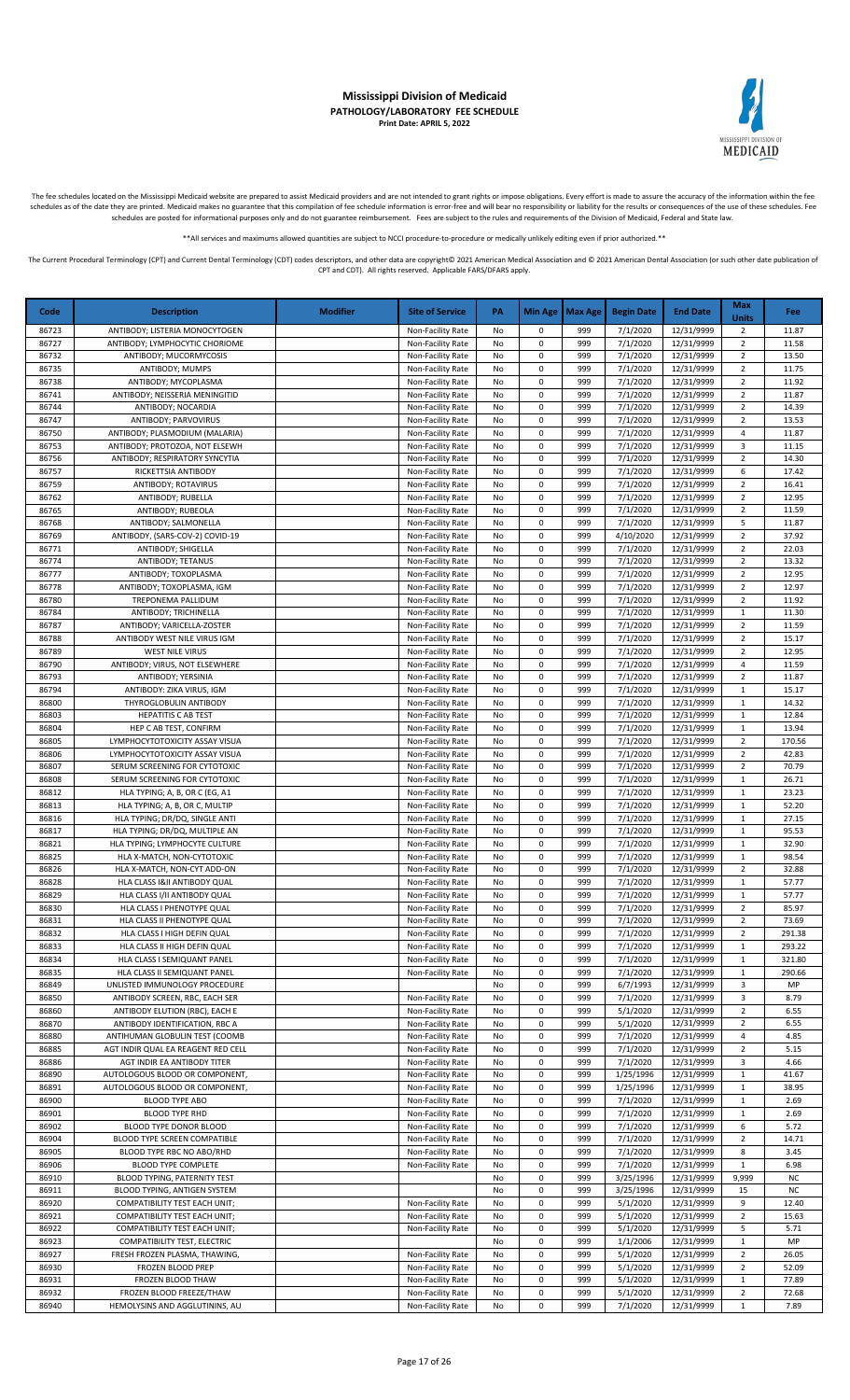

The fee schedules located on the Mississippi Medicaid website are prepared to assist Medicaid providers and are not intended to grant rights or impose obligations. Every effort is made to assure the accuracy of the informa schedules as of the date they are printed. Medicaid makes no guarantee that this compilation of fee schedule information is error-free and will bear no responsibility or liability for the results or consequences of the use schedules are posted for informational purposes only and do not guarantee reimbursement. Fees are subject to the rules and requirements of the Division of Medicaid, Federal and State law.

\*All services and maximums allowed quantities are subject to NCCI procedure-to-procedure or medically unlikely editing even if prior authorized

The Current Procedural Terminology (CPT) and Current Dental Terminology (CDT) codes descriptors, and other data are copyright@ 2021 American Medical Association and @ 2021 American Dental Association (or such other date pu CPT and CDT). All rights reserved. Applicable FARS/DFARS apply.

**Code Description Modifier Site of Service PA Min Age Max Age Begin Date End Date Max Units Fee** 86941 | Hemolysins/agglutinins | Non-Facility Rate No 0 999 7/1/2020 12/31/9999 1 | 10.90 86945 | IRRADIATION OF BLOOD PRODUCT, | Non-Facility Rate No 0 999 5/1/2020 12/31/9999 2 15.63 86950 | LEUKOCYTE TRANSFUSION | Non-Facility Rate | No | 0 | 999 | 5/1/2020 | 12/31/9999 | 1 | 33.73 869 VOL REDUCTION OF BLOOD/PROD NO 2012 11/2006 22/31/9999 1 MP<br>POOLING OF PLATELETS OR OTHER No 2013 1/25/1999 12/31/9999 1 5.71 86965 POOLING OF PLATELETS OR OTHER Non-Facility Rate No 0 999 1/25/1996 12/31/9999 1 86970 PRETREATMENT OF RBC'S FOR USE Non-Facility Rate No 0 999 5/1/2020 12/31/9999 1 14.64 86971 | PRETREATMENT OF RBC'S FOR USE | Non-Facility Rate | No | 0 | 999 | 5/1/2020 | 12/31/9999 | 1 | 17.12 86972 PRETREATMENT OF RBC'S FOR USE Non-Facility Rate No 0 999 5/1/2020 12/31/9999 1 22.82 86975 PRETREATMENT OF SERUM FOR USE Non-Facility Rate No 0 999 5/1/2020 12/31/9999 1 1 16.13 86976 PRETREATMENT OF SERUM FOR USE Non-Facility Rate No 0 999 5/1/2020 12/31/9999 1 1 13.64 86977 | PRETREATMENT OF SERUM FOR USE | NON-Facility Rate | No | 0 | 999 | 5/1/2020 | 12/31/9999 | 1 | 23.32 86978 PRETREATMENT OF SERUM FOR USE Non-Facility Rate No 0 999 5/1/2020 12/31/9999 1 1 16.62 86985 SPLITTING OF BLOOD OR BLOOD PR Non-Facility Rate No 0 999 5/1/2020 12/31/9999 6 10.91 86999 UNLISTED TRANSFUSION MEDICINE NO CONTROL NO 1 999 1 7/1/1983 12/31/9999 1 MP MP 87003 ANIMAL INOCULATION, SMALL ANIM NON-CHILL ANIM NON-Facility Rate No 0 999 7/1/2020 12/31/9999 1 1 15.16 87015 SPECIMEN CONCENTRATION NON-Facility Rate No 0 999 7/1/2020 12/31/9999 3 6.01<br>87040 CULT BACT; BLD AEROBIC ISOLAT & ID CULT Non-Facility Rate No 0 999 7/1/2020 12/31/9999 3 9.29 REACT; BLD AEROBIC ISOLAT & ID CULT Non-Facility Rate No 0 999 7/1/2020 12/31/9999 3 87045 CULT BACT: STOOL AEROBIC SALM&SHIG CULT NO DONE Facility Rate No 0 999 7/1/2020 12/31/9999 3 8.50 87046 STOOL CULTR, BACTERIA, EACH NON-Facility Rate No 0 999 7/1/2020 12/31/9999 6 8.50<br>87070 CULT BACT;NO URINE/BLD/STOOL AEROBCCULT NO NON-Facility Rate No 0 999 7/1/2020 12/31/9999 3 7.76 87070 CULT BACT;NO URINE/BLD/STOOL AEROBCCULT Non-Facility Rate No 0 999 7/1/2020 12/31/9999 3 7.76<br>87071 CULTURE BACTERI AEROBIC OTHR Non-Facility Rate No 0 999 7/1/2020 12/31/9999 2 8.90 87071 CULTURE BACTERI AEROBIC OTHR NON-Facility Rate No 0 999 7/1/2020 12/31/9999 2 87073 CULTURE BACTERIA ANAEROBIC Non-Facility Rate No 0 999 7/1/2020 12/31/9999 2 8.69 87075 CULT BACT; ANY SRC NO BLD ANAEROB CULT<br>1987 - STOTE CULTURE ANAEROBE IDENT, EACH CULT NON-Facility Rate No 0 999 7/1/2020 12/31/9999 2 7.27 87076 CULTURE ANAEROBE IDENT, EACH Non-Facility Rate No 0 999 7/1/2020 12/31/9999 2 87077 CULTURE AEROBIC IDENTIFY **CULTURE AEROBIC IDENTIFY Non-Facility Rate** No 0 999 7/1/2020 12/31/9999 4 7.27 87081 CULTURE SCREEN ONLY Non-Facility Rate No 0 999 7/1/2020 12/31/9999 2 5.97 87084 CULTURE, PRESUMPTIVE, PATHOG No CULTURE, PATHOG No DI ROM-Facility Rate No 0 999 7/1/2020 12/31/9999 1 24.36 87086 URINE CULTURE/COLONY COUNT Non-Facility Rate No 0 999 7/1/2020 12/31/9999 3 7.26 87088 CULT BAC W ISOL & PRESUMP IDENT URINE Non-Facility Rate No 0 999 7/1/2020 12/31/9999 3 7.28 87101 SKIN FUNGI CULTURE Non-Facility Rate No 0 999 7/1/2020 12/31/9999 2 6.94 87102 CULTURE, FUNGI, ISOLATION; None Alternative Non-Facility Rate No 0 999 7/1/2020 12/31/9999 4 7.57 87103 CULTURE, FUNGI, ISOLATION (WIT Non-Facility Rate No 0 999 7/1/2020 12/31/9999 2 18.41 87106 FUNGI IDENTIFICATION, YEAST NON-Facility Rate No 0 999 7/1/2020 12/31/9999 3 9.29 87107 | FUNGI IDENTIFICATION, MOLD | Non-Facility Rate | No | 0 | 999 | 7/1/2020 | 12/31/9999 | 4 | 9.29 87109 CULTURE, MYCOPLASMA, ANY SOU | NON-Facility Rate | No | 0 | 999 | 7/1/2020 | 12/31/9999 | 2 | 13.85 87110 CHLAMYDIA CULTURE Non-Facility Rate No 0 999 7/1/2020 12/31/9999 2 17.64 87116 MYCOBACTERIA CULTURE Non-Facility Rate No 0 999 7/1/2020 12/31/9999 2 87118 MYCOBACTERIC IDENTIFICATION Non-Facility Rate No 0 999 7/1/2020 12/31/9999 3 13.15 87140 CULTUR TYPE IMMUNOFLUORESC Non-Facility Rate No 0 999 7/1/2020 12/31/9999 3 5.01<br>87143 CULTURE TYPING. GLC/HPLC Non-Facility Rate No 0 999 7/1/2020 12/31/9999 2 11.27 87143 CULTURE TYPING, GLC/HPLC Non-Facility Rate No 0 999 7/1/2020 12/31/9999 2 11.27 87147 CULTURE TYPE, IMMUNOLOGIC Non-Facility Rate No 0 999 7/1/2020 12/31/9999 15 4.66 87149 | DNA/RNA DIRECT PROBE | Non-Facility Rate | No | 0 | 999 | 7/1/2020 | 12/31/9999 | 4 | 18.05 87150 DNA/RNA, AMPLIFIED PROBE Non-Facility Rate No 0 999 7/1/2020 12/31/9999 12 31.58 87152 CULTURE TYPE PULSE FIELD GEL NON-Facility Rate No 0 999 7/1/2020 12/31/9999 1 6.97<br>87153 DNA/RNA SEQUENCING Non-Facility Rate No 0 999 7/1/2020 12/31/9999 3 103.82 87153 DNA/RNA SEQUENCING Non-Facility Rate No 0 999 7/1/2020 12/31/9999 3 87154 Cul typ id bld pthgn 6+ trgt No 1 0 999 1/1/2022 12/31/9999 1 No 87158 CULTURE, TYPING; OTHER METHODS Non-Facility Rate No 0 999 7/1/2020 12/31/9999 1 6.97<br>87164 DARK FIELD EXAMINATION, ANY 26 26 No 0 999 7/1/2020 12/31/9999 2 17.21 0 0 12/31/9999 2 17.21 DARK FIELD EXAMINATION, ANY 26 26 21 22/31/9999 2 17.21 DARK FIELD EXAMINATION, ANY 26 2012 87164 DARK FIELD EXAMINATION, ANY Non-Facility Rate No 0 999 7/1/2020 12/31/9999 2 87166 DARK FIELD EXAMINATION, ANY Non-Facility Rate No 0 999 7/1/2020 12/31/9999 2 10.17 87168 | MACROSCOPIC EXAM ARTHROPOD | MONETALLY Rate | No | 0 | 999 | 7/1/2020 | 12/31/9999 | 2 | 3.84 87169 MACACROSCOPIC EXAM PARASITE (None Facility Rate No 0 999 7/1/2020 12/31/9999 2 3.88 87172 PINWORM EXAM Non-Facility Rate No 0 999 7/1/2020 12/31/9999 1 3.84 87176 TISSUE HOMOGENIZATION, CULTR None Facility Rate No 0 999 7/1/2020 12/31/9999 2 5.29 87177 OVA AND PARASITES, DIRECT SM NON-Facility Rate No 0 999 7/1/2020 12/31/9999 3 8.01<br>87181 MICROBE SUSCEPTIBLE, DIFFUSE RATE: Non-Facility Rate No 0 999 7/1/2020 12/31/9999 12 4.28 MICROBE SUSCEPTIBLE, DIFFUSE **Non-Facility Rate** No 0 999 7/1/2020 12/31/9999 12 4.28 87184 MICROBE SUSCEPTIBLE, DISK None Facility Rate No 0 999 7/1/2020 12/31/9999 8 6.73 87185 MICROBE SUSCEPTIBLE, ENZYME | Non-Facility Rate No 0 999 7/1/2020 12/31/9999 4 4.28 87186 MICROBE SUSCEPTIBLE, MIC Non-Facility Rate No 0 999 7/1/2020 12/31/9999 12 7.79 87187 MICROBE SUSCEPTIBLE, MLC Non-Facility Rate No 0 999 7/1/2020 12/31/9999 3 36.15 87188 MICROBE SUSCEPT, MACROBROTH Non-Facility Rate No 0 999 7/1/2020 12/31/9999 6 5.98 87190 MICROBE SUSCEPT, MYCOBACTERI NO Non-Facility Rate No 0 999 7/1/2020 12/31/9999 9 6.58 87197 SERUM BACTERICIDAL TITER (SCHL Non-Facility Rate No 0 999 7/1/2020 12/31/9999 1 13.52 87205 SMEAR, GRAM STAIN Non-Facility Rate No 0 999 7/1/2020 12/31/9999 3 3.84 87206 SMEAR, FLUORESCENT/ACID STAI NO NON-Facility Rate No 0 999 7/1/2020 12/31/9999 6 4.85 87207 | SMEAR, SPECIAL STAIN | 26 | No | 0 | 999 | 7/1/2020 | 12/31/9999 | 3 | 15.98 87207 | SMEAR, SPECIAL STAIN | Non-Facility Rate | No | 0 | 999 | 7/1/2020 | 12/31/9999 | 3 | 5.39 87209 SMEAR, COMPLEX STAIN 16.18 87210 SMEAR, WET MOUNT, SALINE/INK | Non-Facility Rate No 0 999 7/1/2020 12/31/9999 4 5.24 87220 TISSUE EXAM FOR FUNGI Non-Facility Rate No 0 999 7/1/2020 12/31/9999 3 3.84 87230 TOXIN OR ANTITOXIN ASSAY, TISS None Facility Rate No 0 999 7/1/2020 12/31/9999 2 17.77 87250 VIRUS INOCULATE, EGGS/ANIMAL NON-Facility Rate No 0 999 7/1/2020 12/31/9999 1 17.60<br>87252 VIRUS INOCULATION, TISSUE Non-Facility Rate No 0 999 7/1/2020 12/31/9999 2 23.46 87252 VIRUS INOCULATION, TISSUE NO CONTRACTION NON-Facility Rate No 0 999 7/1/2020 12/31/9999 2 87253 VIRUS INOCULATE TISSUE, ADDL NO VIRTUALE NO NON-Facility Rate No 0 999 7/1/2020 12/31/9999 2 18.18 87254 | VIRUS INOCULATION, SHELL VIA | None Facility Rate | No | 0 | 999 | 7/1/2020 | 12/31/9999 | 7 | 17.60 87255 GENET VIRUS ISOLATE, HSV **CONTENT ASSESS AND THE RATE OF A SOLAT CONTENT ASSESS GENET VIRUS ISOLATE**, HSV 87260 ADENOVIRUS AG, IF Non-Facility Rate No 0 999 7/1/2020 12/31/9999 1 12.99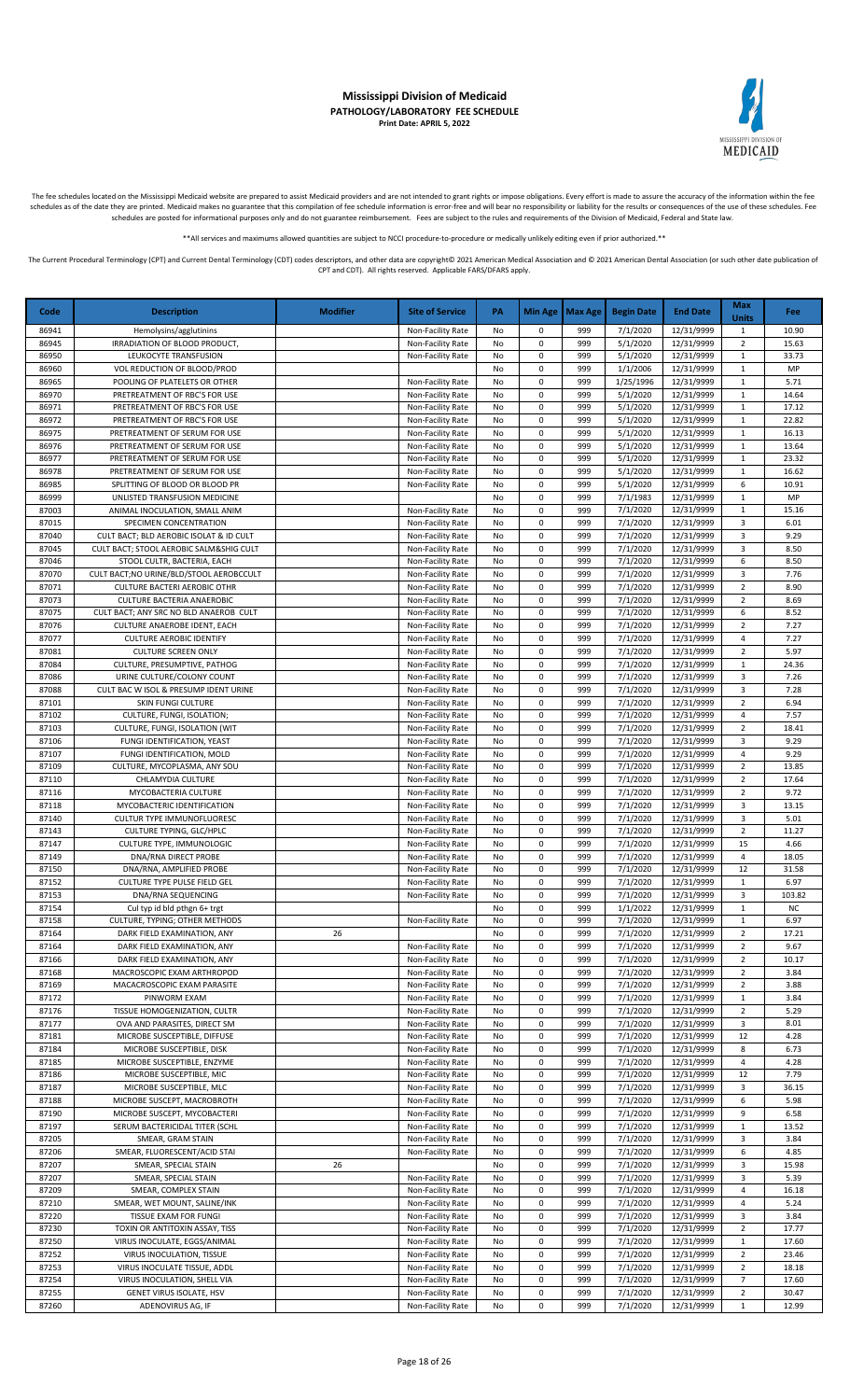

The fee schedules located on the Mississippi Medicaid website are prepared to assist Medicaid providers and are not intended to grant rights or impose obligations. Every effort is made to assure the accuracy of the informa schedules as of the date they are printed. Medicaid makes no guarantee that this compilation of fee schedule information is error-free and will bear no responsibility or liability for the results or consequences of the use schedules are posted for informational purposes only and do not guarantee reimbursement. Fees are subject to the rules and requirements of the Division of Medicaid, Federal and State law.

\*All services and maximums allowed quantities are subject to NCCI procedure-to-procedure or medically unlikely editing even if prior authorized

The Current Procedural Terminology (CPT) and Current Dental Terminology (CDT) codes descriptors, and other data are copyright@ 2021 American Medical Association and @ 2021 American Dental Association (or such other date pu CPT and CDT). All rights reserved. Applicable FARS/DFARS apply.

**Code Description Modifier Site of Service PA Min Age Max Age Begin Date End Date Max Units Fee** 87265 PERTUSSIS AG, DFA Non-Facility Rate No 0 999 7/1/2020 12/31/9999 1 10.78 87267 | ENTEROVIRUS ANTIBODY, DFA | Non-Facility Rate | No | 0 | 999 | 7/1/2020 | 12/31/9999 | 1 | 12.08 87269 | INF AGT ANTIG DETCT IF TECH;GIARDIAINF A | None Facility Rate | No | 0 | 999 | 7/1/2020 | 12/31/9999 | 1 | 12.25 87270 CHYLMD TRACH AG, DFA Non-Facility Rate No 0 999 7/1/2020 12/31/9999 1 10.78<br>87271 CRYPTOSPORIDUM/GARDIA AG, IF Non-Facility Rate No 0 999 7/1/2020 12/31/9999 1 12.08 87271 CRYPTOSPORIDUM/GARDIA AG, IF Non-Facility Rate No 0 999 7/1/2020 12/31/9999 1 12.08 87272 INF AGT-IMMUNOFLUOR: CRYPTOSPORIDUMINF A No Non-Facility Rate No 0 999 7/1/2020 12/31/9999 1 10.78 87273 HERPES SIMPLEX 2, AG, IF None All Non-Facility Rate No 0 999 7/1/2020 12/31/9999 1 1 10.78 87274 HERPES SIMPLEX 1, AG, IF Non-Facility Rate No 0 999 7/1/2020 12/31/9999 1 10.78 87275 INFLUENZA B, AG, IF Non-Facility Rate No 0 999 7/1/2020 12/31/9999 1 11.03 87276 INFLUENZA AG, DFA Non-Facility Rate No 0 999 7/1/2020 12/31/9999 1 14.46 87278 LEGION PNEUMO AG, DFA NON-FACILITY Rate No 0 999 7/1/2020 12/31/9999 1 1 14.04 87279 PARAINFLUENZA, AG, IF Non-Facility Rate No 0 999 7/1/2020 12/31/9999 1 14.79 87280 RESP SYNCYTIAL AG, DFA NON-Facility Rate No 0 999 7/1/2020 12/31/9999 1 20.08 87281 PNEUMOCYSTIS CARINII, AG, IF NO 2001 PACINII NON-Facility Rate No 0 999 7/1/2020 12/31/9999 1 1 10.78 87283 RUBEOLA, AG, IF Non-Facility Rate No 0 999 7/1/2020 12/31/9999 1 54.72 87285 TREPON PALLIDUM AG, DFA Non-Facility Rate No 0 999 7/1/2020 12/31/9999 1 10.96<br>87290 VARICELLA AG. DFA Non-Facility Rate No 0 999 7/1/2020 12/31/9999 1 12.08 87290 VARICELLA AG, DFA Non-Facility Rate No 0 999 7/1/2020 12/31/9999 1 12.08 87299 | ANTIBODY DETECTION, NOS, IF | Non-Facility Rate | No | 0 | 999 | 7/1/2020 | 12/31/9999 | 1 | 14.49 87300 VACCINE, AUTOGENOUS Non-Facility Rate No 0 999 7/1/2020 12/31/9999 2 10.78 87301 ADENOVIRUS AG IA Non-Facility Rate No 0 999 7/1/2020 12/31/9999 1 10.78 87305 ASPERGILLUS AG IA Non-Facility Rate No 0 999 7/1/2020 12/31/9999 1 10.78 87320 CHYLMD TRACH AG IA Non-Facility Rate No 0 999 7/1/2020 12/31/9999 1 13.50 87324 CLOSTRIDIUM AG IA Non-Facility Rate No 0 999 7/1/2020 12/31/9999 2 10.78 87327 CRYPTOCOCCUS NEOFORM AG IA Non-Facility Rate No 0 999 7/1/2020 12/31/9999 1 12.08 87328 CRYPTOSPORIDIUM AG IA Non-Facility Rate No 0 999 7/1/2020 12/31/9999 2 12.44 87329 GIARDIA AG IA Non-Facility Rate No 0 999 7/1/2020 12/31/9999 2 10.78 87332 CYTOMEGALOVIRUS AG IA NO NON-Facility Rate No 0 999 7/1/2020 12/31/9999 1 20.78 87335 E COLI 0157 AG IA Non-Facility Rate No 0 999 7/1/2020 12/31/9999 1 11.39 87336 ENTAMOEB HIST DISPR AG IA NON-Facility Rate No 0 999 7/1/2020 12/31/9999 1 14.40 87337 ENTAMOEB HIST GROUP AG IA NO NON-Facility Rate No 0 999 7/1/2020 12/31/9999 1 10.78 87338 HPYLORI STOOL IA Non-Facility Rate No 0 999 7/1/2020 12/31/9999 1 12.94 87339 H PYLORI AG IA Non-Facility Rate No 0 999 7/1/2020 12/31/9999 1 14.40 87340 HEPATITIS B SURFACE AG IA Non-Facility Rate No 0 999 7/1/2020 12/31/9999 1 9.30 87341 | HEPATITIS B SURFACE AG IA | Non-Facility Rate | No | 0 | 999 | 7/1/2020 | 12/31/9999 | 1 | 9.30 87350 HEPATITIS BE AG IA Non-Facility Rate No 0 999 7/1/2020 12/31/9999 1 10.38 87380 HEPATITIS DELTA AG IA NON-Facility Rate No 0 999 7/1/2020 12/31/9999 1 16.52<br>187385 HISTOPLASMA CAPSULAG IA Non-Facility Rate No 0 999 7/1/2020 12/31/9999 2 11.93 87385 HISTOPLASMA CAPSUL AG IA NON-Facility Rate No 0 999 7/1/2020 12/31/9999 2 11.93 87389 HIV-1 AG W/HIV-1 & HIV-2 AB NON-Facility Rate No 0 999 7/1/2020 12/31/9999 1 21.67 87390 HIV-1 AG IA Non-Facility Rate No 0 999 7/1/2020 12/31/9999 1 21.65 87391 HIV-2 AG IA Non-Facility Rate No 0 999 7/1/2020 12/31/9999 1 19.71 87400 INFLUENZA A/B AG IA Non-Facility Rate No 0 999 7/1/2020 12/31/9999 2 12.72 87420 RESP SYNCYTIAL AG IA NON-Facility Rate No 0 999 7/1/2020 12/31/9999 1 1 12.52 87425 ROTAVIRUS AG IA Non-Facility Rate No 0 999 7/1/2020 12/31/9999 1 10.78 87426 CORONAVIRUS AG IA Non-Facility Rate No 0 999 6/25/2020 12/31/9999 1 40.71 87427 SHIGA-LIKE TOXIN AG IA Non-Facility Rate No 0 999 7/1/2020 12/31/9999 2 10.78 87428 IAAD IA SARSCOV & INFLUENZA VIRUS TYPES Non-Facility Rate No 0 999 11/10/2020 12/31/9999 1 66.14 87430 STREP A AG IA Non-Facility Rate No 0 999 7/1/2020 12/31/9999 1 15.13 87449 AG DETECT NOS IA MULT Non-Facility Rate No 0 999 7/1/2020 12/31/9999 3 10.78 87451 AG DETECT POLYVAL IA MULT Non-Facility Rate No 0 999 7/1/2020 12/31/9999 2 9.46 87471 BARTONELLA, DNA, AMP PROBE Non-Facility Rate No 0 999 7/1/2020 12/31/9999 1 31.58 87472 | BARTONELLA, DNA, QUANT | Non-Facility Rate No 0 999 7/1/2020 12/31/9999 1 | 38.56 87475 LYME DIS, DNA, DIR PROBE None State Non-Facility Rate No 0 999 7/1/2020 12/31/9999 1 1 18.05 87476 LYME DIS, DNA, AMP PROBE Non-Facility Rate No 0 999 7/1/2020 12/31/9999 1 31.58 87480 | CANDIDA, DNA, DIR PROBE | Non-Facility Rate | No | 0 | 999 | 7/1/2020 | 12/31/9999 | 1 | 18.05 87481 CANDIDA, DNA, AMP PROBE Non-Facility Rate No 0 999 7/1/2020 12/31/9999 5 31.58 87482 CANDIDA, DNA, QUANT Non-Facility Rate No 0 999 7/1/2020 12/31/9999 1 50.17 87483 INFECT AGENT DETECT NUCLEIC ACID 12-25 T Non-Facility Rate No 0 999 7/1/2020 12/31/9999 1 375.10 87485 CHYLMD PNEUM, DNA, DIR PROBE Non-Facility Rate No 0 999 7/1/2020 12/31/9999 1 18.05 87486 | CHYLMD PNEUM, DNA, AMP PROBE | Non-Facility Rate | No | 0 | 999 | 7/1/2020 | 12/31/9999 | 1 | 31.58 87487 CHYLMD PNEUM, DNA, QUANT Non-Facility Rate No 0 999 7/1/2020 12/31/9999 1 38.56 87490 CHYLMD TRACH, DNA, DIR PROBE Non-Facility Rate No 0 999 7/1/2020 12/31/9999 1 20.48 87491 CHYLMD TRACH, DNA, AMP PROBE Non-Facility Rate No 0 999 7/1/2020 12/31/9999 3 31.58 87492 CHYLMD TRACH, DNA, QUANT Non-Facility Rate No 0 999 7/1/2020 12/31/9999 1 48.12<br>87493 CDIFF AMPLIFIED PROBE NON-Facility Rate No 0 999 7/1/2020 12/31/9999 2 33.54 87493 | C DIFF AMPLIFIED PROBE | Non-Facility Rate | No | 0 | 999 | 7/1/2020 | 12/31/9999 | 2 | 33.54 87495 CYTOMEG, DNA, DIR PROBE Non-Facility Rate No 0 999 7/1/2020 12/31/9999 1 27.03 87496 CYTOMEG, DNA, AMP PROBE None Facility Rate No 0 999 7/1/2020 12/31/9999 1 31.58 87497 CYTOMEG, DNA, QUANT Non-Facility Rate No 0 999 7/1/2020 12/31/9999 2 38.56 87498 INF AGENT DETECT ENTEROVIRUS Non-Facility Rate No 0 999 7/1/2020 12/31/9999 1 31.58 87500 INF AGENT DET BY NUC ACID AMPL PROB 87501 INFECTIOUS DETECT NUCLEIC ACID NO NON-Facility Rate No 0 999 7/1/2020 12/31/9999 1 46.18 87502 INFLUENZA DNA AMP PROBE Non-Facility Rate No 0 999 7/1/2020 12/31/9999 1 86.22 87503 INFLUENZA DNA AMP PROB ADDL<br>87505 INFECTIOUS DETECT NUCLEIC ACID Non-Facility Rate No 0 999 7/1/2020 12/31/9999 1 15.46 87505 INFECTIOUS DETECT NUCLEIC ACID Non-Facility Rate No 0 999 7/1/2020 12/31/9999 1 87506 INFECTIOUS DETECT NUCLEIC ACID NO NOn-Facility Rate No 0 999 7/1/2020 12/31/9999 1 236.69 87507 | INFECTIOUS DETECT NUCLEIC ACID | None Facility Rate | No | 0 | 999 | 7/1/2020 | 12/31/9999 | 1 | 375.10 87510 GARDNER VAG, DNA, DIR PROBE NONE NON-Facility Rate No 0 999 7/1/2020 12/31/9999 1 18.05 87511 GARDNER VAG, DNA, AMP PROBE NO 1990 1999 7/1/2020 12/31/9999 1 31.58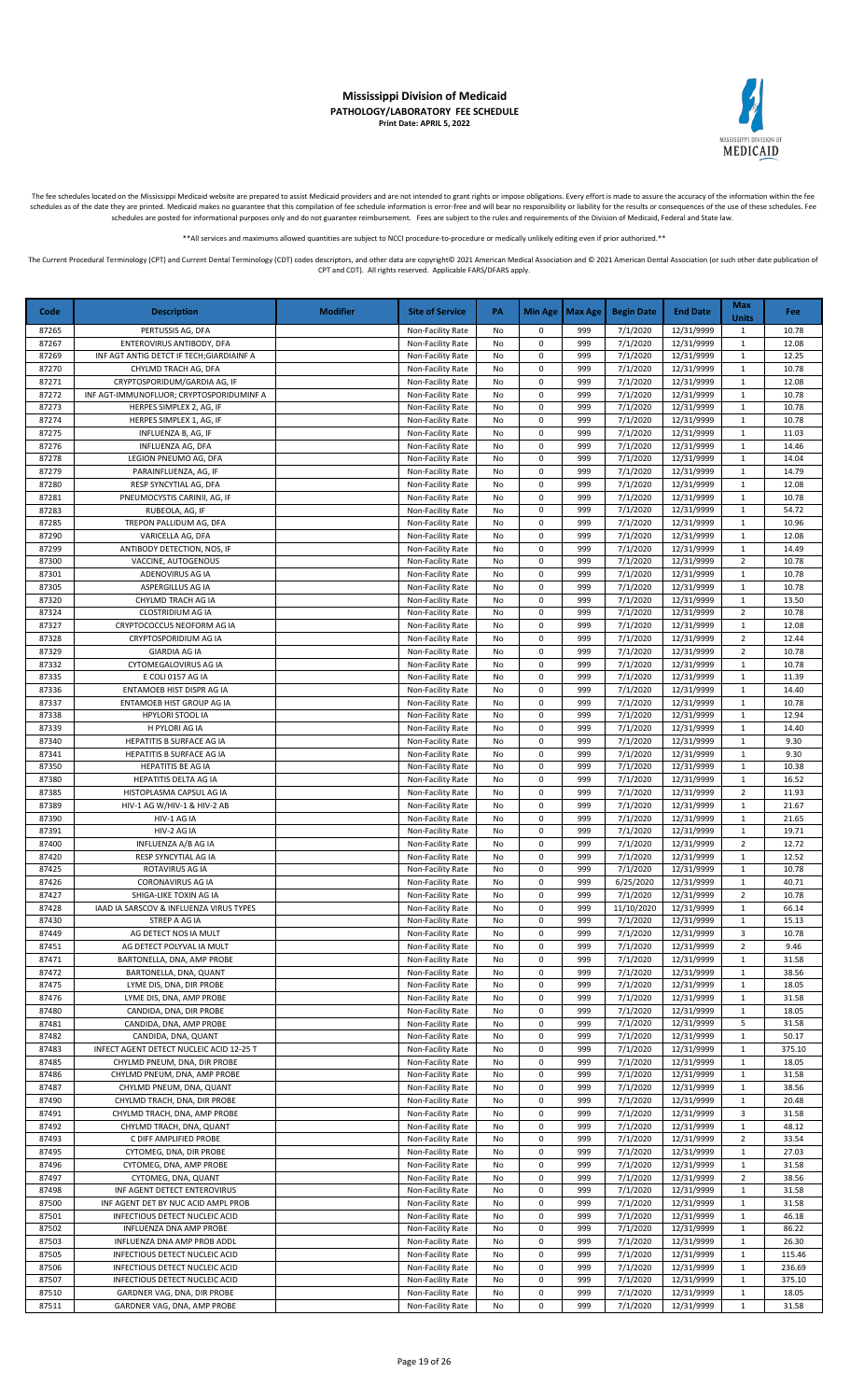

The fee schedules located on the Mississippi Medicaid website are prepared to assist Medicaid providers and are not intended to grant rights or impose obligations. Every effort is made to assure the accuracy of the informa

\*\*All services and maximums allowed quantities are subject to NCCI procedure-to-procedure or medically unlikely editing even if prior authorized.\*\*

| Code           | <b>Description</b>                                                        | <b>Modifier</b> | <b>Site of Service</b>                 | <b>PA</b> |                | Min Age   Max Age | <b>Begin Date</b>    | <b>End Date</b>          | <b>Max</b><br><b>Units</b>     | Fee             |
|----------------|---------------------------------------------------------------------------|-----------------|----------------------------------------|-----------|----------------|-------------------|----------------------|--------------------------|--------------------------------|-----------------|
| 87512          | GARDNER VAG, DNA, QUANT                                                   |                 | Non-Facility Rate                      | No        | 0              | 999               | 7/1/2020             | 12/31/9999               | $\mathbf{1}$                   | 37.58           |
| 87516          | HEPATITIS B. DNA. AMP PROBE                                               |                 | Non-Facility Rate                      | No        | $\pmb{0}$      | 999               | 7/1/2020             | 12/31/9999               | $\mathbf{1}$                   | 31.58           |
| 87517          | HEPATITIS B, DNA, QUANT<br>HEPATITIS C, RNA, DIR PROBE                    |                 | Non-Facility Rate                      | No        | 0              | 999<br>999        | 7/1/2020             | 12/31/9999               | $\mathbf{1}$<br>$\mathbf{1}$   | 38.56           |
| 87520<br>87521 | HEPATITIS C, RNA, AMP PROBE                                               |                 | Non-Facility Rate<br>Non-Facility Rate | No<br>No  | 0<br>0         | 999               | 7/1/2020<br>7/1/2020 | 12/31/9999<br>12/31/9999 | $\mathbf{1}$                   | 28.10<br>31.58  |
| 87522          | HEPATITIS C, RNA, QUANT                                                   |                 | Non-Facility Rate                      | No        | $\pmb{0}$      | 999               | 7/1/2020             | 12/31/9999               | $\mathbf{1}$                   | 38.56           |
| 87525          | HEPATITIS G, DNA, DIR PROBE                                               |                 | Non-Facility Rate                      | No        | 0              | 999               | 7/1/2020             | 12/31/9999               | $\mathbf{1}$                   | 26.82           |
| 87526          | HEPATITIS G, DNA, AMP PROBE                                               |                 | Non-Facility Rate                      | No        | 0              | 999               | 7/1/2020             | 12/31/9999               | $\mathbf{1}$                   | 35.33           |
| 87527          | HEPATITIS G, DNA, QUANT                                                   |                 | Non-Facility Rate                      | No        | 0<br>$\pmb{0}$ | 999<br>999        | 7/1/2020             | 12/31/9999               | 1<br>$\mathbf{1}$              | 37.58<br>18.05  |
| 87528<br>87529 | HSV, DNA, DIR PROBE<br>HSV, DNA, AMP PROBE                                |                 | Non-Facility Rate<br>Non-Facility Rate | No<br>No  | $\pmb{0}$      | 999               | 7/1/2020<br>7/1/2020 | 12/31/9999<br>12/31/9999 | $\overline{2}$                 | 31.58           |
| 87530          | HSV, DNA, QUANT                                                           |                 | Non-Facility Rate                      | No        | 0              | 999               | 7/1/2020             | 12/31/9999               | $\overline{2}$                 | 38.56           |
| 87531          | HHV-6, DNA, DIR PROBE                                                     |                 | Non-Facility Rate                      | No        | $\pmb{0}$      | 999               | 7/1/2020             | 12/31/9999               | $\mathbf{1}$                   | 52.20           |
| 87532          | HHV-6, DNA, AMP PROBE                                                     |                 | Non-Facility Rate                      | No        | $\pmb{0}$      | 999               | 7/1/2020             | 12/31/9999               | $\mathbf{1}$                   | 31.58           |
| 87533<br>87534 | HHV-6, DNA, QUANT                                                         |                 | Non-Facility Rate                      | No        | 0<br>0         | 999<br>999        | 7/1/2020             | 12/31/9999               | $\mathbf{1}$<br>$\mathbf{1}$   | 37.58<br>19.73  |
| 87535          | HIV-1, DNA, DIR PROBE<br>HIV-1, DNA, AMP PROBE                            |                 | Non-Facility Rate<br>Non-Facility Rate | No<br>No  | 0              | 999               | 7/1/2020<br>7/1/2020 | 12/31/9999<br>12/31/9999 | $\mathbf{1}$                   | 31.58           |
| 87536          | HIV-1, DNA, QUANT                                                         |                 | Non-Facility Rate                      | No        | 0              | 999               | 7/1/2020             | 12/31/9999               | $\mathbf{1}$                   | 76.59           |
| 87537          | HIV-2, DNA, DIR PROBE                                                     |                 | Non-Facility Rate                      | No        | 0              | 999               | 7/1/2020             | 12/31/9999               | $\mathbf{1}$                   | 19.73           |
| 87538          | HIV-2, DNA, AMP PROBE                                                     |                 | Non-Facility Rate                      | No        | 0              | 999               | 7/1/2020             | 12/31/9999               | $\mathbf{1}$                   | 31.58           |
| 87539          | HIV-2, DNA, QUANT                                                         |                 | Non-Facility Rate                      | No        | 0              | 999               | 7/1/2020             | 12/31/9999               | $\mathbf{1}$                   | 52.76           |
| 87540<br>87541 | LEGION PNEUMO, DNA, DIR PROB<br>LEGION PNEUMO, DNA, AMP PROB              |                 | Non-Facility Rate<br>Non-Facility Rate | No<br>No  | 0<br>$\pmb{0}$ | 999<br>999        | 7/1/2020<br>7/1/2020 | 12/31/9999<br>12/31/9999 | 1<br>$\mathbf{1}$              | 18.05<br>31.58  |
| 87542          | LEGION PNEUMO, DNA, QUANT                                                 |                 | Non-Facility Rate                      | No        | 0              | 999               | 7/1/2020             | 12/31/9999               | $\mathbf{1}$                   | 37.58           |
| 87550          | MYCOBACTERIA, DNA, DIR PROBE                                              |                 | Non-Facility Rate                      | No        | 0              | 999               | 7/1/2020             | 12/31/9999               | $\mathbf{1}$                   | 18.05           |
| 87551          | MYCOBACTERIA, DNA, AMP PROBE                                              |                 | Non-Facility Rate                      | No        | $\pmb{0}$      | 999               | 7/1/2020             | 12/31/9999               | $\overline{2}$                 | 43.42           |
| 87552          | MYCOBACTERIA, DNA, QUANT                                                  |                 | Non-Facility Rate                      | No        | $\pmb{0}$      | 999               | 7/1/2020             | 12/31/9999               | $\mathbf{1}$                   | 38.56           |
| 87555<br>87556 | M.TUBERCULO, DNA, DIR PROBE<br>M.TUBERCULO, DNA, AMP PROBE                |                 | Non-Facility Rate<br>Non-Facility Rate | No<br>No  | 0<br>0         | 999<br>999        | 7/1/2020<br>7/1/2020 | 12/31/9999<br>12/31/9999 | $\mathbf{1}$<br>$\mathbf{1}$   | 24.19<br>37.51  |
| 87557          | M.TUBERCULO, DNA, QUANT                                                   |                 | Non-Facility Rate                      | No        | 0              | 999               | 7/1/2020             | 12/31/9999               | $\mathbf{1}$                   | 38.56           |
| 87560          | M.AVIUM-INTRA, DNA, DIR PROB                                              |                 | Non-Facility Rate                      | No        | 0              | 999               | 7/1/2020             | 12/31/9999               | $\mathbf{1}$                   | 24.56           |
| 87561          | M.AVIUM-INTRA, DNA, AMP PROB                                              |                 | Non-Facility Rate                      | No        | 0              | 999               | 7/1/2020             | 12/31/9999               | $\mathbf{1}$                   | 31.58           |
| 87562          | M.AVIUM-INTRA, DNA, QUANT                                                 |                 | Non-Facility Rate                      | No        | $\pmb{0}$      | 999               | 7/1/2020             | 12/31/9999               | $\mathbf{1}$                   | 38.56           |
| 87563<br>87580 | M. GENITALIUM AMP PROBE<br>M.PNEUMON, DNA, DIR PROBE                      |                 | Non-Facility Rate<br>Non-Facility Rate | No<br>No  | $\pmb{0}$<br>0 | 999<br>999        | 7/1/2020<br>7/1/2020 | 12/31/9999<br>12/31/9999 | 3<br>$\mathbf{1}$              | 31.58<br>18.05  |
| 87581          | M.PNEUMON, DNA, AMP PROBE                                                 |                 | Non-Facility Rate                      | No        | $\pmb{0}$      | 999               | 7/1/2020             | 12/31/9999               | $\mathbf{1}$                   | 31.58           |
| 87582          | M.PNEUMON, DNA, QUANT                                                     |                 | Non-Facility Rate                      | No        | 0              | 999               | 7/1/2020             | 12/31/9999               | $\mathbf{1}$                   | 272.36          |
| 87590          | N.GONORRHOEAE, DNA, DIR PROB                                              |                 | Non-Facility Rate                      | No        | 0              | 999               | 7/1/2020             | 12/31/9999               | $\mathbf{1}$                   | 24.19           |
| 87591          | N.GONORRHOEAE, DNA, AMP PROB                                              |                 | Non-Facility Rate                      | No        | $\pmb{0}$      | 999               | 7/1/2020             | 12/31/9999               | 3                              | 31.58           |
| 87592<br>87623 | N.GONORRHOEAE, DNA, QUANT<br>INFECTIOUS DETECT NUCLEIC ACID               |                 | Non-Facility Rate<br>Non-Facility Rate | No<br>No  | 0<br>0         | 999<br>999        | 7/1/2020<br>7/1/2020 | 12/31/9999<br>12/31/9999 | $\mathbf{1}$<br>$\mathbf{1}$   | 38.56<br>31.58  |
| 87624          | INFECTIOUS DETECT NUCLEIC ACID                                            |                 | Non-Facility Rate                      | No        | 0              | 999               | 7/1/2020             | 12/31/9999               | $\mathbf{1}$                   | 31.58           |
| 87625          | INFECTIOUS DETECT NUCLEIC ACID                                            |                 | Non-Facility Rate                      | No        | 0              | 999               | 7/1/2020             | 12/31/9999               | $\mathbf{1}$                   | 36.50           |
| 87631          | INFECTIOUS DETECT NUCLEIC ACID                                            |                 | Non-Facility Rate                      | No        | 0              | 999               | 7/1/2020             | 12/31/9999               | $\mathbf{1}$                   | 128.37          |
| 87632          | INFECTIOUS DETECT NUCLEIC ACID                                            |                 | Non-Facility Rate                      | No        | $\pmb{0}$      | 999               | 7/1/2020             | 12/31/9999               | $\mathbf{1}$                   | 196.25          |
| 87633<br>87634 | INFECTIOUS DETECT NUCLEIC ACID<br>AGENT DETECT RSV                        |                 | Non-Facility Rate<br>Non-Facility Rate | No<br>No  | 0<br>$\Omega$  | 999<br>999        | 7/1/2020<br>7/1/2020 | 12/31/9999<br>12/31/9999 | $\mathbf{1}$<br>$\mathbf{1}$   | 375.10<br>63.18 |
| 87635          | SARS-COV-2 COVID-19 AMP PRB                                               |                 | Non-Facility Rate                      | No        | 0              | 999               | 3/13/2020            | 12/31/9999               | 1                              | 46.20           |
| 87636          | SARSCOV2 & INF A&B AMP PRB                                                |                 | Non-Facility Rate                      | No        | 0              | 999               | 10/6/2020            | 12/31/9999               | $\mathbf{1}$                   | 128.37          |
| 87637          | SARSCOV2&INF A&B&RSV AMP PRB                                              |                 | Non-Facility Rate                      | No        | 0              | 999               | 10/6/2020            | 12/31/9999               | $\mathbf{1}$                   | 128.37          |
| 87640          | INF AGENT DETECT STAPHYLOCOCCUS AUREUS                                    |                 | Non-Facility Rate                      | No        | 0              | 999               | 7/1/2020             | 12/31/9999               | $\mathbf{1}$                   | 31.58           |
| 87641<br>87650 | INF AGENT DETECT STAPHY AUREUS METHICILL<br>STREP A, DNA, DIR PROBE       |                 | Non-Facility Rate<br>Non-Facility Rate | No<br>No  | 0<br>0         | 999<br>999        | 7/1/2020<br>7/1/2020 | 12/31/9999<br>12/31/9999 | $\mathbf{1}$<br>$\mathbf{1}$   | 31.58<br>18.05  |
| 87651          | STREP A, DNA, AMP PROBE                                                   |                 | Non-Facility Rate                      | No        | 0              | 999               | 7/1/2020             | 12/31/9999               | $\mathbf{1}$                   | 31.58           |
| 87652          | STREP A, DNA, QUANT                                                       |                 | Non-Facility Rate                      | No        | 0              | 999               | 7/1/2020             | 12/31/9999               | $\mathbf{1}$                   | 37.58           |
| 87653          | INF AGENT DETECT STREP GROUP B AMP PROBE                                  |                 | Non-Facility Rate                      | No        | 0              | 999               | 7/1/2020             | 12/31/9999               | $\mathbf{1}$                   | 31.58           |
| 87660          | INF AGT DETCT NUCLEC ACID; TRICH VAGINF A                                 |                 | Non-Facility Rate                      | No        | 0              | 999               | 7/1/2020             | 12/31/9999               | 1                              | 18.05           |
| 87661<br>87662 | TRICHOMONAS VAGINALIS AMP PROBE<br>AGENT DETECT ZIKA                      |                 | Non-Facility Rate<br>Non-Facility Rate | No<br>No  | 0<br>0         | 999<br>999        | 7/1/2020<br>7/1/2020 | 12/31/9999<br>12/31/9999 | $\mathbf{1}$<br>2              | 31.58<br>46.18  |
| 87797          | DETECT AGENT NOS, DNA, DIR                                                |                 | Non-Facility Rate                      | No        | 0              | 999               | 7/1/2020             | 12/31/9999               | 3                              | 27.03           |
| 87798          | DETECT AGENT NOS, DNA, AMP                                                |                 | Non-Facility Rate                      | No        | 0              | 999               | 7/1/2020             | 12/31/9999               | 13                             | 31.58           |
| 87799          | DETECT AGENT NOS, DNA, QUANT                                              |                 | Non-Facility Rate                      | No        | 0              | 999               | 7/1/2020             | 12/31/9999               | 3                              | 38.56           |
| 87800          | DETECT AGNT MULT, DNA, DIREC                                              |                 | Non-Facility Rate                      | No        | 0              | 999               | 7/1/2020             | 12/31/9999               | $\overline{2}$                 | 39.30           |
| 87801<br>87802 | DETECT AGNT MULT, DNA, AMPLI<br>STREP B ASSAY W/OPTIC                     |                 | Non-Facility Rate<br>Non-Facility Rate | No<br>No  | 0<br>0         | 999<br>999        | 7/1/2020<br>7/1/2020 | 12/31/9999<br>12/31/9999 | 3<br>$\overline{2}$            | 63.18<br>11.46  |
| 87803          | CLOSTRIDIUM TOXIN A W/OPTIC                                               |                 | Non-Facility Rate                      | No        | 0              | 999               | 7/1/2020             | 12/31/9999               | 3                              | 14.40           |
| 87804          | INFLUENZA ASSAY W/OPTIC                                                   |                 | Non-Facility Rate                      | No        | 0              | 999               | 7/1/2020             | 12/31/9999               | 3                              | 14.90           |
| 87806          | HIV-1 ANTIGENS ANTIBODIES                                                 |                 | Non-Facility Rate                      | No        | 0              | 999               | 7/1/2020             | 12/31/9999               | 1                              | 29.49           |
| 87807          | RSV ASSAY W/OPTIC                                                         |                 | Non-Facility Rate                      | No        | 0              | 999               | 7/1/2020             | 12/31/9999               | $\overline{2}$                 | 11.79           |
| 87808<br>87809 | INF AGENT DETECT TRICHOMONAS VAGINALIS<br>INF AGENT DET BY IMM ADENOVIRUS |                 | Non-Facility Rate<br>Non-Facility Rate | No<br>No  | 0<br>0         | 999<br>999        | 7/1/2020<br>7/1/2020 | 12/31/9999<br>12/31/9999 | $\mathbf{1}$<br>$\overline{2}$ | 13.76<br>19.58  |
| 87810          | CHYLMD TRACH ASSAY W/OPTIC                                                |                 | Non-Facility Rate                      | No        | 0              | 999               | 7/1/2020             | 12/31/9999               | $\overline{2}$                 | 31.76           |
| 87811          | SARS-COV-2 COVID19 W/OPTIC                                                |                 | Non-Facility Rate                      | No        | 0              | 999               | 10/6/2020            | 12/31/9999               | $\mathbf{1}$                   | 37.24           |
| 87850          | N. GONORRHOEAE ASSAY W/OPTIC                                              |                 | Non-Facility Rate                      | No        | 0              | 999               | 7/1/2020             | 12/31/9999               | $\mathbf{1}$                   | 22.10           |
| 87880          | STREP A ASSAY W/OPTIC                                                     |                 | Non-Facility Rate                      | No        | 0              | 999               | 7/1/2020             | 12/31/9999               | $\overline{2}$                 | 14.88           |
| 87899          | AGENT NOS ASSAY W/OPTIC                                                   |                 | Non-Facility Rate                      | No        | $\pmb{0}$      | 999               | 7/1/2020             | 12/31/9999               | 4<br>$\mathbf{1}$              | 14.46           |
| 87900          | PHENOTYPE, INFECT AGENT DRUG                                              |                 | Non-Facility Rate                      | No        | 0              | 999               | 7/1/2020             | 12/31/9999               |                                | 117.32          |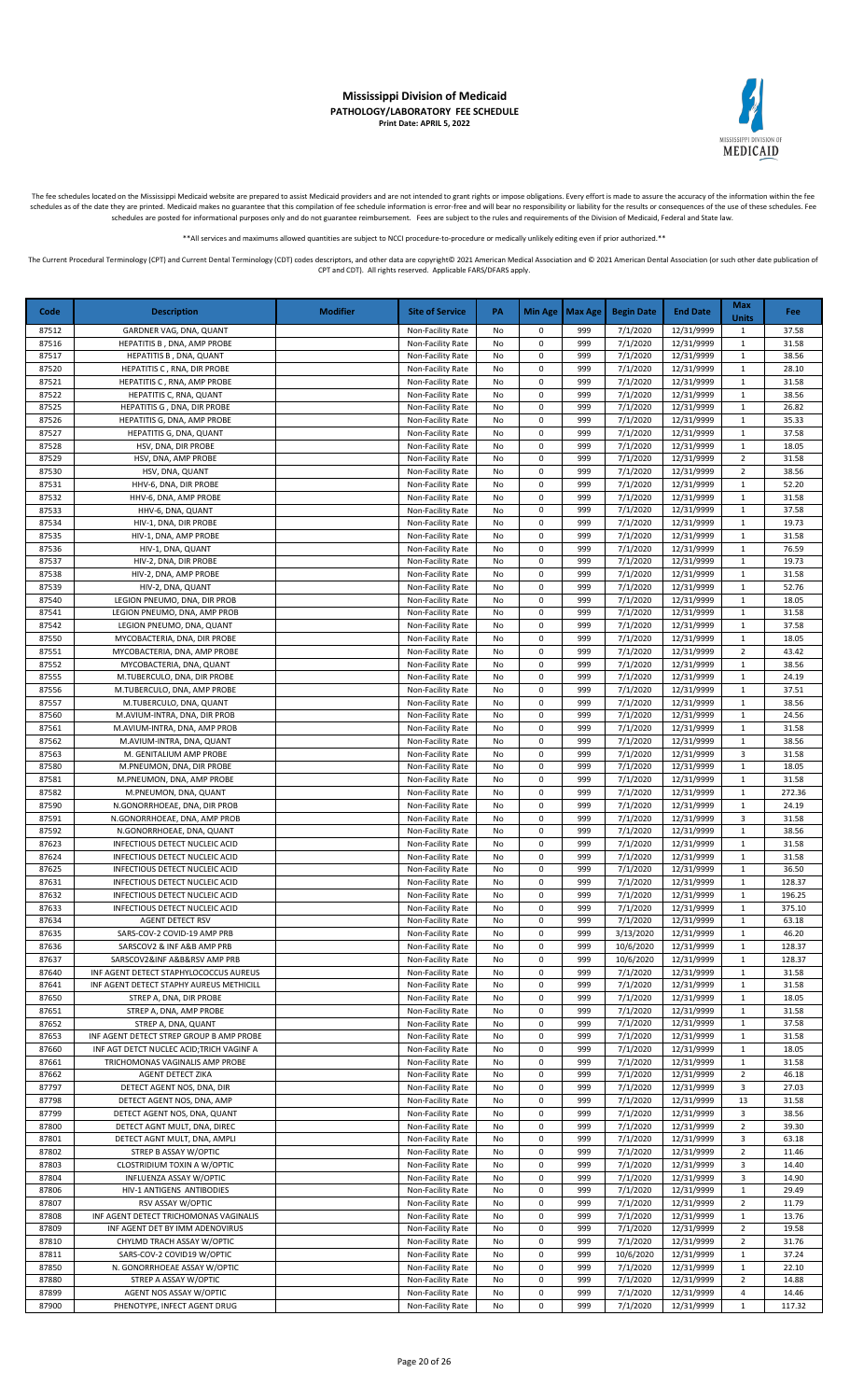# MEDICAID

#### **Mississippi Division of Medicaid PATHOLOGY/LABORATORY FEE SCHEDULE Print Date: APRIL 5, 2022**

The fee schedules located on the Mississippi Medicaid website are prepared to assist Medicaid providers and are not intended to grant rights or impose obligations. Every effort is made to assure the accuracy of the informa

\*\*All services and maximums allowed quantities are subject to NCCI procedure-to-procedure or medically unlikely editing even if prior authorized.\*\*

|                |                                                                                      |                 |                                        |          |                            |                     |                      |                          | <b>Max</b>                   |                        |
|----------------|--------------------------------------------------------------------------------------|-----------------|----------------------------------------|----------|----------------------------|---------------------|----------------------|--------------------------|------------------------------|------------------------|
| Code           | <b>Description</b>                                                                   | <b>Modifier</b> | <b>Site of Service</b>                 | PA       | Min Age                    | <b>Max Age</b>      | <b>Begin Date</b>    | <b>End Date</b>          | <b>Units</b>                 | Fee:                   |
| 87901          | GENOTYPE DNA HIV REVERSE T                                                           |                 |                                        | No       | 0                          | 999                 | 1/1/2001             | 12/31/9999               | $\mathbf{1}$                 | <b>NC</b>              |
| 87902          | GENOTYPE, DNA, HEPATITIS C                                                           |                 | Non-Facility Rate                      | No       | $\mathsf 0$                | 999                 | 7/1/2020             | 12/31/9999               | $\mathbf{1}$                 | 231.71                 |
| 87903          | PHENOTYPE, DNA HIV W/CULTURE                                                         |                 |                                        | No       | $\mathsf 0$                | 999                 | 1/1/2001             | 12/31/9999               | $\mathbf{1}$                 | <b>NC</b>              |
| 87904          | PHENOTYPE, DNA HIV W/CLT ADD                                                         |                 |                                        | No       | $\mathsf 0$                | 999                 | 1/1/2001             | 12/31/9999               | $\mathbf{1}$                 | <b>NC</b>              |
| 87905          | INF AGENT ENZY OTH THAN VIRUS                                                        |                 | Non-Facility Rate                      | No       | $\mathsf 0$                | 999                 | 7/1/2020             | 12/31/9999               | $\overline{2}$               | 11.00                  |
| 87906          | <b>GENOTYPE DNA HIV REVERSE T</b>                                                    |                 | Non-Facility Rate                      | No       | 0                          | 999                 | 7/1/2020             | 12/31/9999               | $\overline{2}$               | 115.86                 |
| 87910          | <b>GENOTYPE CYTOMEGALOVIRUS</b>                                                      |                 |                                        | No       | $\mathbf 0$                | 999                 | 1/1/2013             | 12/31/9999               | $\overline{2}$               | <b>NC</b>              |
| 87912          | <b>GENOTYPE DNA HEPATITIS B</b>                                                      |                 |                                        | No       | $\mathsf 0$                | 999                 | 1/1/2013             | 12/31/9999               | $\overline{2}$               | <b>NC</b>              |
| 87999          | UNLISTED MICROBIOLOGY PROCED                                                         |                 |                                        | No       | 0                          | 999                 | 7/1/1983             | 12/31/9999               | 15                           | MP                     |
| 88000          | NECROPSY (AUTOPSY), GROSS EX                                                         |                 |                                        | No       | 0                          | 999                 | 1/1/1983             | 12/31/9999               | $\mathbf{1}$                 | <b>NC</b>              |
| 88005          | NECROPSY (AUTOPSY), GROSS EX                                                         |                 |                                        | No       | 0                          | 999                 | 1/1/1983             | 12/31/9999               | $\mathbf{1}$                 | <b>NC</b>              |
| 88007          | NECROPSY (AUTOPSY), GROSS EX                                                         |                 |                                        | No       | $\mathbf 0$                | 999                 | 1/1/1983             | 12/31/9999               | 1                            | <b>NC</b>              |
| 88012          | NECROPSY (AUTOPSY), GROSS EX                                                         |                 |                                        | No       | $\mathbf 0$                | $\mathbf{1}$        | 1/1/1983             | 12/31/9999               | $\mathbf{1}$                 | <b>NC</b>              |
| 88014          | NECROPSY (AUTOPSY), GROSS EX                                                         |                 |                                        | No       | $\mathsf 0$                | $\mathbf{1}$        | 1/1/1983             | 12/31/9999               | $\mathbf{1}$                 | <b>NC</b>              |
| 88016<br>88020 | NECROPSY (AUTOPSY), GROSS EX                                                         |                 |                                        | No       | $\mathsf 0$<br>$\mathsf 0$ | $\mathbf{1}$<br>999 | 1/1/1983             | 12/31/9999               | $\mathbf{1}$                 | <b>NC</b><br><b>NC</b> |
| 88025          | NECROPSY (AUTOPSY), GROSS AN<br>NECROPSY (AUTOPSY), GROSS AN                         |                 |                                        | No<br>No | $\mathbf 0$                | 999                 | 1/1/1983<br>1/1/1983 | 12/31/9999<br>12/31/9999 | $\mathbf{1}$<br>$\mathbf{1}$ | <b>NC</b>              |
| 88027          | NECROPSY (AUTOPSY), GROSS AN                                                         |                 |                                        | No       | 0                          | 999                 | 1/1/1983             | 12/31/9999               | $\mathbf{1}$                 | <b>NC</b>              |
| 88028          | NECROPSY (AUTOPSY), GROSS AN                                                         |                 |                                        | No       | 0                          | $\mathbf{1}$        | 1/1/1983             | 12/31/9999               | $\mathbf 1$                  | <b>NC</b>              |
| 88029          | NECROPSY (AUTOPSY), GROSS AN                                                         |                 |                                        | No       | $\mathbf 0$                | $\mathbf{1}$        | 1/1/1983             | 12/31/9999               | $\mathbf{1}$                 | <b>NC</b>              |
| 88036          | NECROPSY (AUTOPSY), LIMITED,                                                         |                 |                                        | No       | 0                          | 999                 | 1/1/1983             | 12/31/9999               | $\mathbf{1}$                 | <b>NC</b>              |
| 88037          | NECROPSY (AUTOPSY), LIMITED,                                                         |                 |                                        | No       | 0                          | 999                 | 1/1/1983             | 12/31/9999               | $\mathbf{1}$                 | <b>NC</b>              |
| 88040          | NECROPSY (AUTOPSY);                                                                  |                 |                                        | No       | $\mathsf 0$                | 999                 | 1/1/1983             | 12/31/9999               | $\mathbf{1}$                 | <b>NC</b>              |
| 88045          | NECROPSY (AUTOPSY);                                                                  |                 |                                        | No       | 0                          | 999                 | 1/1/1983             | 12/31/9999               | $\mathbf{1}$                 | <b>NC</b>              |
| 88099          | UNLISTED NECROPSY (AUTOPSY)                                                          |                 |                                        | No       | $\mathbf 0$                | 999                 | 6/7/1993             | 12/31/9999               | $\mathbf{1}$                 | <b>NC</b>              |
| 88104          | CYTOPATHOLOGY, FLUIDS, WASHING                                                       |                 | Non-Facility Rate                      | No       | $\mathbf 0$                | 999                 | 7/1/2020             | 12/31/9999               | 5                            | 55.67                  |
| 88104          | CYTOPATHOLOGY, FLUIDS, WASHING                                                       | TC              |                                        | No       | $\mathsf 0$                | 999                 | 7/1/2020             | 12/31/9999               | 5                            | 31.03                  |
| 88104          | CYTOPATHOLOGY, FLUIDS, WASHING                                                       | 26              |                                        | No       | $\mathsf 0$                | 999                 | 7/1/2020             | 12/31/9999               | 5                            | 24.63                  |
| 88106          | <b>CYTOPATH SIMPLE FILTER</b>                                                        |                 | Non-Facility Rate                      | No       | $\mathsf 0$                | 999                 | 7/1/2020             | 12/31/9999               | 5                            | 52.13                  |
| 88106          | <b>CYTOPATH SIMPLE FILTER</b>                                                        | TC              |                                        | No       | $\mathbf 0$                | 999                 | 7/1/2020             | 12/31/9999               | 5                            | 35.20                  |
| 88106          | <b>CYTOPATH SIMPLE FILTER</b>                                                        | 26              |                                        | No       | $\mathbf 0$                | 999                 | 7/1/2020             | 12/31/9999               | 5                            | 16.93                  |
| 88108          | CYTOPATH, CONCENTRATE TECH                                                           |                 | Non-Facility Rate                      | No       | $\mathbf 0$                | 999                 | 7/1/2020             | 12/31/9999               | 6                            | 50.18                  |
| 88108          | CYTOPATH, CONCENTRATE TECH                                                           | TC              |                                        | No       | $\mathbf 0$                | 999                 | 7/1/2020             | 12/31/9999               | 6                            | 30.47                  |
| 88108          | CYTOPATH, CONCENTRATE TECH                                                           | 26              |                                        | No       | 0                          | 999                 | 7/1/2020             | 12/31/9999               | 6                            | 19.71                  |
| 88112<br>88112 | CYTOPATH CELLR ENHANCE NO CERV/VAG CYTOP                                             | TC              | Non-Facility Rate                      | No       | 0<br>$\mathsf 0$           | 999<br>999          | 7/1/2020<br>7/1/2020 | 12/31/9999               | 6<br>6                       | 54.83<br>30.47         |
| 88112          | CYTOPATH CELLR ENHANCE NO CERV/VAG CYTOP<br>CYTOPATH CELLR ENHANCE NO CERV/VAG CYTOP | 26              |                                        | No<br>No | $\mathbf 0$                | 999                 | 7/1/2020             | 12/31/9999<br>12/31/9999 | 6                            | 24.35                  |
| 88120          | CYTP URNE 3-5 PROBES EA SPEC                                                         |                 | Non-Facility Rate                      | No       | $\mathbf 0$                | 999                 | 7/1/2020             | 12/31/9999               | $\overline{2}$               | 458.35                 |
| 88120          | CYTP URNE 3-5 PROBES EA SPEC                                                         | TC              |                                        | No       | $\mathsf 0$                | 999                 | 7/1/2020             | 12/31/9999               | $\overline{2}$               | 407.39                 |
| 88120          | CYTP URNE 3-5 PROBES EA SPEC                                                         | 26              |                                        | No       | $\mathsf 0$                | 999                 | 7/1/2020             | 12/31/9999               | $\overline{2}$               | 50.97                  |
| 88121          | CYTP URINE 3-5 PROBES CMPTR                                                          |                 | Non-Facility Rate                      | No       | $\mathsf 0$                | 999                 | 7/1/2020             | 12/31/9999               | $\overline{2}$               | 350.62                 |
| 88121          | CYTP URINE 3-5 PROBES CMPTR                                                          | TC              |                                        | No       | $\mathsf 0$                | 999                 | 7/1/2020             | 12/31/9999               | $\overline{2}$               | 307.67                 |
| 88121          | CYTP URINE 3-5 PROBES CMPTR                                                          | 26              |                                        | No       | 0                          | 999                 | 7/1/2020             | 12/31/9999               | $\overline{2}$               | 42.95                  |
| 88125          | CYTOPATHOLOGY, FORENSIC (EG,                                                         |                 | Non-Facility Rate                      | No       | $\mathbf 0$                | 999                 | 7/1/2020             | 12/31/9999               | $\mathbf{1}$                 | 21.66                  |
| 88125          | CYTOPATHOLOGY, FORENSIC (EG,                                                         | 26              |                                        | No       | $\mathbf 0$                | 999                 | 7/1/2020             | 12/31/9999               | $\mathbf{1}$                 | 12.04                  |
| 88125          | CYTOPATHOLOGY, FORENSIC (EG,                                                         | TC              |                                        | No       | $\mathbf 0$                | 999                 | 7/1/2020             | 12/31/9999               | $\mathbf{1}$                 | 9.62                   |
| 88130          | SEX CHROMATIN IDENTIFICATION                                                         |                 | Non-Facility Rate                      | No       | 0                          | 999                 | 7/1/2020             | 12/31/9999               | 1                            | 16.18                  |
| 88140          | SEX CHROMATIN IDENTIFICATION                                                         |                 | Non-Facility Rate                      | No       | 0                          | 999                 | 7/1/2020             | 12/31/9999               | $\mathbf{1}$                 | 7.19                   |
| 88141          | CYTOPATH CERV/VAG INTERPRET                                                          |                 | Non-Facility Rate                      | No       | 0                          | 999                 | 7/1/2020             | 12/31/9999               | $\mathbf{1}$                 | 21.22                  |
| 88142          | CYTPATH C/VAG T/LAYER                                                                |                 | Non-Facility Rate                      | No       | 0                          | 999                 | 7/1/2020             | 12/31/9999               | 1                            | 18.23                  |
| 88143          | CYTOPATH, C/V, THIN LYR REDO                                                         |                 | Non-Facility Rate                      | No       | $\mathsf 0$                | 999                 | 7/1/2020             | 12/31/9999               | $\mathbf{1}$                 | 20.74                  |
| 88147          | CYTOPATH, C/V, AUTOMATED                                                             |                 | Non-Facility Rate                      | No       | $\mathsf 0$                | 999                 | 7/1/2020             | 12/31/9999               | $\mathbf{1}$                 | 45.50                  |
| 88148          | CYTOPATH, C/V, AUTO RESCREEN                                                         |                 | Non-Facility Rate                      | No       | $\mathsf 0$                | 999                 | 7/1/2020             | 12/31/9999               | $\mathbf{1}$                 | 14.40                  |
| 88150<br>88152 | CYTPATH C/VAG MANUAL                                                                 |                 | Non-Facility Rate                      | No       | $\mathsf 0$<br>$\mathsf 0$ | 999                 | 7/1/2020             | 12/31/9999               | $\mathbf 1$                  | 13.61<br>24.88         |
| 88153          | CYTPATH C/VAG AUTO REDO<br>CYTOPATH, C/V, REDO                                       |                 | Non-Facility Rate<br>Non-Facility Rate | No<br>No | 0                          | 999<br>999          | 7/1/2020<br>7/1/2020 | 12/31/9999<br>12/31/9999 | $\mathbf{1}$<br>$\mathbf{1}$ | 21.63                  |
| 88155          | CYTPATH C/VAG INDEX ADD-ON                                                           |                 | Non-Facility Rate                      | No       | $\mathsf 0$                | 999                 | 7/1/2020             | 12/31/9999               | $\mathbf{1}$                 | 13.19                  |
| 88160          | CYTOPATHOLOGY, SMEARS, ANY OTH                                                       |                 | Non-Facility Rate                      | No       | 0                          | 999                 | 7/1/2020             | 12/31/9999               | $\overline{\mathbf{4}}$      | 57.65                  |
| 88160          | CYTOPATHOLOGY, SMEARS, ANY OTH                                                       | TC              |                                        | No       | 0                          | 999                 | 7/1/2020             | 12/31/9999               | 4                            | 34.92                  |
| 88160          | CYTOPATHOLOGY, SMEARS, ANY OTH                                                       | 26              |                                        | No       | 0                          | 999                 | 7/1/2020             | 12/31/9999               | 4                            | 22.73                  |
| 88161          | CYTOPATH SMEAR, OTHER SOURCE                                                         |                 | Non-Facility Rate                      | No       | 0                          | 999                 | 7/1/2020             | 12/31/9999               | 4                            | 55.42                  |
| 88161          | CYTOPATH SMEAR, OTHER SOURCE                                                         | TC              |                                        | No       | 0                          | 999                 | 7/1/2020             | 12/31/9999               | 4                            | 33.26                  |
| 88161          | CYTOPATH SMEAR, OTHER SOURCE                                                         | 26              |                                        | No       | $\mathsf 0$                | 999                 | 7/1/2020             | 12/31/9999               | 4                            | 22.17                  |
| 88162          | CYTOPATH SMEAR, OTHER SOURCE                                                         |                 | Non-Facility Rate                      | No       | $\mathsf 0$                | 999                 | 7/1/2020             | 12/31/9999               | 3                            | 80.53                  |
| 88162          | CYTOPATH SMEAR, OTHER SOURCE                                                         | TC              |                                        | No       | $\mathsf 0$                | 999                 | 7/1/2020             | 12/31/9999               | 3                            | 46.77                  |
| 88162          | CYTOPATH SMEAR, OTHER SOURCE                                                         | 26              |                                        | No       | $\mathsf 0$                | 999                 | 7/1/2020             | 12/31/9999               | 3                            | 33.77                  |
| 88164          | CYTPATH TBS C/VAG MANUAL                                                             |                 | Non-Facility Rate                      | No       | $\mathsf 0$                | 999                 | 7/1/2020             | 12/31/9999               | $\mathbf{1}$                 | 13.61                  |
| 88165          | CYTPATH TBS C/VAG REDO                                                               |                 | Non-Facility Rate                      | No       | 0                          | 999                 | 7/1/2020             | 12/31/9999               | $\mathbf{1}$                 | 38.00                  |
| 88166          | CYTOPATH TBS, C/V, AUTO REDO                                                         |                 | Non-Facility Rate                      | No       | 0                          | 999                 | 7/1/2020             | 12/31/9999               | $\mathbf{1}$                 | 13.61                  |
| 88167          | CYTOPATH TBS, C/V, SELECT                                                            |                 | Non-Facility Rate                      | No       | 0                          | 999                 | 7/1/2020             | 12/31/9999               | $\mathbf{1}$                 | 13.61                  |
| 88172          | CYTP DX EVAL FNA 1ST EA SITE                                                         |                 | Non-Facility Rate                      | No       | 0                          | 999                 | 7/1/2020             | 12/31/9999               | 5                            | 46.45                  |
| 88172          | CYTP DX EVAL FNA 1ST EA SITE                                                         | 26              |                                        | No       | 0                          | 999                 | 7/1/2020             | 12/31/9999               | 5                            | 31.55                  |
| 88172<br>88173 | CYTP DX EVAL FNA 1ST EA SITE                                                         | TC              |                                        | No<br>No | 0<br>0                     | 999<br>999          | 7/1/2020<br>7/1/2020 | 12/31/9999               | 5<br>5                       | 14.90                  |
| 88173          | EVALUATION OF FINE NEEDLE ASPI<br>EVALUATION OF FINE NEEDLE ASPI                     | TC              | Non-Facility Rate                      | No       | $\mathsf 0$                | 999                 | 7/1/2020             | 12/31/9999<br>12/31/9999 | 5                            | 126.19<br>64.01        |
| 88173          | EVALUATION OF FINE NEEDLE ASPI                                                       | 26              |                                        | No       | $\pmb{0}$                  | 999                 | 7/1/2020             | 12/31/9999               | 5                            | 62.18                  |
| 88174          | CYTOPATH, C/V AUTO, IN FLUID                                                         |                 | Non-Facility Rate                      | No       | $\mathsf 0$                | 999                 | 7/1/2020             | 12/31/9999               | $\mathbf{1}$                 | 22.83                  |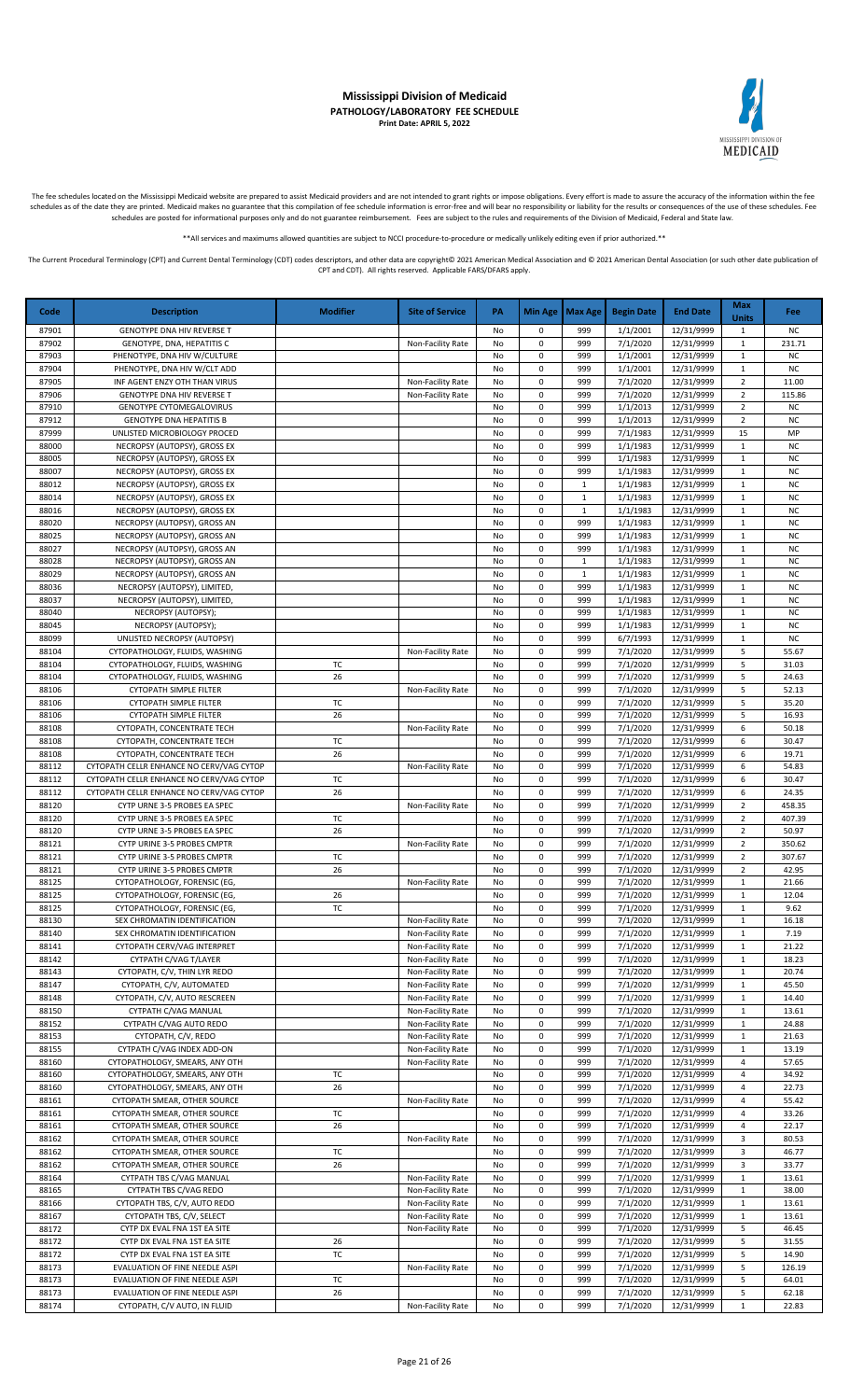## MEDICAID

#### **Mississippi Division of Medicaid PATHOLOGY/LABORATORY FEE SCHEDULE Print Date: APRIL 5, 2022**

The fee schedules located on the Mississippi Medicaid website are prepared to assist Medicaid providers and are not intended to grant rights or impose obligations. Every effort is made to assure the accuracy of the informa schedules as of the date they are printed. Medicaid makes no guarantee that this compilation of fee schedule information is error-free and will bear no responsibility or liability for the results or consequences of the use schedules are posted for informational purposes only and do not guarantee reimbursement. Fees are subject to the rules and requirements of the Division of Medicaid, Federal and State law.

\*All services and maximums allowed quantities are subject to NCCI procedure-to-procedure or medically unlikely editing even if prior authorized

The Current Procedural Terminology (CPT) and Current Dental Terminology (CDT) codes descriptors, and other data are copyright@ 2021 American Medical Association and @ 2021 American Dental Association (or such other date pu CPT and CDT). All rights reserved. Applicable FARS/DFARS apply.

**Code Description Modifier Site of Service PA Min Age Max Age Begin Date End Date Max Units Fee** 88175 CYTOPATH C/V AUTO FLUID REDO Non-Facility Rate No 0 999 7/1/2020 12/31/9999 1 23.95 88177 CYTP C/V AUTO THIN LYR ADDL NO CONTRACTLITY Rate No 0 999 7/1/2020 12/31/9999 6 24.91 88177 CYTP C/V AUTO THIN LYR ADDL 26 26 No 0 999 7/1/2020 12/31/9999 6 19.35 88177 CYTP C/V AUTO THIN LYR ADDL TC No 0 999 7/1/2020 12/31/9999 6 5.56<br>88182 FLOW CYTOMETRY; CELL CYCLE OR Non-Facility Rate No 0 999 7/1/2020 12/31/9999 2 110.77 88182 FLOW CYTOMETRY; CELL CYCLE OR Non-Facility Rate No 0 999 7/1/2020 12/31/9999 2 88182 FLOW CYTOMETRY; CELL CYCLE OR TC TC No 0 999 7/1/2020 12/31/9999 2 76.69 88182 FLOW CYTOMETRY; CELL CYCLE OR 26 26 No 0 999 7/1/2020 12/31/9999 2 34.08 88184 | FLOWCYTOMETRY/ TC, 1 MARKER | Non-Facility Rate | No | 0 | 999 | 7/1/2020 | 12/31/9999 | 2 | 52.34 88185 FLOWCYTOMETRY/TC, ADD-ON Non-Facility Rate No 0 999 7/1/2020 12/31/9999 35 17.24 88187 FLOWCYTOMETRY/READ, 2-8 Non-Facility Rate No 0 999 7/1/2020 12/31/9999 2 32.70 88188 FLOWCYTOMETRY/READ, 9-15 Noted that I Non-Facility Rate No 0 999 7/1/2020 12/31/9999 2 54.98 88189 FLOWCYTOMETRY/READ, 16 & > Non-Facility Rate No 0 999 7/1/2020 12/31/9999 2 74.15 88199 UNLISTED CYTOPATHOLOGY PROCE NO 2000 2010 No 0 999 7/1/1984 12/31/9999 1 MP 88230 TISSUE CULTURE, LYMPHOCYTE No Non-Facility Rate No 0 999 7/1/2020 12/31/9999 2 104.84 88233 NOTISSUE CULTURE FOR CHROMOSOME NO CONSEGUENT AND HON-Facility Rate No 0 999 1 7/1/2020 12/31/9999 3 126.66 88235 TISSUE CULTURE FOR CHROMOSOME<br>1993 88237 TISSUE CULTURE, BONE MARROW Non-Facility Rate No 0 999 7/1/2020 12/31/9999 4 12/3.38 TISSUE CULTURE, BONE MARROW **Non-Facility Rate** No 0 999 7/1/2020 12/31/9999 4 88239 | TISSUE CULTURE, TUMOR | Non-Facility Rate No 0 999 | 7/1/2020 | 12/31/9999 | 3 | 132.77 88240 CELL CRYOPRESERVE/STORAGE Non-Facility Rate No 0 999 7/1/2020 12/31/9999 1 11.76<br>88241 FROZEN CELL PREPARATION Non-Facility Rate No 0 999 7/1/2020 12/31/9999 3 10.88 88241 FROZEN CELL PREPARATION Non-Facility Rate No 0 999 7/1/2020 12/31/9999 3 10.88<br>88245 CHROMOSOME ANALYSIS, 20-25 Non-Facility Rate No 0 999 7/1/2020 12/31/9999 1 155.85 CHROMOSOME ANALYSIS, 20-25 Non-Facility Rate No 0 999 7/1/2020 12/31/9999 1 88248 CHROMOSOME ANALYSIS, 50-100 \ \ \ \ \ \ \ \ \ \ \ Non-Facility Rate \ \ No \ 0 \ 999 7/1/2020 12/31/9999 1 \ 155.85 88249 CHROMOSOME ANALYSIS, 100 CHROMOSOME NALYSIS, 100 NON-Facility Rate No 0 999 7/1/2020 12/31/9999 1 1 155.85 88261 CHROMOSOME ANALYSIS, 5 Non-Facility Rate No 0 999 7/1/2020 12/31/9999 2 237.91 88262 CHROMOSOME ANALYSIS; Non-Facility Rate No 0 999 7/1/2020 12/31/9999 2 112.94 88263 CHROMOSOME ANALYSIS; COUNT 15- Non-Facility Rate No 0 999 7/1/2020 12/31/9999 1 135.26 88264 CHROMOSOME ANALYSIS, 20-25 Non-Facility Rate No 0 999 7/1/2020 12/31/9999 1 130.15 88267 CHROMOSOME ANALYSIS:PLACENTA (Non-Facility Rate No 0 999 7/1/2020 12/31/9999 2 169.71 88269 CHROMOSOME ANALYSIS, IN SITU F NON-Facility Rate No 0 999 7/1/2020 12/31/9999 2 156.29 88271 | CYTOGENETICS, DNA PROBE | Non-Facility Rate | No | 0 | 999 | 7/1/2020 | 12/31/9999 | 16 | 19.28 88272 CYTOGENETICS, 3-5 Non-Facility Rate No 0 999 7/1/2020 12/31/9999 12 36.63 88273 CYTOGENETICS, 10-30 Non-Facility Rate No 0 999 7/1/2020 12/31/9999 3 31.33 88274 CYTOGENETICS, 25-99 Non-Facility Rate No 0 999 7/1/2020 12/31/9999 5 38.14 88275 CYTOGENETICS, 100-300 Non-Facility Rate No 0 999 7/1/2020 12/31/9999 12 46.07 88280 CHROMOSOME ANALYSIS; Notice Analysis; No chemic ity Rate No 0 999 7/1/2020 12/31/9999 1 30.12 88283 CHROMOSOME ANALYSIS; ADDITIONA NO NON-Facility Rate No 0 999 7/1/2020 12/31/9999 5 61.74<br>88285 CHROMOSOME ANALYSIS; Non-Facility Rate No 0 999 7/1/2020 12/31/9999 10 24.22 88285 CHROMOSOME ANALYSIS; Non-Facility Rate No 0 999 7/1/2020 12/31/9999 10 24.22 88289 CHROMOSOME ANALYSIS: ADDITIONA No and the second and the Non-Facility Rate No 0 999 7/1/2020 12/31/9999 1 1 30.99 88291 CYTO/MOLECULAR REPORT Non-Facility Rate No 0 999 7/1/2020 12/31/9999 1 28.42<br>88299 UNLISTED CYTOGENETIC STUDY NO 0 999 6/1/1992 12/31/9999 1 MP **8829 UNLISTED CYTOGENETIC STUDY** NO 0 999 6/1/1992 12/31/9999 1 MP 88299 UNLISTED CYTOGENETIC STUDY 26 No 0 999 5/24/1993 12/31/9999 1 MP 88300 SURGICAL PATH GROSS Non-Facility Rate No 0 999 7/1/2020 12/31/9999 4 12.33 88300 SURGICAL PATH GROSS NO 2000 TC NO 0 999 7/1/2020 12/31/9999 4 8.51 8.51 & 1 88300 SURGICAL PATH GROSS 26 No 0 999 7/1/2020 12/31/9999 4 3.83<br>88302 LEVEL II - SURGICAL PATHOLOGY, 2001 2003 Non-Facility Rate No 0 999 7/1/2020 12/31/9999 4 24.49 <u>88302 LEVEL II - SURGICAL PATHOLOGY, Non-Facility Rate No 0 999 7/1/2020 12/31/9999 4</u> 88302 LEVEL II - SURGICAL PATHOLOGY, TC No 0 999 7/1/2020 12/31/9999 4 18.52 88302 LEVEL II - SURGICAL PATHOLOGY, 26 26 No 0 999 7/1/2020 12/31/9999 4 5.97<br>1999 88304 TISSUE EXAM BY PATHOLOGIST No Non-Facility Rate No 0 999 7/1/2020 12/31/9999 5 32.90 TISSUE EXAM BY PATHOLOGIST Non-Facility Rate No 0 999 7/1/2020 12/31/9999 88304 TISSUE EXAM BY PATHOLOGIST TC TC No 0 999 7/1/2020 12/31/9999 5 22.97 88304 TISSUE EXAM BY PATHOLOGIST 26 26 No 0 999 7/1/2020 12/31/9999 5 9.94 88305 TISSUE EXAM BY PATHOLOGIST Nonella Computer Non-Facility Rate No 0 999 7/1/2020 12/31/9999 16 57.81 88305 TISSUE EXAM BY PATHOLOGIST 26 26 No 0 999 7/1/2020 12/31/9999 16 33.17 88305 TISSUE EXAM BY PATHOLOGIST TC TC No 0 999 7/1/2020 12/31/9999 16 24.63 88307 TISSUE EXAM BY PATHOLOGIST Non-Facility Rate No 0 999 7/1/2020 12/31/9999 8 222.52 88307 TISSUE EXAM BY PATHOLOGIST TO TC TO NO 0 999 7/1/2020 12/31/9999 8 149.81<br>88307 TISSUE EXAM BY PATHOLOGIST 26 26 No 0 999 7/1/2020 12/31/9999 8 72.70 **83308 TISSUE EXAM BY PATHOLOGIST 26** 26 No 0 999 7/1/2020 12/31/9999 8 88309 LEVEL VI - SURGICAL PATHOLOGY, Non-Facility Rate No 0 999 7/1/2020 12/31/9999 3 339.70 88309 LEVEL VI - SURGICAL PATHOLOGY, TO TC TO NO 0 999 7/1/2020 12/31/9999 3 211.54 88309 LEVEL VI - SURGICAL PATHOLOGY, 26 26 No 0 999 7/1/2020 12/31/9999 3 128.16 88311 SURGICAL PATHOLOGY, GROSS AN Non-Facility Rate No 0 999 7/1/2020 12/31/9999 4 17.69 88311 SURGICAL PATHOLOGY, GROSS AN 26 26 No 0 999 7/1/2020 12/31/9999 4 10.85 88311 SURGICAL PATHOLOGY, GROSS AN TC No 0 999 7/1/2020 12/31/9999 4 6.84 88312 SPECIAL STAINS GROUP 1 Non-Facility Rate No 0 999 7/1/2020 12/31/9999 9 84.50<br>88312 SPECIAL STAINS GROUP 1 TC No 0 999 7/1/2020 12/31/9999 9 61.06 88312 SPECIAL STAINS GROUP 1 TC 1 No 0 999 7/1/2020 12/31/9999 9 61.06 88312 SPECIAL STAINS GROUP 1 26 No 0 999 7/1/2020 12/31/9999 9 23.44<br>88313 SPECIAL STAINS GROUP 2 Non-Facility Rate No 0 999 7/1/2020 12/31/9999 8 60.24 88313 SPECIAL STAINS GROUP 2 Non-Facility Rate No 0 999 7/1/2020 12/31/9999 8 60.24 88313 SPECIAL STAINS GROUP 2 TC X NO 0 999 7/1/2020 12/31/9999 8 49.66 88313 SPECIAL STAINS GROUP 2 26 No 0 999 7/1/2020 12/31/9999 8 10.58 88314 HISTOCHEMICAL STAIN ADD-ON Non-Facility Rate No 0 999 7/1/2020 12/31/9999 6 77.47 88314 HISTOCHEMICAL STAIN ADD-ON TC RESERVED TO NO 0 999 7/1/2020 12/31/9999 6 58.00 88314 HISTOCHEMICAL STAIN ADD-ON 26 26 No 0 999 7/1/2020 12/31/9999 6 19.47 88319 DETERMINATIVE HISTOCHEMISTRY O Non-Facility Rate No 0 999 7/1/2020 12/31/9999 11 89.46<br>88319 DETERMINATIVE HISTOCHEMISTRY O TC No 0 999 7/1/2020 12/31/9999 11 65.78 88319999 DETERMINATIVE HISTOCHEMISTRY O CONTROL TC TC NO 0 999 7/1/2020 12/31/9999 11 88319 DETERMINATIVE HISTOCHEMISTRY O 26 26 No 0 999 7/1/2020 12/31/9999 11 23.68 88321 | CONSULTATION AND REPORT ON R | Non-Facility Rate | No | 0 | 999 | 7/1/2020 | 12/31/9999 | 1 | 84.44 88321 CONSULTATION AND REPORT ON R Facility Rate No 0 999 7/1/2020 12/31/9999 1 73.32 88323 CONSULTATION AND REPORT ON R NON-Facility Rate No 0 999 7/1/2020 12/31/9999 1 97.56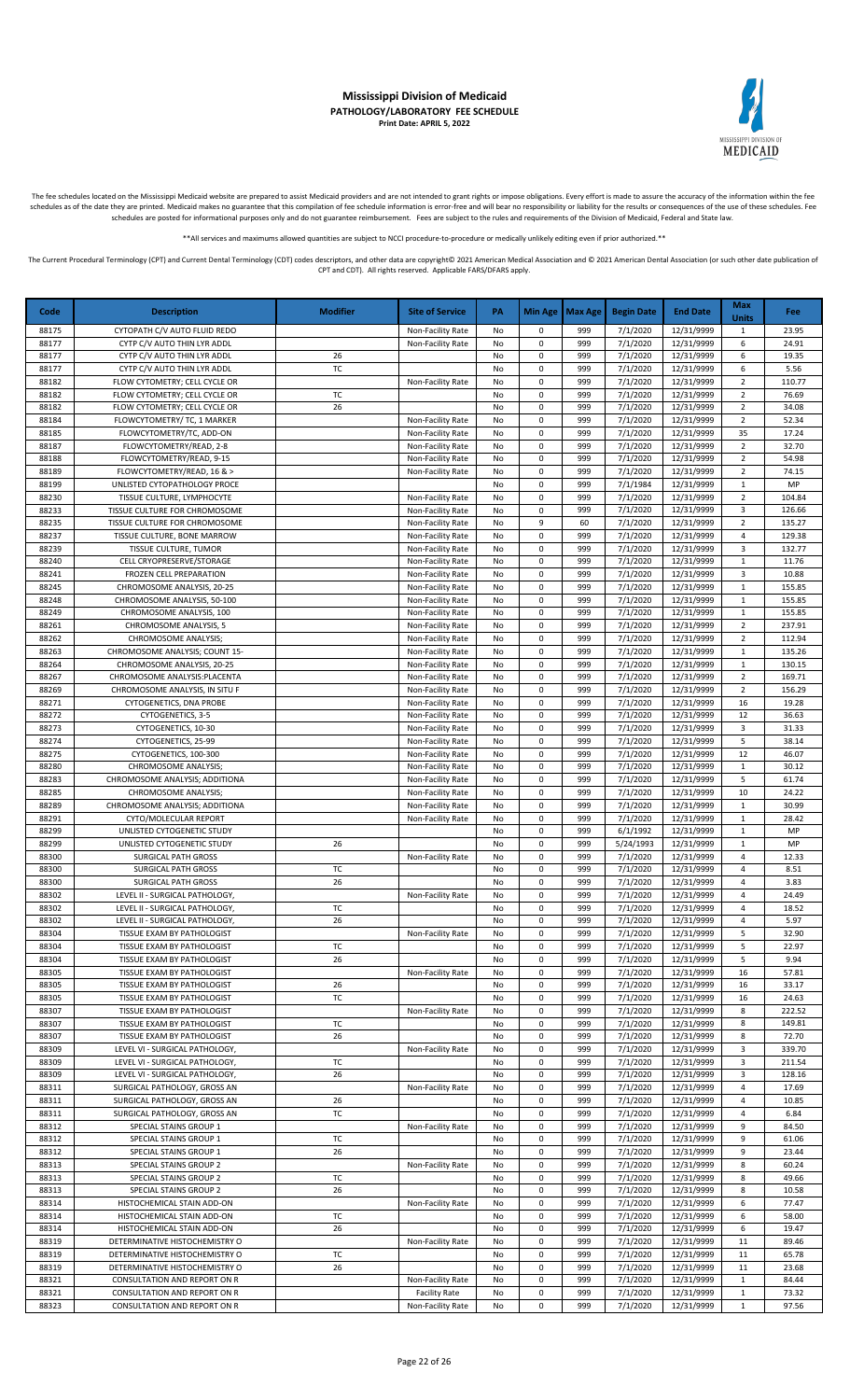

The fee schedules located on the Mississippi Medicaid website are prepared to assist Medicaid providers and are not intended to grant rights or impose obligations. Every effort is made to assure the accuracy of the informa schedules as of the date they are printed. Medicaid makes no guarantee that this compilation of fee schedule information is error-free and will bear no responsibility or liability for the results or consequences of the use schedules are posted for informational purposes only and do not guarantee reimbursement. Fees are subject to the rules and requirements of the Division of Medicaid, Federal and State law.

\*All services and maximums allowed quantities are subject to NCCI procedure-to-procedure or medically unlikely editing even if prior authorized

The Current Procedural Terminology (CPT) and Current Dental Terminology (CDT) codes descriptors, and other data are copyright@ 2021 American Medical Association and @ 2021 American Dental Association (or such other date pu CPT and CDT). All rights reserved. Applicable FARS/DFARS apply.

**Code Description Modifier Site of Service PA Min Age Max Age Begin Date End Date Max Units Fee** 88323 CONSULTATION AND REPORT ON R 26 26 No 0 999 7/1/2020 12/31/9999 1 77.10 88323 CONSULTATION AND REPORT ON R TC REPORT ON R TC NO 0 999 7/1/2020 12/31/9999 1 20.47 88325 COMPREHENSIVE REVIEW OF RECO Non-Facility Rate No 0 999 7/1/2020 12/31/9999 1 147.90 88325 COMPREHENSIVE REVIEW OF RECO FACILITY Rate No 0 999 7/1/2020 12/31/9999 1 126.21<br>88329 CONSULTATION DURING SURGERY; No Non-Facility Rate No 0 999 7/1/2020 12/31/9999 2 44.09 88329 CONSULTATION DURING SURGERY; Non-Facility Rate No 0 999 7/1/2020 12/31/9999 2 88329 CONSULTATION DURING SURGERY; Facility Rate No 0 999 7/1/2020 12/31/9999 2 31.30 88331 | PATH CONSULT INTRAOP, 1 BLOC | Non-Facility Rate No 0 999 | 7/1/2020 | 12/31/9999 | 11 | 81.68 88331 | PATH CONSULT INTRAOP, 1 BLOC | 26 No 0 999 | 7/1/2020 | 12/31/9999 | 11 | 54.82 88331 PATH CONSULT INTRAOP, 1 BLOC TC TC No 0 999 7/1/2020 12/31/9999 11 26.87 88332 PATH CONSULT INTRAOP ADDL RESOLUT NO NON-Facility Rate No 0 999 7/1/2020 12/31/9999 13 44.94 88332 PATH CONSULT INTRAOP ADDL PATH CONSULT NO 26 NO 0 999 7/1/2020 12/31/9999 13 27.25 88332 PATH CONSULT INTRAOP ADDL | TC | No 0 999 7/1/2020 12/31/9999 13 17.69 88333 INTRAOP CYTO PATH CONSULT, 1 Non-Facility Rate No 0 999 7/1/2020 12/31/9999 4 75.33 88333 INTRAOP CYTO PATH CONSULT, 1 26 26 No 0 999 7/1/2020 12/31/9999 4 54.86 88333 INTRAOP CYTO PATH CONSULT, 1 TC No 0 999 7/1/2020 12/31/9999 4 20.47<br>88334 INTRAOP CYTO PATH CONSULT 2 Non-Facility Rate No 0 999 7/1/2020 12/31/9999 5 47.27 88334 INTRAOP CYTO PATH CONSULT 2<br>1993 - BR334 INTRAOP CYTO PATH CONSULT 2 26 Non-Facility Rate No 0 999 7/1/2020 12/31/9999 5 47.27<br>1993 - BR334 INTRAOP CYTO PATH CONSULT 2 26 No. 0 999 7/1/2020 12/31/9999 5 33.37 1NTRAOP CYTO PATH CONSULT 2 26 26 No 0 999 7/1/2020 12/31/9999 5 88334 INTRAOP CYTO PATH CONSULT 2 TC No 0 999 7/1/2020 12/31/9999 5 13.91 88341 IMMUNO PER SPECIMEN Non-Facility Rate No 0 999 7/1/2020 12/31/9999 13 74.67<br>88341 IMMUNO PER SPECIMEN TC No 0 999 7/1/2020 12/31/9999 13 49.77 88341 | IMMUNO PER SPECIMEN | TC | No | 0 | 999 | 7/1/2020 | 12/31/9999 | 13 | 49.77 88341 IMMUNO PER SPECIMEN 26 26 No 0 999 7/1/2020 12/31/9999 13 24.91 88342 | IMMUNO PER SPECIMEN | Non-Facility Rate | No | 0 | 999 | 7/1/2020 | 12/31/9999 | 3 | 85.13 88342 | IMMUNO PER SPECIMEN | TC | No 0 999 | 7/1/2020 | 12/31/9999 | 3 | 54.11 88342 | IMMUNO PER SPECIMEN | 26 | No | 0 | 999 | 7/1/2020 | 12/31/9999 | 3 | 31.02 88344 IMMUNO PER SPECIMEN NON-Facility Rate No 0 999 7/1/2020 12/31/9999 6 137.96 88344 | IMMUNO PER SPECIMEN | TC | No | 0 | 999 | 7/1/2020 | 12/31/9999 | 6 | 104.16 88344 | IMMUNO PER SPECIMEN | 26 | No | 0 | 999 | 7/1/2020 | 12/31/9999 | 6 | 33.80 88346 IMMUNOFLUOR ANTB 1ST STAIN Non-Facility Rate No 0 999 7/1/2020 12/31/9999 2 101.69 88346 IMMUNOFLUOR ANTB 1ST STAIN TC No 0 999 7/1/2020 12/31/9999 2 69.96 88346 IMMUNOFLUOR ANTB 1ST STAIN 26 26 No 0 999 7/1/2020 12/31/9999 2 31.74 88348 ELECTRON MICROSCOPY; Non-Facility Rate No 0 999 7/1/2020 12/31/9999 1 308.73<br>88348 ELECTRON MICROSCOPY; TC No 0 999 7/1/2020 12/31/9999 1 241.52 88348 ELECTRON MICROSCOPY; TC No 0 999 7/1/2020 12/31/9999 88348 ELECTRON MICROSCOPY; 26 No 0 999 7/1/2020 12/31/9999 1 67.21 88350 IMMUNOFLUOR ANTB ADDL STAIN NO RESERVE NO NON-Facility Rate No 0 999 7/1/2020 12/31/9999 8 74.69 88350 | IMMUNOFLUOR ANTB ADDL STAIN | TC | No | 0 999 | 7/1/2020 | 12/31/9999 | 8 | 49.10 88350 IMMUNOFLUOR ANTB ADDL STAIN 26 26 26 No 0 999 7/1/2020 12/31/9999 8 25.59<br>1995 88355 MORPHOMETRIC ANALYSIS; SKELETA 114.99 88355 MORPHOMETRIC ANALYSIS; SKELETA Non-Facility Rate No 0 999 7/1/2020 12/31/9999 1 114.99 88355 MORPHOMETRIC ANALYSIS; SKELETA 1 26 1 No 0 999 7/1/2020 12/31/9999 1 73.40 88355 MORPHOMETRIC ANALYSIS; SKELETA TC TC No 0 999 7/1/2020 12/31/9999 1 41.60<br>88356 MORPHOMETRIC ANALYSIS: NERVE TEXT NO NON-Facility Rate No 0 999 7/1/2020 12/31/9999 3 195.17 MORPHOMETRIC ANALYSIS; NERVE Non-Facility Rate No 0 999 7/1/2020 12/31/9999 3 195.17 88356 MORPHOMETRIC ANALYSIS; NERVE 26 26 No 0 999 7/1/2020 12/31/9999 3 113.71 88356 MORPHOMETRIC ANALYSIS; NERVE TC No 0 999 7/1/2020 12/31/9999 3 81.48 88358 | MORPHOMETRIC ANALYSIS: TUMOR MORPH NORPH NON-Facility Rate No 0 999 | 7/1/2020 | 12/31/9999 | 2 | 108.26 88358 MORPHOMETRIC ANALYSIS; TUMOR MORPH TC No 0 999 7/1/2020 12/31/9999 2 64.40<br>88358 MORPHOMETRIC ANALYSIS; TUMOR MORPH 26 1 No 0 999 7/1/2020 12/31/9999 2 43.87 MORPHOMETRIC ANALYSIS; TUMOR MORPH 26 26 No 0 999 7/1/2020 12/31/9999 2 88360 MORPHOMETRIC ANALYSIS Non-Facility Rate No 0 999 7/1/2020 12/31/9999 6 101.30 88360 MORPHOMETRIC ANALYSIS TO TC No 0 999 7/1/2020 12/31/9999 6 64.12<br>88360 MORPHOMETRIC ANALYSIS 26 No 0 999 7/1/2020 12/31/9999 6 37.18 MORPHOMETRIC ANALYSIS 26 26 No 0 999 7/1/2020 12/31/9999 6 88361 MORPHOMETRIC ANALYSIS Non-Facility Rate No 0 999 7/1/2020 12/31/9999 6 103.09 88361 MORPHOMETRIC ANALYSIS TC No 0 999 7/1/2020 12/31/9999 6 63.56 88361 | MORPHOMETRIC ANALYSIS | 26 | 200 | No 0 999 | 7/1/2020 | 12/31/9999 | 6 | 39.52 88362 NERVE TEASING PREPARATIONS Non-Facility Rate No 0 999 7/1/2020 12/31/9999 1 186.79 88362 NERVE TEASING PREPARATIONS 26 No 0 999 7/1/2020 12/31/9999 1 98.87 88362 NERVE TEASING PREPARATIONS TC No 0 999 7/1/2020 12/31/9999 1 87.92 88363 XM ARCHIVE TISSUE MOLEC ANAL NO NON-Facility Rate No 0 999 7/1/2020 12/31/9999 2 19.88<br>88363 XM ARCHIVE TISSUE MOLEC ANAL NO Facility Rate No 0 999 7/1/2020 12/31/9999 2 17.10 83363 XM ARCHIVE TISSUE MOLEC ANAL FACILITY Rate No 0 999 7/1/2020 12/31/9999 2 88364 IN SITU HYBRID PER SPEC Non-Facility Rate No 0 999 7/1/2020 12/31/9999 3 110.71 88364 | IN SITU HYBRID PER SPEC | TC | No | 0 | 999 | 7/1/2020 | 12/31/9999 | 3 | 80.24 88364 | IN SITU HYBRID PER SPEC | 26 | No 0 999 | 7/1/2020 | 12/31/9999 | 3 | 30.47 88365 IN SITU HYBRID PER SPEC Non-Facility Rate No 0 999 7/1/2020 12/31/9999 4 144.85 88365 IN SITU HYBRID PER SPEC TC TC No 0 999 7/1/2020 12/31/9999 4 106.27 88365 | IN SITU HYBRID PER SPEC | 26 | No | 0 | 999 | 7/1/2020 | 12/31/9999 | 4 | 38.58 88366 IN SITU HYBRID PER SPEC Non-Facility Rate No 0 999 7/1/2020 12/31/9999 2 221.35<br>88366 IN SITU HYBRID PER SPEC TC TC No 0 999 7/1/2020 12/31/9999 2 166.60 88366 | IN SITU HYBRID PER SPEC | TC | No | 0 | 999 | 7/1/2020 | 12/31/9999 | 2 | 166.60 88366 | IN SITU HYBRID PER SPEC | 26 | No | 0 | 999 | 7/1/2020 | 12/31/9999 | 2 | 54.74 88367 MORPHOMETRIC ANALYSIS Non-Facility Rate No 0 999 7/1/2020 12/31/9999 3 91.37 88367 MORPHOMETRIC ANALYSIS TC No 0 999 7/1/2020 12/31/9999 3 61.06 MORPHOMETRIC ANALYSIS 26 26 No 0 999 7/1/2020 12/31/9999 3 30.31 88368 MORPHOMETRIC ANALYSIS Non-Facility Rate No 0 999 7/1/2020 12/31/9999 3 106.31 88368 | MORPHOMETRIC ANALYSIS | TC | No | 0 | 999 | 7/1/2020 | 12/31/9999 | 3 | 69.57 88368 | MORPHOMETRIC ANALYSIS | 26 | No 0 999 | 7/1/2020 | 12/31/9999 | 3 | 36.74 88369 MORPHOMETRIC ANALYSIS | NON-Facility Rate No 0 999 7/1/2020 12/31/9999 3 92.36 88369 MORPHOMETRIC ANALYSIS TC TC NO 0 999 7/1/2020 12/31/9999 3 63.56 88369 | MORPHOMETRIC ANALYSIS | 26 | No 0 999 7/1/2020 |12/31/9999 | 3 | 28.80 88371 | PROTEIN ANALYSIS OF TISSUE BY | NON-Facility Rate | No | 0 | 999 | 7/1/2020 | 12/31/9999 | 1 | 20.01 88371 PROTEIN ANALYSIS OF TISSUE BY 26 No 0 999 7/1/2020 12/31/9999 1 17.21 88372 PROTEIN ANALYSIS OF TISSUE BY Non-Facility Rate No 0 999 7/1/2020 12/31/9999 1 23.60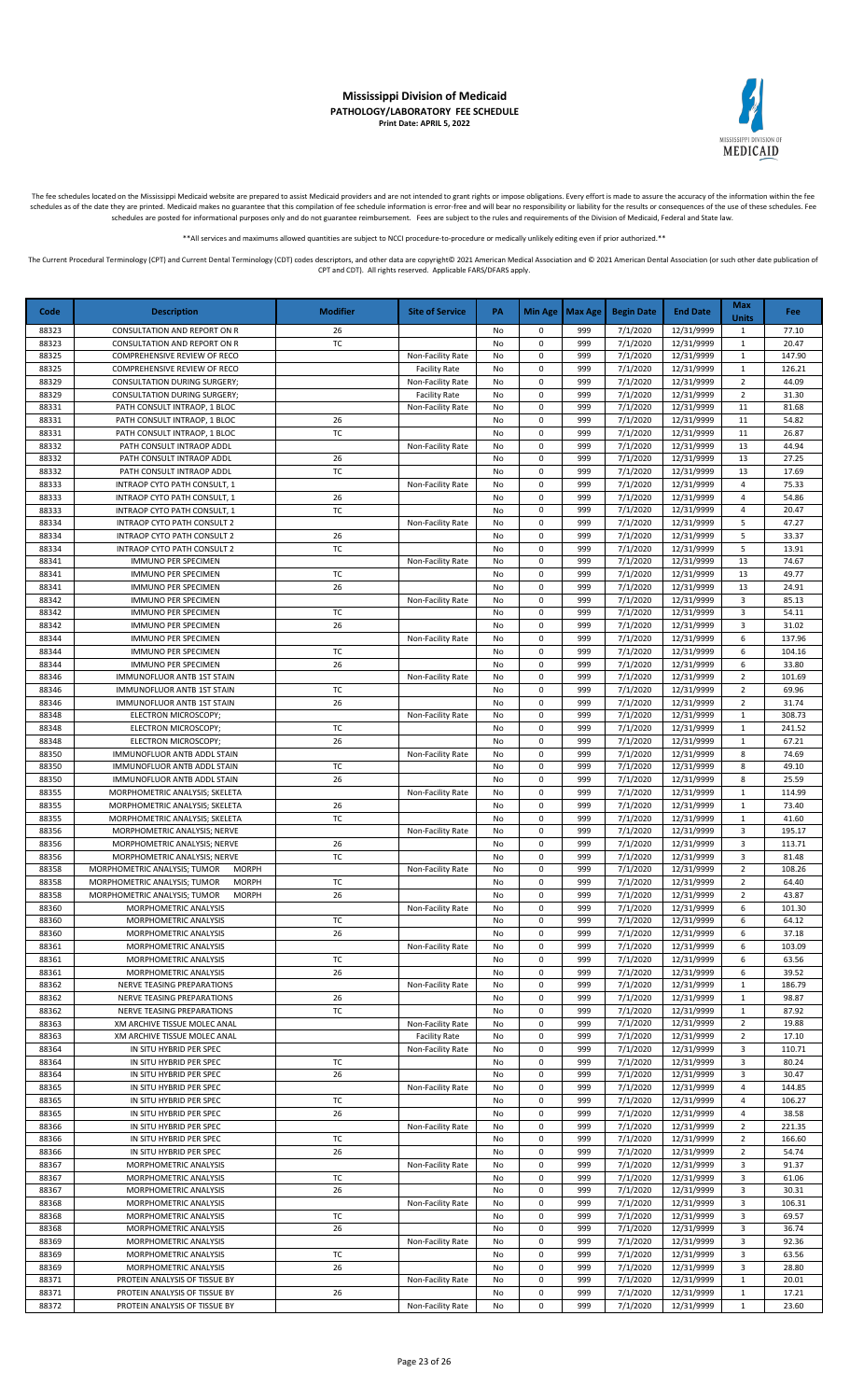

The fee schedules located on the Mississippi Medicaid website are prepared to assist Medicaid providers and are not intended to grant rights or impose obligations. Every effort is made to assure the accuracy of the informa

\*\*All services and maximums allowed quantities are subject to NCCI procedure-to-procedure or medically unlikely editing even if prior authorized.\*\*

| Code           | <b>Description</b>                                                                                                                                                                                                                | <b>Modifier</b> | <b>Site of Service</b>                 | PA       | Min Age        | <b>Max Age</b> | <b>Begin Date</b>      | <b>End Date</b>          | <b>Max</b><br><b>Units</b>       | Fee                    |
|----------------|-----------------------------------------------------------------------------------------------------------------------------------------------------------------------------------------------------------------------------------|-----------------|----------------------------------------|----------|----------------|----------------|------------------------|--------------------------|----------------------------------|------------------------|
| 88372          | PROTEIN ANALYSIS OF TISSUE BY                                                                                                                                                                                                     | 26              |                                        | No       | 0              | 999            | 7/1/2020               | 12/31/9999               | $\mathbf{1}$                     | 15.98                  |
| 88373          | MORPHOMETRIC ANALYSIS                                                                                                                                                                                                             |                 | Non-Facility Rate                      | No       | 0              | 999            | 7/1/2020               | 12/31/9999               | $\overline{3}$                   | 60.02                  |
| 88373          | MORPHOMETRIC ANALYSIS                                                                                                                                                                                                             | TC              |                                        | No       | 0              | 999            | 7/1/2020               | 12/31/9999               | 3                                | 36.42                  |
| 88373          | MORPHOMETRIC ANALYSIS                                                                                                                                                                                                             | 26              |                                        | No       | 0              | 999            | 7/1/2020               | 12/31/9999               | 3                                | 23.60                  |
| 88374<br>88374 | MORPHOMETRIC ANALYSIS<br>MORPHOMETRIC ANALYSIS                                                                                                                                                                                    | TC              | Non-Facility Rate                      | No<br>No | 0<br>$\pmb{0}$ | 999<br>999     | 7/1/2020<br>7/1/2020   | 12/31/9999<br>12/31/9999 | 5<br>5                           | 271.77<br>232.61       |
| 88374          | MORPHOMETRIC ANALYSIS                                                                                                                                                                                                             | 26              |                                        | No       | $\pmb{0}$      | 999            | 7/1/2020               | 12/31/9999               | 5                                | 39.17                  |
| 88375          | OPTICAL ENDOMICROSCPY INTERP                                                                                                                                                                                                      |                 | Non-Facility Rate                      | No       | 0              | 999            | 7/1/2020               | 12/31/9999               | $\mathbf{1}$                     | 42.54                  |
| 88377          | MORPHOMETRIC ANALYSIS                                                                                                                                                                                                             |                 | Non-Facility Rate                      | No       | 0              | 999            | 7/1/2020               | 12/31/9999               | 5                                | 322.35                 |
| 88377          | MORPHOMETRIC ANALYSIS                                                                                                                                                                                                             | TC              |                                        | No       | 0              | 999            | 7/1/2020               | 12/31/9999               | 5                                | 265.02                 |
| 88377          | MORPHOMETRIC ANALYSIS                                                                                                                                                                                                             | 26              |                                        | No       | 0              | 999            | 7/1/2020               | 12/31/9999               | 5                                | 57.32                  |
| 88380          | MICRODISSEC LASER CAPTURE                                                                                                                                                                                                         |                 | Non-Facility Rate                      | No       | 0              | 999            | 7/1/2020               | 12/31/9999               | $\mathbf{1}$                     | 110.30                 |
| 88380          | MICRODISSEC LASER CAPTURE                                                                                                                                                                                                         | TC              |                                        | No       | 0              | 999            | 7/1/2020               | 12/31/9999               | $\mathbf{1}$                     | 61.51                  |
| 88380          | MICRODISSEC LASER CAPTURE                                                                                                                                                                                                         | 26              |                                        | No       | 0<br>0         | 999<br>999     | 7/1/2020<br>7/1/2020   | 12/31/9999<br>12/31/9999 | $\mathbf{1}$<br>$\mathbf{1}$     | 48.79<br>142.63        |
| 88381<br>88381 | MICRODISSECTION MANUAL<br>MICRODISSECTION MANUAL                                                                                                                                                                                  | TC              | Non-Facility Rate                      | No<br>No | $\pmb{0}$      | 999            | 7/1/2020               | 12/31/9999               | $\mathbf{1}$                     | 120.62                 |
| 88381          | MICRODISSECTION MANUAL                                                                                                                                                                                                            | 26              |                                        | No       | $\pmb{0}$      | 999            | 7/1/2020               | 12/31/9999               | $\mathbf{1}$                     | 22.01                  |
| 88387          | TISS EXAM MOLECULAR STUDY                                                                                                                                                                                                         |                 | Non-Facility Rate                      | No       | $\pmb{0}$      | 999            | 7/1/2020               | 12/31/9999               | $\overline{2}$                   | 30.04                  |
| 88387          | TISS EXAM MOLECULAR STUDY                                                                                                                                                                                                         | 26              |                                        | No       | 0              | 999            | 7/1/2020               | 12/31/9999               | $\overline{2}$                   | 24.59                  |
| 88387          | TISS EXAM MOLECULAR STUDY                                                                                                                                                                                                         | TC              |                                        | No       | 0              | 999            | 7/1/2020               | 12/31/9999               | $\overline{2}$                   | 5.45                   |
| 88388          | TISS EX MOLECUL STUDY ADD-ON                                                                                                                                                                                                      |                 | Non-Facility Rate                      | No       | $\pmb{0}$      | 999            | 7/1/2020               | 12/31/9999               | $\mathbf{1}$                     | 30.48                  |
| 88388          | TISS EX MOLECUL STUDY ADD-ON                                                                                                                                                                                                      | 26              |                                        | No       | 0              | 999            | 7/1/2020               | 12/31/9999               | $\mathbf{1}$                     | 20.86                  |
| 88388<br>88399 | TISS EX MOLECUL STUDY ADD-ON<br>UNLISTED SURGICAL PATHOLOGY                                                                                                                                                                       | TC              |                                        | No<br>No | 0<br>0         | 999<br>999     | 7/1/2020<br>7/1/1984   | 12/31/9999<br>12/31/9999 | $\mathbf{1}$<br>$\overline{2}$   | 9.62<br>MP             |
| 88720          | BILIRUBIN TOTAL TRANCUTANEOUS                                                                                                                                                                                                     |                 | Non-Facility Rate                      | No       | 0              | 999            | 7/1/2020               | 12/31/9999               | $\mathbf{1}$                     | 4.52                   |
| 88738          | HGB QUANT TRANSCUTANEOUS                                                                                                                                                                                                          |                 | Non-Facility Rate                      | No       | 0              | 999            | 7/1/2020               | 12/31/9999               | $\mathbf{1}$                     | 4.52                   |
| 88740          | HEMOGLOB QUANT TRANSCUT CARBOXY                                                                                                                                                                                                   |                 | Non-Facility Rate                      | No       | 0              | 999            | 7/1/2020               | 12/31/9999               | $\mathbf{1}$                     | 8.43                   |
| 88741          | HEMOGLOB QUANT TRANSCUT METHEMO                                                                                                                                                                                                   |                 | Non-Facility Rate                      | No       | 0              | 999            | 7/1/2020               | 12/31/9999               | $\mathbf{1}$                     | 8.43                   |
| 88749          | IN VIVO LAB SERVICE                                                                                                                                                                                                               |                 |                                        | No       | 0              | 999            | 1/1/2011               | 12/31/9999               | 1                                | <b>NC</b>              |
| 89049          | CHCT FOR MAL HYPERTHERMIA                                                                                                                                                                                                         |                 | Non-Facility Rate                      | No       | 0              | 999            | 7/1/2020               | 12/31/9999               | $\mathbf{1}$                     | 202.59                 |
| 89049          | CHCT FOR MAL HYPERTHERMIA                                                                                                                                                                                                         |                 | <b>Facility Rate</b>                   | No       | 0              | 999            | 7/1/2020               | 12/31/9999               | $\mathbf{1}$                     | 53.01                  |
| 89050<br>89051 | <b>BODY FLUID CELL COUNT</b><br>CELL COUNT, MISCELLANEOUS BO                                                                                                                                                                      |                 | Non-Facility Rate<br>Non-Facility Rate | No       | 0<br>0         | 999<br>999     | 7/1/2020<br>7/1/2020   | 12/31/9999<br>12/31/9999 | $\overline{2}$<br>$\overline{2}$ | 4.25<br>5.04           |
| 89055          | LEUKOCYTE ASSESS FECAL QAUL/QUAN LEUKO                                                                                                                                                                                            |                 | Non-Facility Rate                      | No<br>No | $\mathbf 0$    | 999            | 7/1/2020               | 12/31/9999               | $\overline{2}$                   | 3.84                   |
| 89060          | CRYSTAL IDENT BY LIGHT MICROSCOPY                                                                                                                                                                                                 | 26              |                                        | No       | 0              | 999            | 7/1/2020               | 12/31/9999               | $\overline{2}$                   | 15.98                  |
| 89060          | CRYSTAL IDENT BY LIGHT MICROSCOPY                                                                                                                                                                                                 |                 | Non-Facility Rate                      | No       | 0              | 999            | 7/1/2020               | 12/31/9999               | $\overline{2}$                   | 6.60                   |
| 89125          | SPECIMEN FAT STAIN                                                                                                                                                                                                                |                 | Non-Facility Rate                      | No       | 0              | 999            | 7/1/2020               | 12/31/9999               | $\overline{2}$                   | 5.29                   |
| 89160          | MEAT FIBERS, FECES                                                                                                                                                                                                                |                 | Non-Facility Rate                      | No       | 0              | 999            | 7/1/2020               | 12/31/9999               | $\mathbf{1}$                     | 4.37                   |
| 89190          | NASAL SMEAR FOR EOSINOPHILS                                                                                                                                                                                                       |                 | Non-Facility Rate                      | No       | $\pmb{0}$      | 999            | 7/1/2020               | 12/31/9999               | $\mathbf{1}$                     | 5.21                   |
| 89220          | SPUTUM OBT SPEC AROSL INDUCD TECH SPUTU                                                                                                                                                                                           |                 |                                        | No       | $\pmb{0}$      | 999            | 1/1/2004               | 12/31/9999               | $\mathbf{1}$                     | <b>NC</b>              |
| 89230<br>89240 | SWEAT COLLECTION BY IONTOPHORESIS SWEAT<br>UNLIST MISCELLANEOUS PATHOLOGY TESTUNLIS                                                                                                                                               |                 |                                        | No<br>No | 0<br>0         | 999<br>999     | 1/1/2004<br>1/1/2004   | 12/31/9999<br>12/31/9999 | $\mathbf{1}$<br>$\mathbf{1}$     | <b>NC</b><br>MP        |
| 89250          | CULTURE OOCYTE/EMBRYO < 4 DAYS; CULTU                                                                                                                                                                                             |                 |                                        | No       | $\pmb{0}$      | 999            | 1/1/1996               | 12/31/9999               | $\mathbf{1}$                     | <b>NC</b>              |
| 89251          | CULT OOCYTE/EMBRYO <4 DAY; CO-CULT CULT                                                                                                                                                                                           |                 |                                        | No       | 0              | 999            | 1/1/1998               | 12/31/9999               | $\mathbf{1}$                     | <b>NC</b>              |
| 89253          | <b>EMBRYO HATCHING</b>                                                                                                                                                                                                            |                 |                                        | No       | 0              | 999            | 1/1/1998               | 12/31/9999               | $\mathbf{1}$                     | <b>NC</b>              |
| 89254          | OOCYTE IDENTIFICATION                                                                                                                                                                                                             |                 |                                        | No       | 0              | 999            | 1/1/1998               | 12/31/9999               | $\mathbf{1}$                     | <b>NC</b>              |
| 89255          | PREPARE EMBRYO FOR TRANSFER                                                                                                                                                                                                       |                 |                                        | No       | 0              | 999            | 1/1/1998               | 12/31/9999               | $\mathbf 1$                      | <b>NC</b>              |
| 89257          | SPERM IDENTIFICATION                                                                                                                                                                                                              |                 |                                        | No       | 0              | 999            | 1/1/1998               | 12/31/9999               | $\mathbf{1}$                     | <b>NC</b>              |
| 89258<br>89259 | CRYOPRESERVATION, EMBRYO<br>CRYOPRESERVATION, SPERM                                                                                                                                                                               |                 |                                        | No<br>No | 0<br>0         | 999<br>999     | 1/1/1998<br>1/1/1998   | 12/31/9999<br>12/31/9999 | $\mathbf{1}$<br>$\mathbf{1}$     | <b>NC</b><br><b>NC</b> |
| 89260          | SPERM ISOLATION, SIMPLE                                                                                                                                                                                                           |                 |                                        | No       | 0              | 999            | 1/1/1998               | 12/31/9999               | $\mathbf{1}$                     | <b>NC</b>              |
| 89261          | SPERM ISOLATION, COMPLEX                                                                                                                                                                                                          |                 |                                        | No       | 0              | 999            | 1/1/1998               | 12/31/9999               | $\mathbf{1}$                     | <b>NC</b>              |
| 89264          | <b>IDENTIFY SPERM TISSUE</b>                                                                                                                                                                                                      |                 |                                        | No       | $\mathbf 0$    | 999            | 12/1/2010              | 12/31/9999               | $\mathbf{1}$                     | <b>NC</b>              |
| 89268          | <b>INSEMINATION OF OOCYTES</b><br><b>INSEM</b>                                                                                                                                                                                    |                 |                                        | No       | 0              | 999            | 1/1/2004               | 12/31/9999               | $\mathbf{1}$                     | <b>NC</b>              |
| 89272          | EXT CULT OOCYTE/EMBRYO 4-7 DAYS EXTEN                                                                                                                                                                                             |                 |                                        | No       | 0              | 999            | 1/1/2004               | 12/31/9999               | 1                                | <b>NC</b>              |
| 89280          | ASSTD OOCYTE FERTILIZ; =10 OOCYTESASSTD</td <td></td> <td></td> <td>No</td> <td><math display="inline">\pmb{0}</math></td> <td>999</td> <td>1/1/2004</td> <td>12/31/9999</td> <td><math>\mathbf{1}</math></td> <td><b>NC</b></td> |                 |                                        | No       | $\pmb{0}$      | 999            | 1/1/2004               | 12/31/9999               | $\mathbf{1}$                     | <b>NC</b>              |
| 89281          | ASSTD OOCYTE FERTILIZ; > 10 OOCYTESASSTD                                                                                                                                                                                          |                 |                                        | No       | 0              | 999            | 1/1/2004               | 12/31/9999               | $\mathbf{1}$                     | <b>NC</b><br><b>NC</b> |
| 89290<br>89291 | BX OOCYTE/EMB BLASTOMERE; =5 EMB BX OO<br BX OOCYTE/EMB BLASTOMERE; >5 EMB BX OO                                                                                                                                                  |                 |                                        | No<br>No | 0<br>$\pmb{0}$ | 999<br>999     | 1/1/2004<br>1/1/2004   | 12/31/9999<br>12/31/9999 | $\mathbf{1}$<br>$\mathbf{1}$     | <b>NC</b>              |
| 89300          | <b>SEMEN ANALYSIS</b>                                                                                                                                                                                                             |                 |                                        | No       | 14             | 999            | 12/1/2010              | 12/31/9999               | $\mathbf{1}$                     | <b>NC</b>              |
| 89310          | SEMEN ANALYSIS W/COUNT                                                                                                                                                                                                            |                 |                                        | No       | 14             | 999            | 12/1/2010              | 12/31/9999               | $\mathbf{1}$                     | NC                     |
| 89320          | SEMEN ANALYSIS VOL CT MOT & DIFF                                                                                                                                                                                                  |                 |                                        | No       | 14             | 999            | 12/1/2010              | 12/31/9999               | $\mathbf{1}$                     | <b>NC</b>              |
| 89321          | SEMEN ANALYSIS PRES & MOT                                                                                                                                                                                                         |                 |                                        | No       | 0              | 999            | 12/1/2010              | 12/31/9999               | $\mathbf{1}$                     | <b>NC</b>              |
| 89322          | <b>SEMEN ANALYSIS</b>                                                                                                                                                                                                             |                 |                                        | No       | 14             | 999            | 12/1/2010              | 12/31/9999               | $\mathbf{1}$                     | <b>NC</b>              |
| 89325          | SPERM AGGLUTINATION, WITH AN                                                                                                                                                                                                      |                 |                                        | No       | 14             | 999            | 12/1/2010              | 12/31/9999               | $\mathbf{1}$                     | <b>NC</b>              |
| 89329<br>89330 | SPERM EVALUATION; HAMSTER PENE<br>SPERM EVALUATION; CERVICAL MUC                                                                                                                                                                  |                 |                                        | No       | 0<br>$\pmb{0}$ | 999<br>999     | 12/1/2010<br>12/1/2010 | 12/31/9999<br>12/31/9999 | $\mathbf{1}$<br>$\mathbf{1}$     | <b>NC</b><br><b>NC</b> |
| 89331          | SPERM EVAL RETROGR, URINE                                                                                                                                                                                                         |                 |                                        | No<br>No | 14             | 999            | 12/1/2010              | 12/31/9999               | $\mathbf{1}$                     | <b>NC</b>              |
| 89335          | CRYOPRES REPRODIVE TISS TESTICULAR CRYOP                                                                                                                                                                                          |                 |                                        | No       | $\pmb{0}$      | 999            | 1/1/2004               | 12/31/9999               | $\mathbf{1}$                     | <b>NC</b>              |
| 89337          | CRYOPRESERVATION OOCYTE                                                                                                                                                                                                           |                 |                                        | No       | 0              | 999            | 1/1/2015               | 12/31/9999               | $\mathbf{1}$                     | <b>NC</b>              |
| 89342          | <b>STORA</b><br>STORAGE; EMBRYO                                                                                                                                                                                                   |                 |                                        | No       | $\pmb{0}$      | 999            | 1/1/2004               | 12/31/9999               | $\mathbf{1}$                     | <b>NC</b>              |
| 89343          | STORAGE; SPERM/SEMEN<br><b>STORA</b>                                                                                                                                                                                              |                 |                                        | No       | 0              | 999            | 1/1/2004               | 12/31/9999               | $\mathbf{1}$                     | <b>NC</b>              |
| 89344          | STORAGE; TISS TESTICULAR/OVARIAN STORA                                                                                                                                                                                            |                 |                                        | No       | 0              | 999            | 1/1/2004               | 12/31/9999               | $\mathbf{1}$                     | <b>NC</b>              |
| 89346          | STORAGE/YEAR; OOCYTE(S)                                                                                                                                                                                                           |                 |                                        | No       | 0              | 999            | 1/1/2004               | 12/31/9999               | $\mathbf{1}$                     | <b>NC</b>              |
| 89352<br>89353 | THAWING OF CRYOPRESERVED; EMBRYO THAWI<br>THAW CRYOPRES; SPERM/SEM EA ALIQUOTTHAWI                                                                                                                                                |                 |                                        | No<br>No | 0<br>0         | 999<br>999     | 1/1/2004<br>1/1/2004   | 12/31/9999<br>12/31/9999 | $\mathbf{1}$<br>$\mathbf{1}$     | <b>NC</b><br><b>NC</b> |
| 89354          | THAW CRYOPRES; TISS TESTICULR/OVARNTHAWI                                                                                                                                                                                          |                 |                                        | No       | 0              | 999            | 1/1/2004               | 12/31/9999               | $\mathbf{1}$                     | <b>NC</b>              |
|                |                                                                                                                                                                                                                                   |                 |                                        |          |                |                |                        |                          |                                  |                        |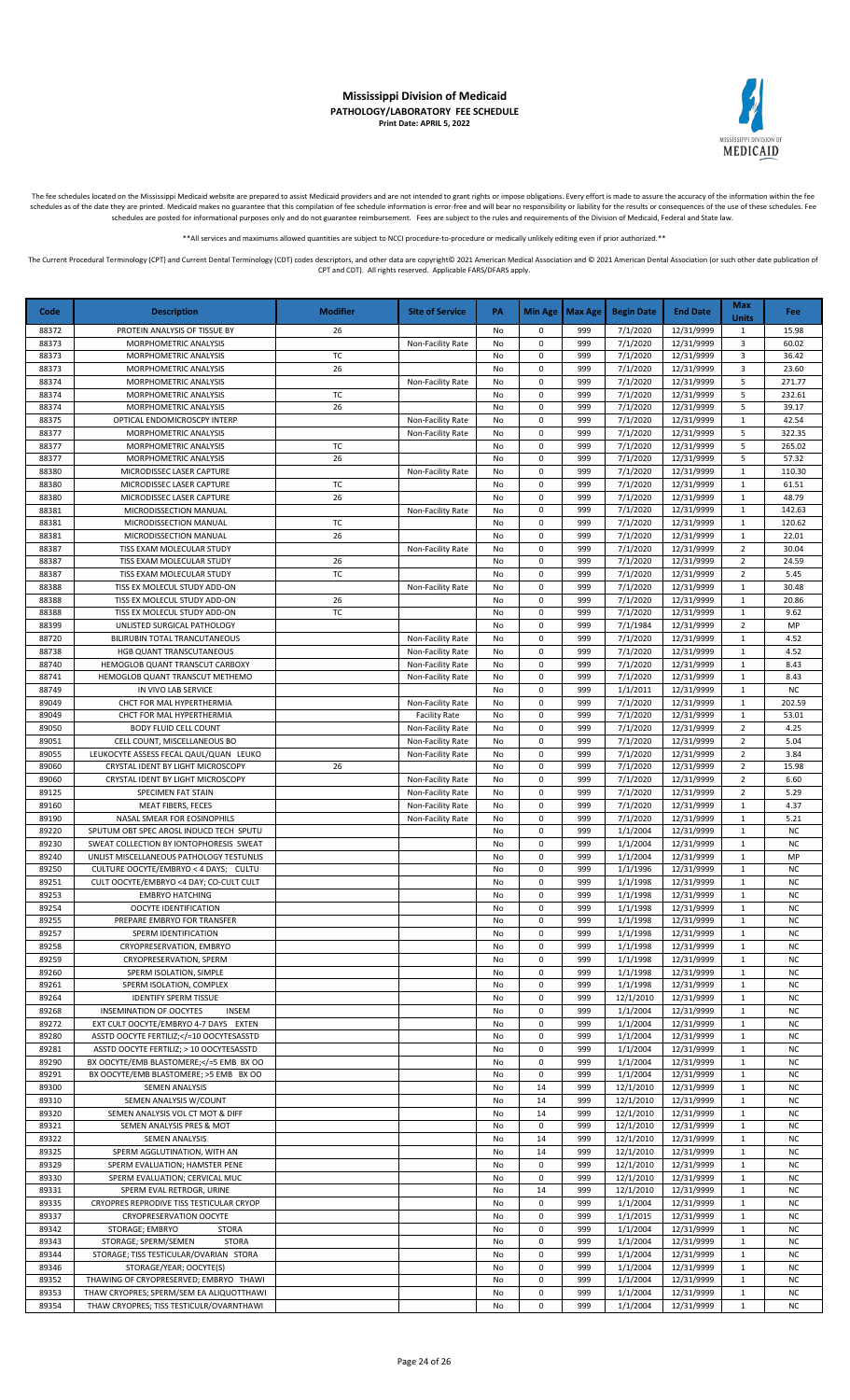

The fee schedules located on the Mississippi Medicaid website are prepared to assist Medicaid providers and are not intended to grant rights or impose obligations. Every effort is made to assure the accuracy of the informa schedules as of the date they are printed. Medicaid makes no guarantee that this compilation of fee schedule information is error-free and will bear no responsibility or liability for the results or consequences of the use schedules are posted for informational purposes only and do not guarantee reimbursement. Fees are subject to the rules and requirements of the Division of Medicaid, Federal and State law.

\*All services and maximums allowed quantities are subject to NCCI procedure-to-procedure or medically unlikely editing even if prior authorized

The Current Procedural Terminology (CPT) and Current Dental Terminology (CDT) codes descriptors, and other data are copyright@ 2021 American Medical Association and @ 2021 American Dental Association (or such other date pu CPT and CDT). All rights reserved. Applicable FARS/DFARS apply.

**Code Description Modifier Site of Service PA Min Age Max Age Begin Date End Date Max Units Fee** 89356 THAW CRYOPRES; OOCYTES EA ALIQUOT THAWI NO 1999 1/1/2004 12/31/9999 1 NO 1999 1/1/2004 12/31/9999 1 NO 89398 UNLISTED REPROD MED LAB PROC NO CONTROL NO NO 0 999 1/1/2010 12/31/9999 1 NO 0001M | INF DISEASE CHRONIC HCV | NO | NO | 0 | 999 | 1/1/2013 | 12/31/9999 | 1 | NC 0001U RED BLOOD ANTIGEN TYPING DNA NO 0 999 2/1/2017 12/31/9999 1 NO<br>0002M LIVER DISEASE, TEN BIOCHEMICAL ASSAYS (A NO 0 999 1/2/2013 12/31/9999 1 NO 0002M LIVER DISEASE, TEN BIOCHEMICAL ASSAYS (A No 0 999 1/2/2013 12/31/9999 1 0002U ONCOLOGY COLORECTAL QUANT ASSESS NO 0 909 2/1/2017 12/31/9999 1 NO 0003M LIVER DISEASE, TEN BIOCHEMICAL ASSAYS (N No 2003) No 0 999 11/3/2013 12/31/9999 1 NO 10 999 11/3/2013 12/31/9999 1 NO 0003U | ONCOLOCY OVARION BIOCHEMIAL ASSAYS | YOU DO | O | NO | O | 999 | 2/1/2017 | 12/31/9999 | 1 | NC 0004M SCOLIOSIS, DNA ANALYSIS OF 53 SINGLE NU NO NO 0 999 1/1/2014 12/31/9999 1 NO 0005U ONCOLOGY PROSTATE GENE EXPRESSION | NO 0 999 | 5/1/2017 | 12/31/9999 | 1 | NC 0006M ONCOLOGY, MRNA EXPRESSION LEVELS OF 16 NO 0 200 NO 0 999 1/1/2015 12/31/9999 1 1 NC 0007M | ONCOLOGY, REAL-TIME PCR EXPRESSION ANALY | | No | 0 | 999 | 1/1/2015 | 12/31/9999 | 1 | NC 0007U DRUG TEST(S) No 0 999 8/1/2017 12/31/9999 1 NC 0008U HELICOBACTER PYLORI DETECTION AND ANTIBI No 0 999 8/1/2017 12/31/9999 1 NC 0009M | FETALANEUPLOIDY (TRISOMY 21, AND 18) D | NO | NO | NO | 999 | 1/1/2016 | 12/31/9999 | 1 | NC 0009U ONCOLOGY IMAGE DEP NO 0 999 8/1/2017 12/31/9999 1 No<br>0010U ONCOLOGY IMAGE DEP NO 0 999 8/1/2017 12/31/9999 1 NO 0010U | INFECTIOUS DISEASE SEQ | No | No | 0 | 999 | 8/1/2017 | 12/31/9999 | 1 | NC 0011M PROSTATE CANCER MRNA ASSAY NO 2009 100 999 1/1/2018 12/31/9999 1 NO 0011U RX DRUG MONITOR, EVAL OF DRUGS No let a lot and the monoton of the monoton of the monoton of the monoton<br>با التي توريد المركز المركز المركز المركز المركز المركز المركز المركز المركز المركز المركز المركز المركز المرك 0012M ONCOLOGY MRNA No 0 999 4/1/2018 12/31/9999 1 NC 0012U GERMLINE DISORDER NO 0 999 8/1/2017 12/31/9999 1 NO 0013M ONCOLOGY MRNA RECURRENT NO ONLY NO 0 999 4/1/2018 12/31/9999 1 NO 0013U ONCOLOGY, GENE SEQ No 0 999 8/1/2017 12/31/9999 1 NC 0014U HERMATOLOGY, GENE SEQ NO 0 999 8/1/2017 12/31/9999 1 NO 0015M ADRNL CORTCL TUM BCHM ASY 25 No 0 999 10/1/2020 12/31/9999 1 NO 0016M ONC BLADDER MRNA 209 GEN ALG NO 200 1 NO 0 999 10/1/2020 12/31/9999 1 NO 1 NO 999 10/1/2020 12/31/9999 1 0016U ONCOLOGY RNA No 0 999 8/1/2017 12/31/9999 1 NC 0017U ONCOLOGY JAK2 MUTATION | NO 0 999 8/1/2017 | 12/31/9999 1 NO 0018U Onc thyr 10 microrna seq alg No 0 999 10/1/2017 12/31/9999 1 NO 0019U | ONCO TARGET/ONCO TREAT | NO | NO | NO | 0 | 999 | 10/1/2017 | 12/31/9999 | 1 | NC 0021U APIFINY No 0 999 10/1/2017 12/31/9999 1 NC 0022U ONCOMINE DX TARGET TEST NO 0 999 10/1/2017 12/31/9999 1 NO 0023U LEUKOSTRAT CDX FLT3 MUTATION NO NO 0 999 10/1/2017 12/31/9999 1 NC 0024U GLYCA No 0 999 1/1/2018 12/31/9999 1 NC 0025U URSURE TENOFOVIR QUANTIFICATION NO ON POSTAGO NO O 1999 1/1/2018 12/31/9999 1 NO 0026U THYROSEQ GENOMIC CLASSIFIER No 0 999 1/1/2018 12/31/9999 1 NC 0027U JAKS EXONS 12 TO 15 NO 0 999 1/1/2018 12/31/9999 1 NO 0029U FOCUSED PHARMACOGENOMICS PANEL NO CONSULTED NO 10 999 1/1/2018 12/31/9999 1 NO 0030U WARFARIN RESPONSE GENOTYPE No 0 999 1/1/2018 12/31/9999 1 NC 0 0 999 1/1/2018 12/31/9999 1 2021 12:03 12:03 12:03 12:04 12:04 12:04 12:04 12:04 12:04 12:04 12:04 12:04 12:04 12:04 12:04 12:04 12:04 12:04 12:04 12:04 12:04 12:04 12:04 12:04 12:04 12:04 12:04 12:04 12:04 12:04 12:04 1 0032U CATECHOL-O-METHYLTRANSFERASE (COMT) GENO NO 1 200 100 999 1/1/2018 12/31/9999 1 NO 0033U SEROTONIN RECEPTOR GENOTYPE HTR2A/HTR2C No 0 999 1/1/2018 12/31/9999 1 No 999 1/1/2018 12/31/9999 1 NC 0034U | THIOPURINE METHYLTRANSFERASE TPMT/NUDIX | NO | O | 11/1/2018 | 12/31/9999 | 1/1/2018 | 12/31/9999 | 1 NC 0035U NEURO CSF PRION PRTN QUAL NO 0 999 4/1/2018 12/31/9999 1 NO<br>0036U EXOME SOMATIC MUTATIONS NO 0 999 4/1/2018 12/31/9999 1 NO EXOME SOMATIC MUTATIONS NO 2009 12/31/9999 1 0037U TARGETED GENOMIC SEQUENCE ANALYSIS NO DELL'UNIONE DI NO 0 999 4/1/2018 12/31/9999 1 NC 0038U VITAMIN D, 25 HYDROXY D2 AND D3 No 0 999 4/1/2018 12/31/9999 1 NC 0039U DEOXYRIBONUCLEIC ACID (DNA) NO 0 999 4/1/2018 12/31/9999 0040U BCR/ABL1 (T (9;22) No 0 999 4/1/2018 12/31/9999 1 NC 0041U BORRELIA BURGDORFERI IGM NO 20041U NO 0 999 4/1/2018 12/31/9999 1 NO 0042U BORRELIA BURGDORFERI IGG No 0 999 4/1/2018 12/31/9999 1 NC 0043U | TICK-BORNE RELAPSE BORRELIA IGM | NO | NO | 0 999 | 4/1/2018 | 12/31/9999 | 1 | NC 0044U TICK-BORNE RELAPSE BORRELIA IGG NO 2004 1 NO 0 999 4/1/2018 12/31/9999 1 NO 0045U ONCOLOGY BREAST DUCTAL IN SITU MRNA NO COLOGY BREAST DUCTAL IN SITU MANA NO NO 0 999 1 7/1/2018 12/31/9999 1 1 NO 0046U FLT3 FMS-RELATED TYROSINE KINASE 3 No 0 999 7/1/2018 12/31/9999 1 No 0 909 9 1/1/2018 12/31/9999 1 NC<br>0047U ONCOLOGY (PROSTATE), MRNA 1 NC 0066 (PROSTATE), MRNA NO 0 999 7/1/2018 12/31/9999 1 NO 0048U ONCOLOGY SOLID ORGAN NEOPLASIA DNA NO NO 2009 1 2/1/2018 12/31/9999 1 NO 1 0 999 10 11/2018 12/31/9999 1 0049U NPM1 QUANTITATIVE No 0 999 7/1/2018 12/31/9999 1 NC 0050U TARGET GENOMIC SEQ ANALYSIS PANEL NO NO 0 999 7/1/2018 12/31/9999 1 NO 1 0 999 9 7/1/2018 12/31/9999 1 NC 0051U PRESCRIPTION DRUG MONITORING NO DEL NO 0 999 7/1/2018 12/31/9999 1 NO 0052U LIPOPROTEIN, BLOOD, HIGH RES NO 20052U LIPOPROTEIN, BLOOD, HIGH RES NO 2009 1 2/1/2018 12/31/9999 1 NC 0053U ONCOLOGY (PROSTATE CANCER NO 0 999 7/1/2018 12/31/9999 1 NO 0054U PRESCR DRUG MONITORING 14+ NO 0 999 7/1/2018 12/31/9999 1 NO<br>0055U CARDIOLOGY (HEART TRANSPLANT) NO 0 999 7/1/2018 12/31/9999 1 NO CARDIOLOGY (HEART TRANSPLANT) No 0 999 0056U HEMATOLOGY MYELOGENOUS LEUKEMIA NO NO 0 999 7/1/2018 12/31/9999 1 NO 0058U ONCOLOGY MERKEL CELL CARCINOMA NO COLOGY AND COLOGY AND A COLOGY MERKEL CELL CARCINOMA NO COLOGY AND RE 0059U | ONCOLOGY MERKEL CELL CARCINOMA | NO | NO | NO | 999 | 7/1/2018 | 12/31/9999 | 1 | NC 0060U TWIN ZYGOSITY No 0 999 7/1/2018 12/31/9999 1 NC 0061U TRANSQ MEASURE 5 BIOMARKERS NO CONSULTED NO 0 999 7/1/2018 12/31/9999 1 NO 0062U AISLE IGG&IGM ALYS 80 BMRK NO OCCUPATION NO NO 0 999 10/1/2018 12/31/9999 1 NO 0063U NEURO AUTISM 32 AMINES ALG NO 2000 NO 2000 NO 0 999 10/1/2018 12/31/9999 1 NO 0064U ANTB TP TOTAL&RPR IA QUAL NO 20064U NO 0 999 10/1/2018 12/31/9999 1 NO 0065U SYFLS TST NONTREPONEMAL ANTB NO 1999 10/1/2018 12/31/9999 1 NO 0066U PAMG-1 IA CERVICO-VAG FLUID NO 2009 10/1/2018 12/31/9999 1 NO 0067U | ONC BRST IMHCHEM PRFL 4 BMRK | NO | O | O | 999 | 10/1/2018 | 12/31/9999 | 1 | NC 0068U CANDIDA SPECIES PNL AMP PRB |<br>0069U ONC CLRCT MICRORNA MIR-31-3P | No 0 999 | 10/1/2018 | 12/31/9999 | 1 | NC 0069U ONC CLRCT MICRORNA MIR-31-3P NO 0 999 10/1/2018 12/31/9999 1 NO